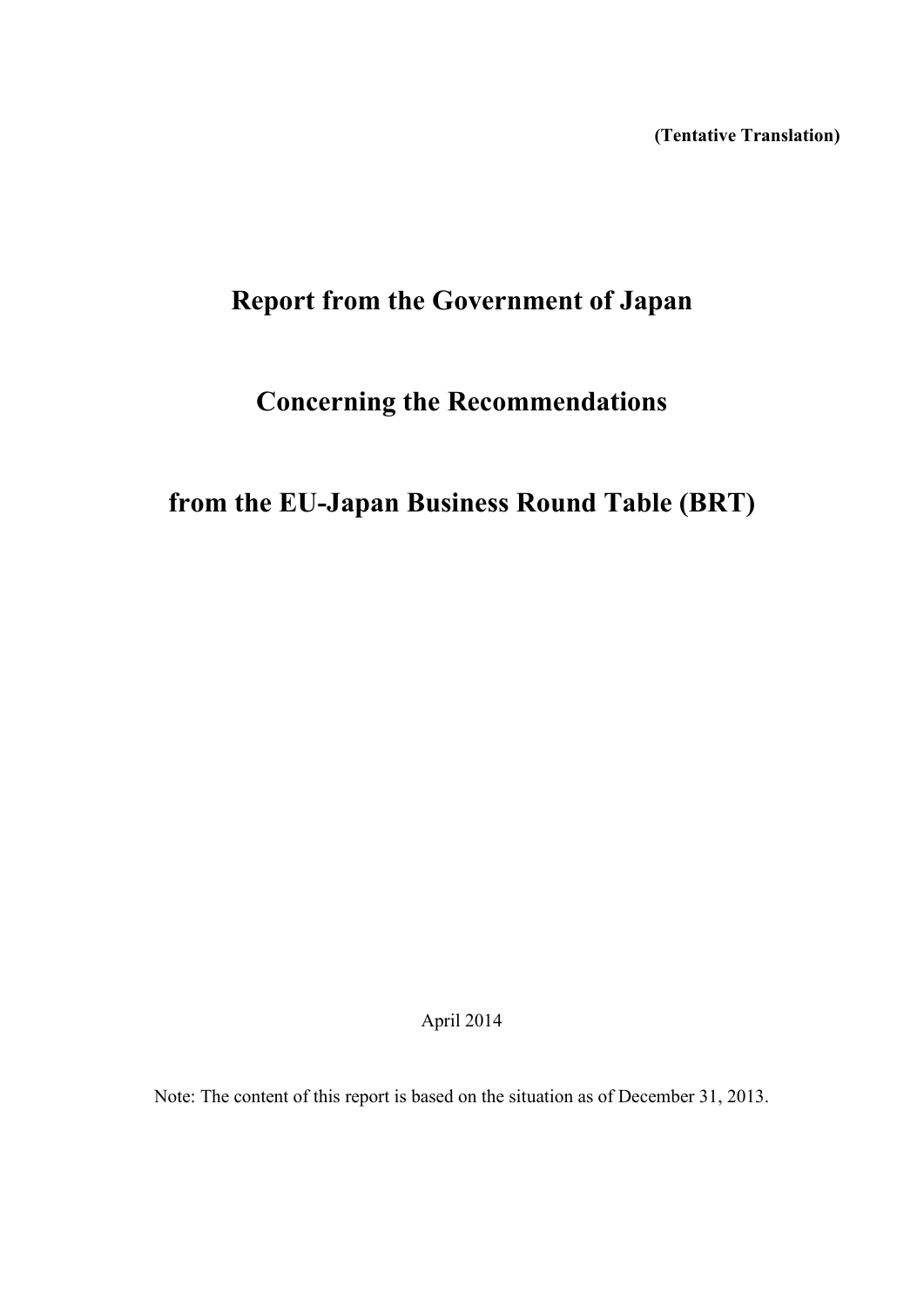# **Contents**

| Working Party A: Trade Relations, Investment and Regulatory Cooperation5                              |  |
|-------------------------------------------------------------------------------------------------------|--|
|                                                                                                       |  |
| 2. Call for a breakthrough in WTO Doha Development Agenda negotiation and statement of strong         |  |
|                                                                                                       |  |
| 3. Applying international standards and enhanced cooperation in the promotion of new global           |  |
|                                                                                                       |  |
|                                                                                                       |  |
| (2) Energy conservation, relevant labelling rules, and environmental and carbon footprint schemes  10 |  |
|                                                                                                       |  |
| (4) Development of practical application of new technologies (RFID, etc.), (5) Dissemination of model |  |
|                                                                                                       |  |
|                                                                                                       |  |
| 4. Harmonisation & mutual recognition of standards and product certifications; acceptance of          |  |
|                                                                                                       |  |
|                                                                                                       |  |
|                                                                                                       |  |
|                                                                                                       |  |
|                                                                                                       |  |
|                                                                                                       |  |
|                                                                                                       |  |
|                                                                                                       |  |
|                                                                                                       |  |
|                                                                                                       |  |
|                                                                                                       |  |
|                                                                                                       |  |
| Working Party B: Life Sciences and Biotechnologies, Healthcare and Well-being35                       |  |
| 1. Regulatory harmonization and MRA for pharmaceuticals (WP-B/#02/EJ to EJ)  35                       |  |
| 2. Mutual recognition of quality management audit results for medical devices between EU and          |  |
|                                                                                                       |  |
| 3. Mutual recognition of medical devices product licenses (WP-B/#05/EJ to EJ) 38                      |  |
| 4. Mutual recognition of clinical trial results for medical devices (WP-B/#06/EJ to EJ)  39           |  |
| 5. Evaluation of innovation values for pharmaceuticals in prices (WP-B/#07/EJ to EJ)  40              |  |
| 6. Nation-wide electronic database for individual health/medical records in Japan (WP-B/#11/EJ to     |  |
| $J)$ 41                                                                                               |  |
| 7. Full-fledged implementation of the new drug pricing system and abolishment of market               |  |
|                                                                                                       |  |
|                                                                                                       |  |
| 8. Appropriate assessment of innovative values of medical devices in prices (WP-B/#15/EJ to J)<br>45  |  |
| 9. Acceleration and dissemination of scientific knowledge on GMOs by both the governments and         |  |
|                                                                                                       |  |
| 10. Support research in Plant Protection & specifically Biotechnology (WP-B/#17/EJ to J) 47           |  |
| 11. Regulatory harmonization for animal health products (WP-B/#18/E to EJ)  48                        |  |
| 12. Mutual recognition of GMP and marketing authorization for animal health products                  |  |
|                                                                                                       |  |
|                                                                                                       |  |
|                                                                                                       |  |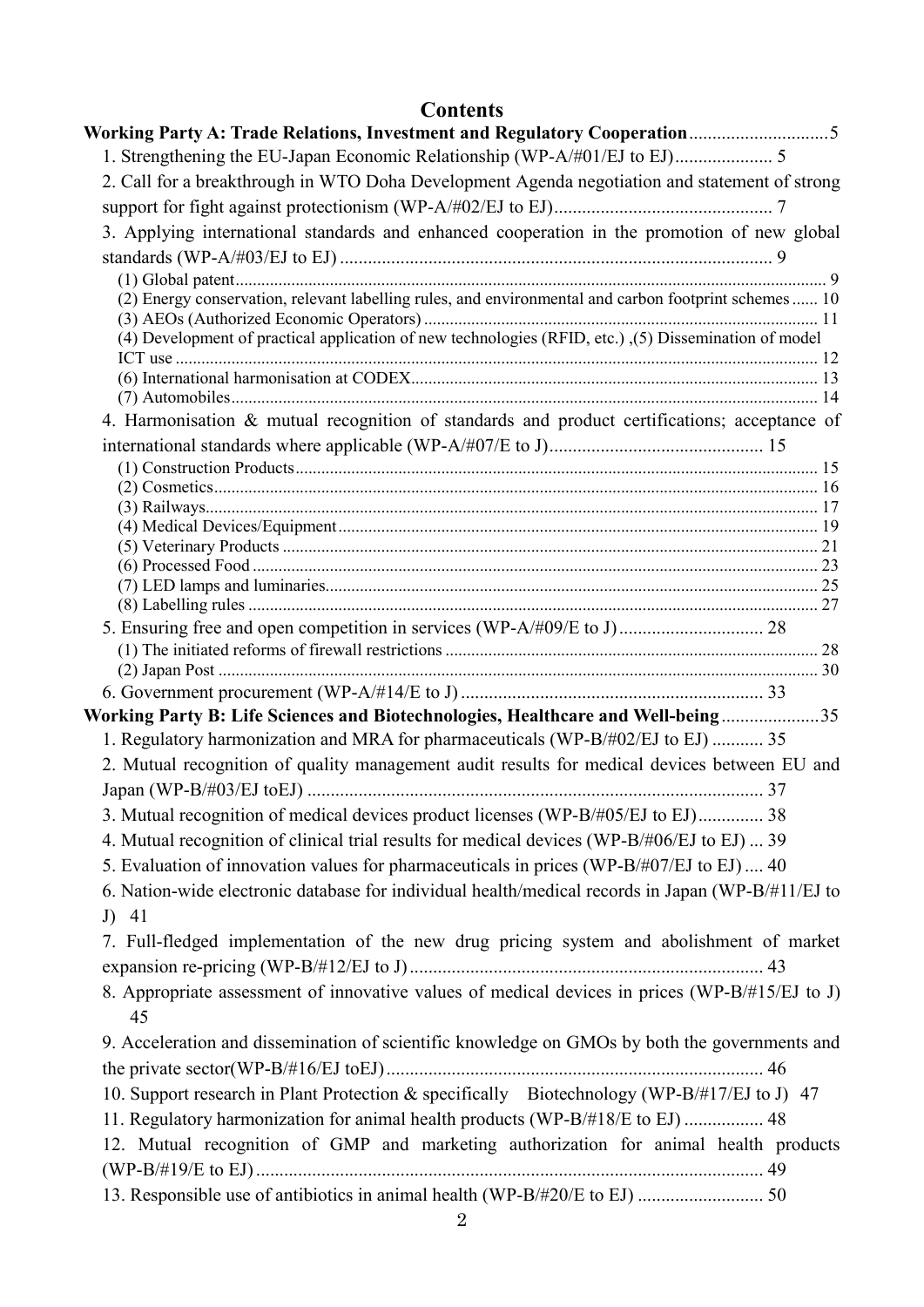| 14. Requirement of Japanese version of the clinical trial protocol and investigators brochure     |     |
|---------------------------------------------------------------------------------------------------|-----|
|                                                                                                   |     |
| 15. Shorten or eliminate national tests for hemophilia-derived products and vaccines              |     |
|                                                                                                   |     |
|                                                                                                   |     |
| Working Party C: Innovation, Information & Communication Technologies  54                         |     |
|                                                                                                   |     |
| 2. Cooperation for trade liberalization on ICT services (WP-C/#03/EJ to EJ) 56                    |     |
|                                                                                                   |     |
| 4. Building trusted and safe online environment (WP-C/#05/EJ to EJ)  59                           |     |
| 5. Balanced approach of personal data protection and innovation in the cloud computing era        |     |
|                                                                                                   |     |
| 6. Enhanced Cooperation between the EU and Japan on 21 <sup>st</sup> Century societal challenges  |     |
|                                                                                                   |     |
|                                                                                                   |     |
|                                                                                                   |     |
|                                                                                                   |     |
|                                                                                                   |     |
|                                                                                                   |     |
| 9. Government-Led Industrial Cooperation in Aeronautics (WP-C/#15/EJ to EJ) 73                    |     |
|                                                                                                   |     |
|                                                                                                   |     |
| 12. More Effective Cooperation Among Space Authorities (WP-C/#19/EJ to EJ)  78                    |     |
|                                                                                                   |     |
|                                                                                                   |     |
| 15. Expanding the scope of "Self-verification of conformity" procedure on telecommunication       |     |
|                                                                                                   |     |
|                                                                                                   | .82 |
| 1. Issues to be mindful of when proceeding with financial market reform (WP-D/#01/EJ to EJ)<br>82 |     |
|                                                                                                   |     |
|                                                                                                   |     |
| 1. Maintaining and enhancing high-level EU-Japan dialogue on energy (WP-E/#04/EJ to EJ) 85        |     |
| 2. Promoting and supporting a long-term strategy on stable, competitive and sustainable energy    |     |
|                                                                                                   |     |
| 3. Expediting collaboration on nuclear fuel cycle policy (WP-E/#06/EJ to EJ) 87                   |     |
| 4. Leadership role to establish world safety standards (WP-E/#07/EJ to EJ) 89                     |     |
|                                                                                                   |     |
| 6. Sharing best practices for safety and regulation with newcomer civil nuclear energy countries  |     |
|                                                                                                   |     |
| 7. Fostering international harmonization for EV safety and charging infrastructure (WP-E/#15/EJ   |     |
|                                                                                                   |     |
|                                                                                                   |     |
| 9. Establishing in the near future a new, fair, and effective international framework addressing  |     |
|                                                                                                   |     |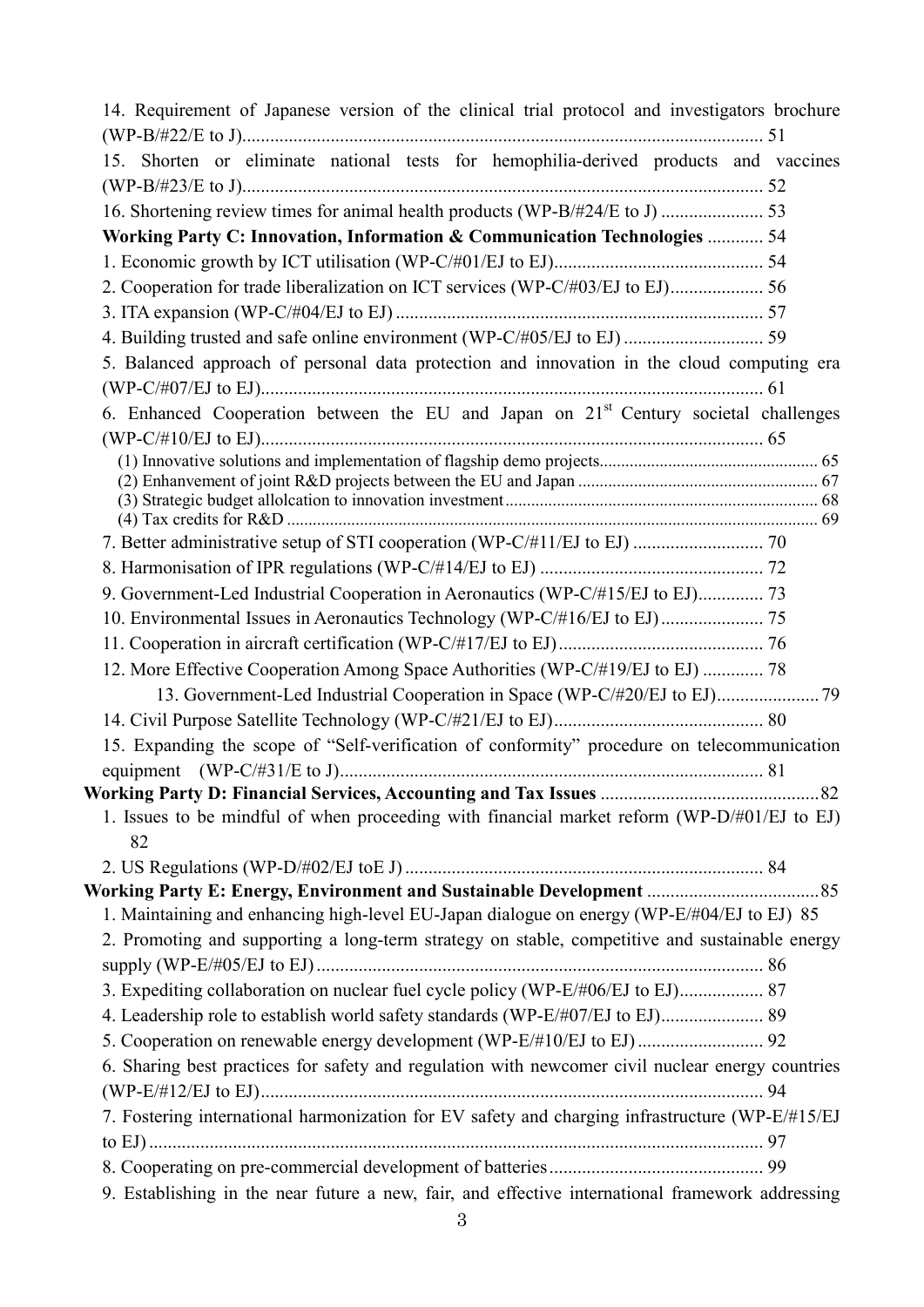| 10. Setting $CO_2$ emission targets in a fair and transparent way (WP-E/#20/EJ to EJ) 102         |  |
|---------------------------------------------------------------------------------------------------|--|
| 11. Continuously improving incentives and regulations to promote the adoption of energy-efficient |  |
|                                                                                                   |  |
| 12. Promoting action to minimize commodity price volatility (WP-E/#25/EJ to EJ)  106              |  |
| 13. Supporting R&D for recycling and material substitution (WP-E/#26/EJ to EJ)  108               |  |
| 14. Supporting long-term strategy on resources use and technology development (WP-E/#27/EJ to     |  |
| $EJ$ ) 109                                                                                        |  |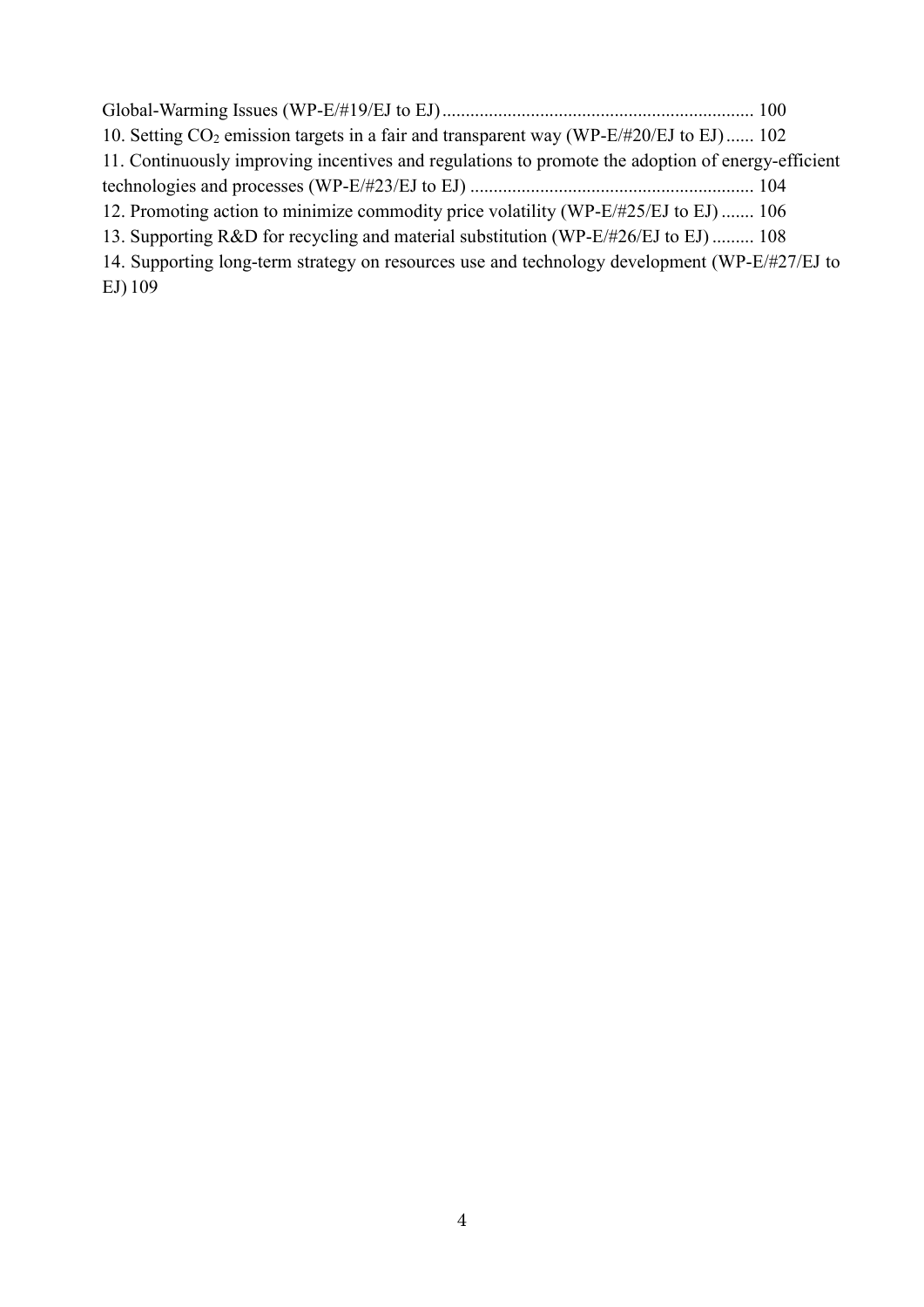## **Working Party A: Trade Relations, Investment and Regulatory Cooperation**

1. Strengthening the EU-Japan Economic Relationship (WP-A/#01/EJ to EJ)

## BRT Recommendation

The BRT welcomes the decision to open negotiations on a deep and comprehensive Free Trade Agreement between the EU and Japan, made by EU and Japanese leaders on March 25, 2013, which has marked the opening of a bright new chapter in EU-Japan bilateral relations.

In the expectation that a deep and comprehensive FTA / EPA between the EU and Japan will boost EU-Japan trade and investment and promote job creation and economic growth in both economies, the BRT urges both Authorities to conclude these negotiations as speedily as possible. To unlock the full growth potential of EU-Japan economic relations, the BRT reiterates its call that the resulting EU-Japan FTA / EPA should be ambitious, balanced, mutually beneficial, comprehensive, and tackle major outstanding issues such as tariffs, non-tariff barriers, public procurement, investment, services, competition, IPR, regulatory cooperation including harmonisation and the mutual recognition of regulations, standards and market authorisations. In addition, reciprocity and parallelism of commitments are necessary to guarantee successful negotiations.

### < Background >

*As major advanced economies and major global traders and investors, the EU and Japan can do more to unlock the enormous growth potential which their bilateral economic relations can offer. They are now working on enhancing bilateral trade, investment and cooperation and building a closer relationship. As both strive to overcome global financial instability and economic uncertainties, it is crucial that they join forces in tackling common challenges in order to attain a long-term, sound and stronger growth. The EU-Japan relationship should not be left behind*

### Action taken so far

Japan-EU economic relations have made significant progress in 2013. At the Japan-EU Summit Telephone Talks in March, 2013, both leaders decided to launch the negotiations for a Japan-EU Economic Partnership Agreement (EPA).

Following the decision, the first, second, third and fourth rounds of negotiations on the Japan-EU EPA took place in April, June, October 2013 and January 2014, respectively. At these meetings, fruitful discussions were conducted on areas such as trade in goods, trade in services, investment, intellectual property rights, non-tariff measures, government procurement and others.

At the 21<sup>ST</sup> Japan-EU Summit held in Tokyo in November 2013, both leaders agreed to pursue a comprehensive and high level EPA and reaffirmed their strong commitment to its early conclusion. In the Joint Press Statement issued at the Summit, they welcomed the recommendations adopted by the BRT in April that stated a deep and comprehensive Japan-EU EPA/FTA should be completed as early as possible.

### Future outlook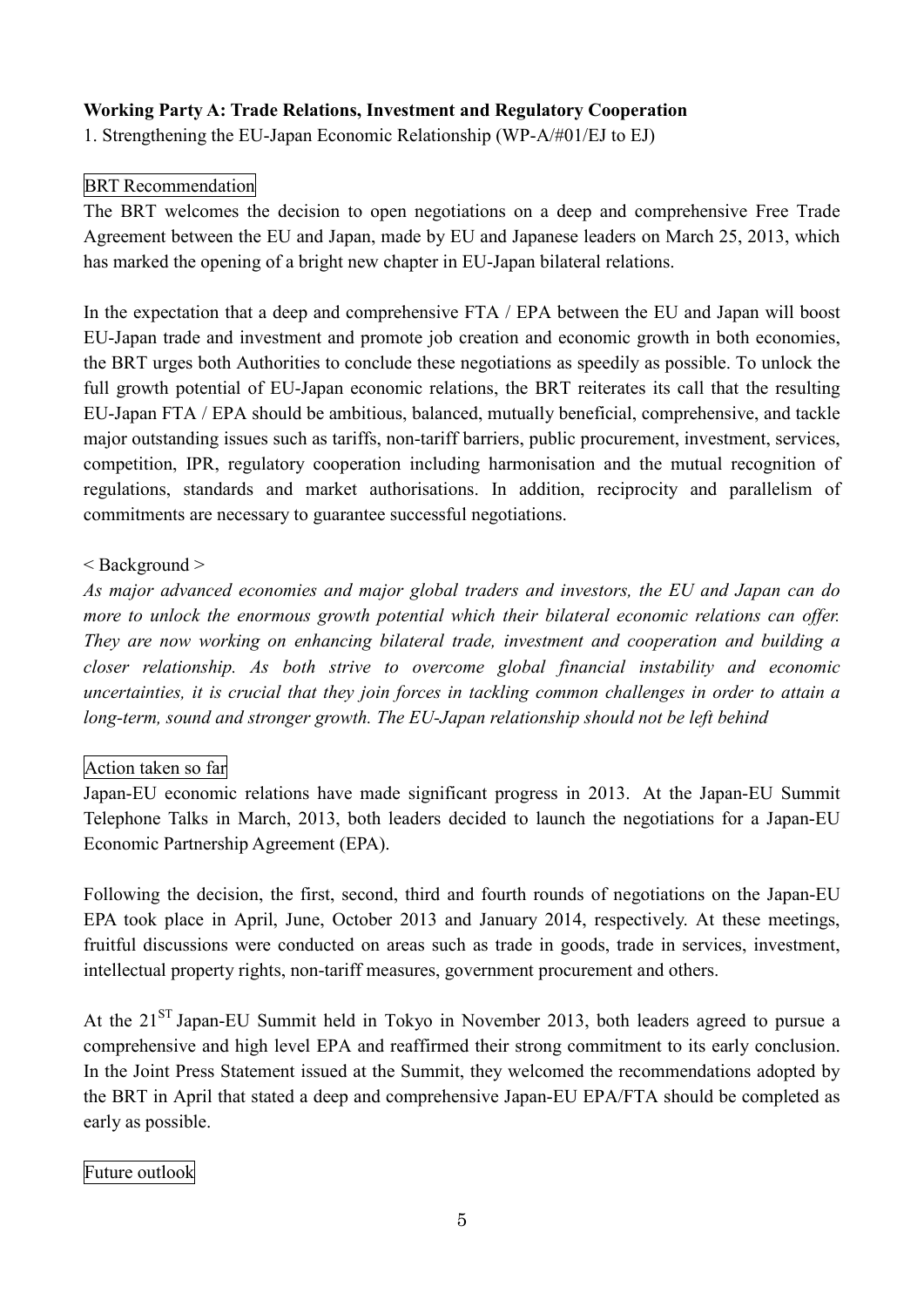The fifth round of negotiations on the Japan-EU EPA is scheduled to take place in the week of March 31, 2014. The Government of Japan(GOJ) will continue to press forward the negotiations further in order to pursue a comprehensive and high level agreement.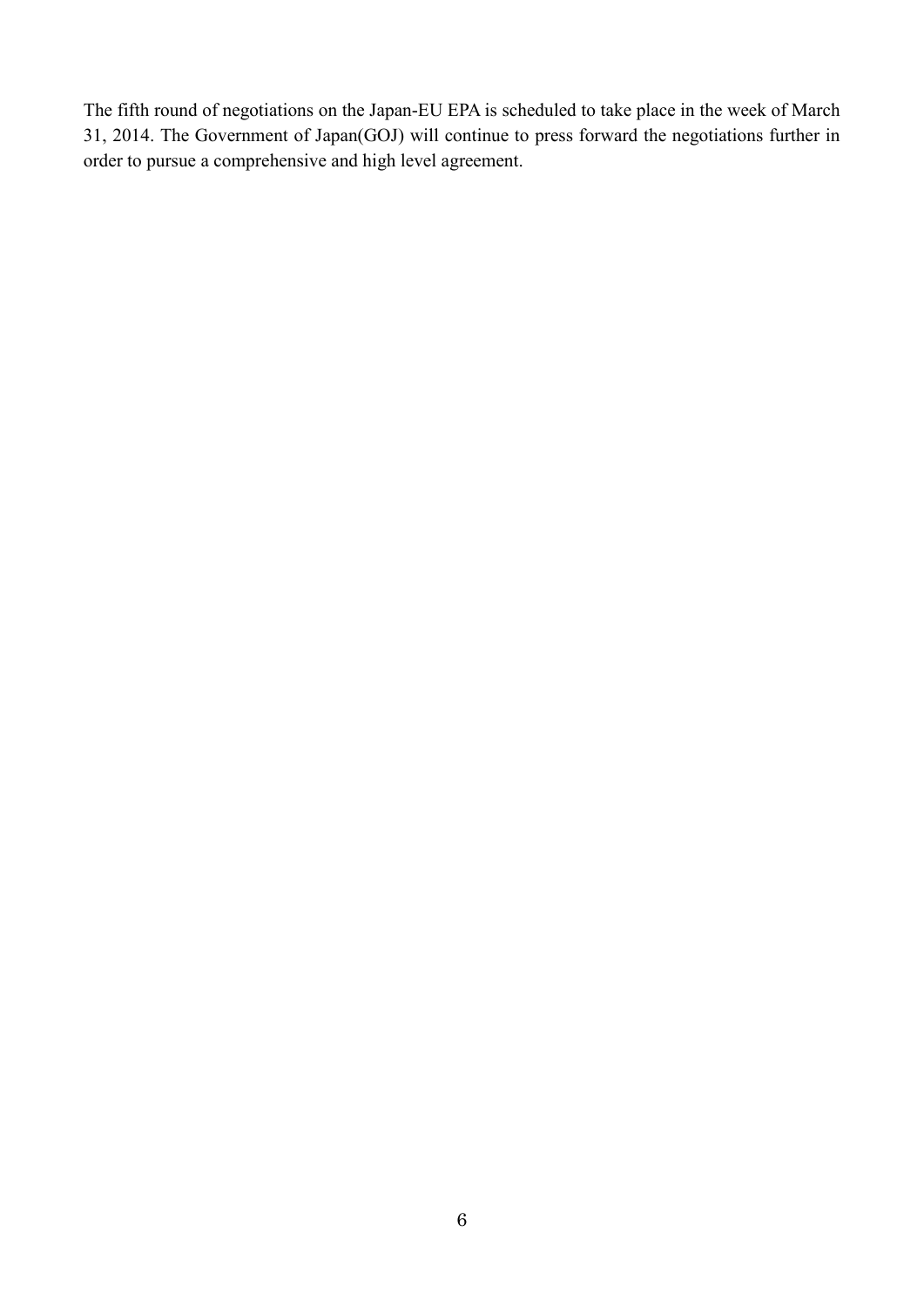2. Call for a breakthrough in WTO Doha Development Agenda negotiation and statement of strong support for fight against protectionism (WP-A/#02/EJ to EJ)

## BRT Recommendation

With a view to the upcoming Bali Ministerial Conference, the BRT expects that in particular an ambitious agreement on trade facilitation will be concluded. Further progress must be achieved in other key areas, such as non-tariff barriers. This would provide a significant boost to international trade.

The BRT also follows with interest the recently launched negotiations for an international services agreement and expects its design will be anchored within the WTO system. The WTO should also advance on plurilateral sectoral agreements, and work towards clearer WTO guidelines on the coherence between bilateral / regional / multilateral trade agreements and the WTO system. Finally, the WTO should explore other topical issues, such as the relationship between trade and investment, competition, energy and raw materials. The BRT counts that, under the new WTO Director General, expected to take office in September 2013, WTO is to pursue an ambitious trade agenda that will also tackle these issues which have a great impact on the business operations of companies today.

By advancing on a case by case basis the WTO should demonstrate its ability to develop new trade rules and help its members see the advantages of trade liberalisation. This should then serve to allow the restart of more comprehensive market access negotiations. Any weakening of the multilateral trade system must be prevented by all means.

< Recent Progress >

No tangible progress has been seen for this recommendation. Negotiations are on-going, including the informal ministerial meeting held in Davos, Switzerland in January 2013, towards the Ninth Ministerial WTO Conference in Bali which will take place in December 2013.

### < Background >

*The BRT is a strong supporter of the multilateral trading system, whose core functions are trade liberalisation, rule-making and dispute settlement. However, to liberalize multilateral trade the initial high level of ambition of the Doha Round, launched in 2001, has not been maintained, resulting in the current deadlock of negotiations which continue to revolve both around a lack of political will and the inability to bridge the gap of market access commitments between OECD and emerging country members.*

*With the prospects of great uncertainty, the WTO must demonstrate its ability to deliver results for the business community. As the only international organisation creating rules and setting standards* on trade at the multilateral level, the WTO must remain leader in this area and take more action. The existing legal framework provides an excellent basis but needs to be updated in order to respond to a *changing global economic landscape.*

### Action taken so far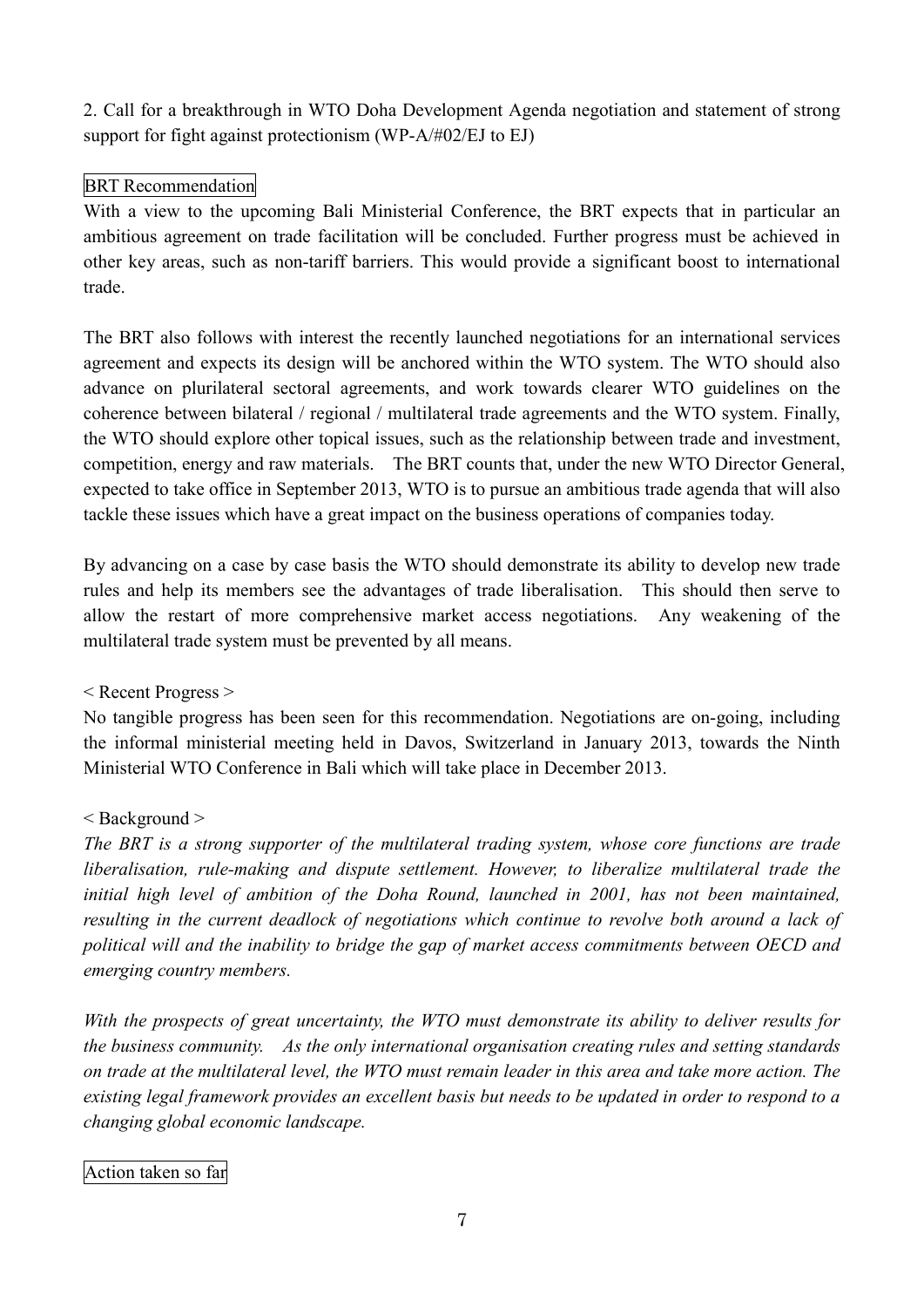At the 9<sup>th</sup> WTO Ministerial Conference (MC9) WTO Members agreed on the "Bali Package", which consists of the three areas: Trade Facilitation, Agriculture and Development. The Bali Package is an epoch-making outcome in the sense that the Trade Facilitation Agreement, once it is finalized, will be the first multilateral agreement, in which all the WTO Members participate, since the establishment of WTO. Japan has played a leading role in the negotiation cooperating with the EU and other major Members. Japan has also actively worked on plurilateral trade negotiations including the expansion of Information Technology Agreement (ITA) and Trade in Services Agreement (TiSA).

Regarding resistance to protectionism, at the G20 Saint Petersburg Summit Meeting and the APEC Economic Leaders' Meeting in 2013, members/economies issued a strong message to reaffirm their commitments to standstill and rollback, exclusion of new restrictions and removal of existing restrictions.

#### Future outlook

The agreement reached at the MC9 will build a momentum for reinvigoration of the DDA negotiations. Japan will actively undertake works toward the early entry into force of the Trade Facilitation Agreement and continue to make contributions to maintaining and strengthening the multilateral trading system. Japan will also continue to conduct negotiations for ITA expansion and TiSA.

Regarding resistance to protectionism, Japan will continue to support maintenance and reinforcement of trade policy monitoring systems at the WTO and other frameworks.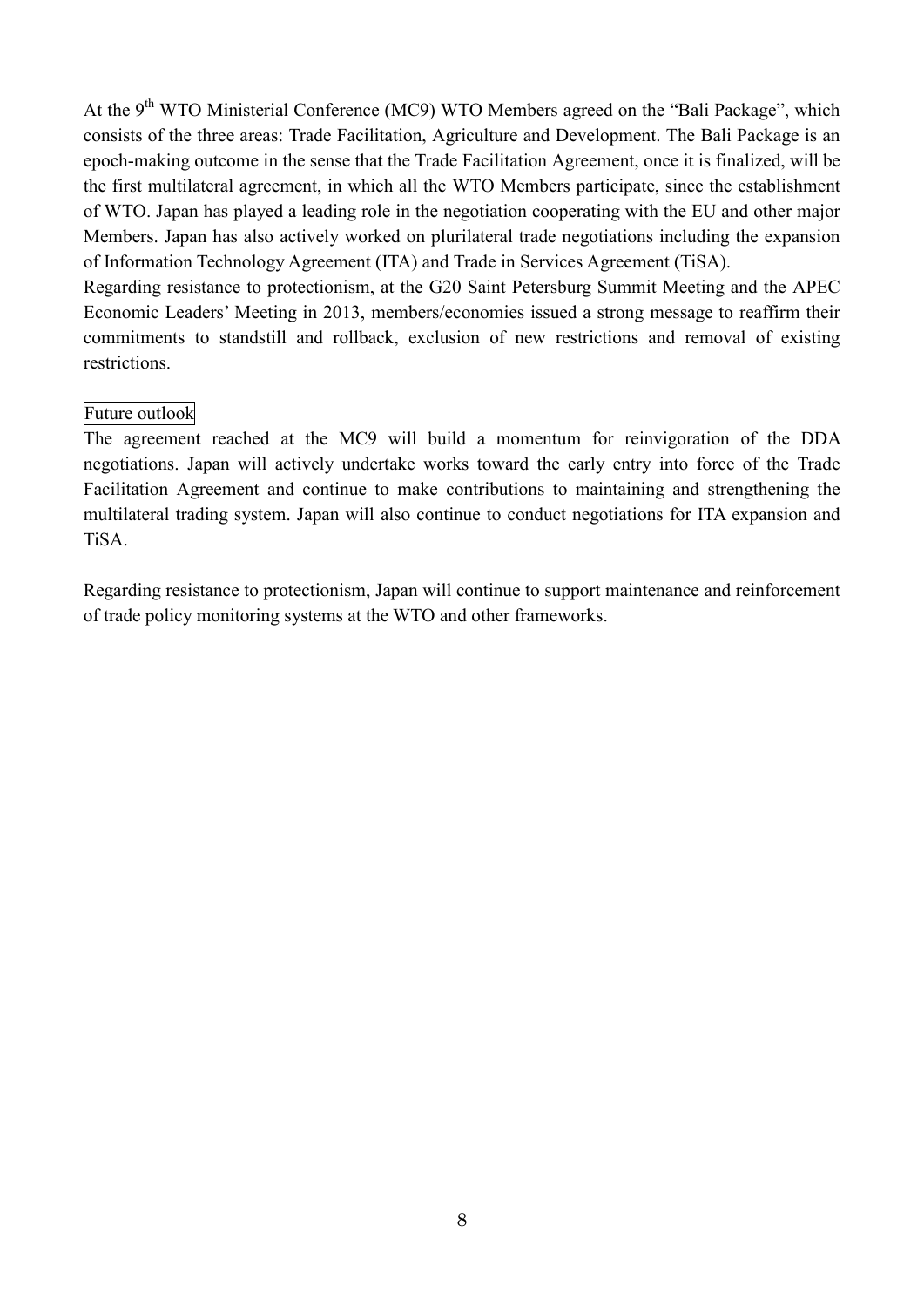3. Applying international standards and enhanced cooperation in the promotion of new global standards (WP-A/#03/EJ to EJ)

# (1) Global patent

# BRT Recommendation

The BRT recognises the importance of global patent harmonisation and streamlining of the patent system as a way to promote innovation, reduce costs and boost legal certainty. With the introduction of a harmonised patent system in the EU, the authorities of the EU and Japan should take the lead in these efforts, and work closely in various international fora, such as "IP5"

# Action taken so far

The IP5 Offices conducted comparative studies on patent systems and relevant practices and the IP5 Patent Harmonization Experts Panel has been discussing harmonization of patent systems and practices based upon the result of these studies. The Tegernsee Group, which consists of the JPO, USPTO, EPO and IP offices from major European countries, also held user consultations in each of the member countries in order to discuss several important issues on patent system harmonization.

At the same time, the JPO and IP offices of major European countries have been working to expand the Patent Prosecution Highway (PPH) initiatives.

In addition, the JPO, EPO, and major IP offices in Europe have been conducting examiner exchange program to deepen mutual understanding and mutual confidence of patent systems and relevant practices.

# Future outlook

The JPO will further promote discussions on patent system harmonization through various forums such as the IP5 Heads of Offices Meeting and the Tegernsee Group Meeting, while deepening the cooperative relationship with users.

The JPO will also promote discussions on the PPH program to simplify and standardize application procedures among the member countries, while encouraging developing countries to participate in the program.

In regard to the examiner exchange program, the JPO, EPO, and major IP offices in Europe will enhance cooperative partnerships toward solving practical issues at each office while considering extention of the period for the dispatch of examiners.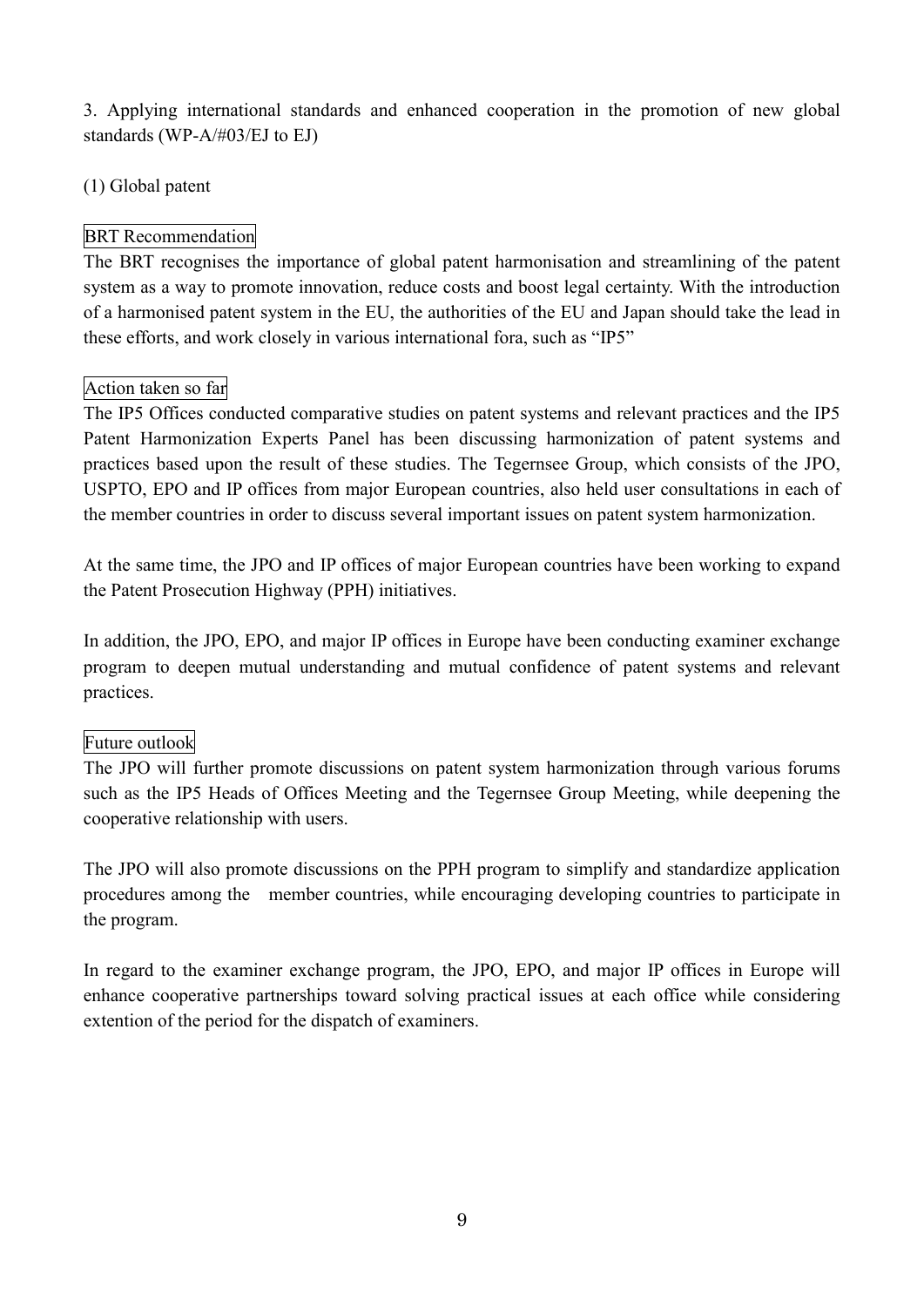(2) Energy conservation, relevant labelling rules, and environmental and carbon footprint schemes

# BRT Recommendation

Given the nature of the issue and the importance for business as well as for society in general, the two Authorities should make an effort to harmonise the regulations for energy conservation, relevant labelling rules, and environmental and carbon footprint schemes. The two authorities should aim at harmonisation at an international level rather than bilateral level.

# Action taken so far

"Energy-saving Labelling System" introduced by the GOJ, which mainly focuses on household products, covers 21 items.

Furthermore, the GOJ has launched a labelling system for retailers. It stipulates that retailers shall provide information of appliances displayed at their shops with the use of "Uniform Energy-Saving Label," which displays multistage ratings of the related products. 5 products are currently covered by the system.

The GOJ is collaborating on an energy effieicncy scheme with IPEEC, which is the international organization for the scheme.

The pilot project of Carbon Footprint of Products (CFP) had been implemented from 2009 to 2012 by the GOJ. The CFP project has been carried out by the private sector since July 2012 and 627 CFPs have been verified for now.

The GOJ has confirmed that this scheme is governed by the international standard ISO/TS14067 published in May 2013.

# Future outlook

In addition to reviewing the multistage rating standard, the GOJ will continue to expand coverage of "Enerygy-saving Labelling System" for manufacturers and "The Uniform Energy-Saving Label" for retailers. The GOJ will also distribute PR materials to enhance the recognition of the labelings.

The GOJ will continue to harmonise the Japanese CFP system with the ISO, and to promote the system.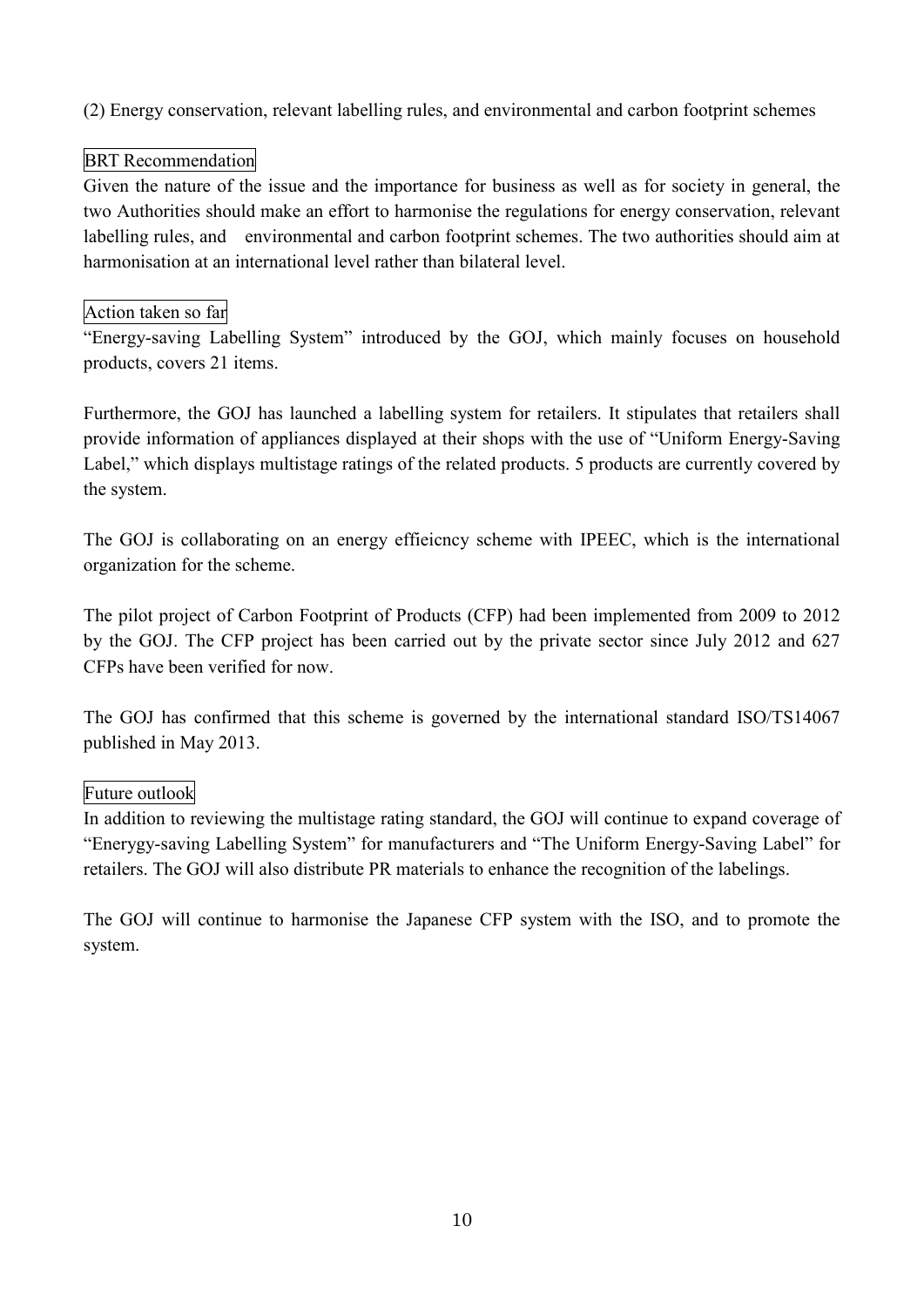## (3) AEOs (Authorized Economic Operators)

## BRT Recommendation

Following the agreement on the mutual recognition of the AEOs in June 2010 between the EU and Japan, the Authorities of the EU and Japan should aim at introducing further regulatory cooperation in order to give more concrete benefits to AEOs. The BRT would in this regard like to put emphasis on simplifications of import procedures where companies are given greater freedom while also taking greater responsibility for their imports without an excessive administrative burden. Authorities should also establish closer contacts to learn from each other in order to improve and further facilitate trade between the EU and Japan. The BRT is aware that the two authorities are engaged in regular discussion, but no concrete benefits have emerged for operators.

## Action taken so far

Mutual recognition of the AEOs between the EU and Japan has been steadily implemented since May 2011. Based on the mutual recognition, AEOs in Japan and the EU have received benefits in Customs procedures of the other side. With a view to enhancing regulatory cooperation on AEOs between Japan and the EU, their Customs Authorities held the Japan-EU AEO Expert Dialogue in March 2013 and discussed the possibility for expansion of benefits by AEO munual recognition to global companies.

### Future outlook

With respect to the mutual recognition of the AEOs between Japan and EU, in addition to the continuous review of its implementation, the Customs Authorities of Japan and the EU will continue to discuss the additional benefits to be granted to the AEOs.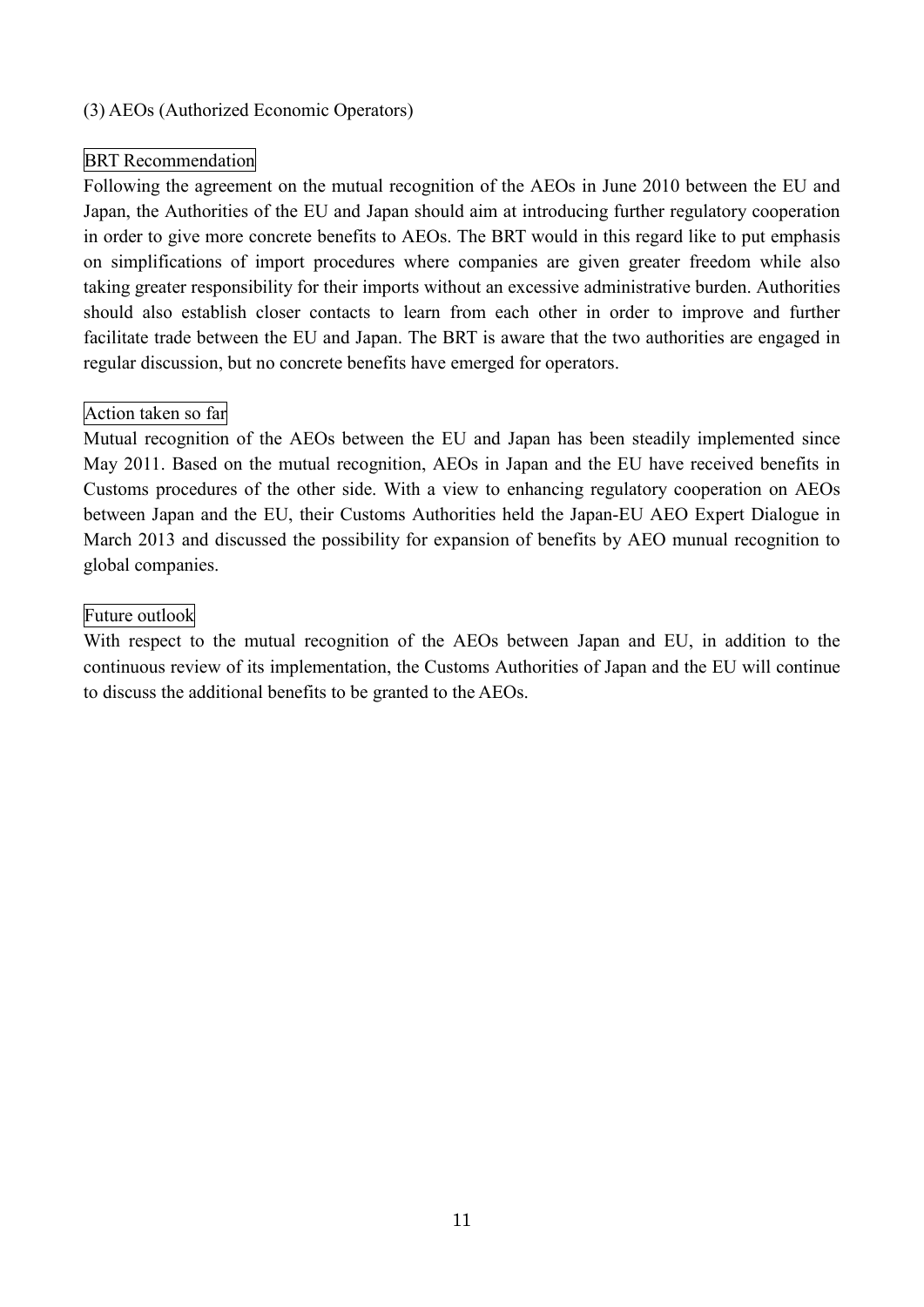(4) Development of practical application of new technologies (RFID, etc.) ,(5) Dissemination of model ICT use

### BRT Recommendation

The two Authorities should create a framework between the EU and Japan in the development of practical application of new technologies, such as RFID and biometrics authentication technologies. This will enable and enhance cooperation among companies in the EU and Japan, and will also promote new international standardisation and lead to its dissemination.

The two Authorities should disseminate model ICT use that contributes to the security and the operational efficiency of the supply chain. For example, RFID tags, sensors, biometrics authentication technologies and UCR (Unique Consignment Reference) numbers can build a more secure and visible international supply chain.

#### Action taken so far

As one example of model ICT use, METI has been establishing a global information network, where anyone can easily share each cargo status data based on interoperable standards for optimization of global supply chain. In this regard, a recommendation to make a foothold for a world-level common platform was issued in May 2012 at Asia-Pacific Economic Cooperation (APEC).

#### Future outlook

As one example of the model ICT use, METI plans to hold a pilot project of transportation of finished-cars by using RFID, and then hold a seminar to introduce the measures on optimization of global supply chain with RFID based on this result.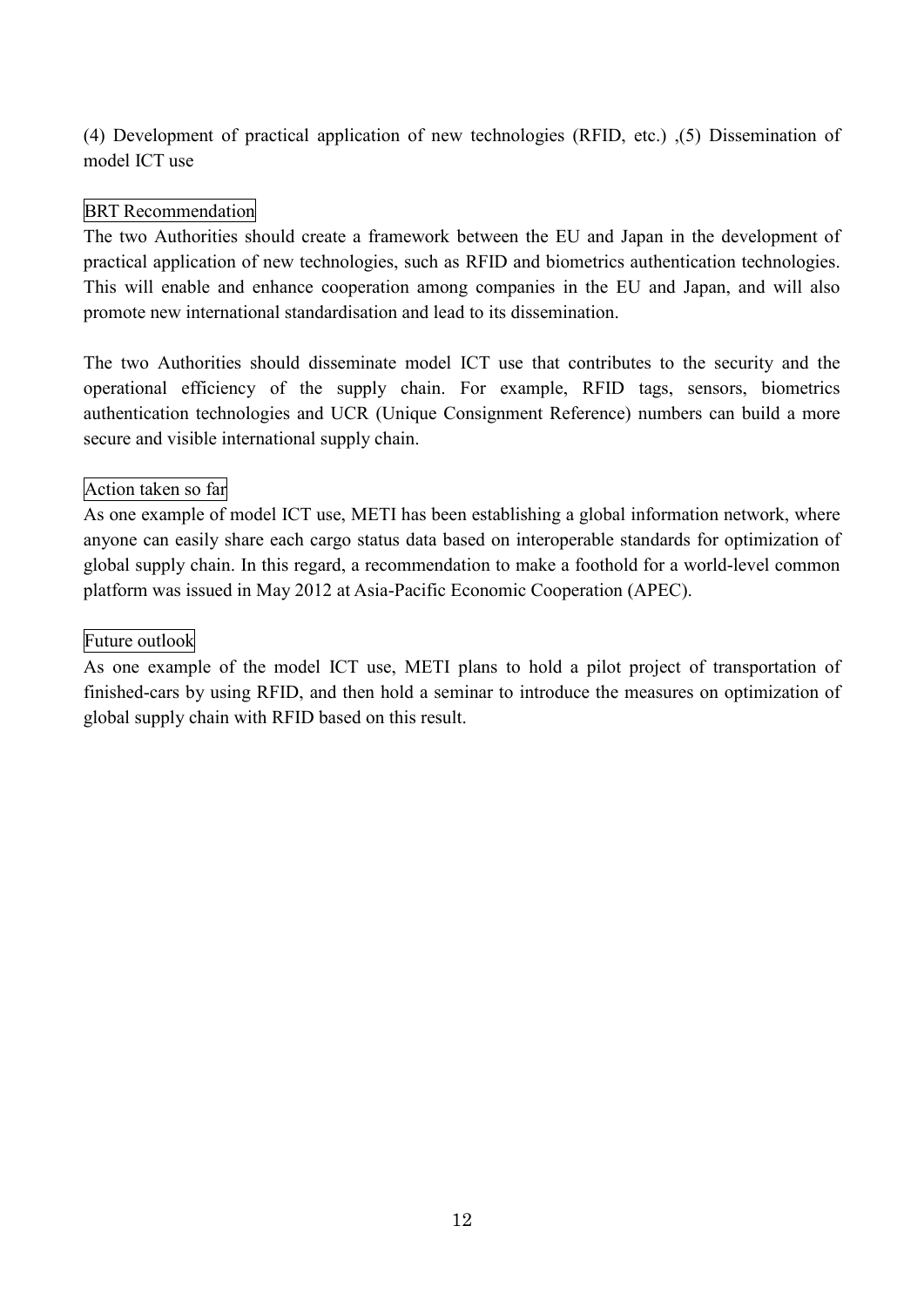## (6) International harmonisation at CODEX

# BRT Recommendation

The European Commission and the GOJ should collaborate on achieving international harmonisation at CODEX in the description and standards for food for specified health use/functional foods.

## Action taken so far

With a view to promoting international harmonization, the GOJ has been actively contributing to discussions on establishment of food standards and the bases of the standards in the Codex including CAC, the Codex Committee on Food Labeling and the Codex Committee on Nutrition and Foods for Special Dietary Uses.

## Future outlook

The GOJ intends to continue international cooperation through the Codex activities.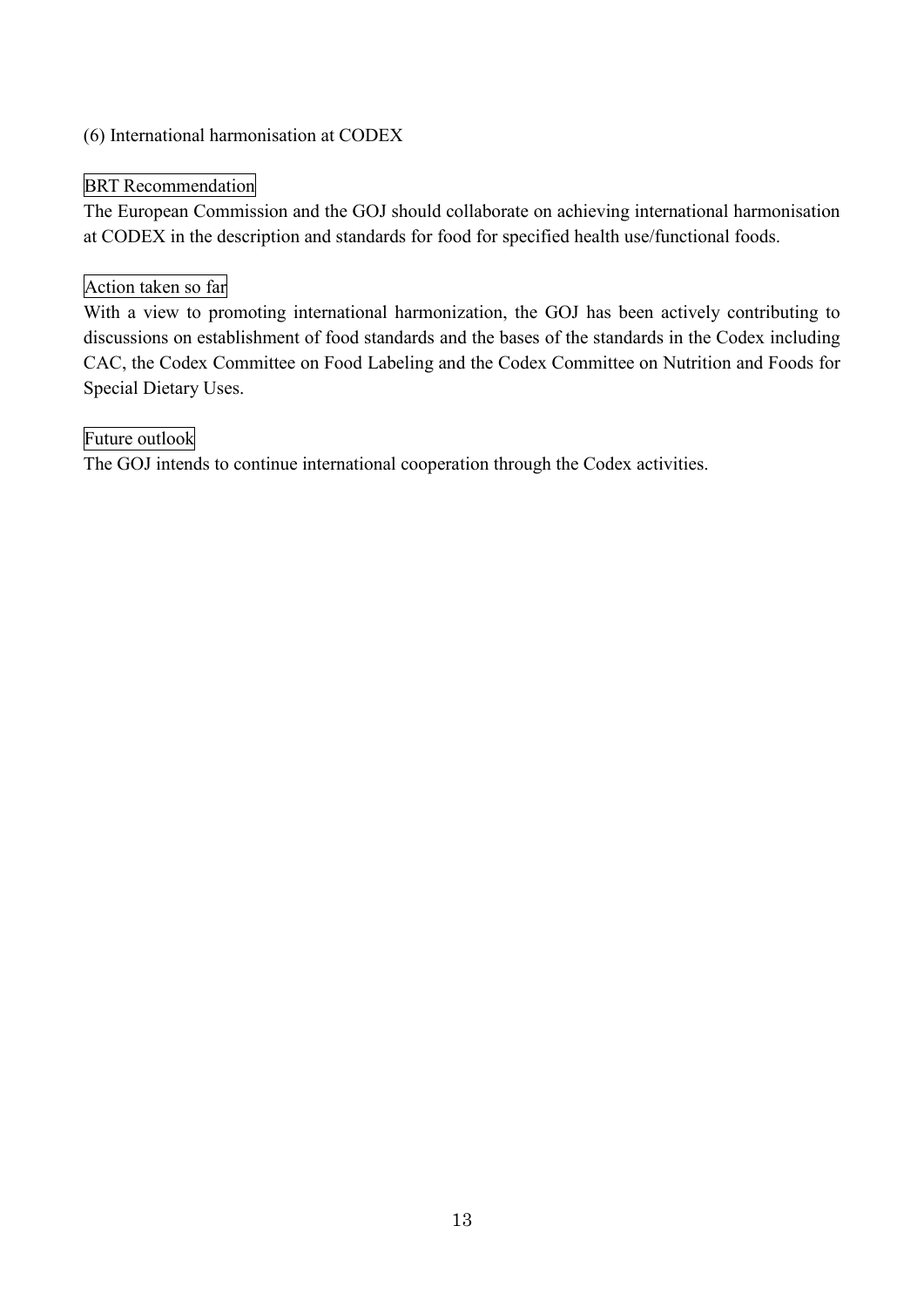## (7) Automobiles

## BRT Recommendation

In the automobile sector, the Japanese and EU Authorities should accelerate their adoption of UN-ECE Regulations to lower the cost of regulatory compliance for both European and Japanese automobile exporters by extending the benefits of mutual recognition. Also the Japanese and EU Authorities should work together to establish internationally harmonised technical requirements and testing procedures that will encourage the smooth market adoption of new environmentally friendly power-train technologies – clean diesel, electric vehicles, hybrid vehicles and fuel-cell vehicles.

## < Background >

*In 1998, Japan became the first country in Asia to accede to the UN-ECE 1958 Agreement on the Mutual Recognition of Type Approval for Vehicles etc, which provides that vehicle components which have received type approval according to UN-ECE Regulations in one contracting country are exempt from testing in any other signatory country where those regulations have been adopted. Japan has now adopted UN-ECE Regulations in 34 of the 50 areas included in Japanese type approval.*

## Action taken so far

The GOJ has been adopting UN/ECE Regulations after the assessment of their validities and the necessary revisions of those regulations, as a part of efforts toward the realization of an International Whole Vehicle Type Approval (IWVTA), which are currently ongoing at the UN/ECE/WP29, while taking into consideration safety and environmental protection in Japan. The GOJ has been actively contributing in cooperation with the EC to promoting IWVTA through such efforts as acting as co-vice-chair of an expert meeting on IWVTA in WP29.

# Future outlook

The GOJ will continue to adopt un-adopted regulations among the UN/ECE Regulations for passenger cars, after the assessment of their validities and the necessary revisions of those regulations at the UN/ECE/WP29, as a part of efforts toward the realization of IWVTA, while taking into consideration safety and environmental protection in Japan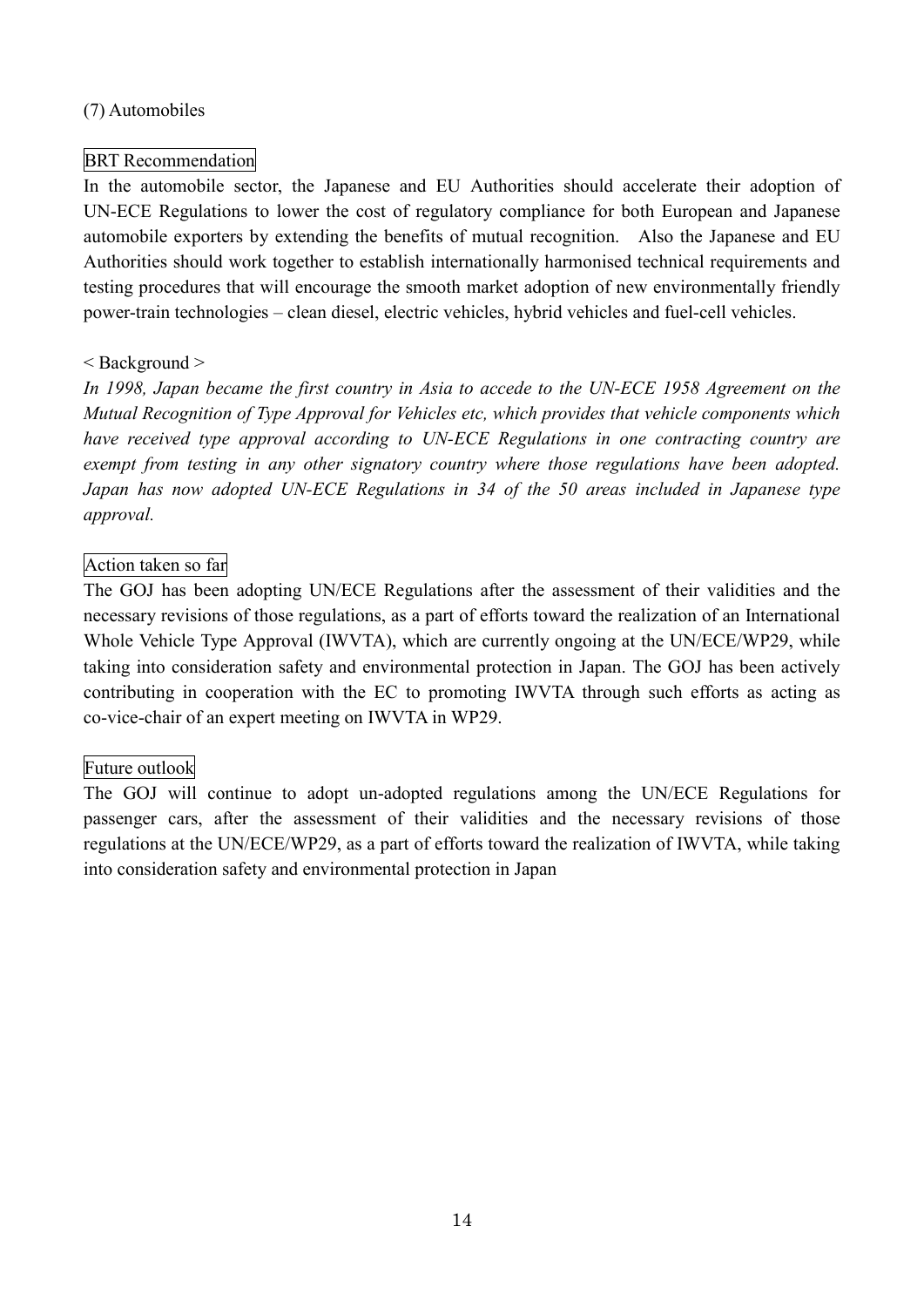4. Harmonisation & mutual recognition of standards and product certifications; acceptance of international standards where applicable (WP-A/#07/E to J)

(1) Construction Products

# BRT Recommendation

The Government of Japan should work together with the EU Authorities towards mutual recognition of all JAS/JIS and EN standards for all building materials. This is unfortunately still rather common in the flooring sector as well as for roofing sheets. Mere reference to ISO standards within JAS/JIS, has not proved to be adequately helpful in facilitating the process.

The Government of Japan should, furthermore, better support local and regional authorities to ensure that transparent and consequent interpretations are made in regards to technical regulations and guidelines.

< Recent progress >

There has been some progress, however much work still remains. We furthermore note that the Japanese government did not respond to the issue of discrepancy between ISO and JIS/JAS in its progress report of April 2013.

## < Background >

*The Japanese construction sector has long been a very "domestic" market. Even in the aftermath of the 2011 Tohoku earthquake and tsunami, there is little evidence that this situation is changing.*

### Action taken so far

It is already possible for a foreign institute to be registered as a Registered Overseas Certifying Body (JAS) or a Foreign Accredited Certification Body (JIS) following a review of the required documentation and an on-site inspection.

Moreover, registration is based on ISO/IEC 17065, an internationally recognized accreditation standard. In other words, we do not believe that we are imposing particularly difficult requirements for registration.

We registered some certifying bodies in the EU as the Registered Overseas Certifying Body (JAS).

# Future outlook

We intend to continue to ensure the appropriate management of the accreditation system, while explaining our system to relevant institutes whenever the need arises.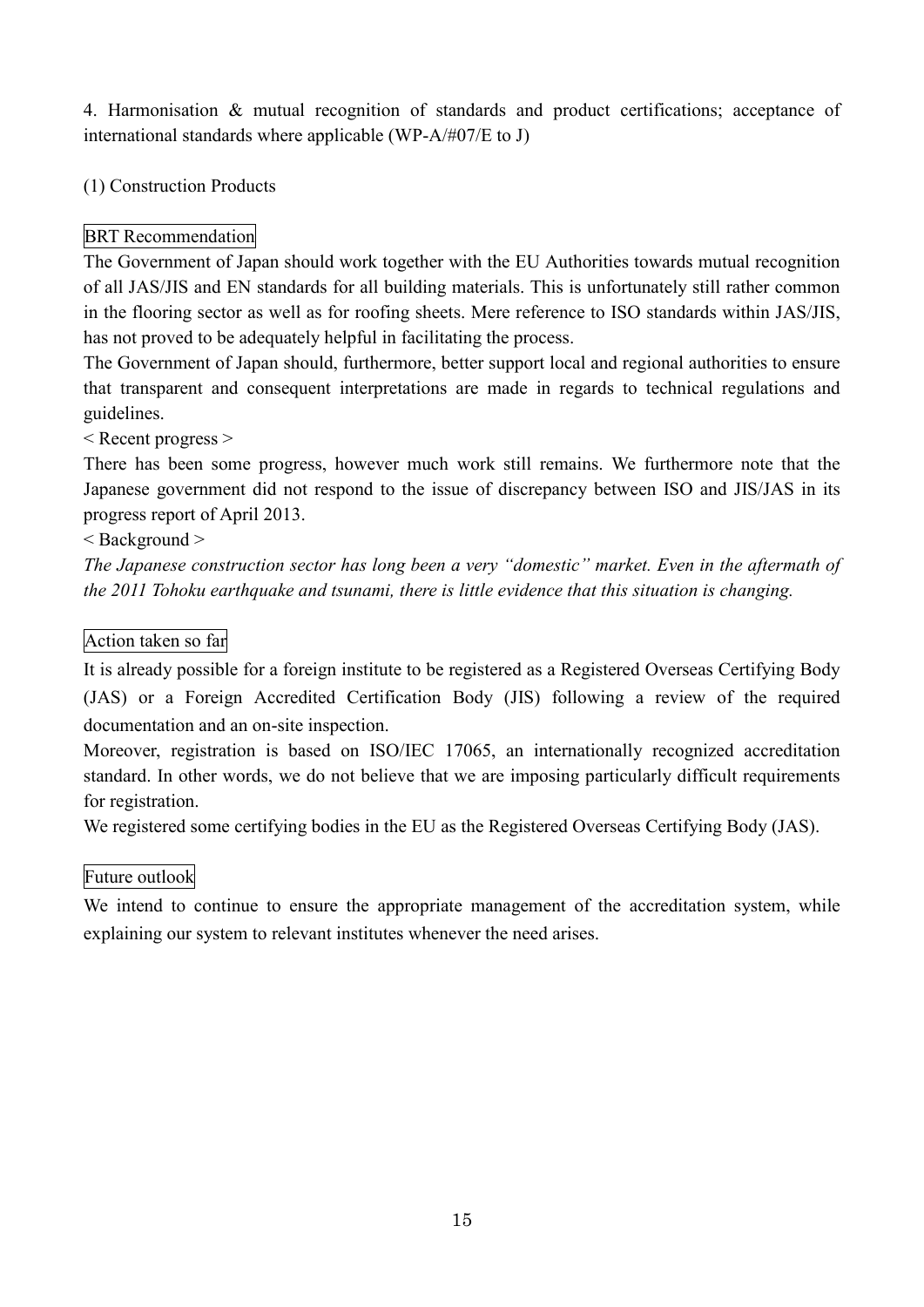## (2) Cosmetics

# BRT Recommendation

The BRT calls for common regulations on the certification of medicated cosmetics, so-called quasi drugs (disclosure of approved ingredients, standard application times); common regulations on efficacy claims and advertisements; a common positive list of allowable ingredients in cosmetics; and establishment of joint standards for alternatives to animal testing.

< Recent progress > There has been limited progress.

## < Background >

*European cosmetics firms find it continuously difficult to expand their business in Japan due to the difference in standards for ingredients and permitted efficacy claims between Japan and the EU and the Japan-specific product certification procedures for so-called quasi drugs.*

# Action taken so far

The GOJ has developed and published positive lists of active ingredients and excipients/additives for so-called "medicated cosmetics", which are classified as quasi-drugs under Pharmaceutical Affairs Law. On 21<sup>st</sup> July, 2011, the claim of "minimizing the appearance of fine lines due to dryness" was added to the list as No.56 of cosmetic efficacy.

The Ministry of Health, Labour and Welfare has had periodical meetings with the Pharmaceuticals and Medical Devices Agency (PMDA) and the industry to exchange views on rapid review process of quasi-drugs. As a part of the approach for rapid review process of quasi-drugs, the GOJ published mock-up of medicated cosmetics (Cream) on 31<sup>st</sup> October, 2013.

Regarding the alternative animal testing methods, the GOJ has already accepted not only the methods adopted by OECD but also the methods validated by JaCVAM (Japanese Center for the Validation of Alternative Methods) in cooperation with validation centers of the EU, the United States, Canada, and the Republic of Korea under the framework of ICATM (International Cooperation on Alternative Test Methods).

# Future outlook

The GOJ will continue to periodically exchange views with the industry for transparency and acceralation of the review process of "medicated cosmetics".

When there are concrete requests with appropritate data about the alternative animal testing methods which OECD has not adopted, the GOJ will consider its evaluation on and response to them through activities by JaCVAM.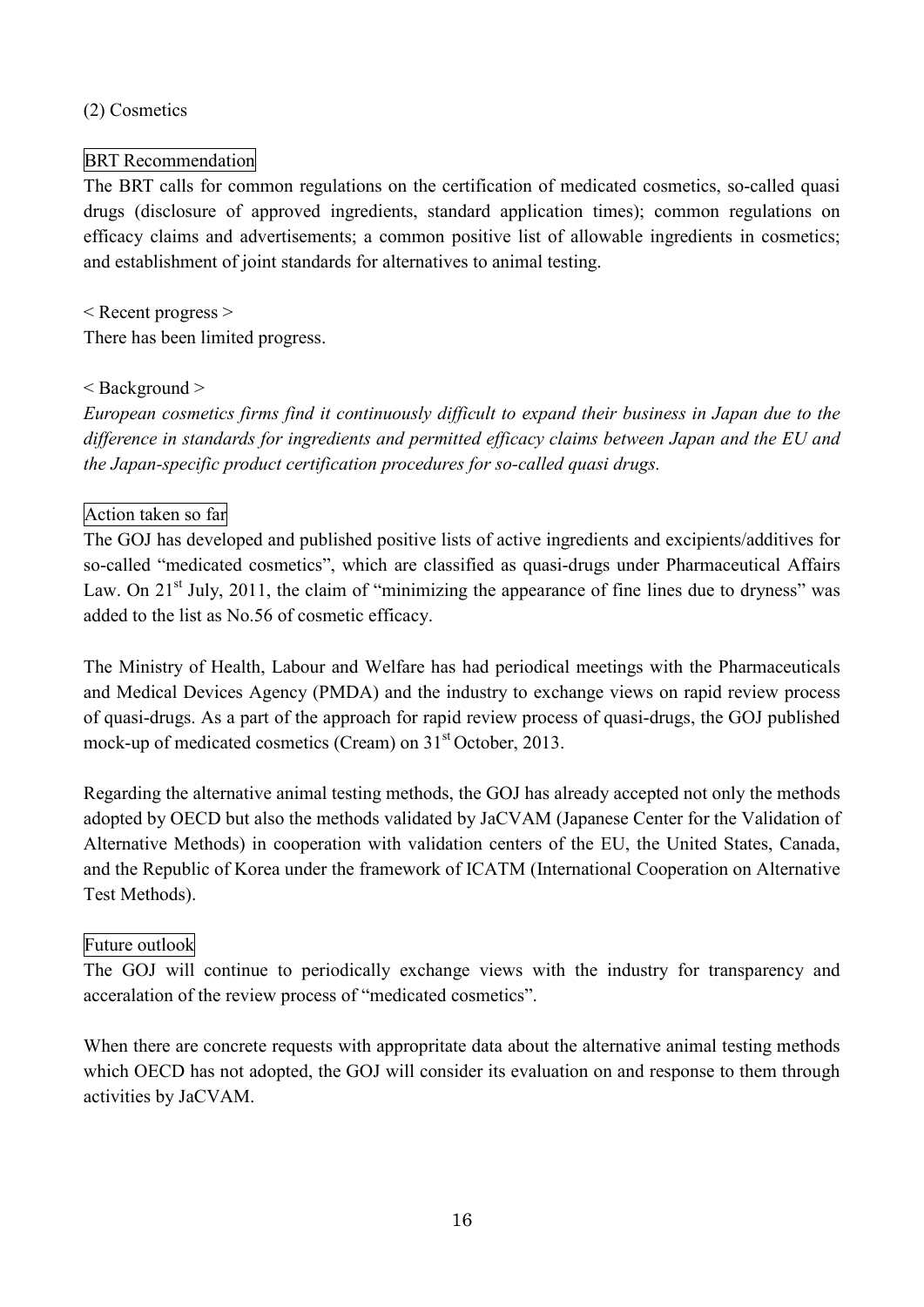## (3) Railways

# BRT Recommendation

Though standards are not so different and data generated at European research facilities are relevant for Japan, duplicate testing in Japan is required for the Japanese market. This has repeatedly been communicated by one JR company. Duplicate testing raises the costs of imports, making them less competitive than domestic products. The GOJ and the EU authorities should work toward establishing a mechanism through which test data and certification of railway equipment provided by European organisations is accepted in Japan, and vice versa.

The BRT furthermore recommends Japan to establish a system whereby standards and requirements are available openly so that European companies will have a better understanding of what is needed in order to offer goods and services that meet or exceed the safety measures in the Japanese market. The BRT, however, recognises the latest development and positively views the first call for tender that was recently published. The BRT recommends Japan to make better use of the tendering system as this leads to more competition and better transparency, while not negatively affecting safety.

## < Recent progress >

There has been some progress. The GOJ did not address this issue in the progress report from April 2013.

## < Background >

*The combined Japan Railways companies run on more than two-thirds of the railways, whereas the remaining one-third is controlled by more than 80 private carriers. This means that JR testing and acceptance standards serve as de-facto requirements for railway equipment to be exported to Japan. Unfortunately applied standards and requirements have not been openly published leading to a lack of information on exactly what requirements need to be fulfilled.*

# Action taken so far

- 1) Railway safety standards have been developed in each country, reflecting its own specific situations relating to transportation and rail accidents as well as other considerations. Accordingly, measures to be taken to ensure conformity with safety standards are different between Japan and the EU. In Japan, each railways operator has its own responsibility to verify the safety of its railways products by conducting demonstrations and testing, and thus, unlike the EU, Japan has not established any particular regulations with respect to compliance for product safety based on third-party certification systems.
- 2) The GOJ establishes a legally-binding ministerial ordinance on "Technical Standards", which stipulates essential compliance requirements for railways operators in ensuring the safety of railways transportation. The GOJ also sets out a non-binding guideline on "Approved Specifications", which stipulates definitive, interpretative standards with indication of precise figures, in a manner consistent with the above "Technical Standards". These standards are published in English at the following websites.

(Technical Standards)

http://www.mlit.go.jp/english/2006/h\_railway\_bureau/Laws\_concerning/03.pdf)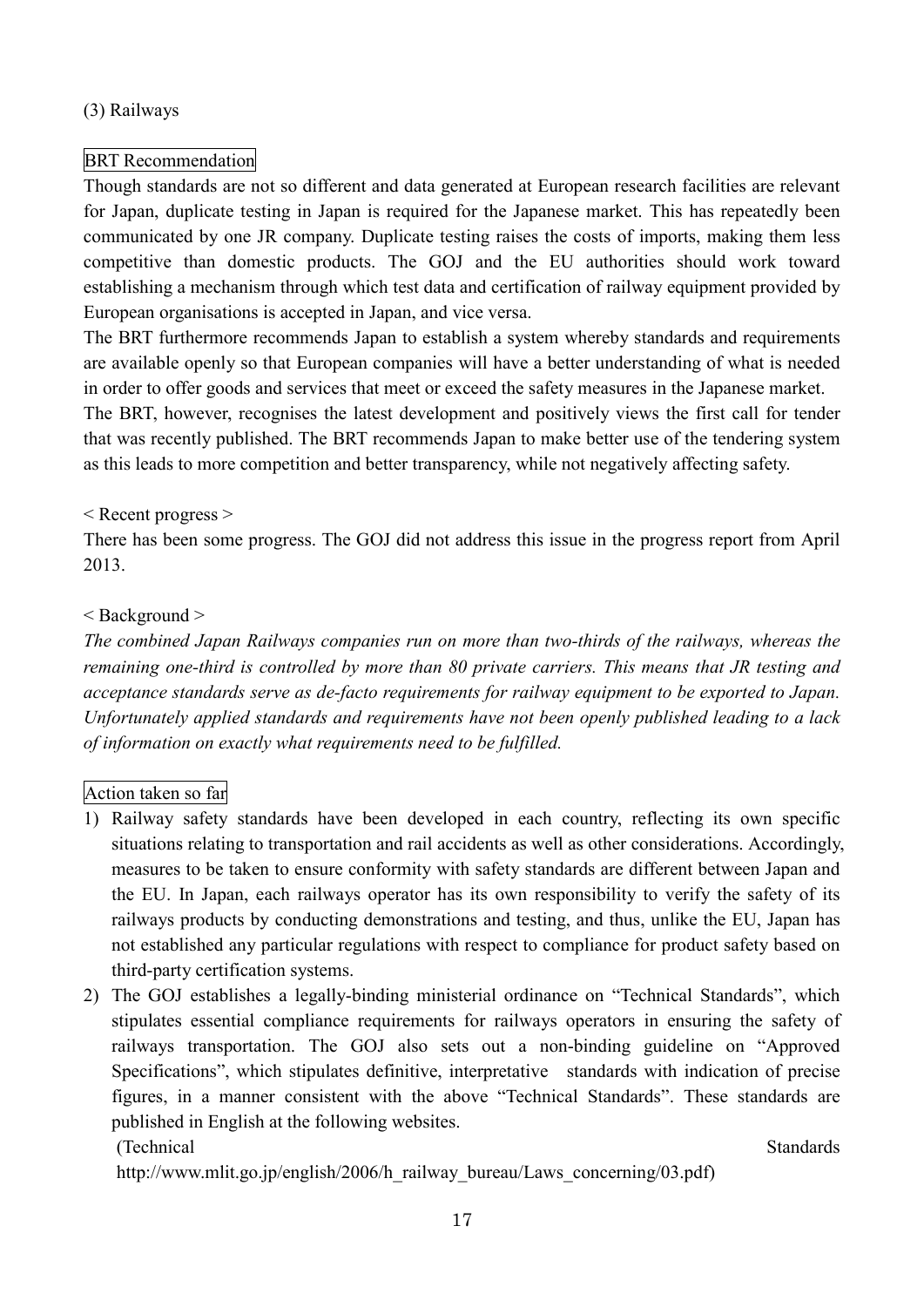(Approved Specification http://www.mlit.go.jp/english/2006/h\_railway\_bureau/Laws\_concerning/14.pdf)

- 3) Japan, with the central role played by the Japanese Railway International Standards Center (J-RISC), proactively engages in its standardization activities, as exemplified in information exchange sessions held on a regular basis with the EU, including JISC-CEN/CENELEC meetings. Japan also promotes harmonization between JIS and ISO/IEC etc. standards, with respect to such relating to testing methods, based on its active cooperation extended to development of international standards.
- 4) The GOJ has been informed that Japanese railways operators generally seek safe and reliable products and that, in fact, they have proactively procured such qualified and conforming products from the EU.

## Future outlook

Japan and the EU are currently discussing with respect to further opening of mutual market access opportunities with regards to the railways sector, and it is the expectation of the GOJ that Japan and the EU will continue holding constructive discussions going forward.

Furthermore, the GOJ intends to promote cooperation in the field of standardization activities as well as to foster dialogues between Japanese and the EU railways-related experts and industries with a view to deepening their mutual understandings.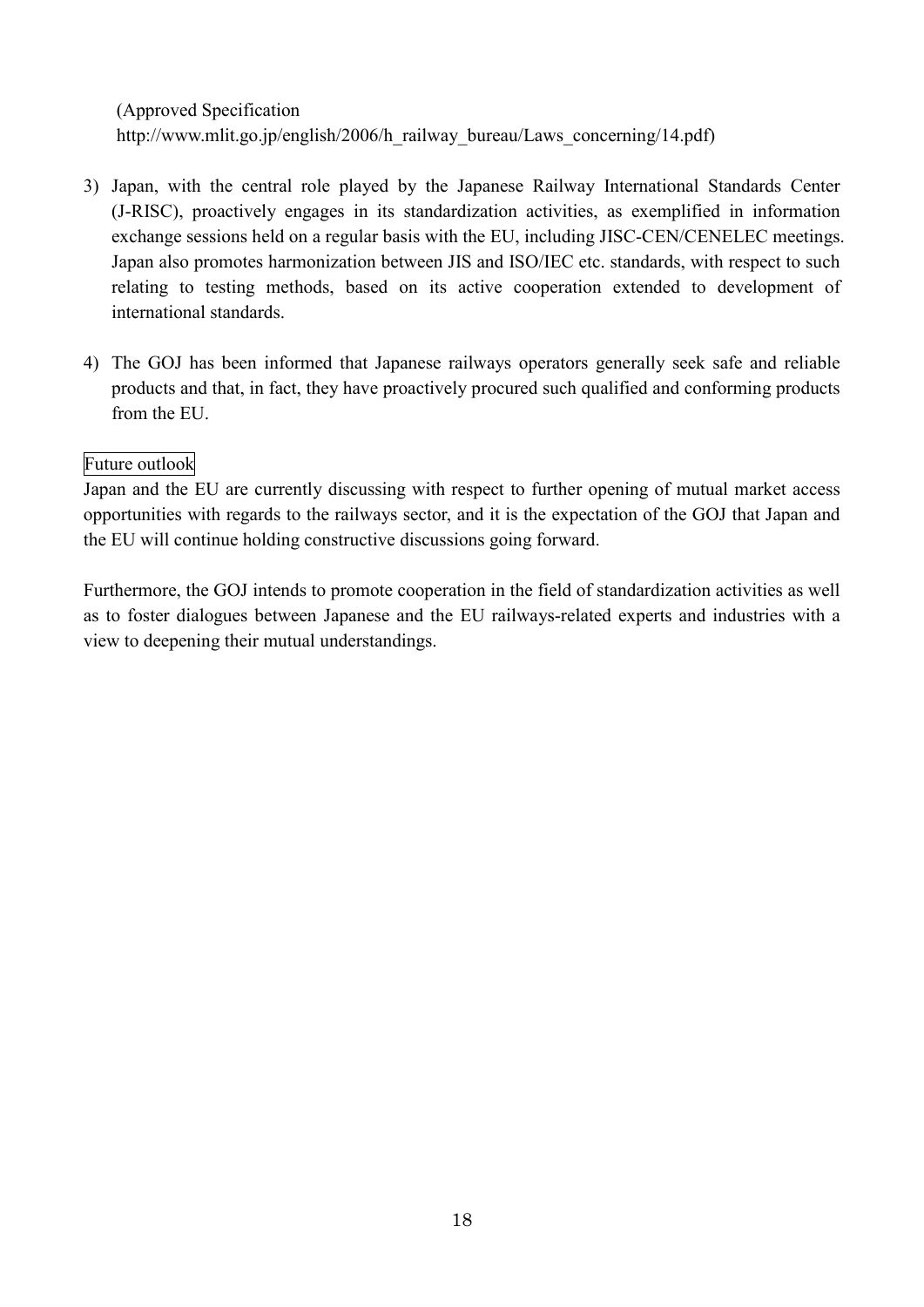## (4) Medical Devices/Equipment

# BRT Recommendation

The GOJ is urged to create a more efficient product approval process, in particular by:

- a) Shortening the medical equipment certification process: accepting clinical trial data generated overseas and harmonising GCP and QMS requirements with international standards. The BRT recommends that in the meantime, both Authorities should officially recognise that either ISO 14155:2003 (and as subsequently amended) or Japan GCP is, in principle, generally acceptable to either party for all medical device clinical investigations. Both Authorities should also officially recognise that, in principle, a QMS audit conducted by responsible authorities in Japan (PMDA or third party testing organisation) or by Notified Bodies in the EU is generally sufficient as evidence of compliance with quality management system requirements when applying for market authorisation on either market.
- b) Eliminating differences between Japanese GCP and the GCP established by the International Conference on Harmonisation.

## < Recent progress >

While there is still a need for improvements, some progress has been made.

## < Background >

*The EU's export of medical devices to Japan is limited by the costly and cumbersome approval process. Development costs for EU medical device producers are increased by requests for additional clinical trials from the Japanese authorities. Excessive Japanese standards and regulatory requirements result not only in a significant device lag, but also together with the insufficient reimbursement system, a device gap. The BRT calls on the GOJ to intensify the work to simplify and harmonise the regulatory processes in the field of medical devices with that of the EU. Japan needs to reduce the time and costs associated with introducing innovative new treatments in the human healthcare market in Japan and to bring Japanese rules in line with global standards.*

# Action taken so far

Discussions have been held since 1992 on harmonizing regulations in the medical device sector by the Global Harmonization Task Force (GHTF), which is composed of the regulatory authorities of Japan, the EU, the United States, Australia, and Canada as well as the industrial sector. In the revised Pharmaceutical Affairs Law that came into force in 2005, internationally harmonized regulations were introduced in terms of essential principles and classification of devices. In addition, with regard to the establishment of Approval Standards, Certification Standards and standards for Quality Management Systems, the GOJ basically accepts the international standards of the ISO and the IEC.

Foreign clinical trial data has been accepted as a part of application dossier when: i) standards for conducting medical device clinical trials are set by the regulations of the country or region where the trial is performed, ii) the standards are equivalent or surpass the Japanese medical device GCP, and iii) the clinical trial is conducted in accordance with the standards or considered to have equivalent level of quality.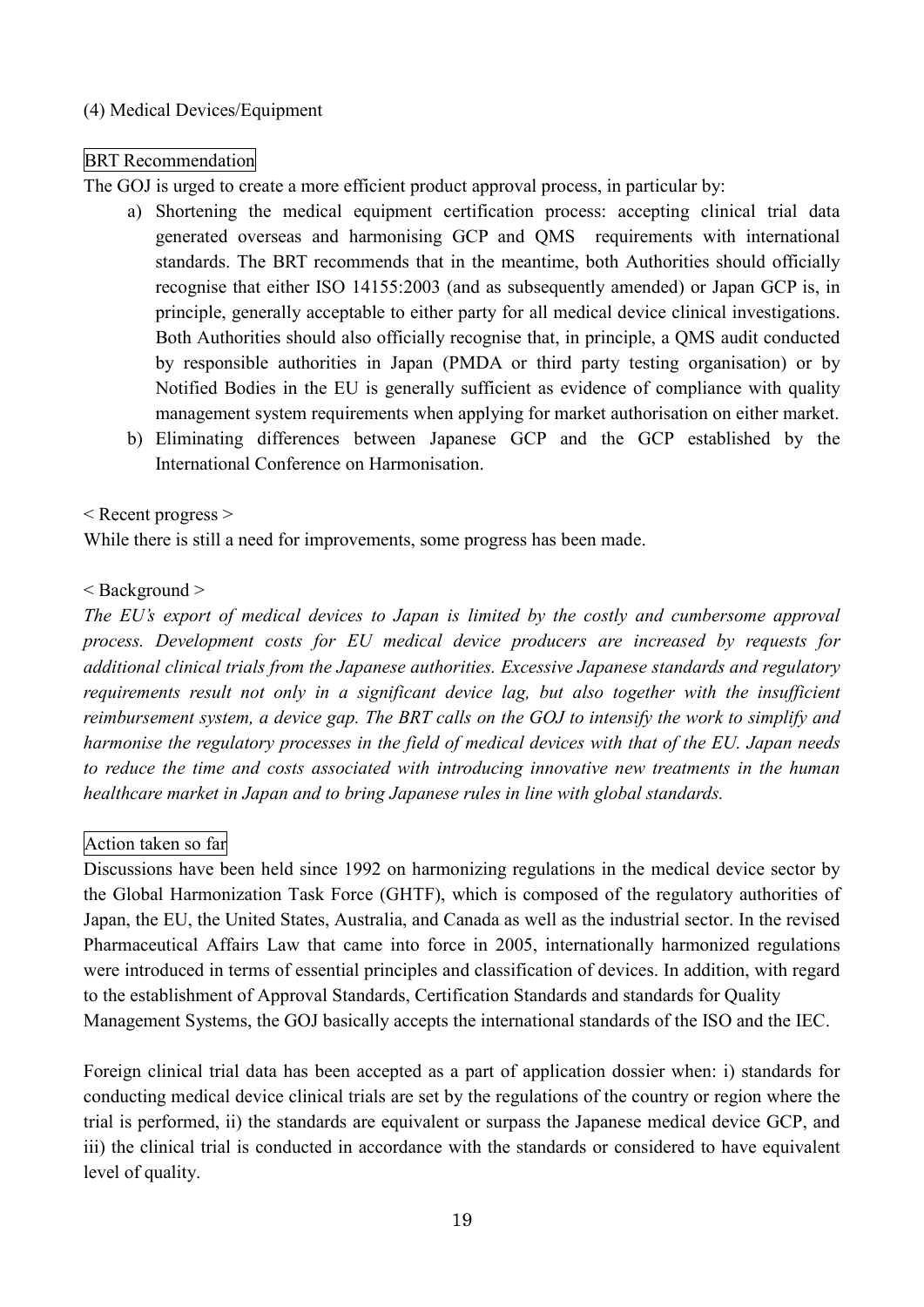For the purpose of reducing the industry's burden and promoting the efficiency of inspection, through the solution of a few specific non-tariff issues (called "Paragraph 34 process"), the GOJ agreed to align Japanese QMS standard for medical devices with the international standard(ISO13485), which is applied in the EU, with some exceptions.

The GOJ is making efforts to clarify GCP operations through various notices and Q&A. Based on the Five-Year Strategy for the Creation of Innovative Pharmaceuticals and Medical Devices, the GOJ also worked on improvements of GCP operation. In April 2009, the ministerial ordinances relating to clinical review board, notification of clinical trials, delivery of investigational devices and others were revised in order to be consistent with the ICH-GCP. The GOJ therefore thinks that Japanese GCP is harmonized with ICH-GCP in principle.

### Future outlook

Regarding acceleration of medical device review, the GOJpublicized the Action Program for Acceleration of Medical Device Review in December 2008. The GOJ is making efforts to steadily implement the Action Program in cooperation with concerned industrial sector.

The GOJ encourages active use of consultation service on individual medical device applications in advance provided by the Pharmaceuticals and Medical Devices Agency (PMDA) for use of foreign clinical trial data for application of the device.

The revision of the Pharmaceutical Affairs Law including newly-revised QMS audit system has been approved at the extraordinary Diet session in November and will become effective in 2014.

The GOJ continues to discuss the global harmonization of (QMS) regulation which is necessary for the mutual recognition of QMS audit with not only between Japan and the EU, but also jointly with the U.S. and other countries through the activities in the IMDRF (International Medical Device Regulators Forum) and others, which represent a multinational initiative.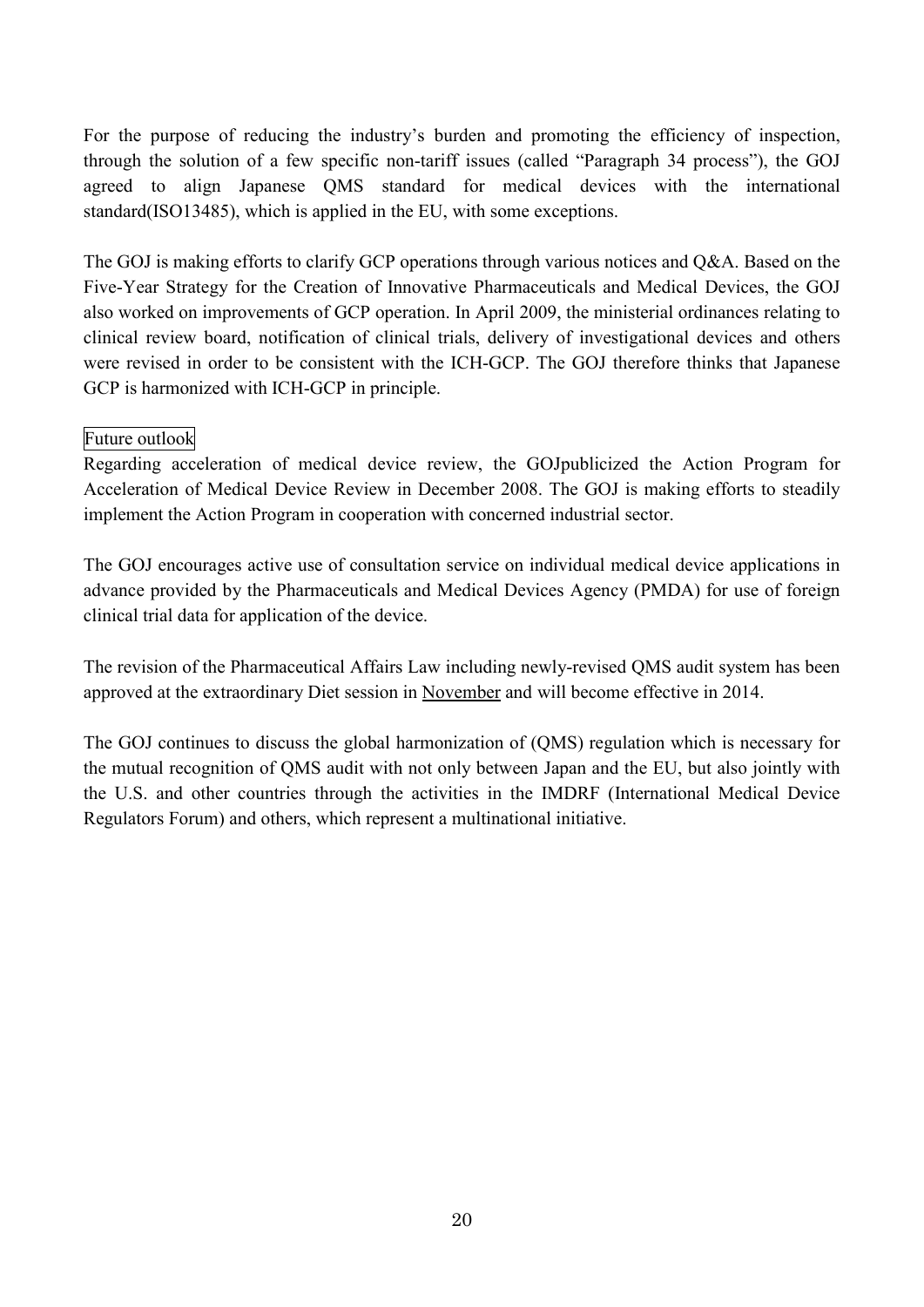#### (5) Veterinary Products

#### BRT Recommendation

Animal health products already approved in the EU have to undergo further rigorous controls and unnecessary tests before being approved in Japan, which increases costs and causes delays. Accordingly, the BRT:

- a) Urges the GOJ to take all measures available to speed up product approvals and fully harmonise domestic regulations with international practices.
- b) Requests Japan to work towards mutual recognition of European and Japanese marketing authorisations for veterinary products. This should start with mutual recognition of GMP certification for veterinary medicines. Harmonisation of regulations on animal vaccines, and ensuring product conformance under a unified GMP regime, should also be addressed.
- c) Asks Japan to better facilitate the use of English in applications without the need for a summary in Japanese.

#### < Recent progress >

Limited progress has been made. On December 3, 2012 MAFF presented to the Japan Veterinary Products Association a list of 10 action items for change. These items are welcomed by the industry butstill fall far short of the definitions of harmonisation described above. In addition, timelines are not yet available for implementation of these items, nor has MAFF made clear the extent of further collaboration with industry to establish the details of such changes.

#### < Background >

*While Japan participates in the VICH, the implementaiton of international and harmonized standards is often slow and Japan-unique elements are added. MAFF has to a certain extent* facilitated the use of English, but have at the same time added a requirement to add a summary in *Japanese, as mentioned above.*

### Action taken so far

Japan has been actively participating in the International Cooperation on Harmonization of Technical Requirements for Registration of Veterinary Medicinal Products (VICH) and approximately 50 guidelines have been created so far. Japan has been deeply committed to the creation process and duly implemented these guidelines in Japan, resulting in reducing unnecessary duplications of animal tests used as application data in the technical dossier. In addition, Japan is actively harmonizing national regulation on veterinary medicinal products (VMP) to the international practice, e.g., seed lot system has been incorporated in its regulation for veterinary vaccine since 2008. Moreover, of 10 action items for change which MAFF presented to the Japan Veterinary Products Association in December 2012, Japan has already put 3 action items into practice. For instance, since October 2013, applicants of VMPs have been able to submit the approval of their products, although there are exceptions, with technical dossiers containing data on clinical trials conducted in accordance with VICH guidelines (Good Clinical Practice (GCP) of the EU, the US and Australia). This is the first practice for Japan to accept the application with only the clinical trials in foreign countries among Japan, the EU and the US.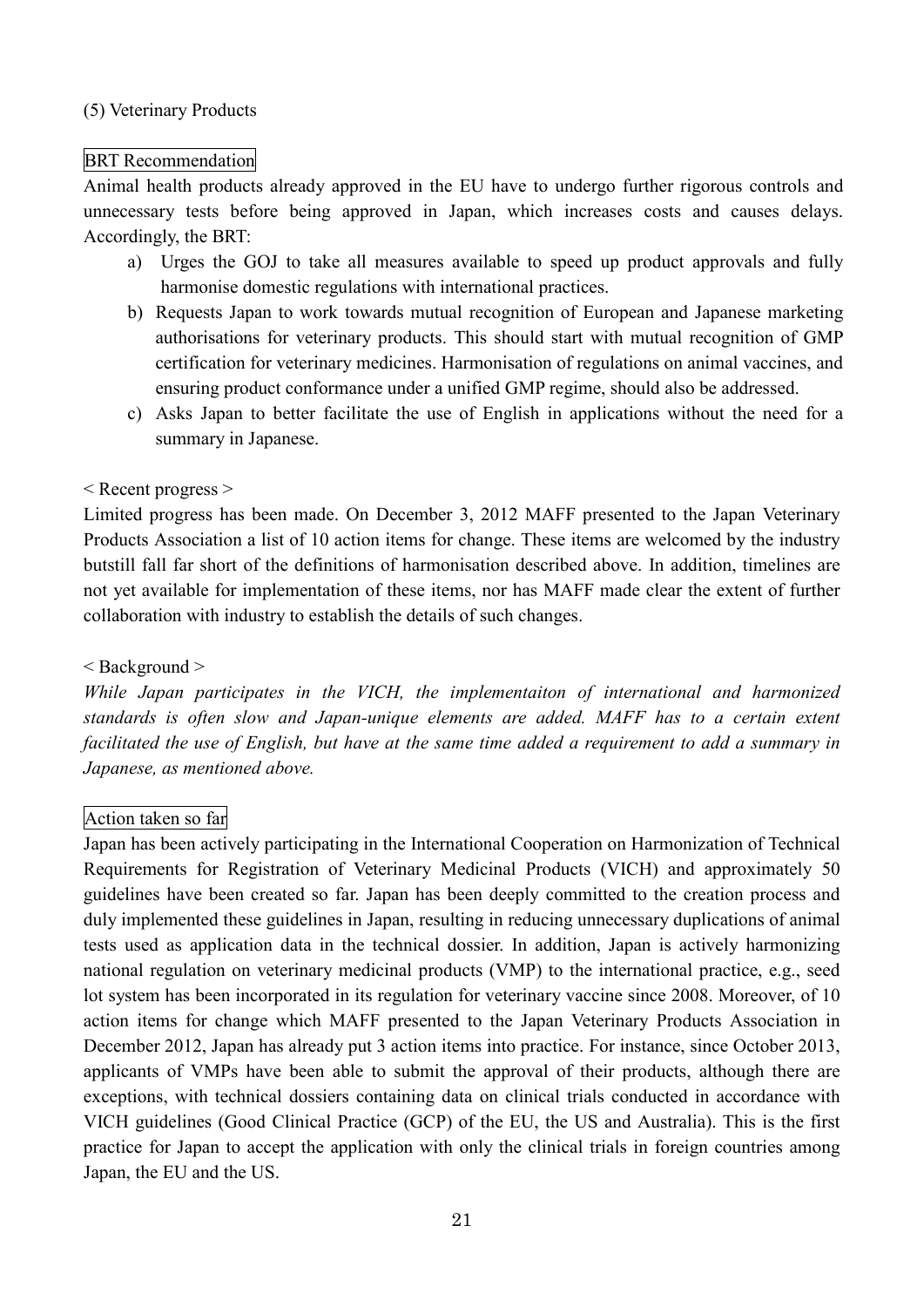Japan published a guidance for the preparation of Summary Technical Documents (STD) to provide applicants with useful advice on the preparation. Japanese translation of Technical Documents for general pharmaceutical products is exempted, given the STD is well-organized. Furthermore, since October 2012, Japan has extended this procedure to veterinary biologicals and antimicrobial products.

#### Future outlook

Regarding VICH activity, approximately 20 guidelines are now under consideration and they will further reduce repetitive studies. Japan tackles the remaining 7 action items of the MAFF presented 10 action items for change in December 2012.

International standards for the approval of veterinary medicinal products have not been established yet and substantial differences in the approval standards remain among Japan, the EU and the United States. In the development of international standards for approval, dialoguesamong three VICH regions, including the U.S., are essential. In particular, approval concepts on biotechnology based products including regenerative medicine products and/or chemical products for food producing animals are quite different among the regions. The three regions should consider launching further cooperation to establish an international approval criteria based on science to mutually accept such products accordingly.

There is a need for Japan to introduce from the EU in-vitro veterinary diagnostics for infectious diseases to fill the shortage of such products in Japan. On the other hand, it takes us time to review and approve the products from the EU, because the efficacies and qualities of products marketed in the EU are not officially evaluated due to the lack of approval system for veterinary diagnostics in the EU. Japan recommends that the EU industry adopt the Japan's established approval criteria and control system for veterinary diagnostics on a voluntary basis, and then, ask the EU government to implement them in the region, in order not only to accelerate Japan's approval procedure for EU products, but also to improve the quality of the veterinary diagnostic products marketed in the EU.

Japan recognizes that it is important to mutually understand the approval system of each authority to promptly review the dossiers of VMPs already approved in each country. Japan believes that it is a good start for both sides to explore a possibility of launching an exchange program of officials in charge of approval for VMPs between the EU and Japan. Japan requires VMPs approved and distributed in Japan to comply with the Japanese GMP to ensure that products are consistently produced and controlled under the quality standards appropriate to their intended use and as required by the marketing authorization. The requirements of Japanese GMP for the manufactures of VMPs are not more burdensome than those of EU GMP. Consequently, we conclude that the mutual recognition of GMP is not a problem in aquiring Japanese approval for veterinary medical products already approved in the EU.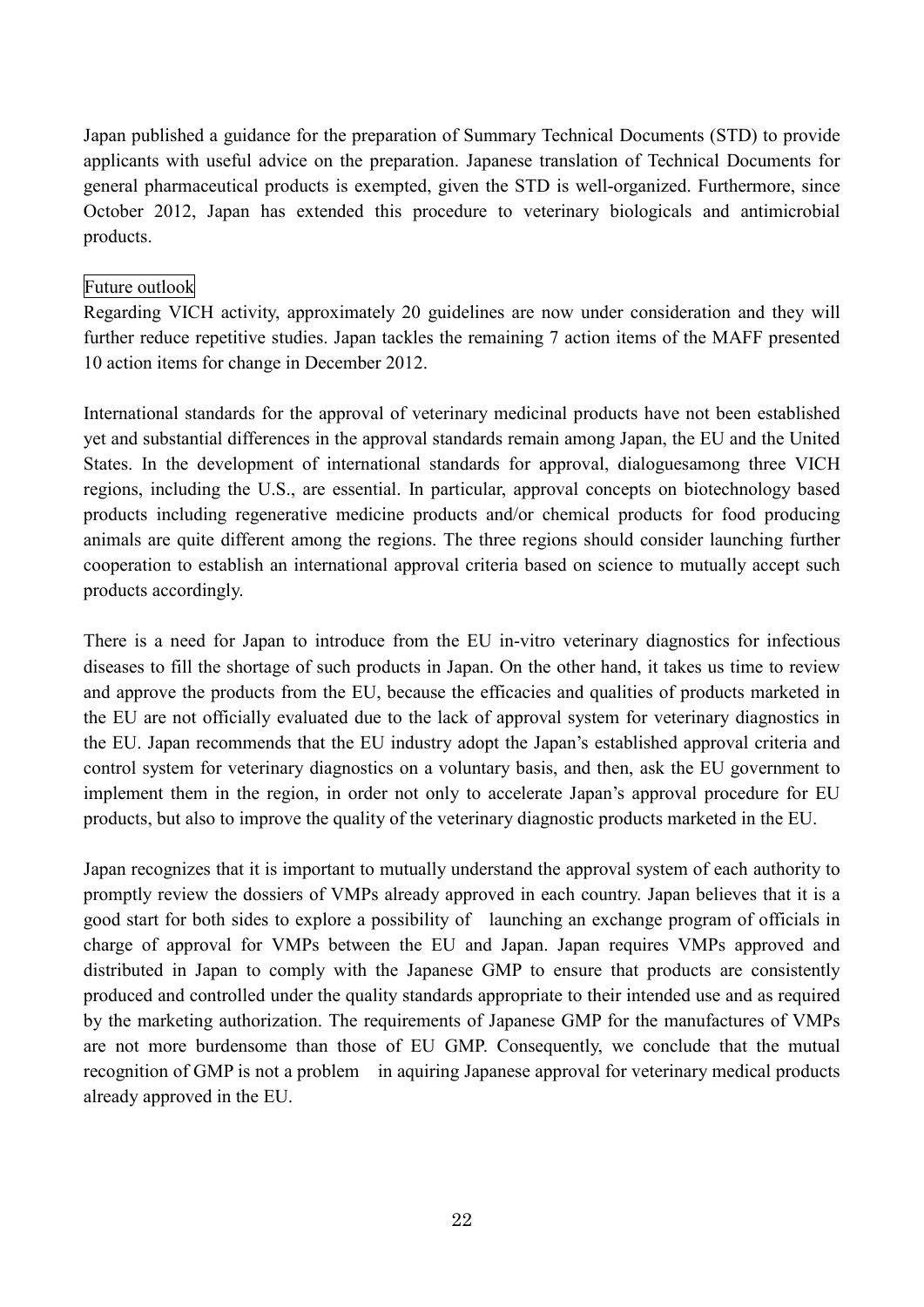### (6) Processed Food

### BRT Recommendation

For processed food, the combination of differences between EU and Japanese standards and technical requirements as well as cumbersome border procedures results in high costs for EU exporters. High conformity costs are incurred because Japanese authorities do not accept evaluations made by the EU or international bodies, and the FSC is constantly asking for tests to be carried out in Japan. The market potential for European exporters would be greatly enhanced by:

- a) Substantially increasing the list of permitted additives, in addition to speeding up and fundamentally revising the approval process
- b) Introducing mutual recognition of conformity assessment procedures to eliminate the duplicate costs of evaluations.

< Recent progress > There has been no concrete progress

#### < Background >

*The limited number of permitted food additives in Japan and unaligned standards between the EU and Japan increases costs and prevent EU exporters from utilising scale effects.*

### Action taken so far

The Food Sanitation Law prohibits the use of food additives in Japan except when they are designated under the law by the Minister of Health, Labour and Welfare (MHLW) as substances that are unlikely to pose a risk to people's health. The procedure of designation for food additives, as defined above, is initiated based on an application filed by business operators or others. The GOJ understands that the EU adopts a similar system for authorization of food additives.

MHLW has made the utmost efforts to streamline the designation process for food additives, which is a big concern of the EU. Specifically, MHLW has facilitated communication with the Food Safety Commission (FSC), a risk assessment body, made efficient clerical work needed before safety assessments are requested to FSC, and cooperated with FSC so that assessment can be carried out in a more speedy manner.

As for sunflower lecithin, which is one of EU industries' concerns, the assessment by FSC has been completed and MHLW is proceeding with formalities for designation.

Since 2002, the GOJ, on its own initiative, has been proceeding with discussions towards the designation concerning the 45 food additives (excluding flavorings), including substances requested by the EU, whose safety has been confirmed internationally and are widely used.

In September 2012, the GOJ drew up and published the roadmap for the designation of the 15 non-approved substances among above-mentioned 45 additiives based on the Cabinet decision made in July 2012 to designate them within around one year, excluding time required for collecting additional information requested by FSC.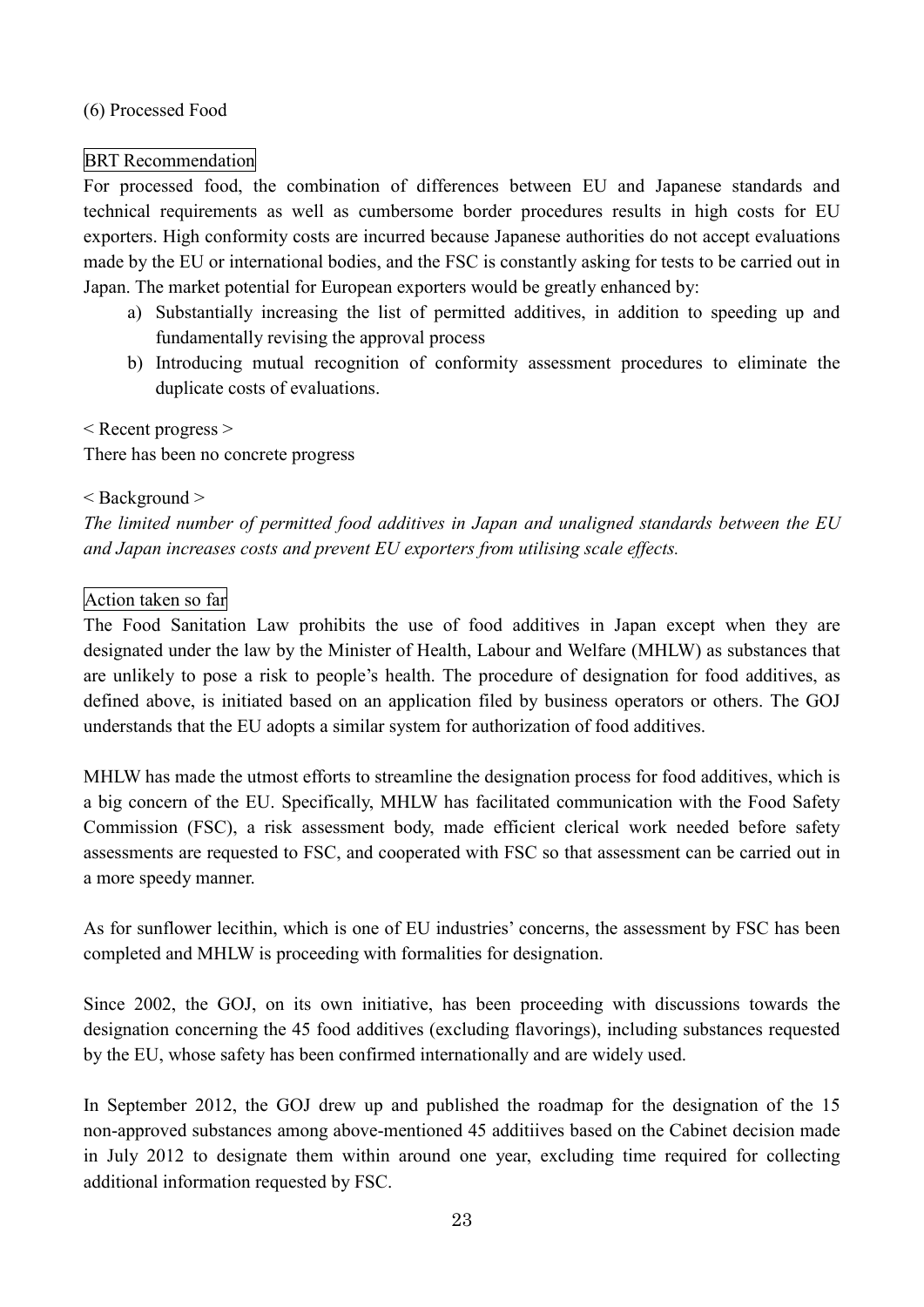Subsequently, seven substances have been designated by December 2013. As for two of the remaining eight, polyvinylpyrrolidone and ß-apo-8'-carotenal, the assessments by FSC have been completed and MHLW is proceeding with formalities for designation. The other six substances are under discussion of the Experts Committee of FSC. Four substances of the six are, however, aluminum-containing additives and the GOJ recognizes that the EU also restricts the use of them.

#### Future outlook

The two substances for which MHLW is proceeding with formalities for designation, namely polyvinylpyrrolidone, and ß-apo-8'-carotenal, and sunflower lecithin are under review by the Pharmaceutical Affairs and Food Sanitation Council and MHLW will soon take the necessary procedures, including the invitation of public comment, for these substances. As for the remaining six substances, which are under discussion of the Experts Committee of FSC, MHLW will initiate formalities for designation as soon as assessment is completed. MHLW will continue the swift designation process that has been carried out until now.

In 2002 MHLW listed the 45 substances with the intent to designate them. At that time, these substances were already proven safe by JECFA and being widely used as food additives in many countries including the EU member states and the United States. MHLW took the opinions of many countries including the EU and the US into consideration in the listing work. The GOJ believes that the designation of the 45 substances will almost cover the food additives whose need is globally recognized.

Japan's action for the 45 substances is a special measure taken to ensure international consistency. The GOJ will follow the ordinary process for designation of substances beyond these 45, based on applications from businesses, as other major countries, including the EU and the US, do.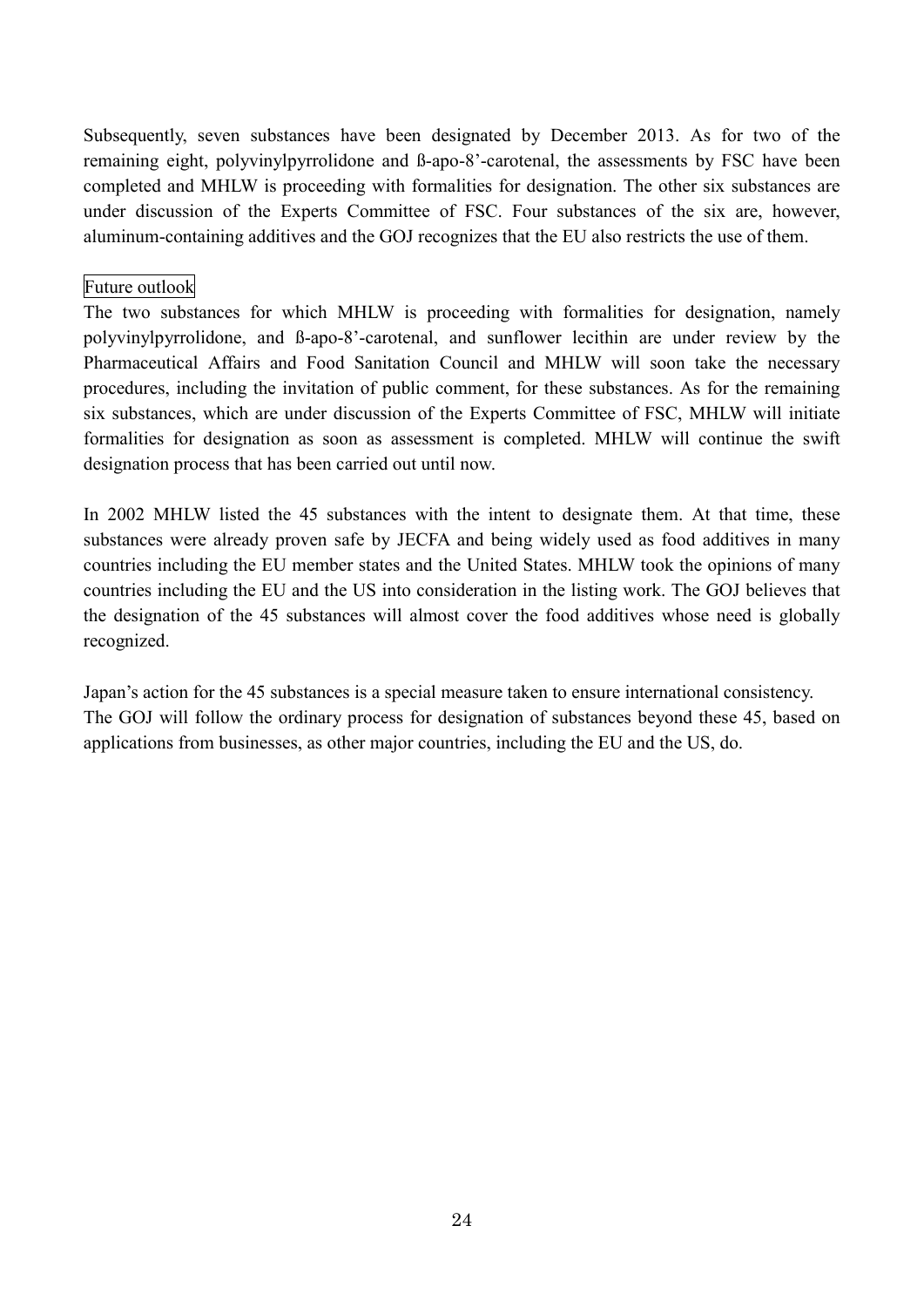## (7) LED lamps and luminaries

## BRT Recommendation

Lack of harmonisation of international electrical safety standards, such as IEC, and Japanese standards and technical requirements, such as PSE/JIS/JET results in high costs and effectively prohibits entry to the Japanese market for EU companies.

- The current standard for LED lamps prepared by the Japanese ministry (i.e. METI) and Japanese lighting industrial association (i.e. JELMA) is not compatible with standards used by manufacturers of other countries
- In terms of fluorescent lamps (tube LED), the Japanese lighting industrial association (JELMA) appoints Japanese test facilities as the only laboratories permitted to test
- The Japanese government continues to support their own standard of remote control for LED lamp and luminaries

The BRT requests Japan to harmonise with international standards and technical requirements in order for Japan to avoid being left behind in the global market. The market for LED lamps and luminaries is rapidly expanding and these products are expected to play an important role in saving energy on a global basis.

< Recent progress > This is a new issue.

# < Background >

*Japan has its own standards and technical requirements, such as PSE and JIS, and delays in setting standards such as J-deviation increases costs and prohibits EU companies and exporters from entering the Japanese market. In addition, lack of harmonisation of standards of remote control prohibits EU companies from entering the Japanese market.*

# Action taken so far

The Electrical Appliance and Material Safety Law has two technical requirements the Japanese original technical requirements (Section1 requirements) and the requirements harmonized with the standards stipulated by IEC (Section2 requirements). Manufactures and Importers in Japan shall comply with either (Section1 requirements) or (Section2 requirements).

LED lamps were designated as items subject to regulation for the Electrical Appliance and Material Safety Law in 2011 and technical requirements were determined. Among the LED lamps which were subject to regulation, Bulb type LED lamp's Technical requirements were developed based on JIS C8156:2011 that was harmonious with IEC / FDIS 62560:2000 and Section1 requirements the incandescent light bulb. As for the LED lighting equipments, technical requirements were developed based on JIS C8156:2011 and the household type hanging fluorescent lamp apparatus's requirements in Section1 requirements, because there was no appropriate IEC standard for them. However, the straight-tube-type LED lamp is not yet designated as Electrical Appliances and Materials in the Electrical Appliance and Material Safety Law.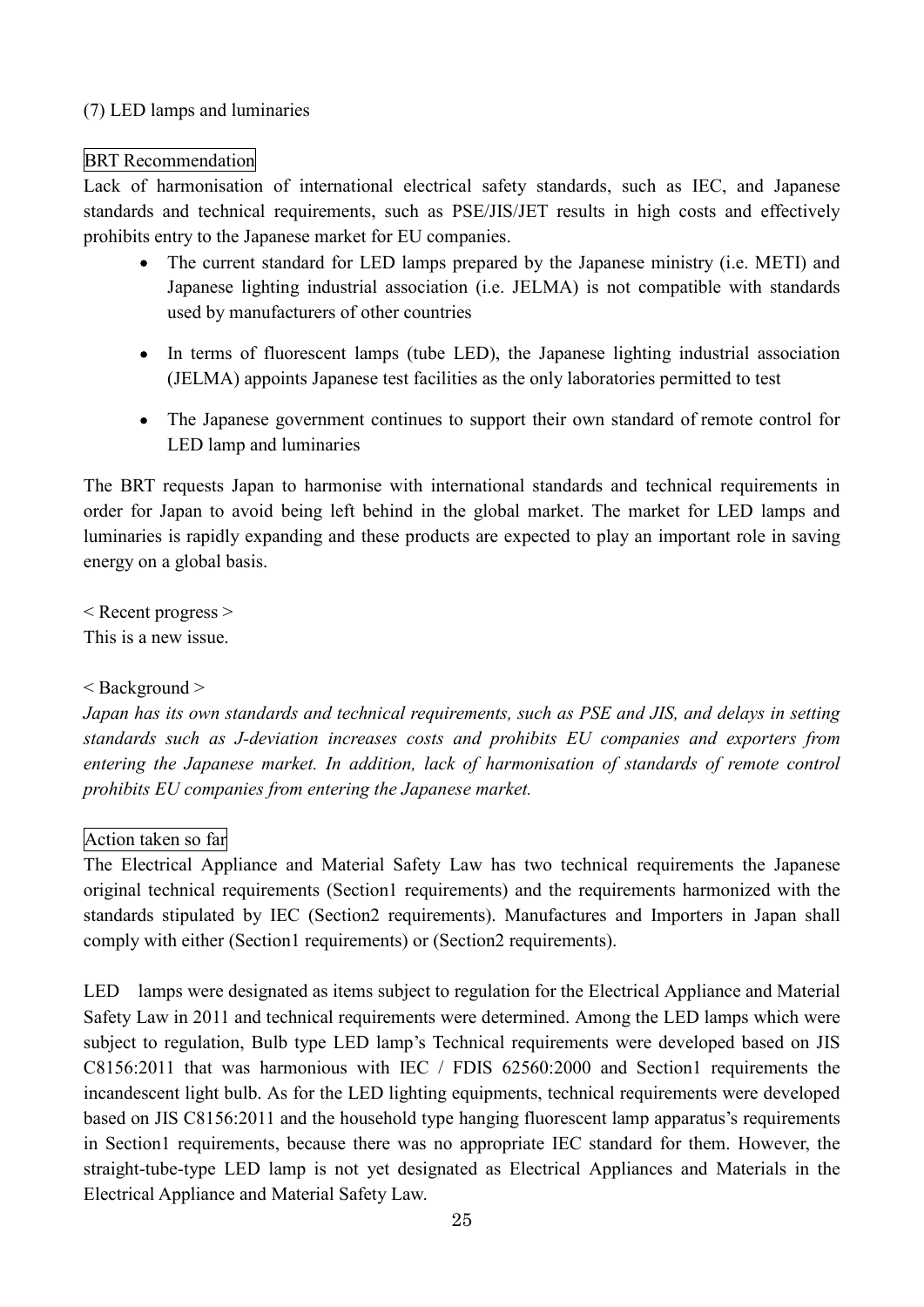As for Section2 requirements which are consistent with the IEC standard, J61347-2-13 (H21) lamp controller - Part 2-13: Particular requirements for DC or AC power supply for LED module controller (harmonized with JIS C 8147-2-13:2008, IEC 61347-2-13 (2006)), J60598-2-12 (H23) Part 2-12:Safety requirements for electrical outlet mounting night-light(harmonized with JIS C 8105-2-12:2009, IEC 60598-2-12(2006)), J60598-2-13 (H23) Part 2-13: Safety requirements on the ground embedded luminaires (harmonized with JIS C 8105-2-13:2009, IEC 60598-2-13(2006)) can fulfill the technical requirements in Japan .

There is no international standard (ISO, IEC) for the remote control devises for LED lamps and luminaries. Therefore, it is defined in Section1 requirements of Electrical Appliance and Material Safety Law in Japan.

#### Future outlook

GOJ will consider the requirements for the straight tube type LED lamp, taking into consideration the process of establishing international standard such as "IEC62776 Double-capped LED lamps for general lighting services - Safety specifications".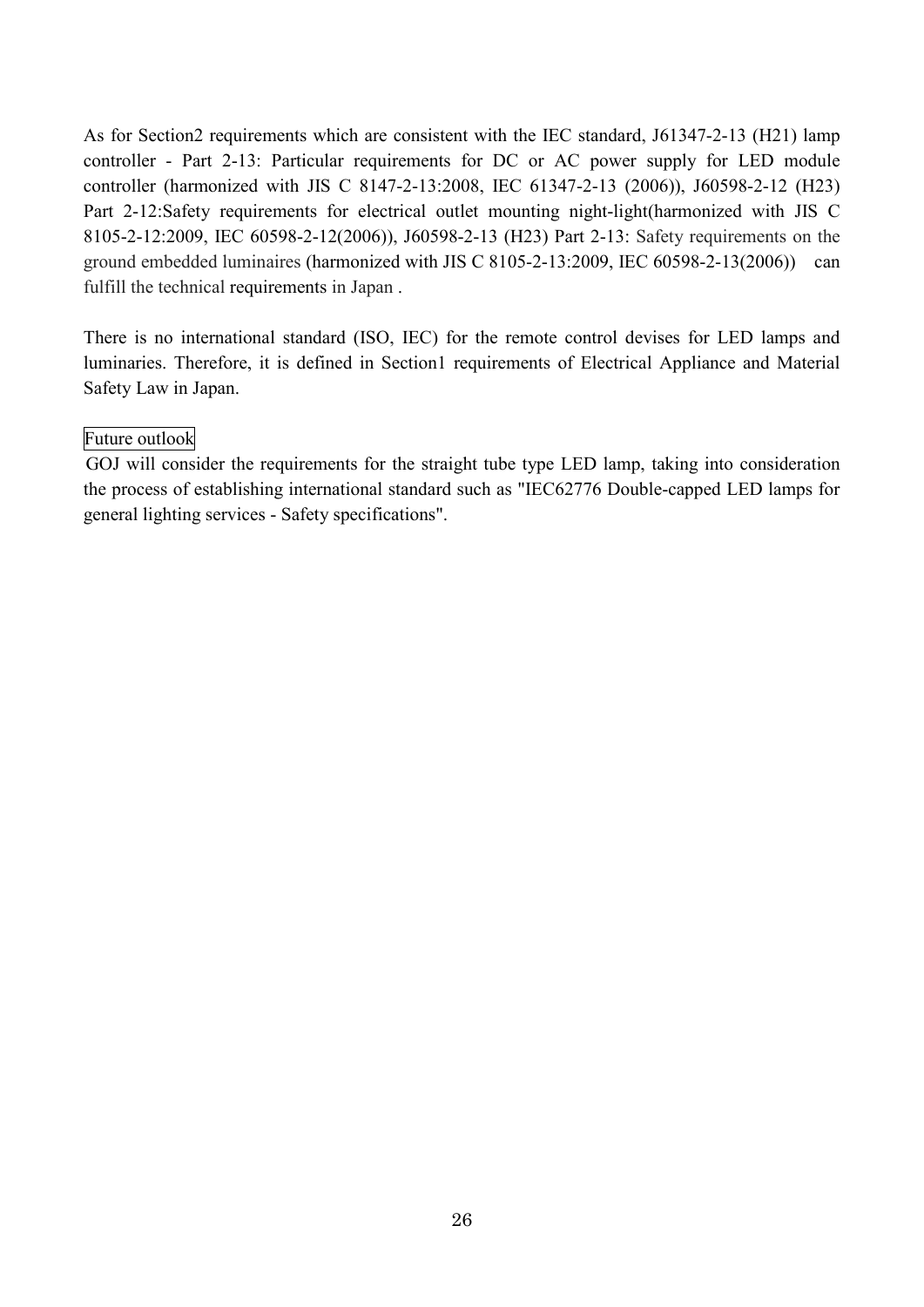#### (8) Labelling rules

#### BRT Recommendation

The GOJ should issue clarifying orders to provide retailers with flexible alternatives for providing Japanese consumers with globally sourced products while taking full responsibility for the quality and safety of the products. A simple example of an inflexible labelling rule that has substantial labelling cost implications for European companies is that the dimensions of furniture must be expressed in millimetres and not centimetres, although use of the latter is common practice in other countries using the metric system.

#### < Recent progress >

The Consumer Affairs Agency will during 2013 look into the Household Labelling Law. However, so far, nothing concrete has been presented. This issue was not touched upon in the GoJ progress report of April 2013.

#### < Background >

*The Household Product Quality Law and accompanying voluntary labelling guidelines, "hyojikitei", prescribe in extreme detail how household products should be labelled when sold in Japan.*

### Action taken so far

The labelling rules prescribed in the Household Goods Quality Labeling Law currently cover a total of 90 goods in the following categories: Textile Goods, Electrical Appliances, Plastic Manufactured Goods, and Miscellaneous Manufactured Goods. The rules stipulate the minimum information which must be carried on labels to provide useful information to consumers, and also demand compliance with these minimum requirements for each designated goods. In 1997 labeling methods for all goods were revised to provide more flexibility in terms of the fonts used and the methods of presentation of guidelines concerning use. And also, in 2010, we researched consumers and business operators, including overseas Japanese juridical person, about their evaluation of the Household Goods Quality Labeling Law and their requests, and also researched labeling system in other countries. In 2012, we summarized the study results to review the subject products and the content of labeling as necessary with reference to the 2010 survey results. Since then, we have conducted appropriate sequential reviews of required labeling content with reference to the 2012 study results and the diversified and complex circumstances of products.

### Future outlook

In the context of growing importance of consumer protection as well as diversification, complexity and globalization of products, the importance of the labeling stipulated by the Household Goods Quality Labeling Law is also increasing. Therefore, with reference to the 2012 study results we will continue to review the subject products and the content of labeling as necessary. We will also continue to facilitate understanding of the Household Goods Quality Labeling Law among business operators including overseas business operators by publishing information on the web and other media.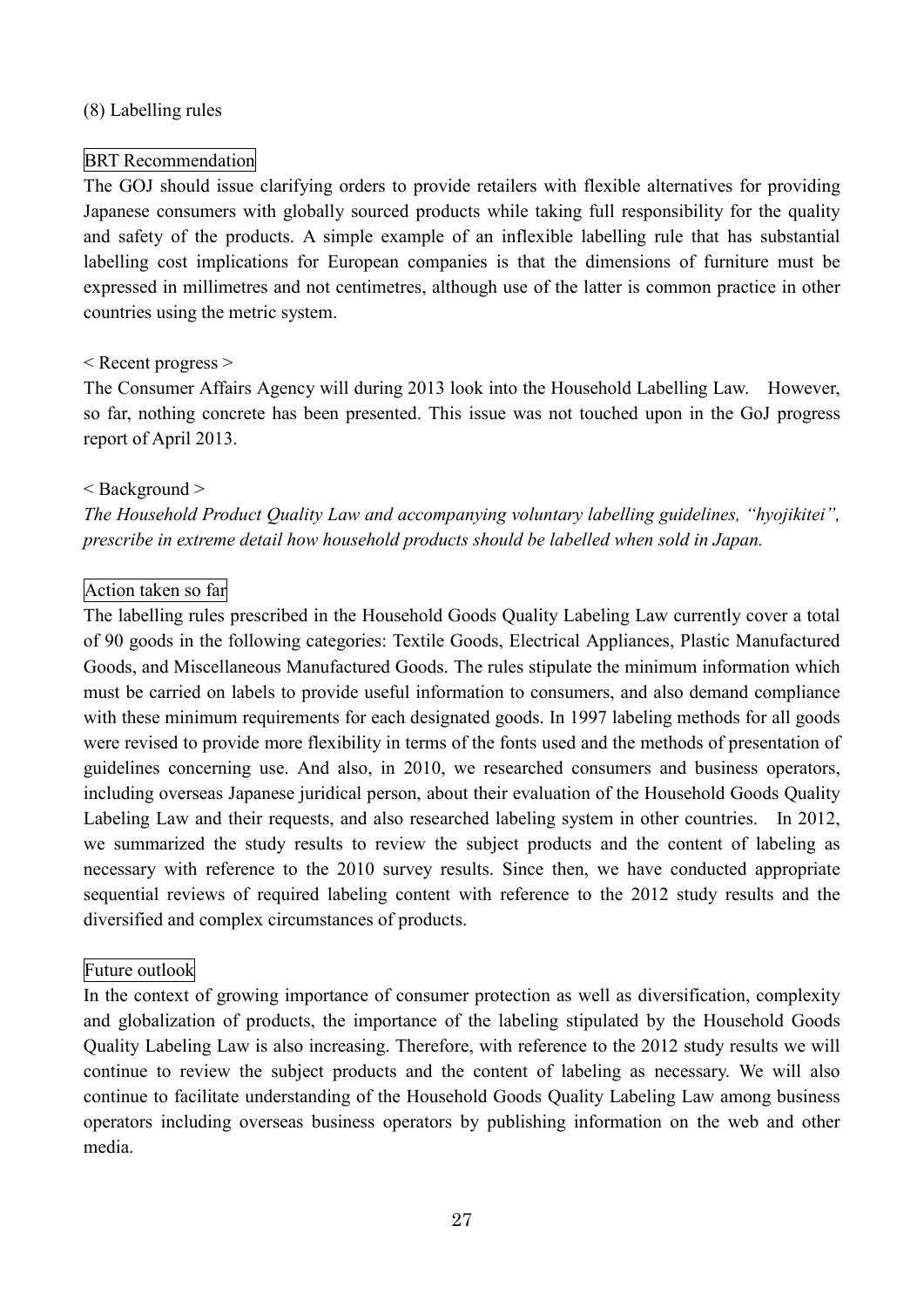### 5. Ensuring free and open competition in services (WP-A/#09/E to J)

## (1) The initiated reforms of firewall restrictions

## BRT Recommendation

The BRT urges the GOJ to tackle the lack of free and open competition in Japan's services markets. In particular, the Government should:

Remove obstacles to integrating the operations of financial groups. In particular, the initiated reforms of firewall restrictions should be implemented fully to allow financial groups to structure their organisations in Japan in the same way as they do in the rest of the world.

On the matter on postal reform, the BRT is disappointed with the decisions taken so far by the Japanese Government. Japan has a duty to abide by its WTO obligations, including the national treatment provision of the GATS. This means establishing equivalent conditions of competition between the Japan Post entities and EU and other private delivery companies, banks, and insurance companies. Specifically:

- a. Kampo insurance business should be subject to the same capital, solvency margin, tax and policyholder protection funding requirements as private sector insurers. Limits are needed on expansion of Japan Post's services, including the introduction of new products as well as caps on postal life insurance, until competitive safeguards have been established to prevent cross-subsidies from its existing dominant position. The BRT is particularly concerned by the recent approval of the new or modified products offered by Japan Post Insurance. It is also imperative that Japan Post remains under the jurisdiction of the FSA. The above requests are well within the realm of the GPA. Similarly, the insurance business of cooperative societies (kyosai) should be subject to the same requirements as private sector insurers.
- b. Japan Post and private postal delivery operators should be subject to the same customs procedures and formalities. A level playing field for both Japan Post and private postal operators should be ensured in the requirements for dedicated airway bills, obligatory customs, quarantine and security clearance and the funding of these services, as well as in the issuance of parking tickets for delivery vehicle parking infringements.

< Recent progress >

There has been no progress, but rather backward movement.

# < Background >

Since the Big Bang in the late 1990's, Tokyo has seen its role diminish in the global arena. This is *partially due to the very few changes undertaken since that time. The preferential treatment extended to Japan Post and its subsidiaries still exists, and has unfortunately been expanded without private companies having access to the same benefits.*

# Action taken so far

Since we introduced firewall regulations between banking and securities businesses in 1993, we have reviewed the regulations in keeping with the actual business practices and eased them when we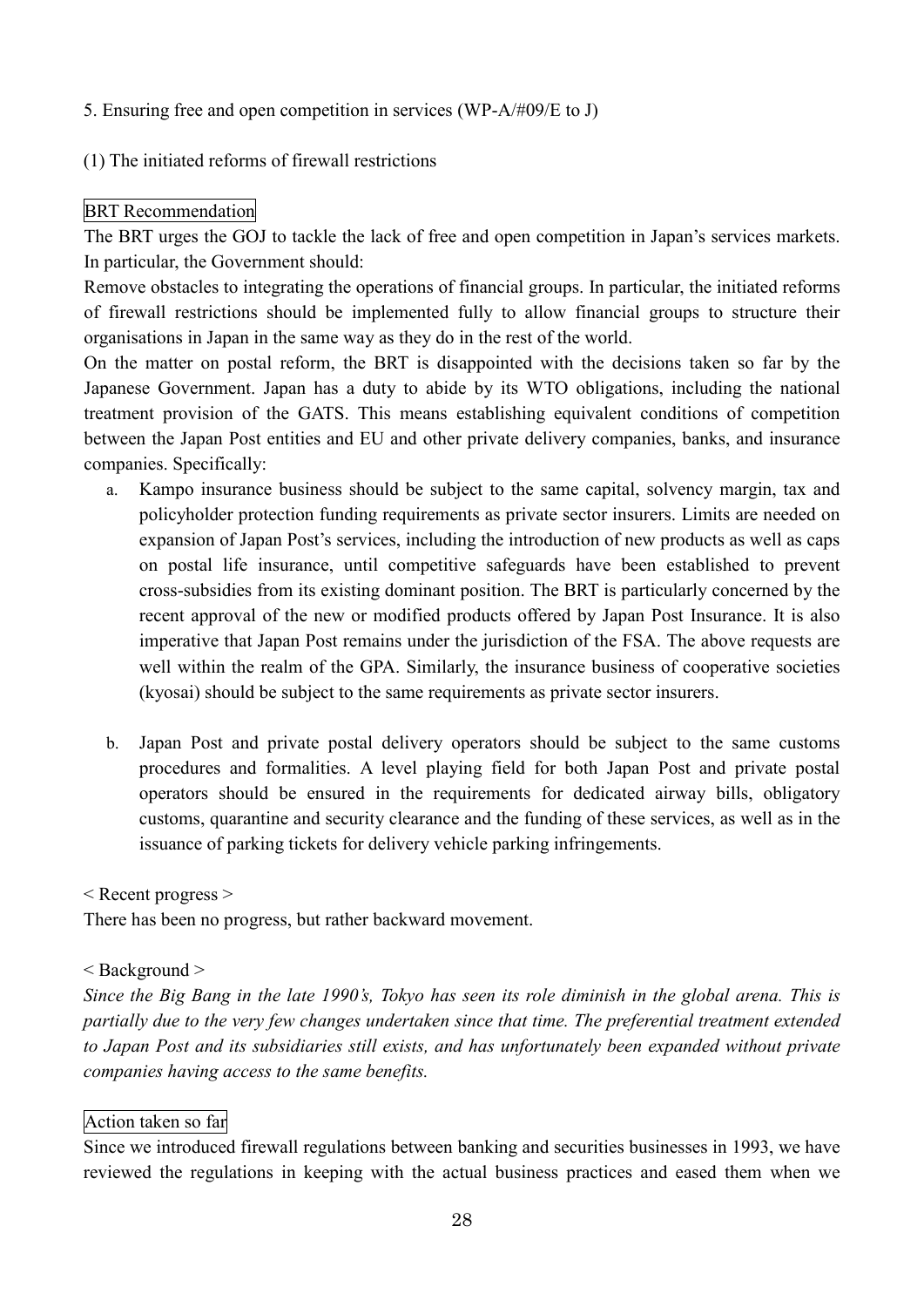found that the deregulation would have little negative impact in light of the purpose of the regulations.

In 2013, JFSA released the proposal for the revision of a Cabinet Office Ordinance and the relevant supervisory guideline, in response to the requests for the further relaxation of the firewall regulations.

This proposal for revision includes the following points:

- 1. Non-public information of another party, an issuer for instance, can be shared with a parent company and subsidiaries without the issuer's written consent if the information is used for the business management and settlement operations, on condition that the appropriate measures are taken to prevent information leakage; and
- 2. Requirements for acquiring a written consent from an issuer are relaxed in case that the issuer is a foreign corporation.

The JFSA issued this proposal for revision for public comments from November 15, 2013 to December 16, 2013.

### Future outlook

Taking into account the public comments received, the JFSA will amend the related Cabinet Office Ordinance and others.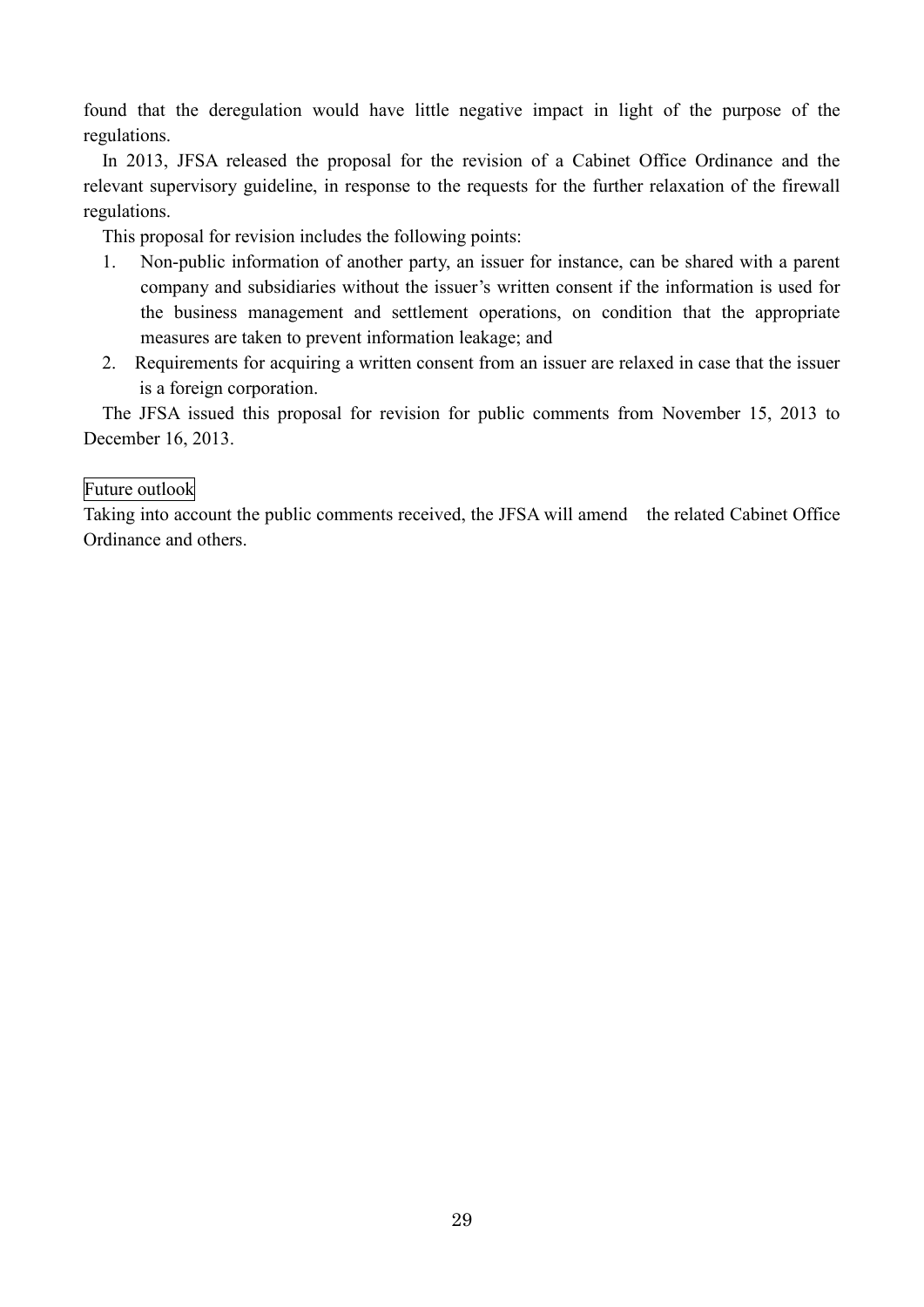## (2) Japan Post

## BRT Recommendation

The BRT urges the GOJ to tackle the lack of free and open competition in Japan's services markets. In particular, the Government should:

Remove obstacles to integrating the operations of financial groups. In particular, the initiated reforms of firewall restrictions should be implemented fully to allow financial groups to structure their organisations in Japan in the same way as they do in the rest of the world.

On the matter on postal reform, the BRT is disappointed with the decisions taken so far by the Japanese Government. Japan has a duty to abide by its WTO obligations, including the national treatment provision of the GATS. This means establishing equivalent conditions of competition between the Japan Post entities and EU and other private delivery companies, banks, and insurance companies. Specifically:

- a. Kampo insurance business should be subject to the same capital, solvency margin, tax and policyholder protection funding requirements as private sector insurers. Limits are needed on expansion of Japan Post's services, including the introduction of new products as well as caps on postal life insurance, until competitive safeguards have been established to prevent cross-subsidies from its existing dominant position. The BRT is particularly concerned by the recent approval of the new or modified products offered by Japan Post Insurance. It is also imperative that Japan Post remains under the jurisdiction of the FSA. The above requests are well within the realm of the GPA. Similarly, the insurance business of cooperative societies (kyosai) should be subject to the same requirements as private sector insurers.
- b. Japan Post and private postal delivery operators should be subject to the same customs procedures and formalities. A level playing field for both Japan Post and private postal operators should be ensured in the requirements for dedicated airway bills, obligatory customs, quarantine and security clearance and the funding of these services, as well as in the issuance of parking tickets for delivery vehicle parking infringements.

### < Recent progress >

There has been no progress, but rather backward movement.

### < Background >

Since the Big Bang in the late 1990's, Tokyo has seen its role diminish in the global arena. This is *partially due to the very few changes undertaken since that time. The preferential treatment extended to Japan Post and its subsidiaries still exists, and has unfortunately been expanded without private companies having access to the same benefits.*

#### Action taken so far

(a)Japan Post Insurance (hereinafter referred to as "JPI"), as a life insurance company under the Insurance Business Act, has been subject to the same laws and the regulations as other life insurance companies, which ensures the consistency with international obligations such as WTO agreements. In addition to the Insurance Business Act, etc., the regulations under the Postal Services Privatization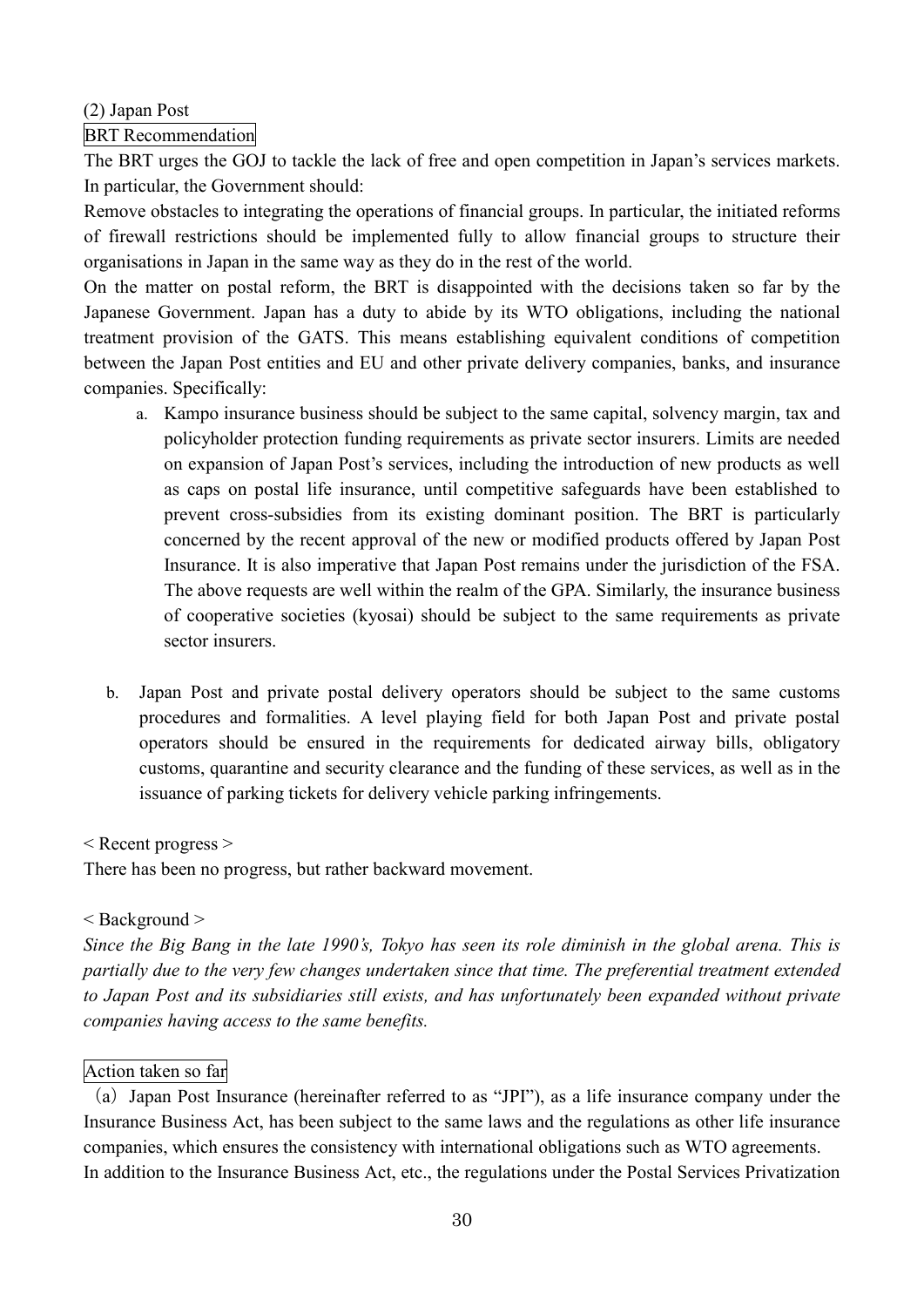Act apply to JPI as "add-on regulations" in the course of privatization.

The application for new products filed by JPI shall be examined on whether it is secured that the applying service will be provided in a sound and efficient manner, etc., in accordance with the provisions of the Insurance Business Act. Moreover, it shall also be examined on whether there is a possibility that the implementation of the business applied for approval will impede the equivalent conditions of competition between JPI and other life insurance companies and the appropriate provision of the services to users, in accordance with the provisions of the Postal Services Privatization Act.

The application for renewal of education endowment insurance product filed by JPI on September 3rd, 2012, was approved by Ministry of Internal Affairs and Communications (hereinafter referred to as "MIC") and the Financial Services Agency of Japan (hereinafter referred to as "FSA") with conditions to be fulfilled before the provision of the service based on the Postal Services Privatization Act, on No vember 30th of that year. On January 24th, 2014, it was confirmed by MIC and FSA that the conditions were fulfilled. At the same time, the application was approved by FSA based on the Insurance Business Act.

The *kyosai* cooperative societies are mutual-aid organisations established by people in the same geographical areas or fields of work. The members invest their own capital and use the insurance services that the organisation provides. These services form part of a broad range of mutual-aid services available to the members (joint ventures, loans, welfare services, etc.). Because of their unique nature they need to be regulated separately, and each of them operates within the scope of the laws and under the supervision of the relevant government authorities. It would therefore be inappropriate to apply the Insurance Business Act, which governs private-sector insurance companies, to *kyosai* cooperative societies.

(b)BRT's recommendation is not necessarily correct since Japan's services market is extremely open and it is believed that European companies also enjoy benefits under such circumstances.

The international postal services of Japan Post Co., Ltd. is responsible for the exchanging of postal items among the postal operators which are designated by each member country of the Universal Postal Union based on the Universal Postal Convention. On the other hand, the international delivery services of private operators are provided by each operator with its own global-wide network. There is naturally a difference in characteristics between these two services, and therefore, the rules for Japan Post and those for private delivery operators are not always the same.

As for customs procedures, international postal items whose assessment value exceeds 200,000 yen have been subject to the self-assessment system since February 16, 2009 as a result of the revision of the Customs Act in 2007. Currently, general import items are subject to the self-assessment system, and only international postal items with an assessment value of 200,000 yen or less are subject to the official assessment system (customs officials assess and specify the amount of duty.)

Since a recipient does not necessarily know the content of a postal item beforehand, the self-assessment system is not suitable. We understand that other countries including the U.S. are also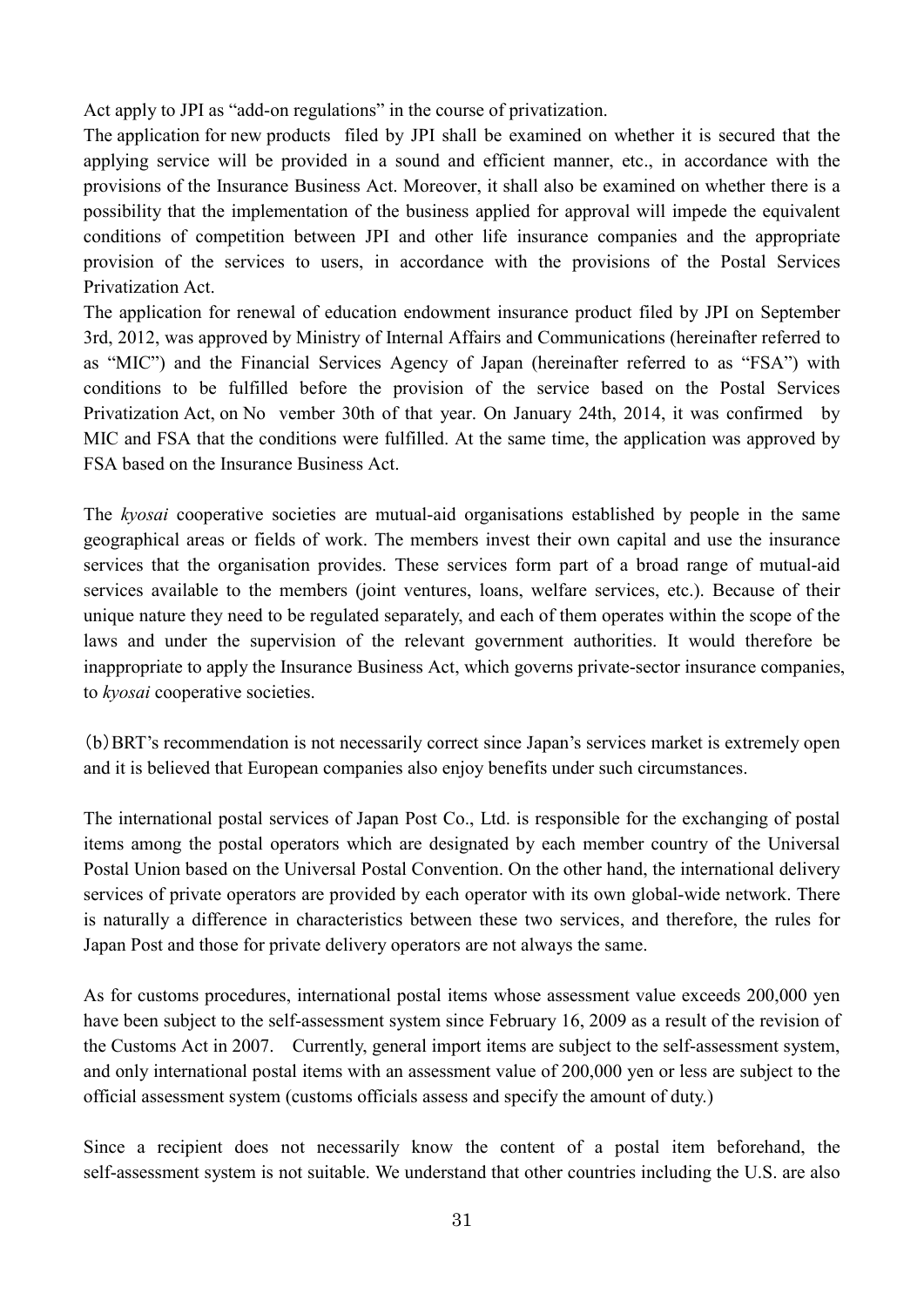applying the official assessment system to ,at least, a part of postal items.

# Future outlook

(a)The GOJ, maintaining the consistency with international obligations such as WTO agreements, will continue to provide appropriate supervision over JPI in the same manner as other life insurance companies, based on the Insurance Business Act, etc. and will regulate JPI appropriately under the frameworks based on the Postal Services Privatization Act, etc. NA.

 $(b)NA$ .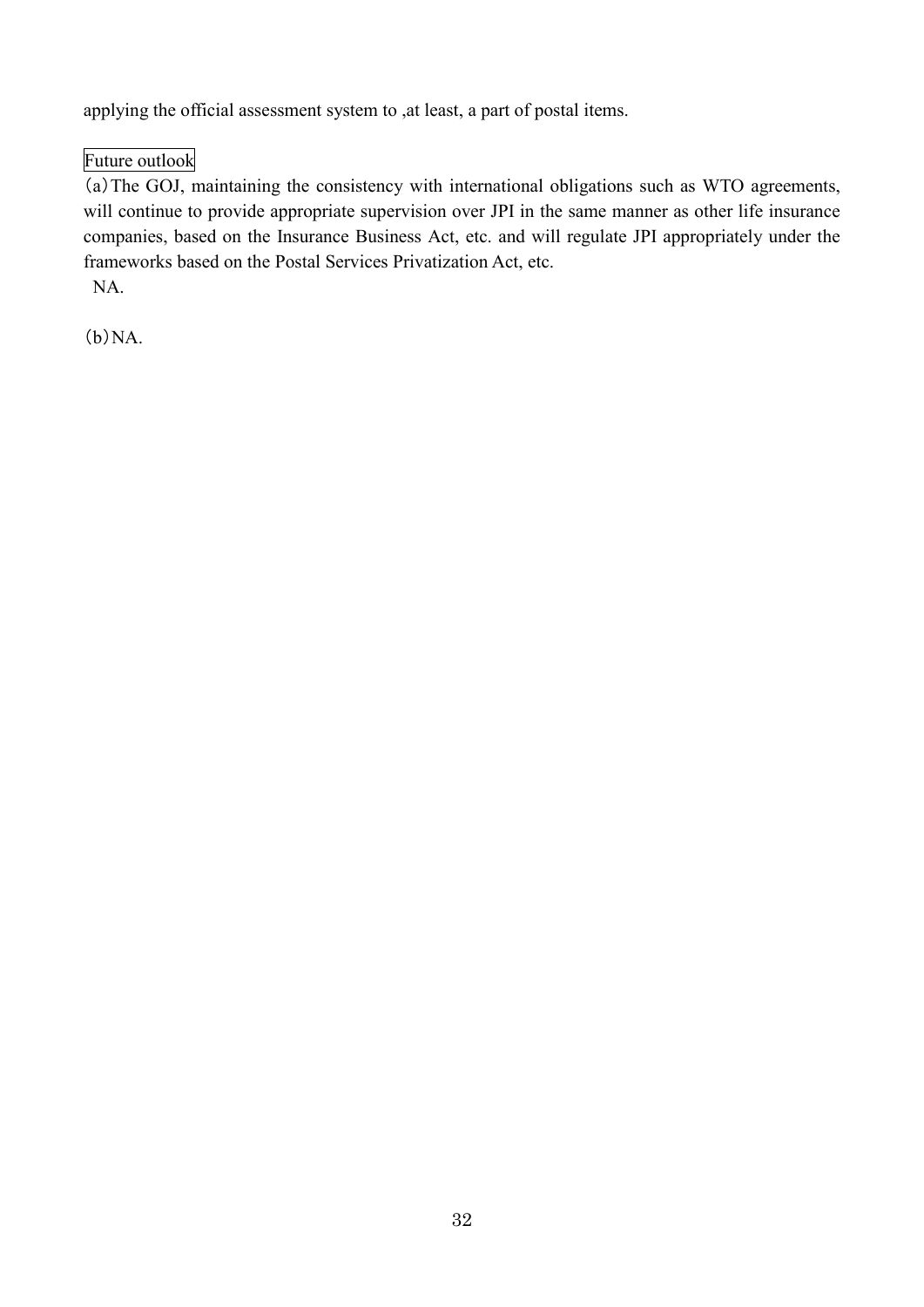6. Government procurement (WP-A/#14/E to J)

BRT Recommendation

< General Recommendations >

The GOJ should increase its efforts to facilitate better access to the public procurement market in Japan. This could be achieved by lowering the threshold for public tenders and better defining the "operational safety clause" within the transport sector. Japan should also include more cities in the GPA as currently only ten cities are included<sup>1</sup>.

## < Background >

*Studies have shown that over 80% of the total government procurement market in Japan is not covered by the GPA. <sup>2</sup> Currently some sectors are exempted from the threshold of 5 million SDR. Government Procurement was included in the so-called paragraph 34 discussions, where Japan promised to set up a data base where all tenders, national and regional would be posted. However, significant improvements are required to bring Japanese public procurement closer to the levels of the EU.*

< Specific Recommendations >

- In the bidding process in public tenders for helicopters
	- a. More balanced competition should be ensured by comprehensive evaluation systems that also take aircraft performance into account.
	- b. Single year budget procurement constraints should be relaxed.

# < Background >

- *a. Although cheaper is not necessarily better, almost all Japanese government tenders still have an evaluation system merely based on price competition.*
- *b. Procurement by some governmental agencies (such as fire fighting and disaster relief) is still tied to this constraint. In some cases the time between the bid award and the requested delivery is less than six months, which is much too short for helicopter manufacturing, considering also the hurdles of local certification upon import. This condition has been relaxed in the past few years (for police procurement for instance).*
- Procurement of integrated systems of space ground equipment should be encouraged  $\bullet$

< Recent progress >

There has been little progress.

< Background >

*Japan's international procurement of space ground equipment is often broken up in small lots tailored for Japanese companies. Integrated systems have better cost performance and are more reliable.*

*It should, however, be mentioned that a call for tenders was published for the railway sector during 2012, the first ever case of its kind.*

<sup>1</sup> Comment by the GOJ: 19 Cities were included at the revised GPA conclusion as of March 2012.

<sup>2</sup> Copenhagen Economics, *"Assessment of barriers to trade and investment between the EU and Japan"*, 2009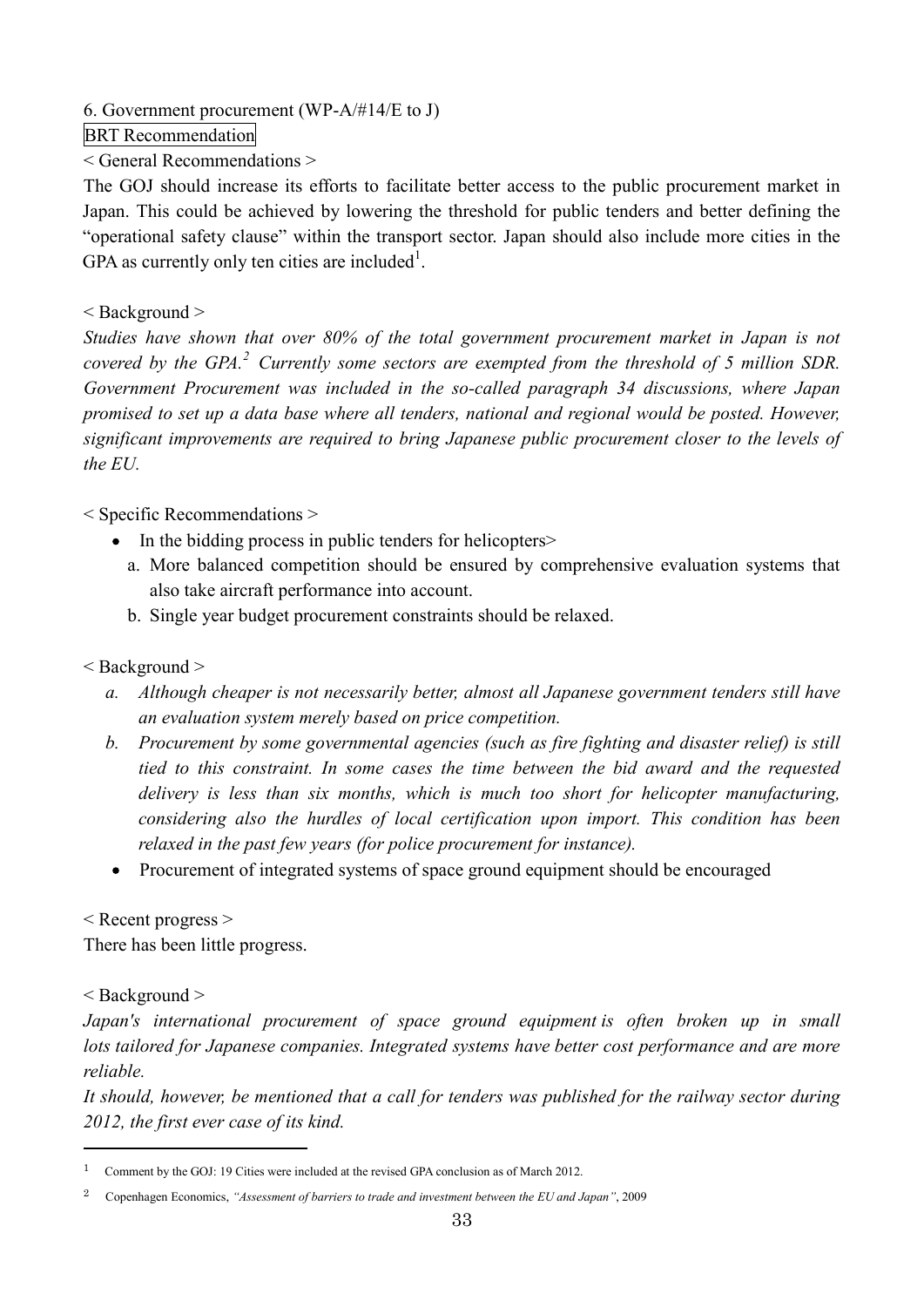# Action taken so far

# (Threshold in GPA)

Japan has adopted voluntary thresholds (100,000 SDRs) in GPA, lower than the binding threshold in GPA (130,000 SDRs), for the procurements of goods and services (except construction service and engineering services) of the Annex 1 entities of Japan, thus has been conducting open tendering for procurements of wider goods and services than those bound by GPA .

As a result of the re-negotiation of GPA which was concluded in March 2012, Japan reduced these thresholds in the revised GPA to 100,000 SDRs. And hereafter, Japan will conduct open tendering for the procurements of goods and services above these new thresholds under the revised GPA. These thresholds are the lowest among all the GPA Parties' thresholds.

# (Operational safety clause)

In the view of the GOJ, the "operational safety clause" of the WTO Government Procurement Agreement applies to the following five categories.

- 1) Supplies forming railway facilities
- 2) Rolling stocks and supplies for rolling stocks
- 3) Supplies and equipments for maintenance
- 4) Construction, reformation and repair of railway facilities
- 5) Construction, reformation and repair works which are carried out right above or right below the railway tracks

# Future outlook

# (Threshold in GPA)

After adopting the revised Agreement in March 2012, the GOJ has been taking necessary procedures to accept the revised GPA. Japan will continue to conduct procurements in accordance with the Agreement.

# (Operational safety clause)

With a view to further presenting mutual market access opportunities, discussions are currently being held with respect to railways-related issues that are relevant to both Japan and the EU, including such request from the EU in connection with the operational safety clause as indicated in the above BRT recommendations. It is the GOJ's expectation that Japan and the EU will continue holding constructive discussions going forward.

Furthermore, the GOJ intends to provide opportunities for dialogues between railway operators and suppliers of Japan and the EU, with a view to deepening their mutual understandings.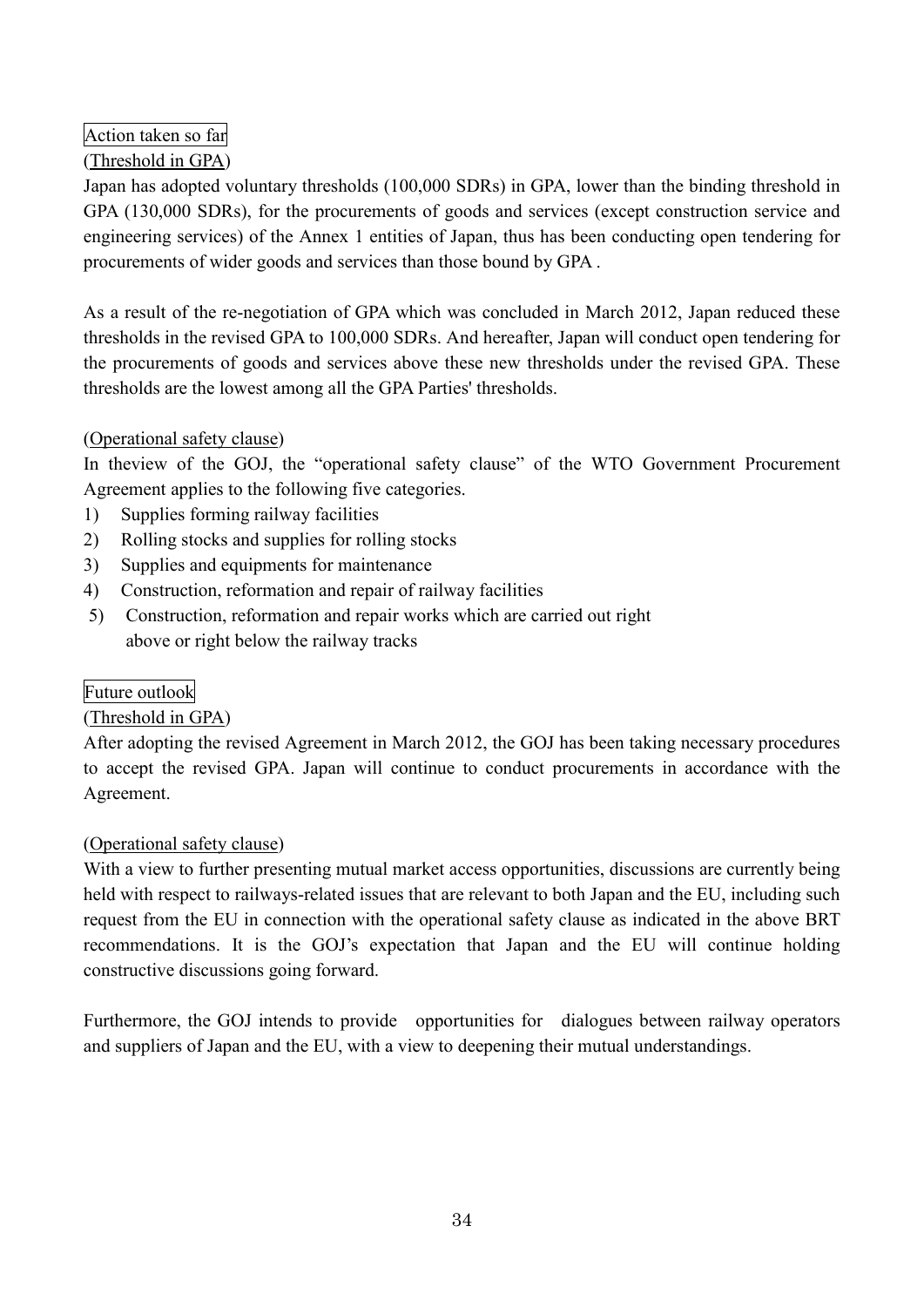## **Working Party B: Life Sciences and Biotechnologies, Healthcare and Well-being**

1. Regulatory harmonization and MRA for pharmaceuticals (WP-B/#02/EJ to EJ)

#### BRT Recommendation

The regulatory harmonization and further extension of "Mutual Recognition Agreement" should be proceeded in order to avoid redundant inspections of manufacturing facilities. In addition to oral dosage forms, API, Sterile and Bio products are being requested to apply to the MRA. The new initiative of PIC/S> PIC/S stands for "Pharmaceutical Inspection Convention" and "Pharmaceutical Inspection Co-operation Scheme", it jointly refers to PIC/S". A PIC/S guideline enforces the harmonization of inspections among PIC/S countries. This is an agenda point for the European industry (30 countries), EFPIA, the Japanese industry, JPMA, and PMDA.

<Recent Progress>

Some progress has been seen for this recommendation in that MHLW applied for PIC/S in March 2012. A practical evaluation is planned to start in spring 2013 by PIC/S organization and it is anticipated that Japan's PIC/S application will be approved within the next three years.

#### <Background>

*As currently only oral solid dosage forms are included within the MRA between Japan and the EU, there are still a lot of redundant inspections of manufacturing facilities. This is not only a costly process, but it also slows down the launching of new drugs in Japan creating a significant disadvantage for Japanese patients.*

*In order to eliminate this problem and to integrate EU-Japan economics more efficiently, harmonization of standards/guidelines and expansion of MRA should be conducted under mutual agreements. Below-mentioned are highly prioritized items for harmonization and expansion of MRA.*

*<Prioritized items for harmonization and MRA>*

### *Harmonization:*

- *- Safety measures from surveillance to vigilance should be harmonized with international standards*
- *- Clinical development guideline and biological preparation standards for Vaccine*
- *- Minimum Requirements for Biological Products*
- *- Sharing knowledge and information of inspections by each regulatory authority through PIC/S*

### *Mutual Recognition Agreement:*

- Full support is requested to expand the MRA of GMP to liquids, and sterile forms, API and bio *products to avoid redundant inspections and testing*

#### Action taken so far

Regarding safety measures of pharmaceuticals, the GOJhas been proceeding harmonization with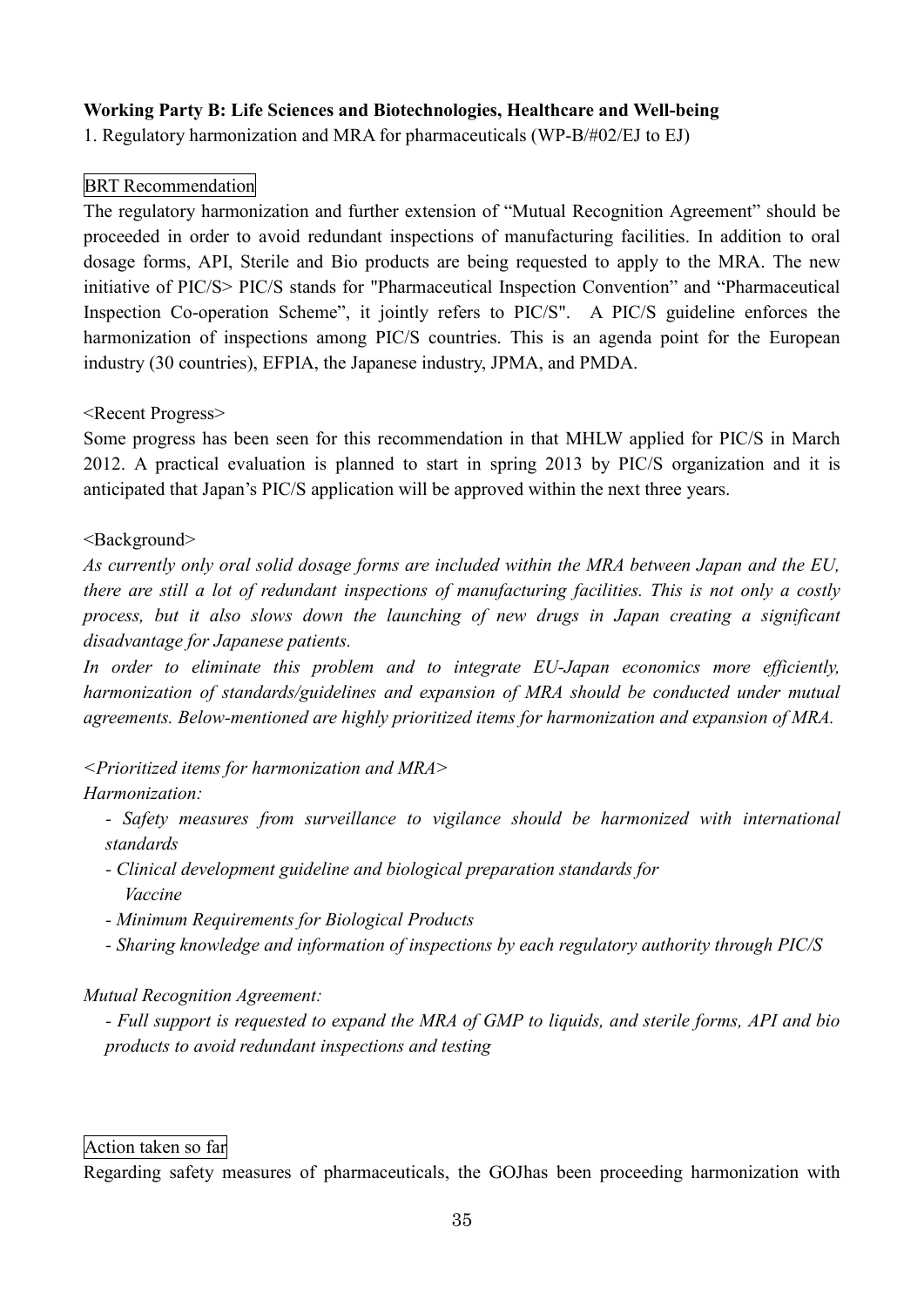international standards, which were developed by the International Conference on Harmonization of Technical Requirements for Registration of Pharmaceuticals for Human Use (ICH) as guidelines "Post-approval Safety Data Management: Definitions and Standards for Expedited Reporting", "Periodic Benefit-Risk Evaluation Report (PBRER)", "Implementation Guide for Electronic Transmission of Individual Case Safety Reports (ICSRs)".

Guidelines for clinical development of vaccines were published, after considering the comments from the pharmaceutical industry including the European Federation of Pharmaceutical Industries and Associations (EFPIA).

The revision of the Minimum Requirements for Biological Products (MRBP) went into effect after the expert considering the comments from the industry including the EFPIA.

MHLW, PMDA and Prefectures applied for membersip of PIC/S in March 9, 2012.

The GOJ has been discussing MRA with the EU during the negotiations on the Japan-EU Economic Partnership Agreement and other occasions.

### Future outlook

The GOJ will continue the discussion of the revision of the MRBP, hearing comments from the industry including the EFPIA, as necessary.

With regard to PIC/S, the GOJ will respond adequately to the review for accession approval and endeavor to ensure further international harmonization of the Japanese GMP regulations with reference to PIC/S GMP guideline and others.

While the GOJ assigns the highest priority to the enlargement of MRA countries, the GOJ is planning to discuss the enlargement of specific areas of pharmaceutical products in consideration of the schedule for discussing the enlargement of MRA countries with the EU.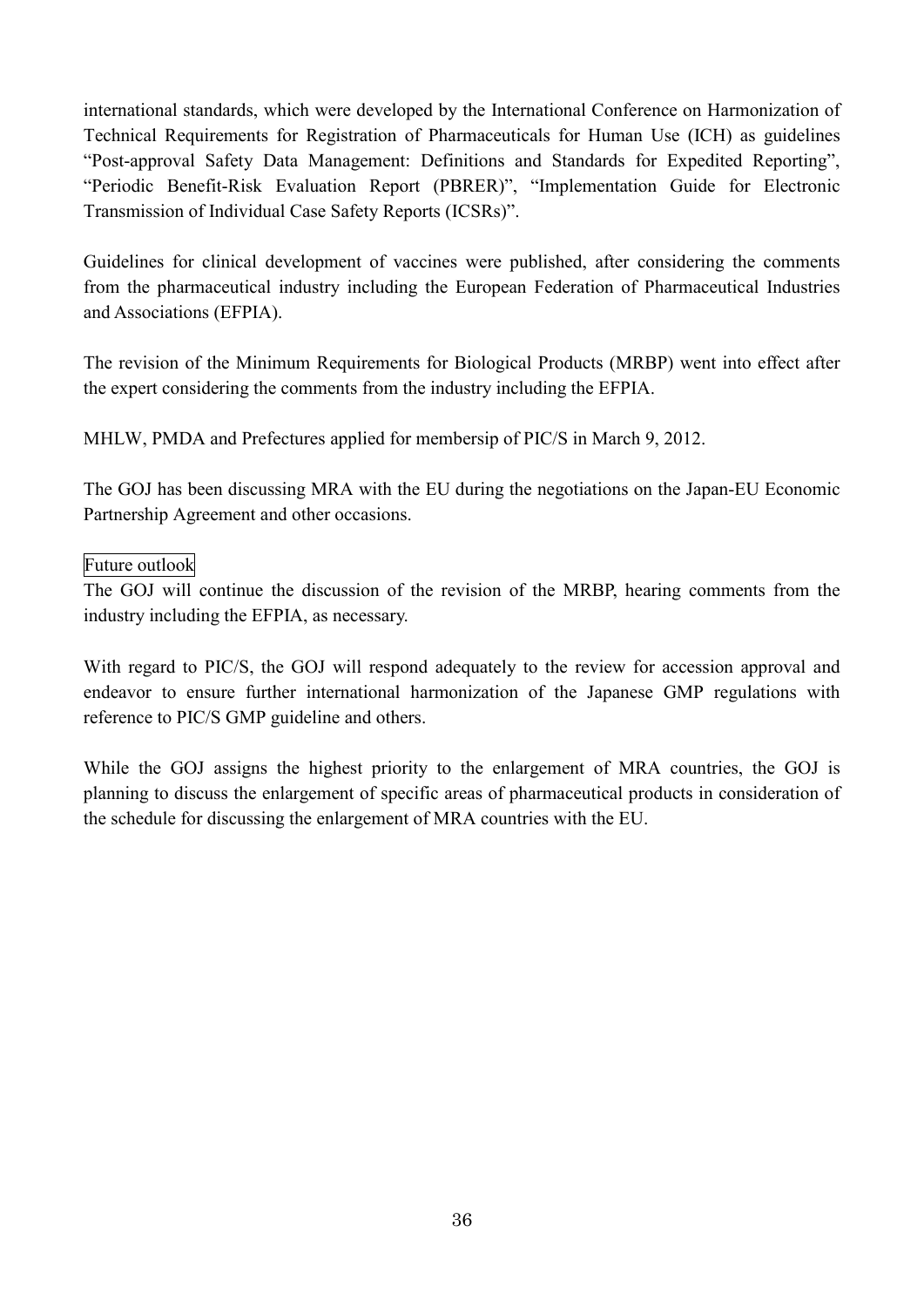2. Mutual recognition of quality management audit results for medical devices between EU and Japan (WP-B/#03/EJ to EJ)

## BRT Recommendation

Improve mutual recognition of Quality Management System (QMS) audit results for lower risk medical devices, e.g. those classified as Class II, ARCB under the Japanese Pharmaceutical Affairs Law, as a first step.

All industry-related manufacturers request PMDA and MHLW to further harmonize and streamline the QMS audit results. MHLW has notified that RCBs can accept non-Japanese QMS audit results. However, ISO13485 continues to be only one part of the Japanese QMS ministerial ordinance. Hence, part of the Japanese requirements. To resolve this issue, it is recommendable that QMS be evaluated on the basis of ISO13485.

In addition to above, the recognition system of "Application for Accreditation of Foreign Manufacturers" should be considered. Even if QMS is evaluated on ISO13485, all industry-related manufacturers have to be registered and obliged to keep the additional Japanese requirements.

<Recent Progress>

Some progress has been seen for this recommendation.

### *<*Background*>*

*Based on Medical Devices Directive (MDD) of the EU and the Japanese Pharmaceutical Affairs Law (J-PAL), QMS audit results are required for each application for a license to introduce new medical* devices in the market. In Europe the regular annual ISO audit results can be used for all applications *during the period in which the ISO audit is valid. Recently, Japan has started to accept QMS audit results at a specific manufacturing site for products with the same generic name under certain conditions. However, a number of RCBs still require submitting QMS audit results for each application. Further alignment is necessary.*

### Action taken so far

For the purpose of reducing the industry's burden and promoting the efficiency of inspection, through the solution of a few specific non-tariff issues (called "Paragraph 34 process"), the GOJ agreed to align Japanese QMS standard for medical devices with the international standard(ISO13485), which is applied in the EU with some exceptions.

### Future outlook

The revision of the Pharmaceutical Affairs Law including the newly-revised QMS audit system was approved at the extraordinary Diet session in November and will become effective in 2014.

The GOJ continues to discuss the global harmonization of (QMS) regulation which is necessary for the mutual recognition of QMS audit with not only between Japan and the EU, but also jointly with the U.S. and other countries through the activities in the IMDRF (International Medical Device Regulators Forum) and others which represent a multinational initiative.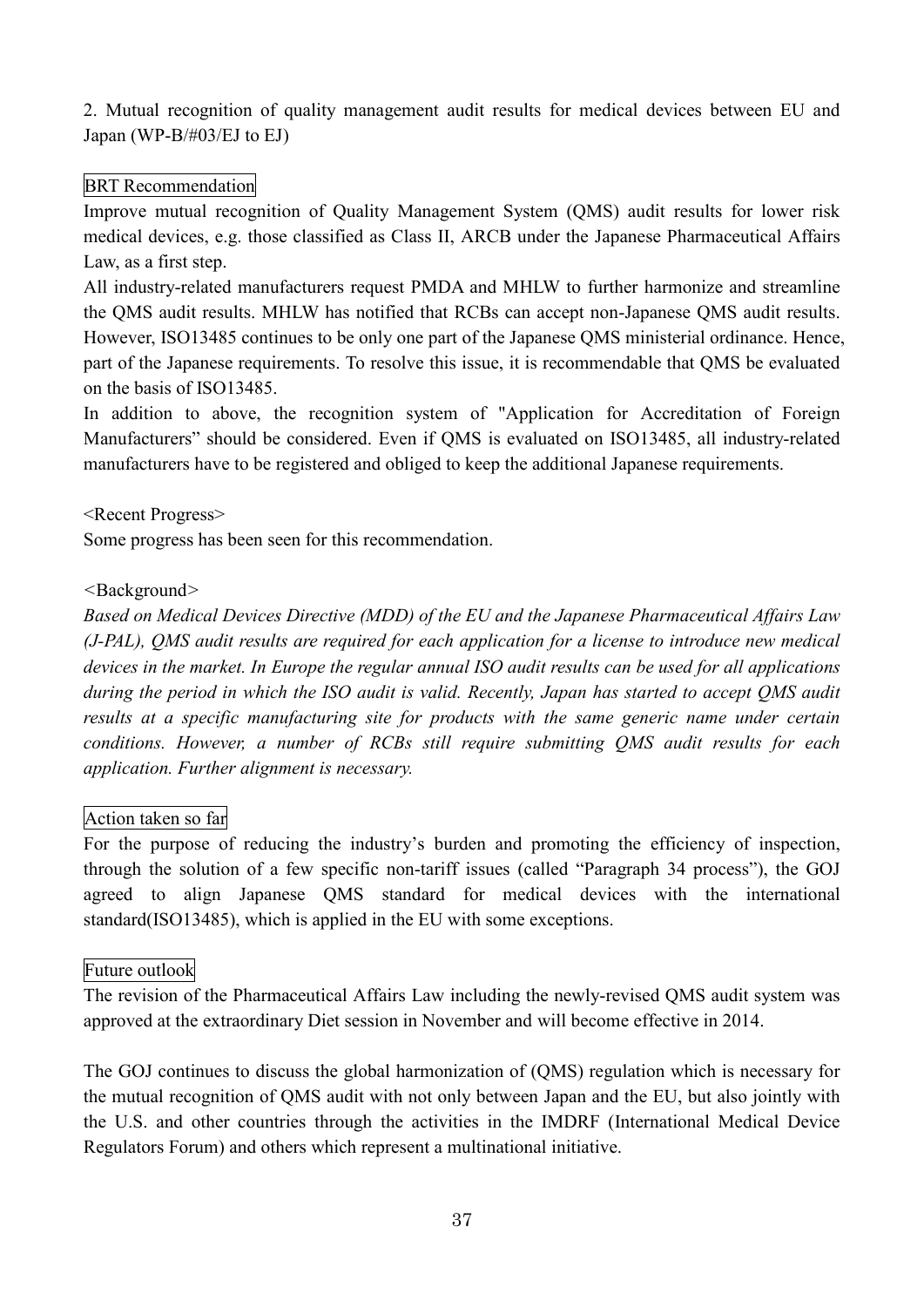## 3. Mutual recognition of medical devices product licenses (WP-B/#05/EJ to EJ)

## BRT Recommendation

Introduce a mutual recognition of medical device product licenses between the EU and Japan. PMDA and MHLW should introduce a mutual recognition of medical device product licenses with low risk of class II devices with taking the difference of classification of medical device between Japan and the EU into account.

By harmonizing QMS and classification it should be possible to introduce new products within the same time frame and in one process. It is desirable that this issue will be solved quickly. Level difference between NBs should also be considered. It should be recognized that the regulatory approval scheme of class II medical devices in Japan is far from that in the EU, i.e. no need to be reviewed by NBs for Conformite Europeenne (CE) marking of class II medical device in the EU but reviewed by NBs in Japan.

#### <Recent Progress>

No progress and no dialogue have been seen for this recommendation.

### *<*Background*>*

*Mutual recognition of licenses for medical devices in Japan and the EU would make it possible to introduce new products in both the Japanese and European markets within the same time frame and with one process.*

*As mentioned before, it could be possible to start with lower risk, class II devices.*

*The evaluation scheme between the Medical Devices Directive of the EU and the Japanese Pharmaceutical Affairs Law are quite similar, with*

- *- Evaluation schemes based on registered 3rd party bodies (Notified Bodies)*
- *- Essentially quite similar requirements*
- *- Based on ISO/IEC or JIS standard compliance*

*With these similarities, a mutual recognition should be easy to implement.*

### Action taken so far

With regard to the establishment of Certification Standards or standards for Quality Management Systems, the GOJ basically accepts the international standards of the ISO and the IEC.

#### Future outlook

The global harmonization of medical device regulations needs to be discussed with not only between Japan and the EU, but also jointly with the U.S. and other countries. For this reason, the GOJ will continue to discuss the global harmonization of medical device regulations through the activities in the IMDRF (International Medical Device Regulators Forum) and others which represent a multinational initiative.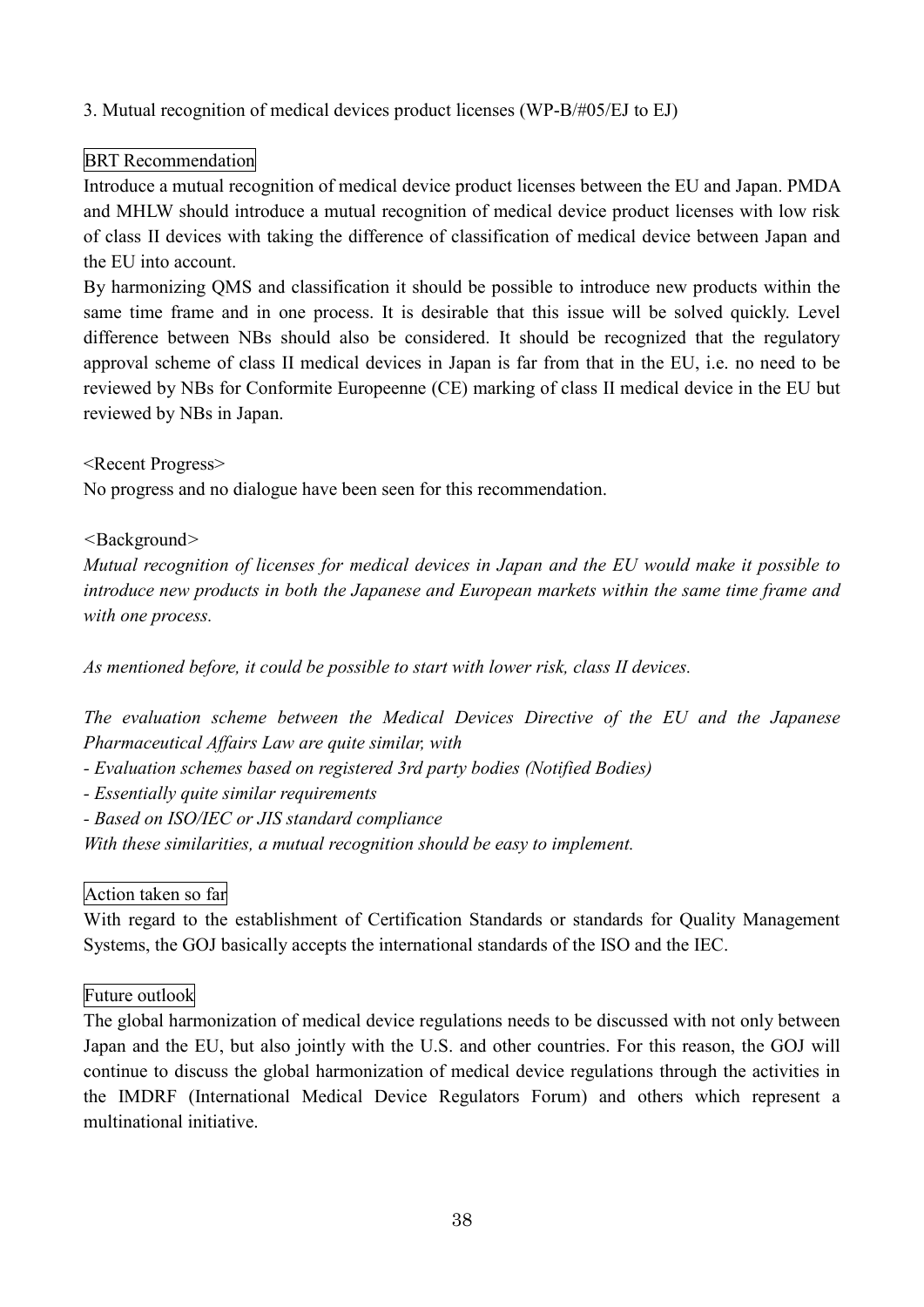4. Mutual recognition of clinical trial results for medical devices (WP-B/#06/EJ to EJ)

# BRT Recommendation

Introduce a mutual recognition of clinical trial results for medical device development.

Foreign clinical trial data have been accepted as a part of application dossier when; i) standards for conducting medical device clinical trials are set by the regulations of the country or region where the trial was performed, ii) the standards are equivalent or surpass the Japanese medical device GCP, and iii) the clinical trial was conducted in accordance with the standards or considered to have equivalent level of quality.

The GOJ encourages active use of consultation service on individual medical device applications in advance provided by the Pharmaceuticals and Medical Devices Agency (PMDA) to address use of foreign clinical trial data for application of the device.

At present, clinical data are often accepted because the standards of clinical trials in the United States or the EU are seen to be equivalent or sometimes more sophisticated than those required by the Japanese medical device GCP. However, then additional data are required with unclear reasons.

## <Recent Progress>

Some progress has been seen in the area of mutual recognition of clinical trial results.

# *<*Background*>*

*Differences in the definition of Good Clinical Practice between Japan and the EU currently prevents the use of non-Japanese clinical trial results in the application for new medical devices in Japan. Mutual recognition of clinical trial results would make it possible to make new products available to patients in Japan and the EU within the same time frame and through one process, ensuring high level of quality while reducing the burden on manufacturers.*

# Action taken so far

As is pointed out, foreign clinical trial data has been accepted as a part of application dossier when: i) standards for conducting medical device clinical trials are set by the regulations of the country or region where the trial is performed, ii) the standards are equivalent or surpass the Japanese medical device GCP, and iii) the clinical trial is conducted in accordance with the standards or considered to have equivalent level of quality.

# Future outlook

The GOJ encourages active use of consultation service on individual medical device applications in advance provided by the Pharmaceuticals and Medical Devices Agency (PMDA) for use of foreign clinical trial data for application of the device.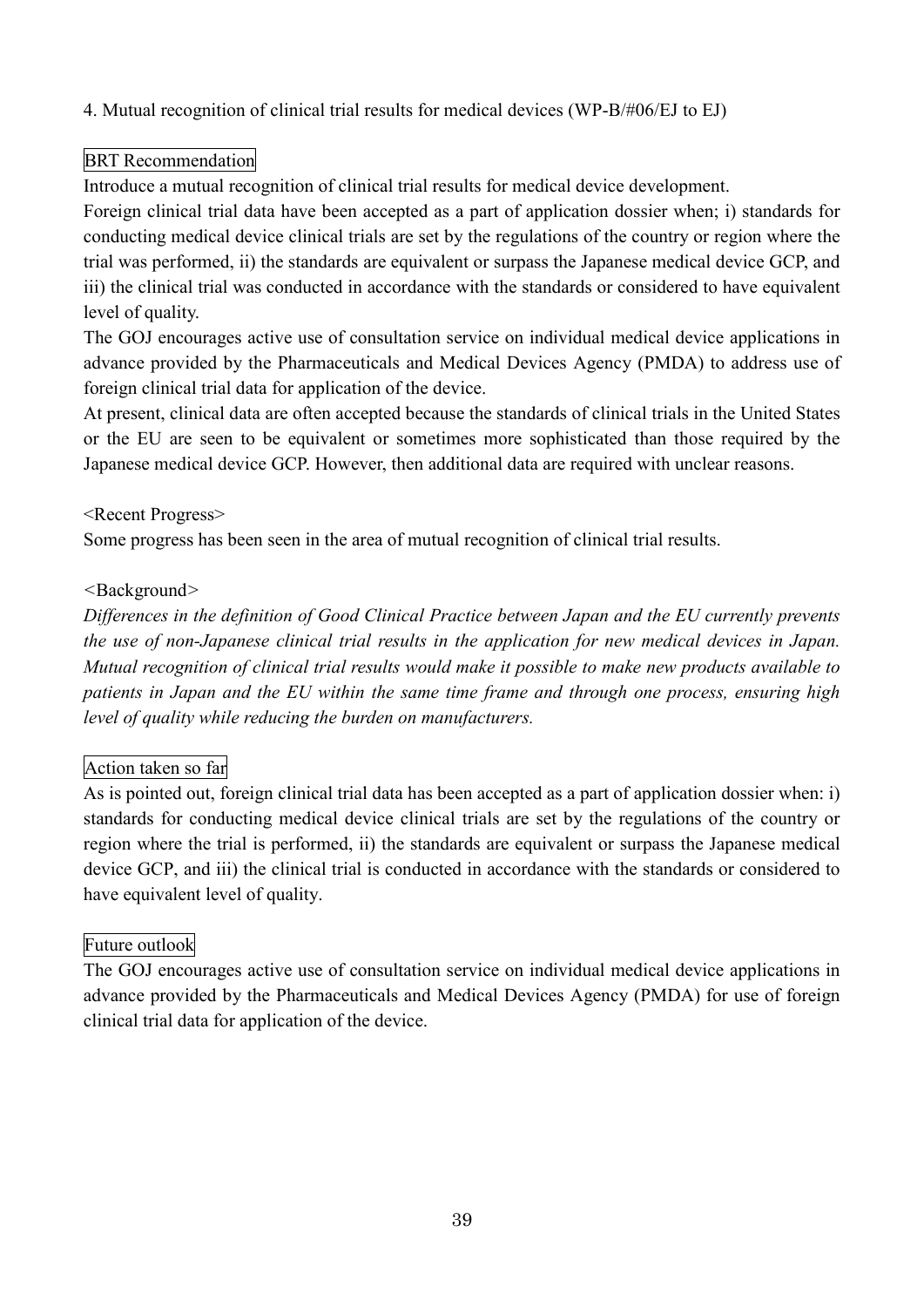5. Evaluation of innovation values for pharmaceuticals in prices (WP-B/#07/EJ to EJ)

# BRT Recommendation

The EU government should reinforce its innovation policy to member states and clarify its healthcare policy, resulting in the appropriate evaluation of the value of pharmaceuticals. In addition, MHLW should initiate the HTA (Health Technology Assessment) dialogue among stakeholders.

## <Recent Progress>

No progress has been seen for this recommendation.

### *<*Background*>*

*In the EU, innovation policy is stated by the Lisbon declaration and the G10 group report indicating the importance of innovation in pharmaceuticals. However, each state operates its own healthcare system in different ways, resulting in gaps in survival rates and the QOL of citizens. Under the current economic recession, prices of pharmaceutical products are targeted as a major tool for medical cost containment. BRT members call on the EU and Japan to clarify its healthcare policy and to discuss and totally improve healthcare situations in member states by securing appropriate healthcare budgets, preventing interference with patient access to new medicines and considering the proper utilization of healthcare technology assessment.*

## Action taken so far

With regard to HTA, the Central Social Insurance Medical Council (Chuikyo) has been discussing the possibility of introducing the measures for cost effectiveness evaluation of health technology including pharmaceutical products in Japanese Health Care Insurance System.

# Future outlook

The GOJ will continue to consider introducing the policy from the viewpoint of cost efficiency to evaluate the value of health technology in Health Care Insurance System.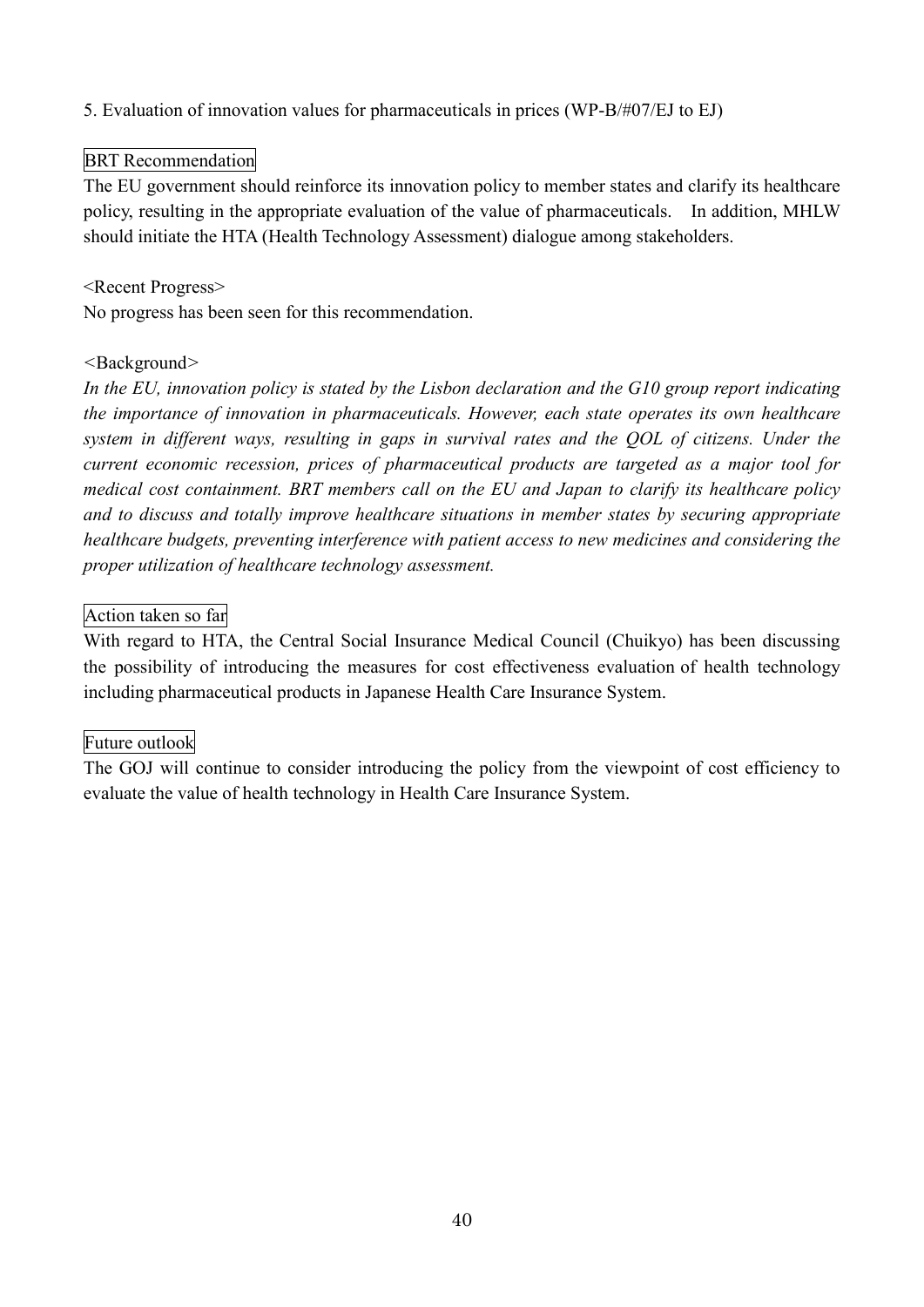6. Nation-wide electronic database for individual health/medical records in Japan (WP-B/#11/EJ to J)

## BRT Recommendation

Map out the "grand design" of a nationwide electronically integrated database for individual health/medical records as a basic Japan health policy.

MHLW and MIC started this initiative. One of the hurdles is that there are no single social security numbers and centralized data handling in Japan. A strong project promotion is necessary to safeguard people from potential disasters.

## <Recent Progress>

Good progress has been seen regarding the national data base; however, the establishment of the electronic database for individual health/medical records needs to be accelerated. It was planned to be submitted to the 2012's diet. However, this initiative is on hold now. Furthermore, integration of this system and the Citizens ID numbering system should be considered in future.

## *<*Background*>*

*The Japanese government should intend to electronically integrate individual health/medical care related data and information nationwide in order to supply high-quality and patient-suitable medical care, and map out a "grand design" of the systems. The integrated database will also improve the efficiency of medical care by eliminating duplicated examinations or reducing adverse events and treatment for them. Furthermore, the data will be useful for the discovery of new innovative medical treatments and devices. Several European countries have taken the lead on this issue, so Japan may be able to learn much from the experiences of the EU.*

# Action taken so far

The Cabinet of the GOJ adopted the new IT strategy named "Declaration to be the World's Most Advanced IT Nation" on June 14, 2013. With respect to the healthcare field, it is stated that the policy for "systems will be created to improve and manage health and prevent disease by gaining the understanding of all members of the public about the effectiveness of using data, leading to autonomous use by the public. Sustainable structures that facilitate the acceptance with peace of mind of effective and efficient healthcare and nursing care and livelihood support services when needed will also be created. "

And a separate roadmap was also formulated defining the division of roles and the things to be achieved.

To carry out this new IT strategy steadily, an advisory body for the healthcare field was created under the IT strategic Headquarters to establish a controlling and promoting system for PDCA (Plan, Do, Check, Act) cycle.

# Future outlook

The above advisory body for the healthcare field will study the specific policies and assessment guidelines that are necessary for carrying out the strategies relating to the field, review the roadmaps,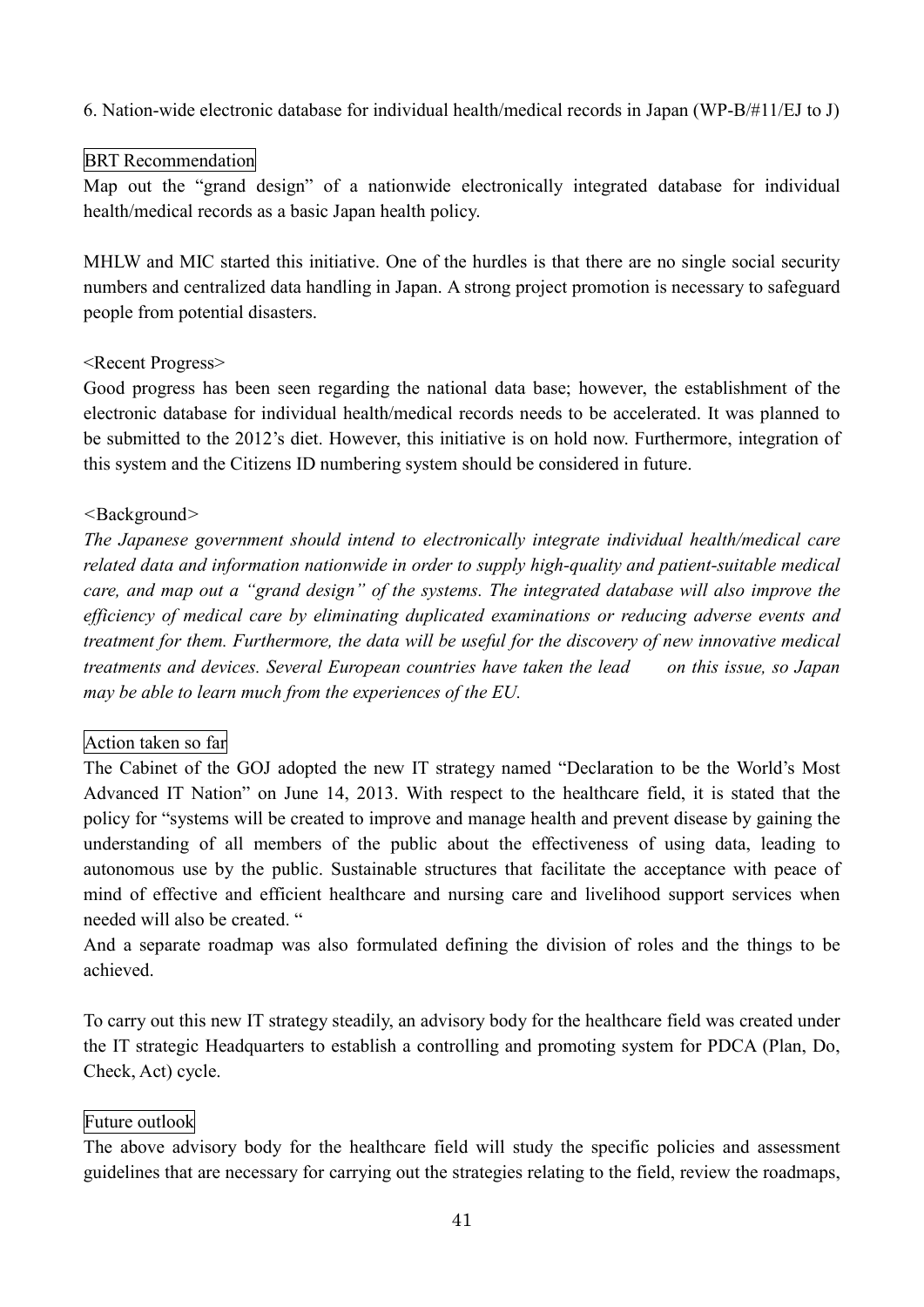and assess the status of measures. In so doing we will promote and control the PDCA cycle for carrying out this new IT strategy steadily.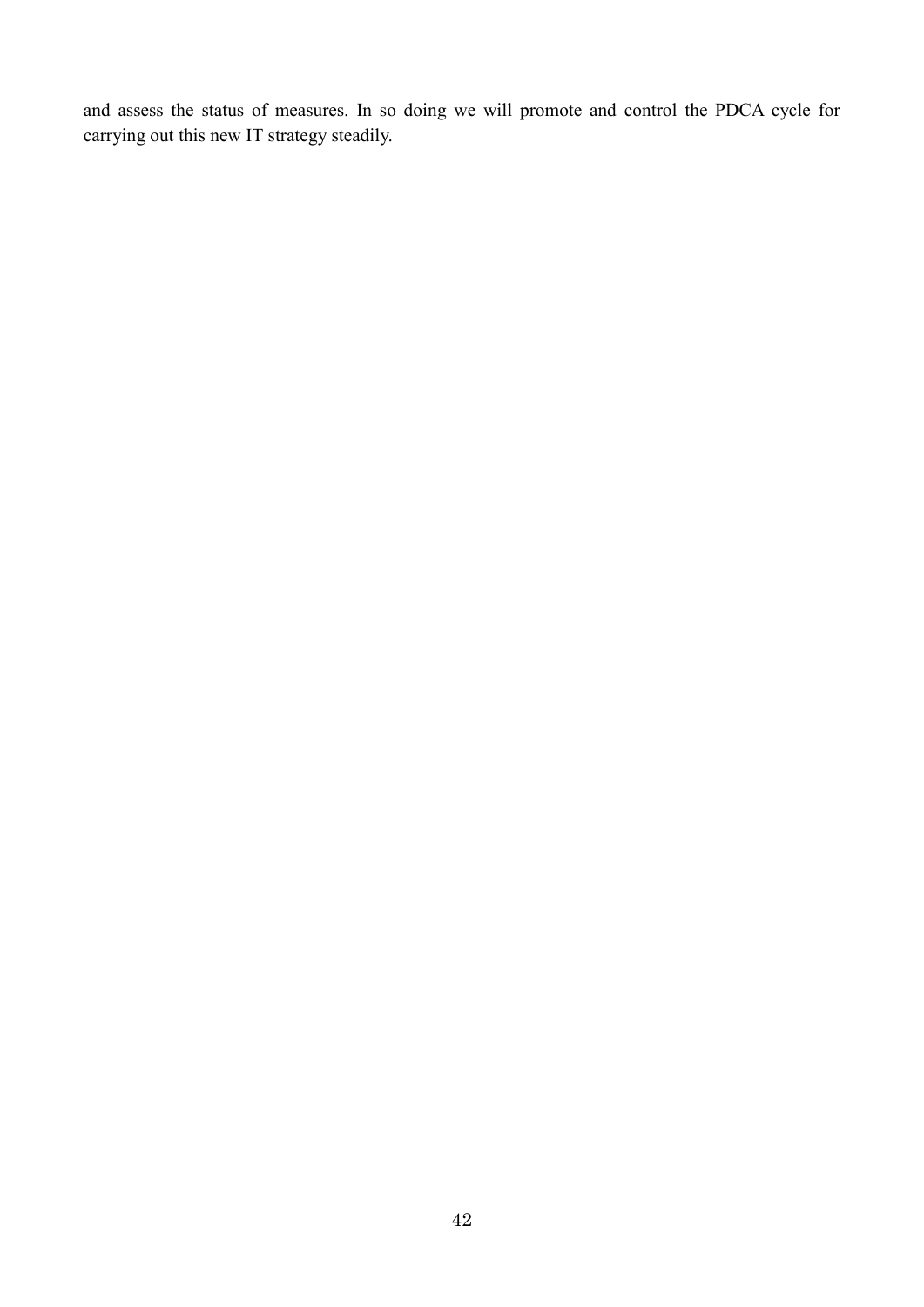7. Full-fledged implementation of the new drug pricing system and abolishment of market expansion re-pricing (WP-B/#12/EJ to J)

# BRT Recommendation

The premium for new drug creation and elimination of unapproved/off-label use drug (the premium for new drug creation) will be continued until March 2014. It is welcomed as it supports incentives for innovative drug development; however, it is only the continuation of a trial scheme. The Japanese government should finalize the implementation of the new, internationally competitive drug pricing system in Japan based on the industry proposal since in addition to innovation rewards it is also protecting public health. Furthermore, it adds an element of predictability and stability so that the industry can adequately plan, forecast product requirements and effectively manage inventory as well as the distribution of products across Japan.

The abolishment of the market expansion re-pricing was not accepted by the Central Social Insurance Medical Council (Chuikyo) even though industries insisted to eliminate the system. While the agenda for the 2014 NHI pricing discussion between Chuikyo and the industry include topics such as "NHI pricing for long-listed products" and "continuation vs. discontinuation of incentives for innovative drug development" it does not include "abolishment of market expansion re-pricing". We urge to abolish the re-pricing rule by market expansion, which is contrary to the policy of evaluating pharmaceutical innovation.

### <Recent Progress>

Some progress has been seen for this recommendation, however, the new drug pricing system should be implemented firmly and permanently (not only a 2-year trial). On the other hand, the re-pricing system rule by market expansion can adversely affect innovation in Japan and therefore, should be abolished.

### *<*Background*>*

*The NHI price reform proposed by the industry has been positively reviewed by Chuikyo in December 2009 and the government decided to start a pilot implementation in April 2010. This represented a significant improvement, as it provides price stability for innovative drugs and was seen as a positive signal that the Japanese government is willing to reward innovation in the medical field. The premium for new drugs will be continued until 2014. As a compensation for this new scheme, the government will attach a system that fosters the registration of "unapproved/off-label use drugs". Companies have received requests on developments of many unapproved/off-label use drugs and forwarded those constructively.*

*Furthermore, companies received additional requests on developments of another hundreds of unapproved/off label use drugs. However, in the draft for FY2012 drug pricing system reform, the premium for new drug creation was determined to continue operation as a trial basis. Therefore, the conclusion brings the industry deep concerns about sustainability for evaluation of innovations. The Japanese government should implement the new premium system for innovative new drugs at the FY2014 drug pricing system revision to evaluate the companies' efforts for elimination of the so-called drug lag in Japan and research and development of innovative new drugs.*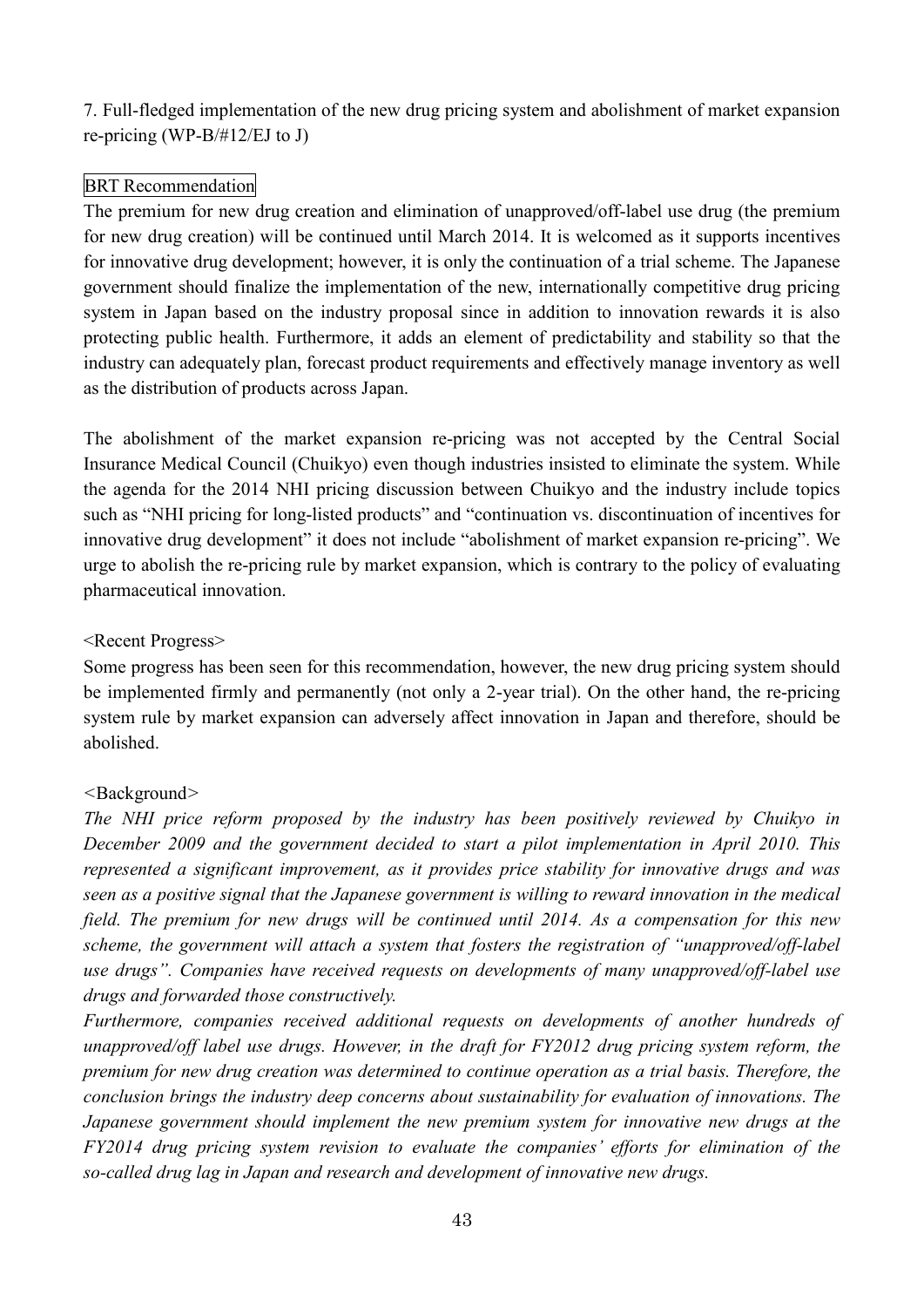# Action taken so far

The premium for new drug creation and elimination of unapproved / off-label use drug (the premium for new drug creation) will be continued for another two years, i.e., until March 2014 in the drug system reform in 2012.

The Chuikyo will decide the continuation of the premium for new drug creation after April 2014 in the next drug pricing system reform by reviewing the following factors:

- (a) Financial impact of the premium,
- (b) Development and launch of unapproved / off-label use drugs,
- (c) Development of drugs which truly contribute to improvement in quality of medical care in Japan, and
- (d) Utilization of generic drugs.

The market expansion re-pricing is a scheme to reduce new drug prices based on the ratio of their sales expansion when their premise on pricing changes, for example when their real sales far exceed their original estimations. This scheme works as an appropriate apportion mechanism of pharmaceutical expenditures under public health insurance system with limited resources considering critical situation of the NHI, and the Chuikyo itself recognizes this scheme as essential in the drug system reform in 2012.

### Future outlook

The drug pricing system will be reviewed and discussed continuously for the next drug pricing system reform in the Chuikyo, giving enough consideration to the industry opinions.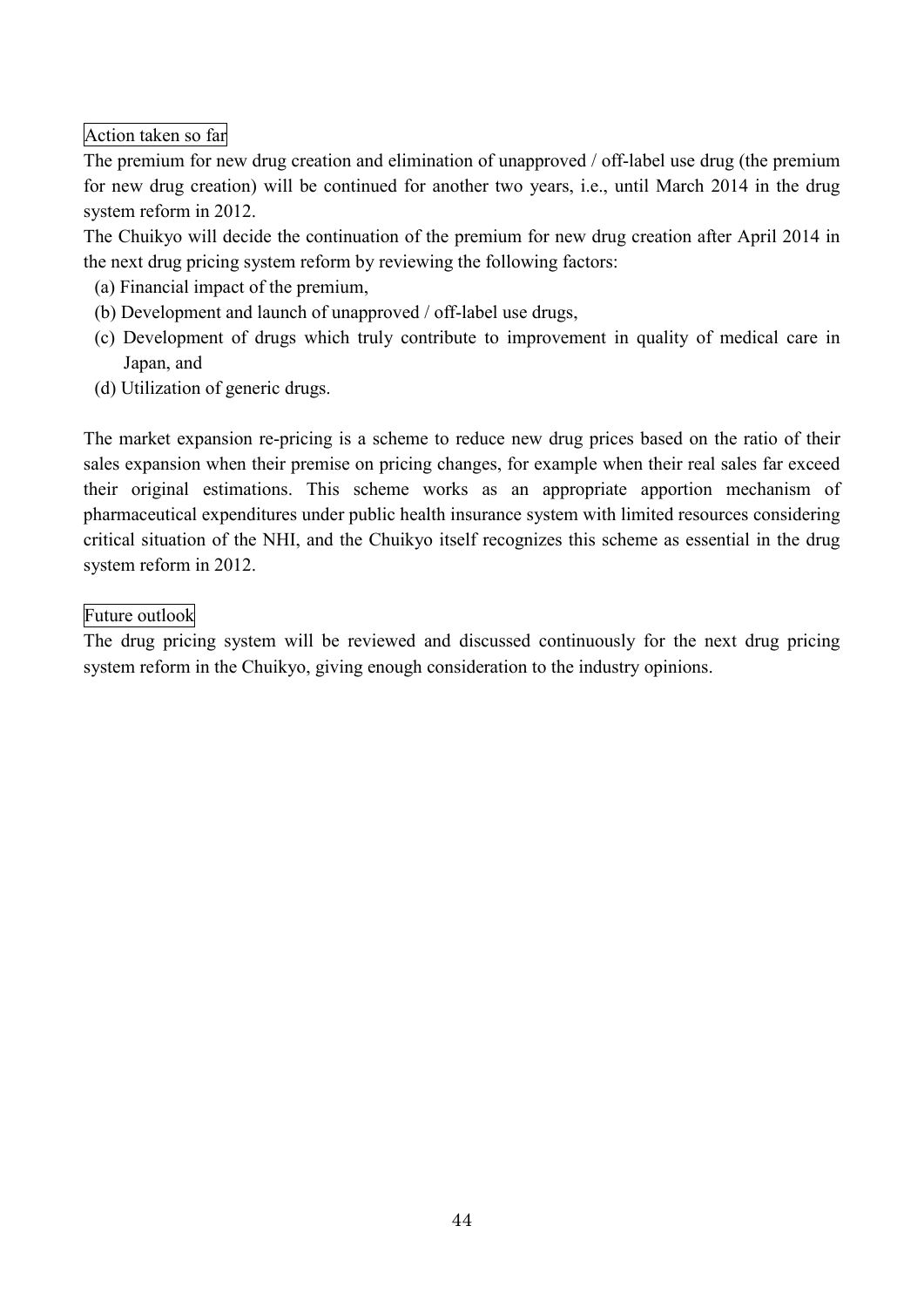8. Appropriate assessment of innovative values of medical devices in prices (WP-B/#15/EJ to J)

## BRT Recommendation

Promote sub-dividing the current functional classification, enhance the premiums for C1 or C2 products and introduce a product-based listing system for new products in order to move towards a product-based, market-oriented reimbursement pricing system in the future.

### <Recent Progress>

Insufficient progress has been seen for this recommendation.

#### *<*Background*>*

*Different from pharmaceutical brand-oriented pricing systems, about 300,000 medical devices are classified into about 700 functional classes in Japan and one reimbursement price is set for one functional class, based on structure, intended use, effectiveness and so on.*

*Currently, various old and new products, having various realized prices, have the same reimbursement price within one functional class, which means that the price drop of old products influences the reimbursement price of new ones on the revision of the reimbursement price. This is the reason why the introduction of a product-based reimbursement pricing system is desired. In Japan's 2012 price revisions, the government's efforts to progress forward the assessment of innovative values can be seen, such as implementation of the device lag reduction premium and expansion of the improvement premium. However, further government's efforts are still required.*

### Action taken so far

In the revision of medical fee in FY2014, the GOJ took measures to evaluate the value of innovation for medical devices more appropriately through various measures such as reviewing requirements for the premiums.

### Future outlook

For the medical fee revision in FY2014, the GOJ will consider evaluating value of innovation of medical devices appropriately, such as applying the premiums and promoting establishment of new functional classifications or sub-dividing the current functional classifications of medical devices.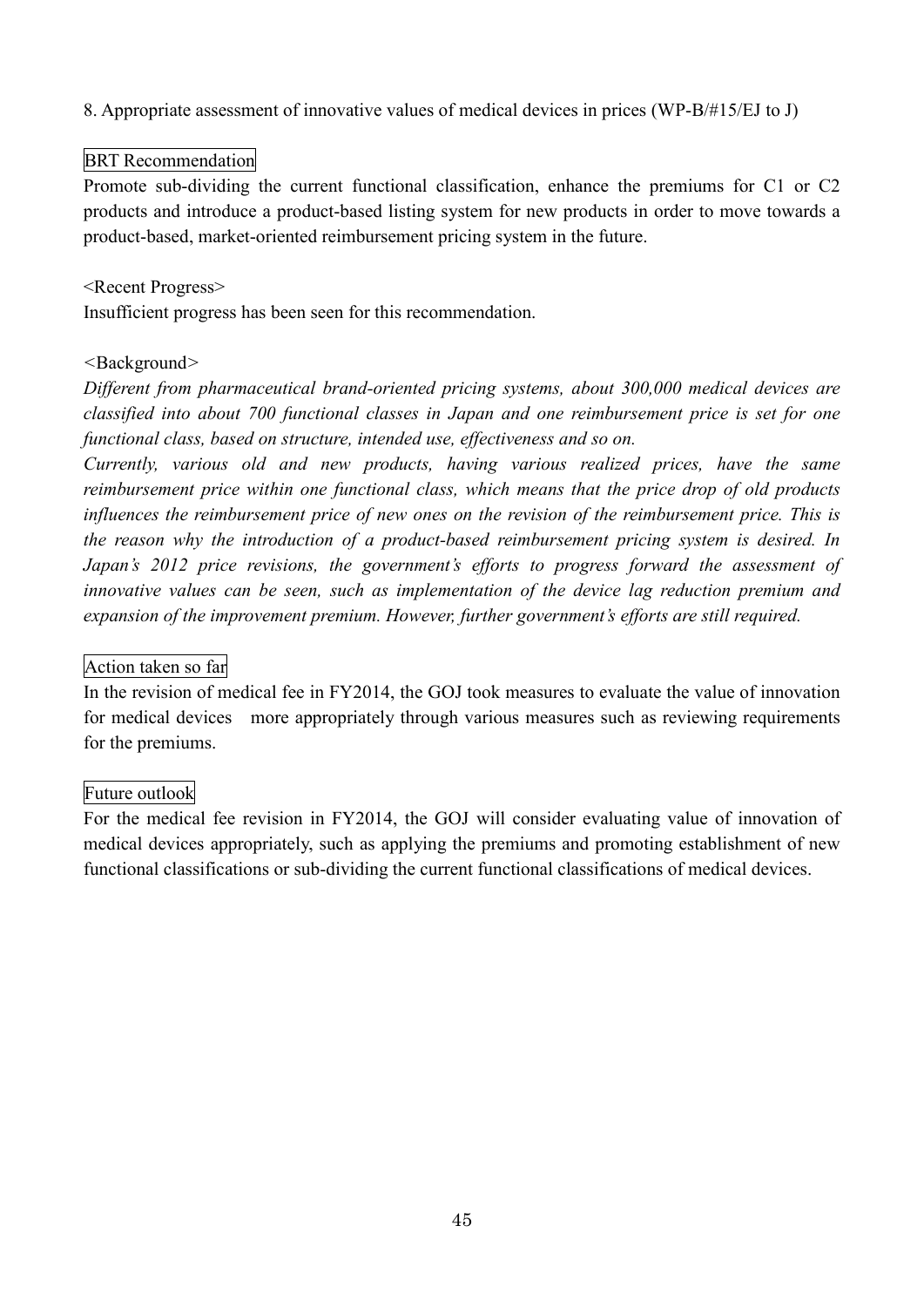9. Acceleration and dissemination of scientific knowledge on GMOs by both the governments and the private sector (WP-B/#16/EJ to EJ)

# BRT Recommendation

The Governments and the private sector of Japan and the EU should speed up research in Plant Protection & Biotechnology and inform populations regularly and accurately about the state of play on GMOs, based on sound scientific knowledge.

To that effect Japanese and European biotechnology and bio-industry associations should work closely with other sectorial organisations and their respective Authorities.

<Recent Progress> This is a new recommendation.

### *<*Background*>*

*A stable supply of food is an urgent requirement. While world population keeps growing, the limits of enhancing conventional culture on existing farmlands are being reached. GMOs offer the hope of breaking these limits, but remaining doubts about their safety hamper the development of their utilisation. Considering this situation, it is an urgent matter to speed up research on GMOs and inform people regularly and accurately about the state of play of that research.*

## Action taken so far

Since there are two aspects of expectation and concern regarding the of recombinant DNA technologies among people, the GOJ strives to provide people with scientific and objective information so as to gain their understanding.

### Future outlook

The GOJ continues current approaches.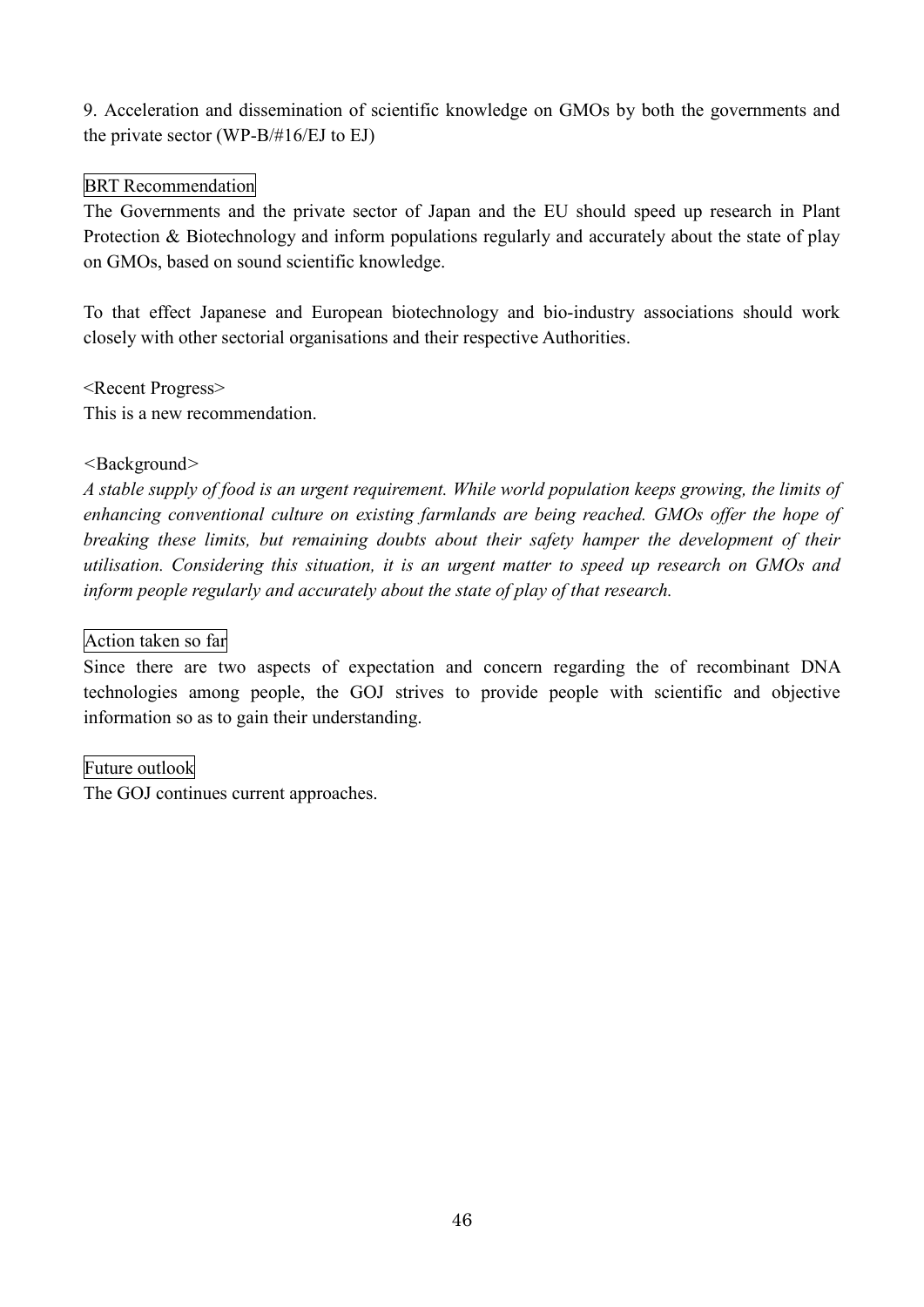10. Support research in Plant Protection & specifically Biotechnology (WP-B/#17/EJ to J)

## BRT Recommendation

Support research in Plant Protection & Biotechnology.

### <Recent Progress>

No progress has been seen for this recommendation.

### *<*Background*>*

*Overall in Japan the cooperation between governmental institutes and MNC is limited. Applied science is widely done for instance by PPS (Plant Protection Stations) in all prefectures, however, this is not basic research. Also agricultural universities in Japan do some research on an independent basis.*

*MAFF is spending around 400 Mio. Yen for residue trials on substances used for rice to confirm the level of the residue in rice for feed and the transfer into livestock (cow and chicken) but the ownership is with the government or some independent institutes. The project is motivated by the policy to increase food sufficiency rate.*

*In biotechnology, considerable money is spent on plant molecular biological research but the budget is recently decreasing and no GM products are developed in Japan. In the past, the rice genome project was supported by the government but the project has been finalized, a smaller post genome project is still running. The outcome of the project is only contribution to develop a marker assisting the breeding of rice. From such research where a considerable amount of Japanese tax payers' money is invested, yielding practical applications is desirable through co-operations among governmental institutes, universities, Japanese domestic companies and MNC.*

### Action taken so far

In June 2013, aiming to enhance the competitiveness of domestic agriculture products, Ministry of Agriculture, Forestry and Fisheries of Japan (MAFF) started a five year R&D project in order to develop some plant breeding related technologies such as DNA marker-assisted breeding, genomic selection and so-called NPBTs. The DNA markers to be developed by this project include those related to characteristics such as pest/disease resistances of crops and health-related constituents of horticulture crops. The research institutes undertake the researches and developments have already been identified through a public offering process held in FY 2012. The contractors include independent administrative authorities as research institute, research institutes of local government, universities and private companies.

### Future outlook

MAFF is going to continuously promote the research project in line with the implementation program of the project formulated in June 2013.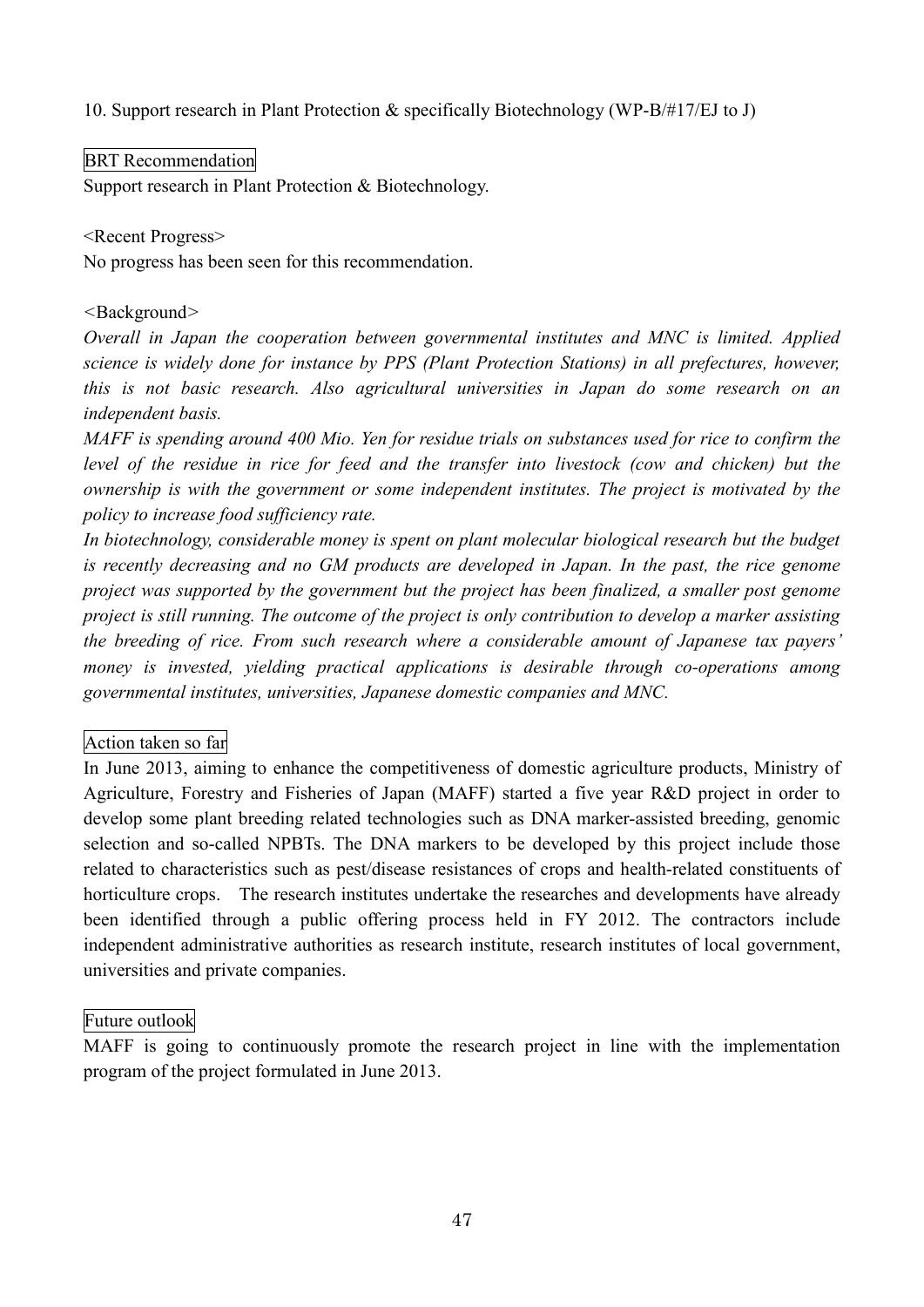## 11. Regulatory harmonization for animal health products (WP-B/#18/E to EJ)

## BRT Recommendation

The food animal product registration process is particularly cumbersome, involving a sequential review by MAFF followed by the FSC and the MHLW. Decision criteria and timelines for the following stages of the review process are not provided, resulting in extended review times and often different conclusions from regulators in other countries.

We propose to harmonize and streamline regulatory requirements for product registration of animal health products. MAFF should start harmonization with related countries as this is the path to the 1-1-1 concept recommended previously.

<Recent Progress> Some progress has been seen for this recommendation.

#### *<*Background*>*

*While such global new veterinary medicinal products go already through rigorous review processes in Europe and the USA prior to registration, it requires substantial additional testing in Japan under the Pharmaceutical Affairs Law before an approval is granted. Restrictions on withdrawal period for innovative oil-adjuvant vaccines are especially stringent in Japan, and therefore, a product which is readily available to veterinarians and animal owners in Europe cannot be used in Japan. Increased harmonization of regulatory requirements would certainly improve access of animals and animal owners to innovative animal health products.*

*An additional important aspect is the negative impact on animal welfare: since the regulatory requirements are not harmonized, the companies are required to repeat some tests on animals in Japan, even though results of identical tests are already available and are fully compliant with stringent frameworks like GLP or VICH.*

*Japan still requires local clinical trials, which are not only scientifically unnecessary but also problematic from an animal welfare point of view, as the efficacy and safety of the products would* have been proven already by trials in the EU and / or the USA. Animal breeds are largely the same *worldwide in both livestock and pet animals and so is their feed. Japanese regulations do not stipulate the use of breeds particular to Japan, so there is no conceivable benefit in additional testing.*

### Action taken so far

Refer to the response to WP-A  $/$  # 07  $/$  E to J, above.

#### Future outlook

Refer to the response to WP-A  $/$  # 07  $/$  E to J, above.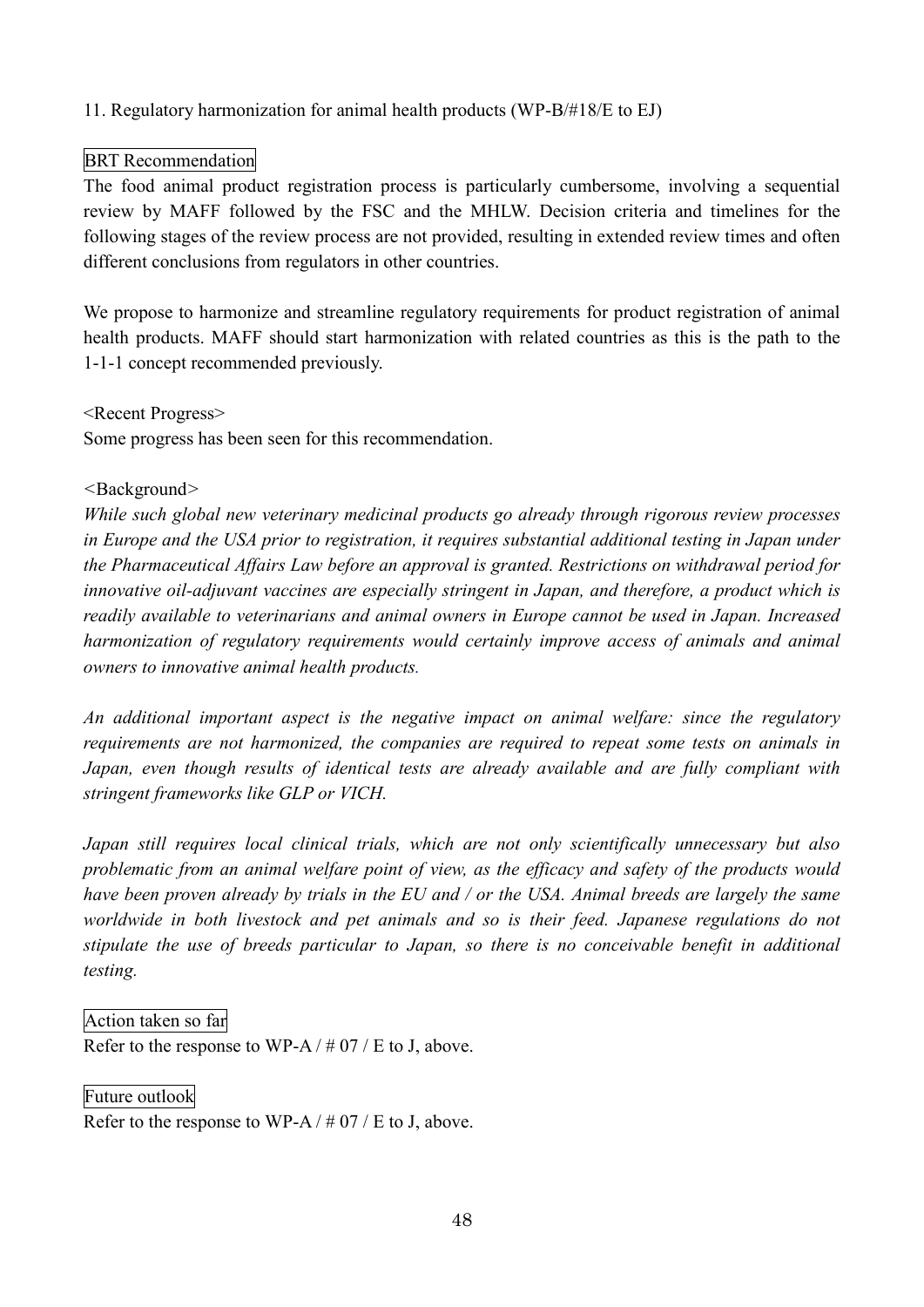12. Mutual recognition of GMP and marketing authorization for animal health products (WP-B/#19/E to EJ)

## BRT Recommendation

Mutual recognition of European and Japanese marketing authorizations and recognition of GMP certification for veterinary products. MAFF should work out harmonized regulations leading to the 1-1-1 concept.

The resources freed in MAFF could probably be diverted to speeding up the processing of dossiers in general, where MAFF has a severe lack of resources adding to the delay in drug availability as described in #25. However, no indication is found that MAFF is planning to make changes.

### <Recent Progress>

Some progress has been seen for this recommendation. However, further strong efforts are required to reach mutual recognition of GMP.

## *<*Background*>*

*While laboratory testing is largely acceptable if conducted under GLP and according to VICH standards, Japan still requires local clinical trials as there is no mutual recognition of Good Manufacturing Practice (GMP) for veterinary medicinal products. Moreover, any overseas production facilities that are involved in manufacture of veterinary medicinal products imported into Japan have to be accredited by MAFF even though their GMP status is authorized by European authorities. This process involves a large amount of administrative work.*

*In order to improve decreased speed, predictability and quality of the registration process in Japan, which were pointed out in the benchmark surveys conducted by the International Federation of Animal Health in 2007, several new steps were taken by MAFF with some progress. However, there are still delays in review process of some product segments. An EU – Japan Economic Partnership n Agreement should aim for mutual recognition of European and Japanese marketing authorization for veterinary products by starting off with mutual recognition of GMP certification of veterinary medicines. Harmonized regulations on animal vaccines should also be addressed under such an agreement.*

### Action taken so far

Refer to the response to WP-A  $/$  # 07  $/$  E to J, above.

### Future outlook

Refer to the response to WP-A  $/$  # 07  $/$  E to J, above.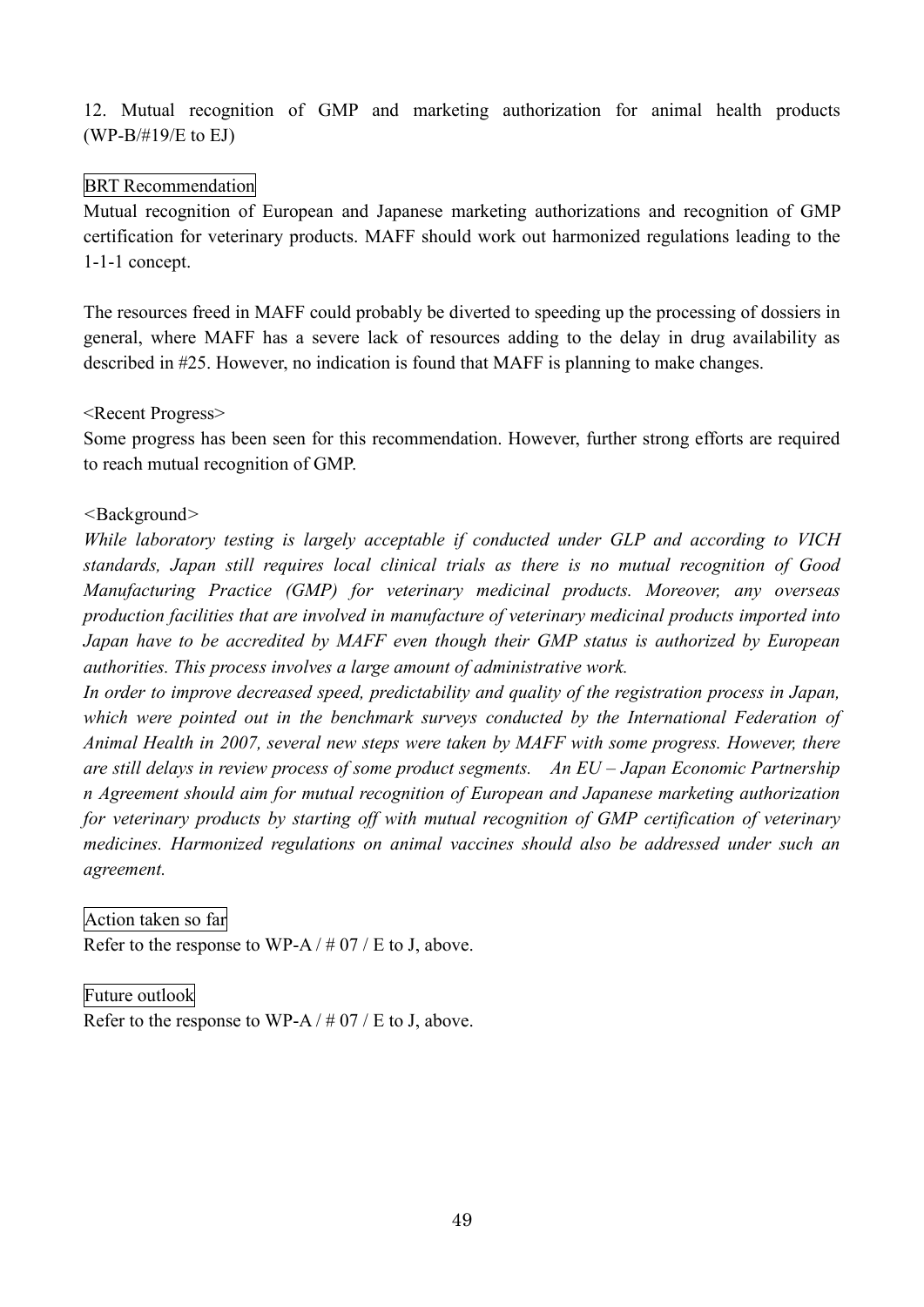## 13. Responsible use of antibiotics in animal health (WP-B/#20/E to EJ)

## BRT Recommendation

MAFF should promote responsible use of antibiotics in animal health.

Furthermore, the establishment of a cascading system, prioritizing the use of approved drugs and formulations where they exist, rather than other available products lacking such claims, would be a method promoting responsible use of all drugs in animal health.

### <Recent Progress>

Some progress has been seen for this recommendation. However, no activities by MAFF are known or have been seen over the last 12 months in this regard.

### *<*Background*>*

*In common with the rest of the world, Europeans and Japanese are concerned by the development of resistance to antibiotic medicines used in human health and the potential threat that the use of antibiotics in animal health will accelerate this process.* The use of antibiotics as growth promoters has been prohibited in EU since 2006.

*As a responsible industry, the animal health industry seeks to work with veterinarians, farmers and the feed industry to dispel the myths about the use of antibiotics in animals and promote their responsible use.*

### Action taken so far

The monitoring systems for antimicrobial resistance and use of antimicrobial agent which are encouraged internationally have been conducted in Japan. Risk management measures to ensure responsible and prudent use have been implemented in correspondence to risk assessment based on sound science. MAFF developed procedures on formulating risk management measures concerning veterinary antimicrobial drugs and antimicrobial feed additives in 2012 and 2013, respectively. In accordance with the procedures, risk management measures of eleven antimicrobial agents have been decided based on the results of risk assessment in the last 12 months (Dec. 2012 – Nov. 2013). Therefore the comment that "no activities by MAFF are known or have been seen over the last 12 months" is not correct.

Moreover, Japan has been actively participating in international standard setting activities at OIE and Codex.

### Future outlook

In order to collect appropriate data, the current monitoring system of antimicrobial resistance will be revised to be more practically effective. Relevant risk management measures for responsible and prudent use will be continuously developed based on the risk assessment. Furthermore a guidance document for veterinarians and farmers on responsible and prudent use is going to be issued in the near future.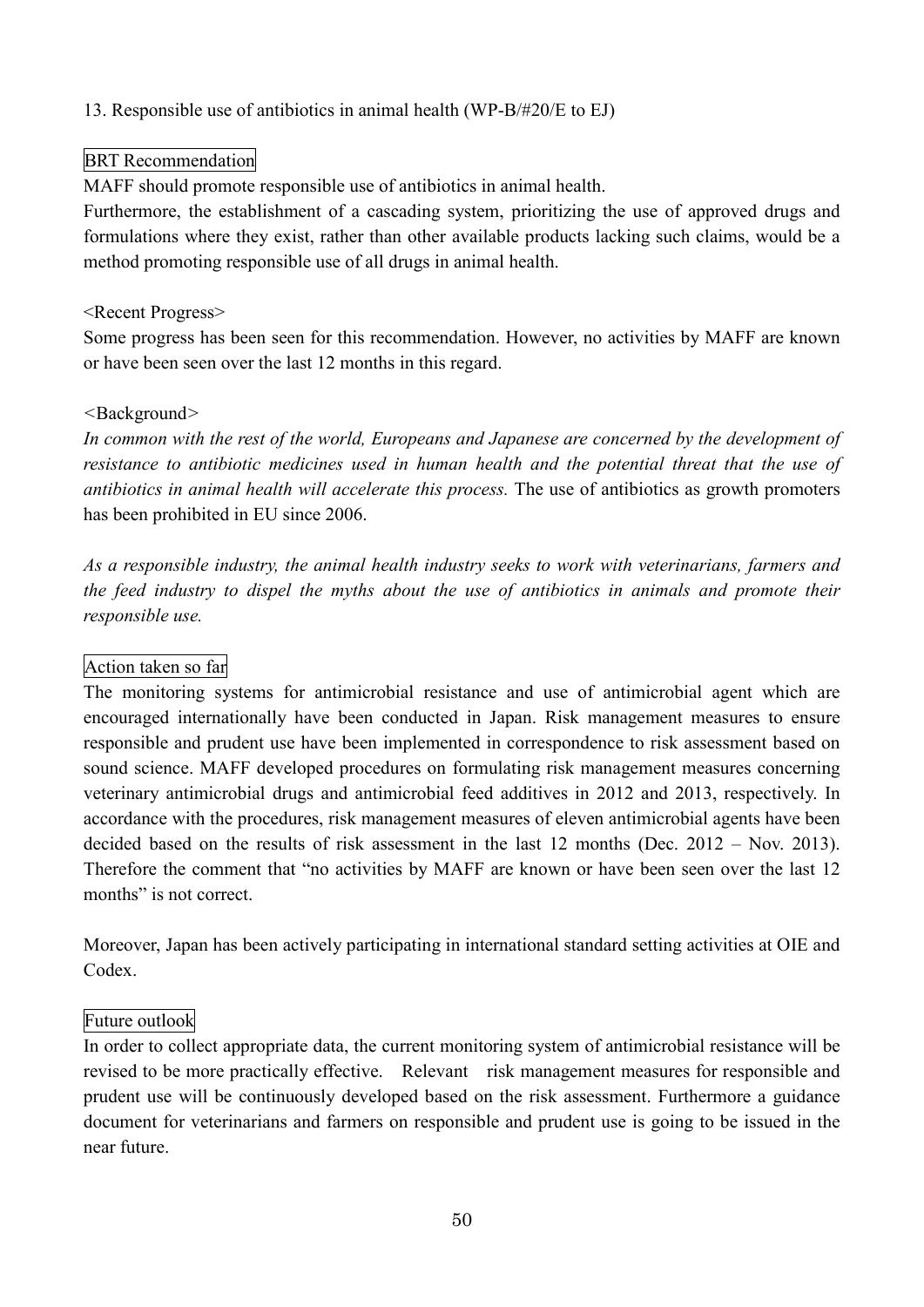14. Requirement of Japanese version of the clinical trial protocol and investigators brochure (WP-B/#22/E to J)

## BRT Recommendation

The Japanese health authority requires a clinical trial protocol and investigator's brochure in Japanese. Translation from English is required for clinical trial notification in Japan. The acceptance of English-only materials for global clinical trials performed in Japan requires further English language education of Japanese regulators. However, if applications could be made in English-only, it would substantially accelerate the process and make innovative drugs available to patients earlier in Japan.

MAFF, MHLW and FSC should start harmonized ways to shorten review times.

<Recent Progress>

No progress has been seen for this recommendation.

### *<*Background*>*

*The Japanese health authority requires a clinical trial protocol and investigator's brochure in Japanese. Translation from the original English version is required for clinical trial notification of* global trials in Japan. Therefore, the requirement is considered to be a cause for delay of the start *for patients' enrolment in Japan.*

## Action taken so far

Most of the materials attached to a new product application aren't required to be translated into Japanese and documents in English can be used for the application.

# Future outlook

For example, some of the materials attached to an application are open to the public for the proper use of a medical product, partly masked in terms of trade secret protection. In addition, documents related to clinical trials are not only used in regulatory authorities, but also used as important information by clinical trial sites (doctors, nurses and other medical professionals) and trial subjects. Considering this situation, the current amount of documents or materials to be submitted in Japanese should be maintained.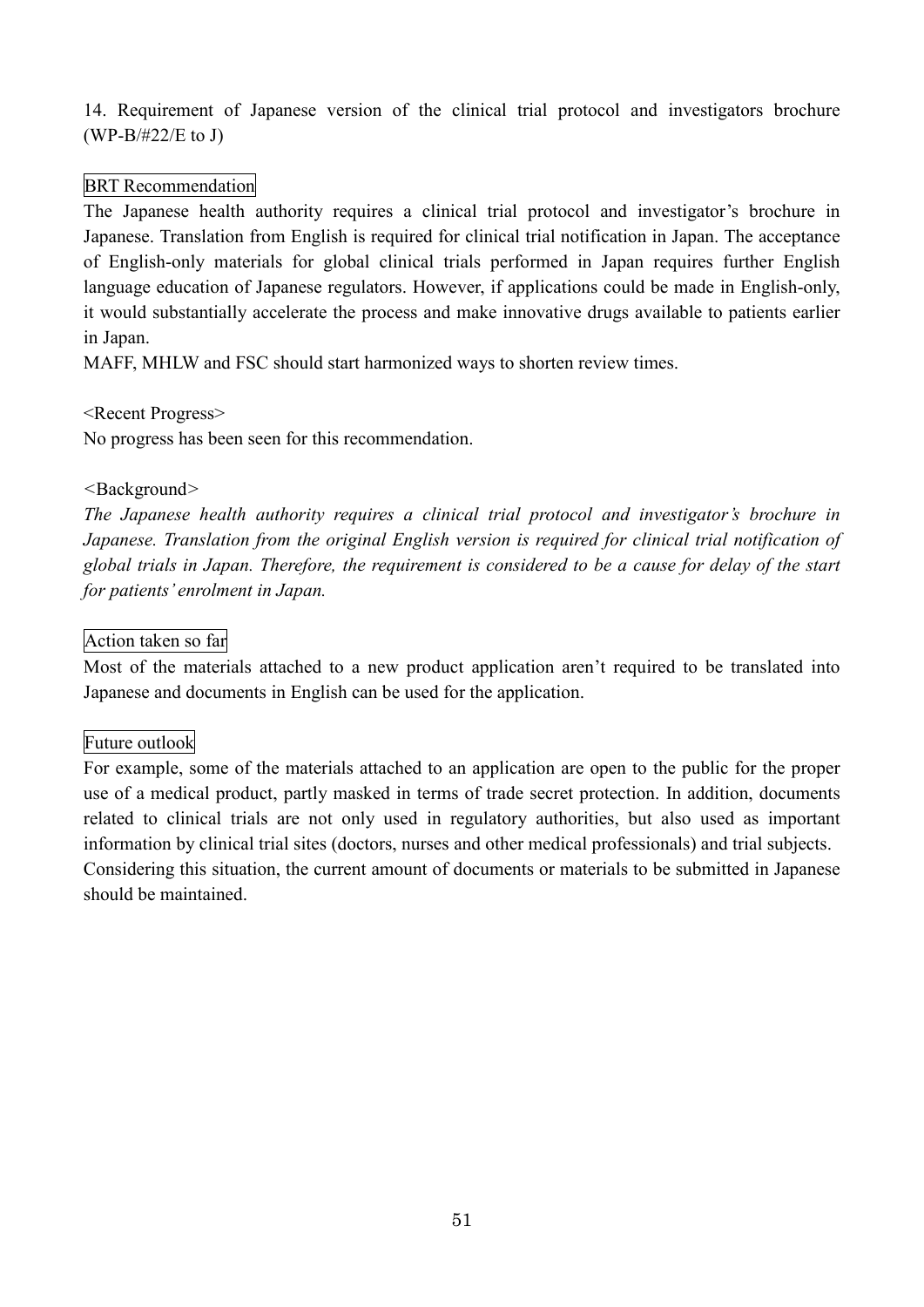15. Shorten or eliminate national tests for hemophilia-derived products and vaccines (WP-B/#23/E to J)

### BRT Recommendation

For imported hemophilia-derived products and vaccines, national tests in both Japan and manufacturing sites have been conducted (for more than 20 years in some cases). National tests for hemophilia-derived products and vaccines should be eliminated or reduced to an absolute minimum.

#### <Recent Progress>

Some progress has been seen for this recommendation.

#### *<*Background*>*

*For a long time, there have been no critical quality issues in Albumins or Immunoglobulins. In addition, production is done according to GMP and PMDA periodical audits of production sites. Concerning the national test results which are published by MOU (memorandum of understanding), manufacturing countries should be accepted by the Japanese authority and the national tests for imported haemophilia-derived products and vaccines in Japan should be eliminated or reduced to an absolute minimum.*

#### Action taken so far

Although it is not necessarily clear what BRT recommendation means, it is difficult to reduce or eliminate the independent lot release by Japanese National Regulatory Authority, which requires some tests prescribed in Pharmaceutical Affairs Law.

Because plasma-derived products or vaccines vary considerably in quality, the manufacturer and the government need to double-check the quality of products, when the products are released. The lot release by Japanese National Regulatory Authority is equivalent to the governmental check of the products. We recognize that the EU also has a similar system to this.

Although BRT recommendation says that "concerning the national test results which are published by MOU (memorandum of understanding), manufacturing countries should be accepted by the Japanese authority", it is not true that the results of lot release has been published by MOU. As a matter of fact, we do not acknowledge what the recommendation says.

#### Future outlook

The GOJ continuously attempts to operate the lot release system properly, concerning plasma-derived products and vaccines.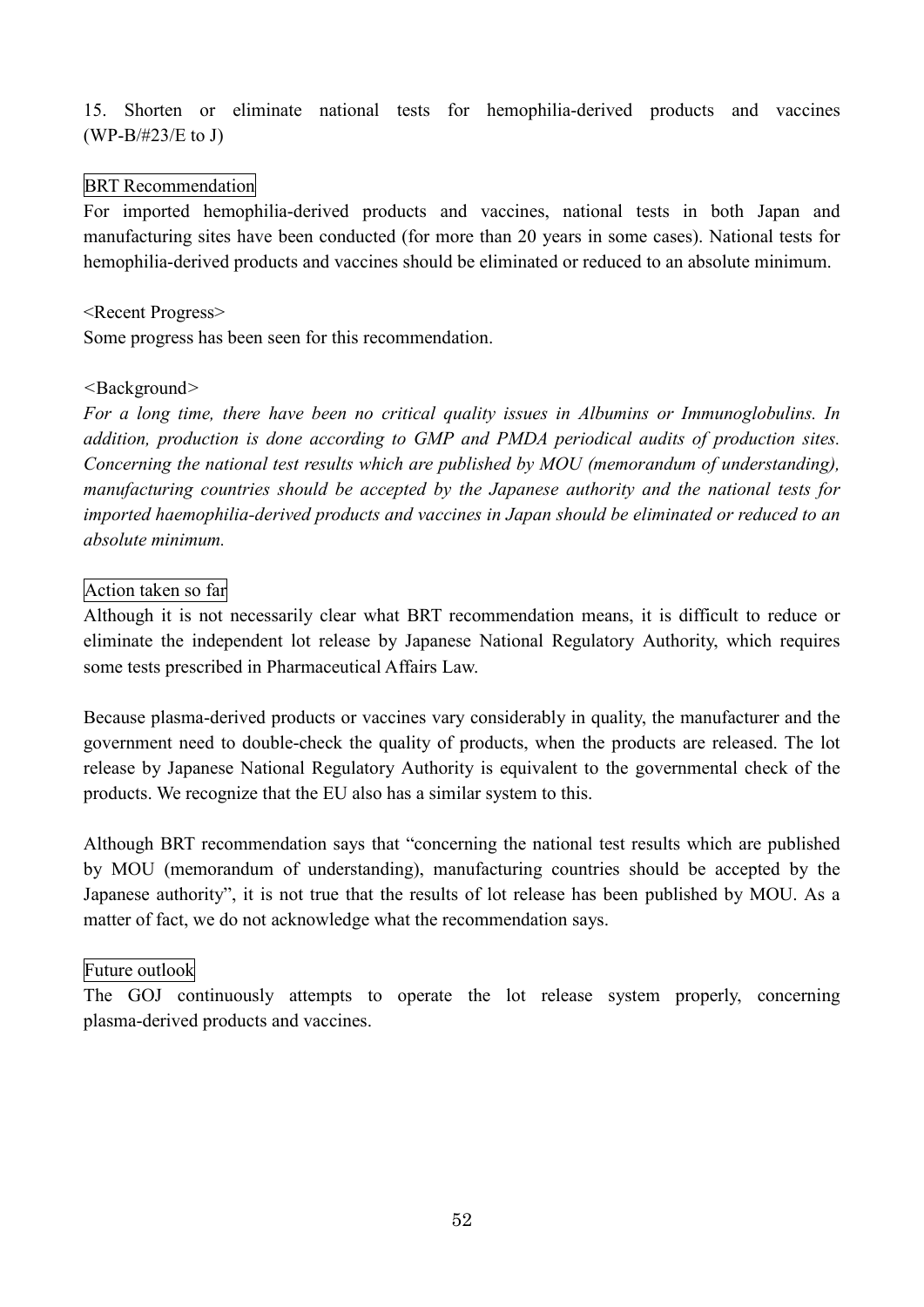16. Shortening review times for animal health products (WP-B/#24/E to J)

### BRT Recommendation

Shorten review times for new product applications. MAFF, MHLW and FSC should start harmonization to shorten review times. The process is complicated in addition to a review period that already for pet animal products (not requiring ADI and MRL) is among the longest in the world. A lot of questions are asked in the process that might be academically interesting but are not necessarily safety or efficacy related.

#### <Recent Progress>

No change or improvement was seen for this recommendation.

#### *<*Background*>*

*In Japan, marketing authorization of a veterinary medicinal product is granted by the Ministry of Agriculture, Forestry and Fisheries (MAFF). For an animal drug intended for use in food-producing animals, the Food Safety Commission (FSC) and the Ministry of Health, Labour and Welfare (MHLW) are also involved in establishing the acceptable daily intake and maximum residue limit, respectively. The review process, involving three different authorities, is rather complex and certainly has some room for efficiency improvement. Also, the review can take an extremely long time to be completed. Hence, delaying the access of animal owners and animals to innovative animal health products.*

### Action taken so far

The relevant Japanese laws require that the Ministry of Agriculture, Forestry and Fisheries (MAFF) to consult with both the Food Safety Commission (FSC), the risk assessment body for food safety, and the Ministry of Health Labour and Welfare (MHLW), the risk management body for food safety, prior to approvals of veterinary medicinal products for food producing animals.

The MAFF concurrently consults with those bodies in order to shorten the time for approval. We take the concern of the EU seriously and initiate the consultations at the earlier stage of the approval process.

#### Future outlook

With close cooperation among MAFF, FSC, and MHLW, we will continuously consider the followings in order to improve efficiency:

- Application of provisions, for instance the case in which the FSC assessment is unnecessary
- Measures for implementing concurrently each procedure of the three bodies to the extent possible.

In order to enable the FSC to conduct its risk assessment in a timely manner, Japan would like to ask for the cooperation of EU industry and government inproviding data and information necessary for the risk assessment by the FSC.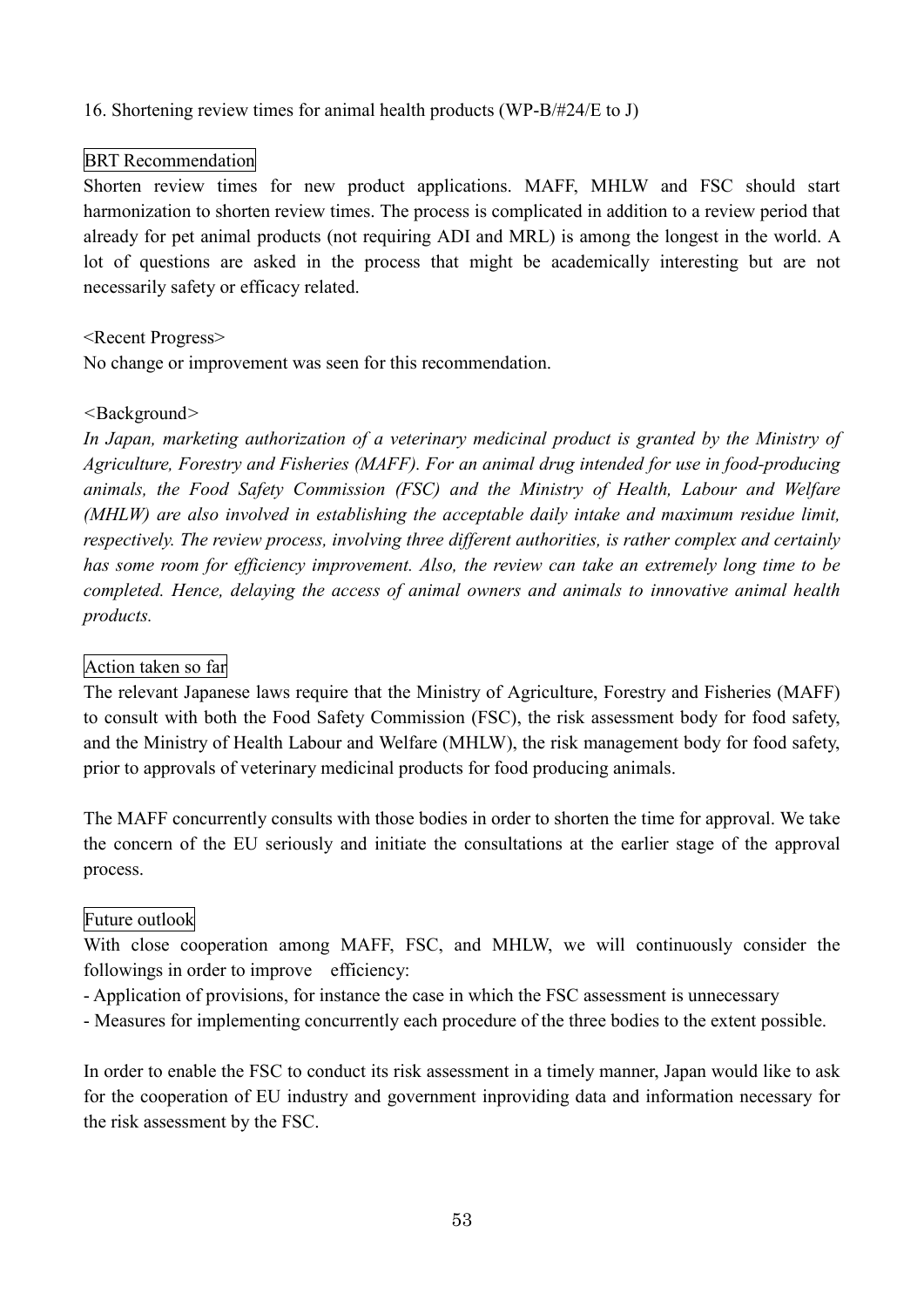## **Working Party C: Innovation, Information & Communication Technologies**

1. Economic growth by ICT utilisation (WP-C/#01/EJ to EJ)

## BRT Recommendation

The BRT requests the GOJ to synchronize action plans under its Growth and ICT strategies reviewed by the new administration, aiming for economic growth by ICT utilization. Further ICT deployment is required in e-Government, healthcare, education, security, disaster mitigation, agriculture, logistics, etc.

On the EU side, the BRT requests steady implementation of the European Commission's IT strategy "Digital Agenda" action items.

Both the EU and Japanese Authorities should create conditions to facilitate the development of internet, web, mobile and cloud environments that openly share public 'big data' collections (such as geographical information systems) and expose interfaces to them, to allow the growth of independent and free markets of third party products and services using these public environments and their data in the areas listed above..

< Recent Progress >

In July 2012 the GOJ made a second revision of its June 2010 Roadmaps. In December 2012 the EU commission released priority actions to be executed for 2013-2014.

*<* Background *>*

The ICT industry creates many jobs as a major industry in both regions and plays a major role in *industrial competitiveness by supporting other industries. The Digital Agenda IT strategy published* in May 2010 is positioned as a pillar of the EU growth strategy. The GOJ is considering growth and *ICT strategies under a new administration.*

### Action taken so far

To be an IT Utilization Society at the Word's Highest Levels, the Cabinet of the GOJ adopted "Declaration to be the World's Most Advanced IT Nation" in June 2013. The declaration is linked to the policies in 'Japan Revitalization Strategy'.

In addition, a specialized investigation body has been created under the IT Strategic Headquarters and subcommittees have been formed under the specialized investigation body for priority fields such as electronic government, healthcare and health, and human resource development to serve as the implementing and managing body for the PDCA cycle of this Strategy.

With regard to public data, a roadmap was adopted to promote private sector's access to public data owned by the government (open data).

In addition, a trial version of data catalogue site was established which guides users and enables cross-sectional data searching through public data released by ministries.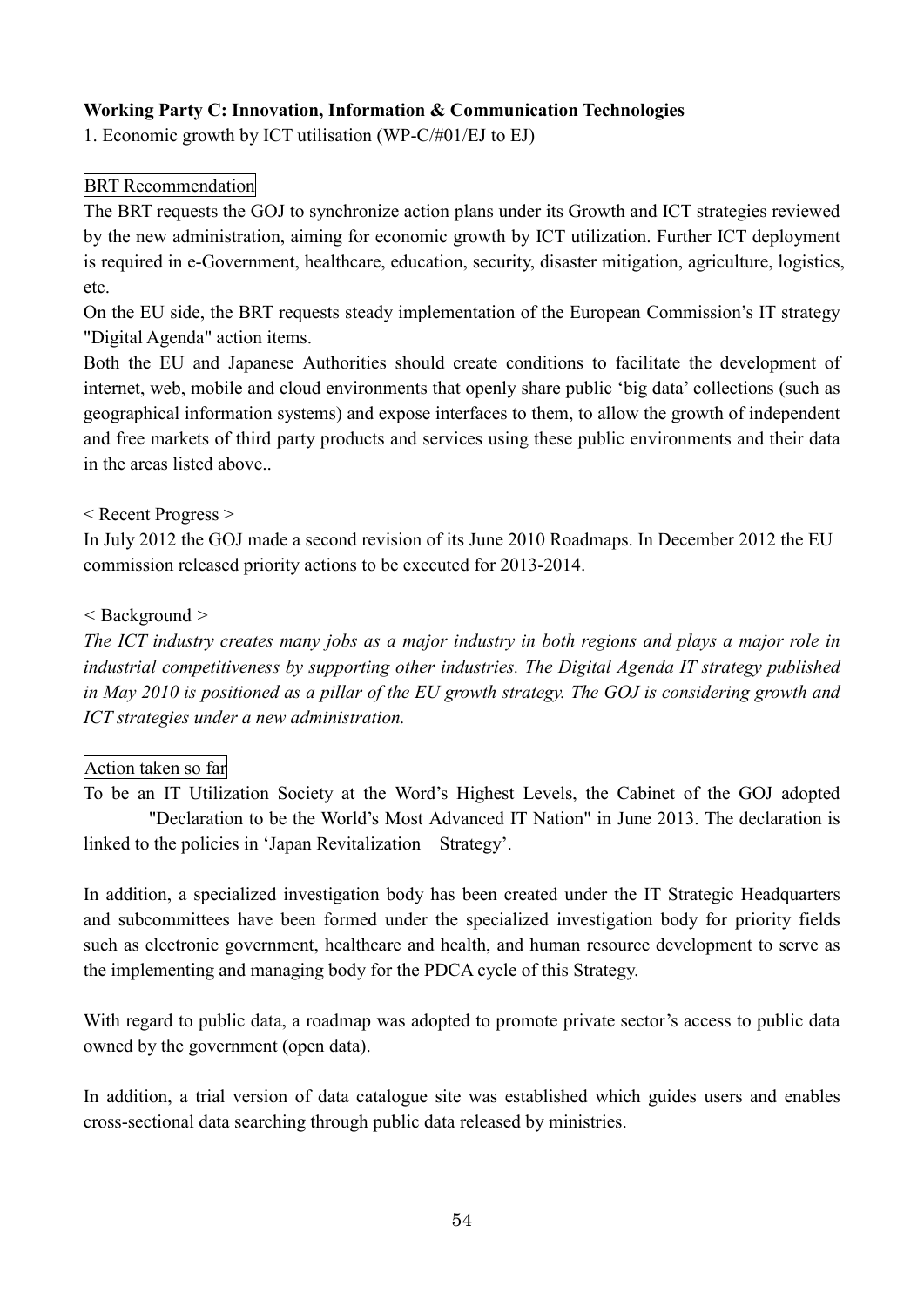Future outlook

To ensure realizing "Declaration to be the World's Most Advanced IT Nation", progress management will be consulted and conducted in the specialized investigation body and the subcommittees.

With regard to public data, the data catalog site will be launched with full-scale operation. To encourage the use of public data, active measures by various means such as the use of contests will be taken to identify and encourage needs of use, to develop and spread models of use, and to support the improvement of highly-skilled human resources that can use data in order to support the creation of new businesses and new services.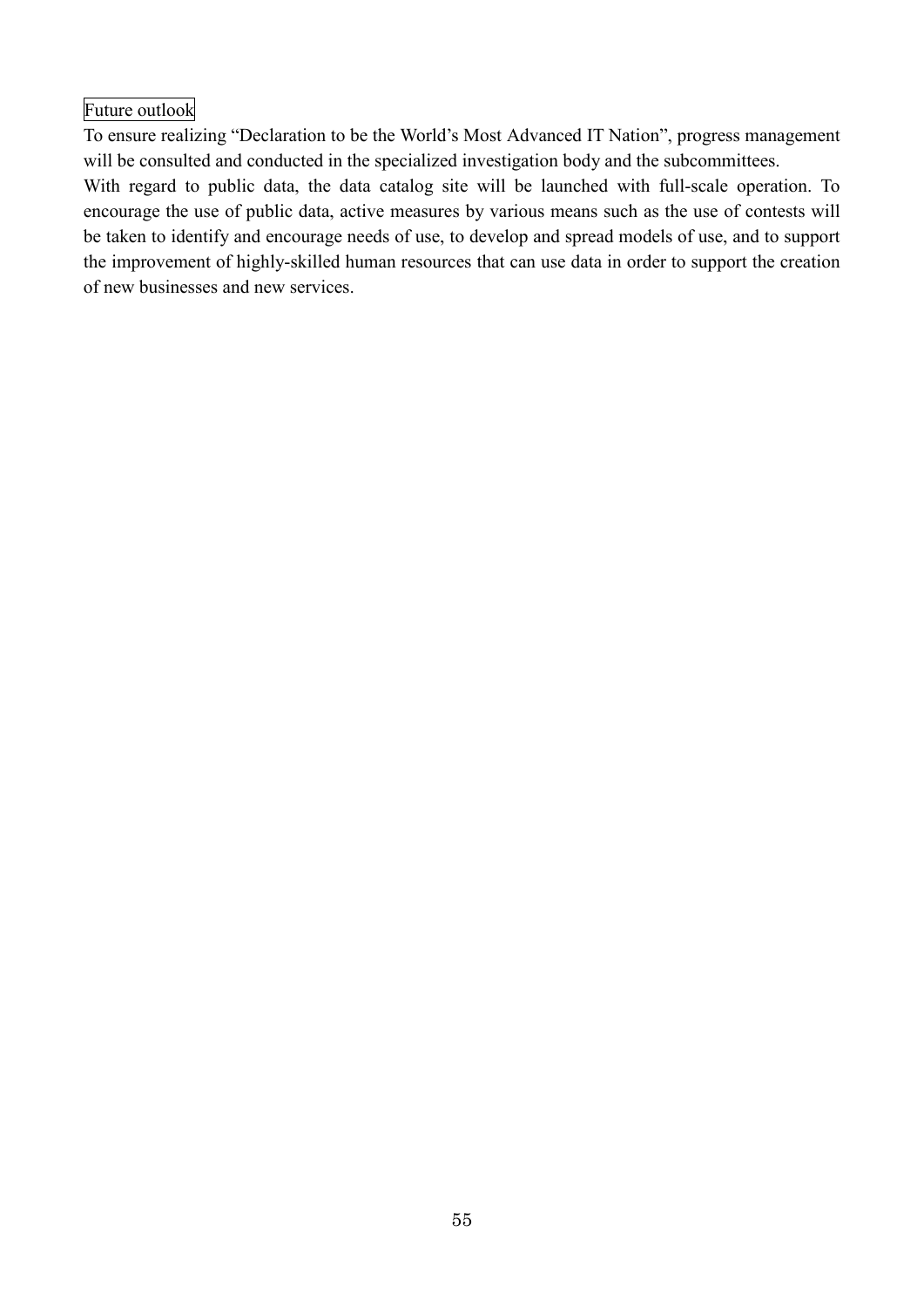## 2. Cooperation for trade liberalization on ICT services (WP-C/#03/EJ to EJ)

## BRT Recommendation

The BRT requests that both authorities intensively work on the trade liberalization of services over the internet with the purpose of promoting the international flow of information and the abolishment of compulsory requirement of local facilities and subsidiary for provisioning of services. This includes rule making through the WTO's new international agreement on services and bilateral trade agreements.

### < Recent Progress >

The EU and The United states released a set of trade principles for information and communication technology services on 4<sup>th</sup> of Apr. 2011. Japan and the United States published similar ICT service trade principles on 25<sup>th</sup> of Jan, 2012. The EU and Japan share basic principles on ICT services.

### *<* Background *>*

*As the ICT service sector evolves rapidly compared to other sectors, global trading rules and regulations do not sufficiently reflect and match the current landscape of this high-growth-potential ICT service sector.*

#### Action taken so far

In order to support the overseas expansion of Japanese business in the rapidly growing ICT services sector, it is indispensable for the GOJ to improve the business environment by ensuring regulatory transparency in each country, preserving open networks, and ensuring cross-border free flow of information and so on.

On January 27, 2012, the GOJ developed trade principles for ICT services with the United States. And also, the GOJ is making efforts to encourage other countries to adopt these principles.

In particular, the GOJ actively carries out activities such as proposal of rules for ICT in the negotiations of TiSA (Trade in Services Agreement), which started this year. Also, we engaged in the negotiations of the Japan-EU EPA/FTA for the liberalization of ICT services.

### Future outlook

We will continuously negotiate in TiSA negotiations and others while encouraging other countries to adopt these principles.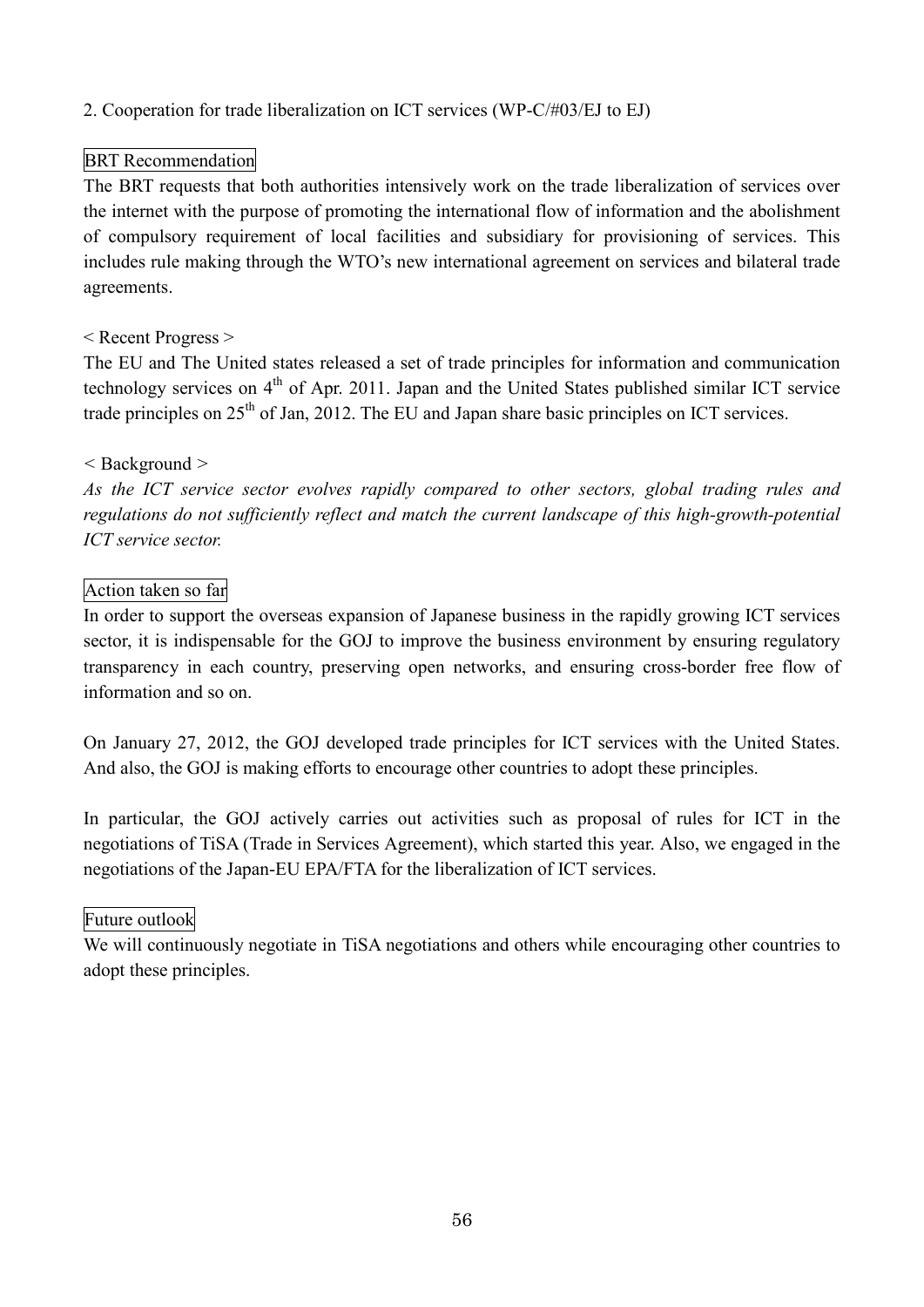## 3. ITA expansion (WP-C/#04/EJ to EJ) conclusion

# BRT Recommendation

The BRT requests that both sides' Authorities endeavour to reach an early, successful to the current negotiations to expand the ITA. The broadest possible expansion of the product scope of the Agreement to including large portions of Chapters 84, 85 and 90 will ensure that additional categories of electronics goods can be traded duty free and minimize the risk of current and future innovative technological developments giving rise to product classification uncertainties.

- (1) The EU should urgently complete its implementation of the WTO panel in the ITA dispute without further delay to avoid new convergence technology ITA products being reclassified as dutiable.
- (2) The geographical coverage of the ITA should be expanded by encouraging more countries to join the ITA. Membership should be promoted as a means of boosting efficiency and productivity, improving the investment climate, helping bridge the digital divide, and enabling the move to a more energy-efficient and climate-friendly society.
- (3) Compulsory review mechanisms are needed to ensure the ITA is always kept up to date so that it will reflect technological developments.

< Recent Progress >

Both sides'Authorities have made sizeable progress on this Recommendation.

### *<* Background *>*

*By extending duty-free status based on the ITA, Japan and Europe will benefit from the development of a major industrial sector that is a driver of productivity, innovation, job creation, improved competitiveness and service quality in virtually all other sectors and in public services.*

*An ITA expansion would boost trade in the whole electronics sector, remove uncertainties relating to product classification and would ensure technological developments in the sector are more likely to be reflected as newly-developed products are more likely to fall in these chapters.*

*The BRT applauds the launch of the WTO/ITA expansion negotiations and welcomes the ongoing work in Geneva. The BRT especially welcomed APEC's reaffirmation, on 8-9 September 2012 in Vladivostok, Russia, of its support for the WTO/ITA expansion of product coverage and membership and applauds the call to action at the meeting by the leaders of the 21 APEC economies urging APEC economies to work in earnest in order to swiftly achieve a good outcome of the negotiation* .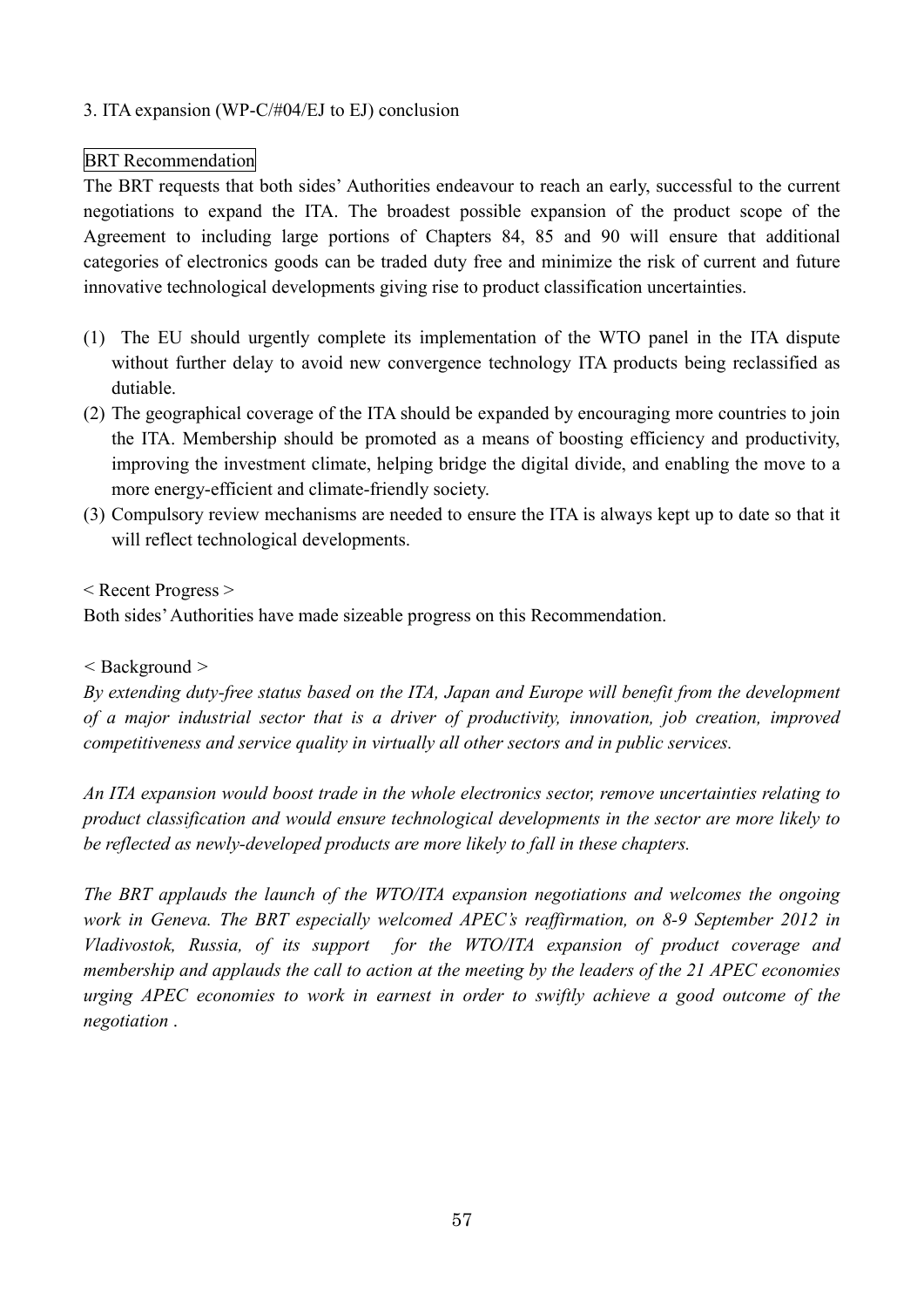# Action taken so far

As for the WTO dispute settlement case regarding the ITA, the EU ministerial council adopted a new regulation which stipulates duty free treatment of flat panel displays in September, 2013.

As regards the ITA expansion negotiation, 15 negotiation sessions have taken place in Geneva since the launch of the negotiation in May 2012 (roughly one negotiation session per month). The membership has increased to 55, and the negotiation is now at an advanced stage where a draft final list is being discussed. However, due to China's persistence on its long sensitive list during the negotiation sessions in November 2013, a swift conclusion before MC9 (the 9<sup>th</sup> WTO Ministeral Conference) was not realised.

## Future outlook

As for the WTO dispute settlement case regarding the ITA, the GOJ keeps a close watch on the appropriate implementation of EU's new regulation.

As regards ITA expansion negotiation, the negotionation is important for the international economy and the GOJ aims at its early conclusion in collaboration with the EU and the industries, asking China a positive stance. And also, the GOJ will work for the expansion of the membership of the ITA.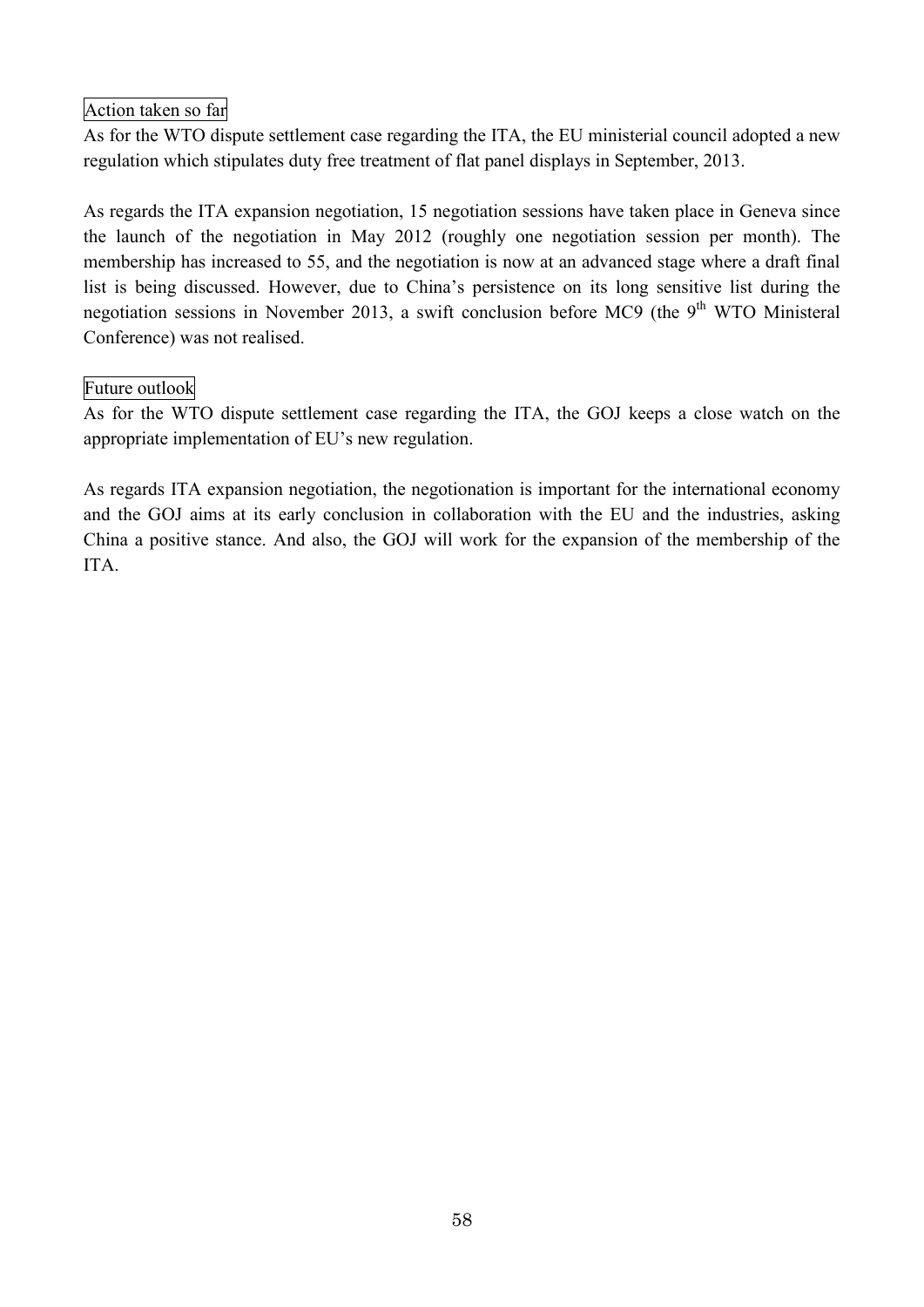## 4. Building trusted and safe online environment (WP-C/#05/EJ to EJ)

## BRT Recommendation

The BRT welcomes that both authorities organized a Japan-EU Internet security forum and requests continued discussion on this matter.

- (1) Both authorities should establish an information sharing / exchange mechanism between the EU and Japan for cyber security
	- 1) Study on cyber-attack information sharing within closed organizations and companies.
	- 2) Study on reporting procedure for cyber-attack disclosure from companies to government (even if the personal data is included in the disclosure, companies can be exempted from legal responsibility on personal data protection.)
- (2) Study on mechanism for joint training such as simulation exercises involving both forces against cyber attack
- (3) Construction of a safety network including government and defence industries.
- (4) Conduct of technology development for prediction and immediate responses against cyber-attack

### < Recent Progress >

The European Commission released a EU Cyber security strategy and directive on Network and Information Security in Feb. 2013. The EU and Japan confirmed that international cooperation is important for ensuring internet security at the Japan-EU Internet security forum held in Nov. 2012. In Oct, 2012, at Cyber Europe 2012, a demonstration exercise was organized with participation of major financial institutions, telecom operators, internet service providers and central and local governments. A Convention on Cybercrime became effective in Japan from Nov. 2012.

### *<* Background *>*

*Cyber-attacks against governments and companies are increasing recently. In this highly connected digital world, threats comes from anywhere in the world. Especially organised attack and interference targeting certain entities is a beyond control of one enterprise therefore to address this serious issue, it needs close cooperation with public and private sectors.*

*Enhancing trust on the internet environment among societies and businesses is a fundamental pillar for creation of ICT enabled new services and business models, which will lead economic growth and job creation.*

# Action taken so far

The Information Security Policy Council (ISPC) in Japan, which is chaired by the Chief Cabinet Secretary, formulated the "Cybersecurity Strategy" as a new basic strategy covering the three years to fiscal 2015 in June. In addition, "International Strategy on Cybersecurity Cooperation" was endorsed at the October meeting of the ISPC.

The EU and Japan held the EU-Japan ICT Security Workshop in Brussels in December 2013, as the second meeting of the EU-Japan Internet Security Forum the first meeting of which was held in Tokyo in November 2012. Both authorities continue the cooperation with discussing each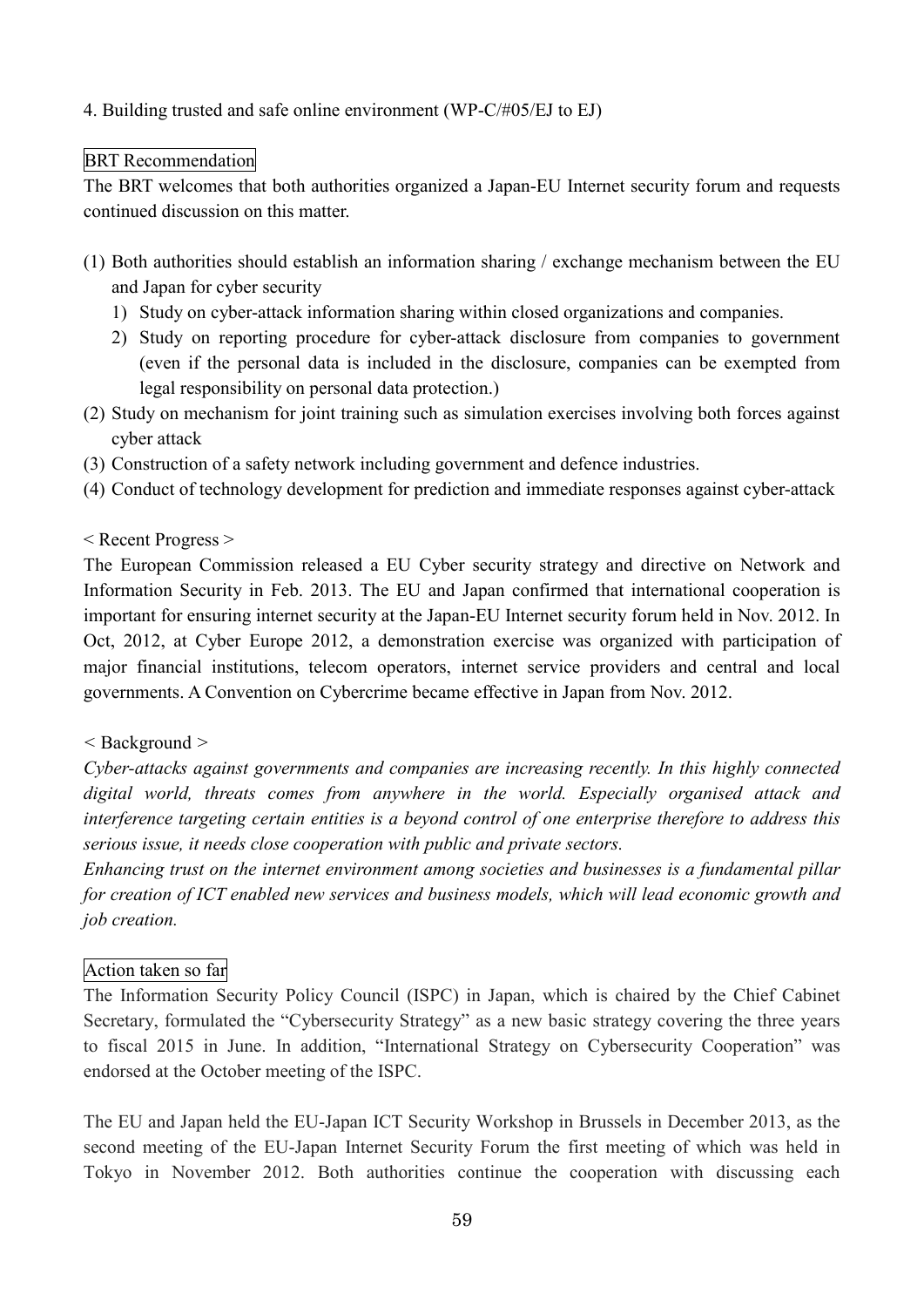cybersecurity strategy and sharing good practices etc. regarding cybersecurity.

At the Japan-EU Summit held in November 2013, summit leaders decided to bring together their experts to explore the possibility of launching a regular dialogue in the area of cybersecurity.

# Future outlook

Japan will make efforts toward constructing a safe cyberspace based on "Cyber Security Strategy" (Information Security Policy Council (ISPC, June 2013), and "International Strategy on Cybersecurity Cooperation-j-initiative for Cybersecurity-"(ISPC, October 2013).

Both Japan and the EU will continue to consider measures for strengthening cooperation in the area of cybersecurity including holding relevant meetings.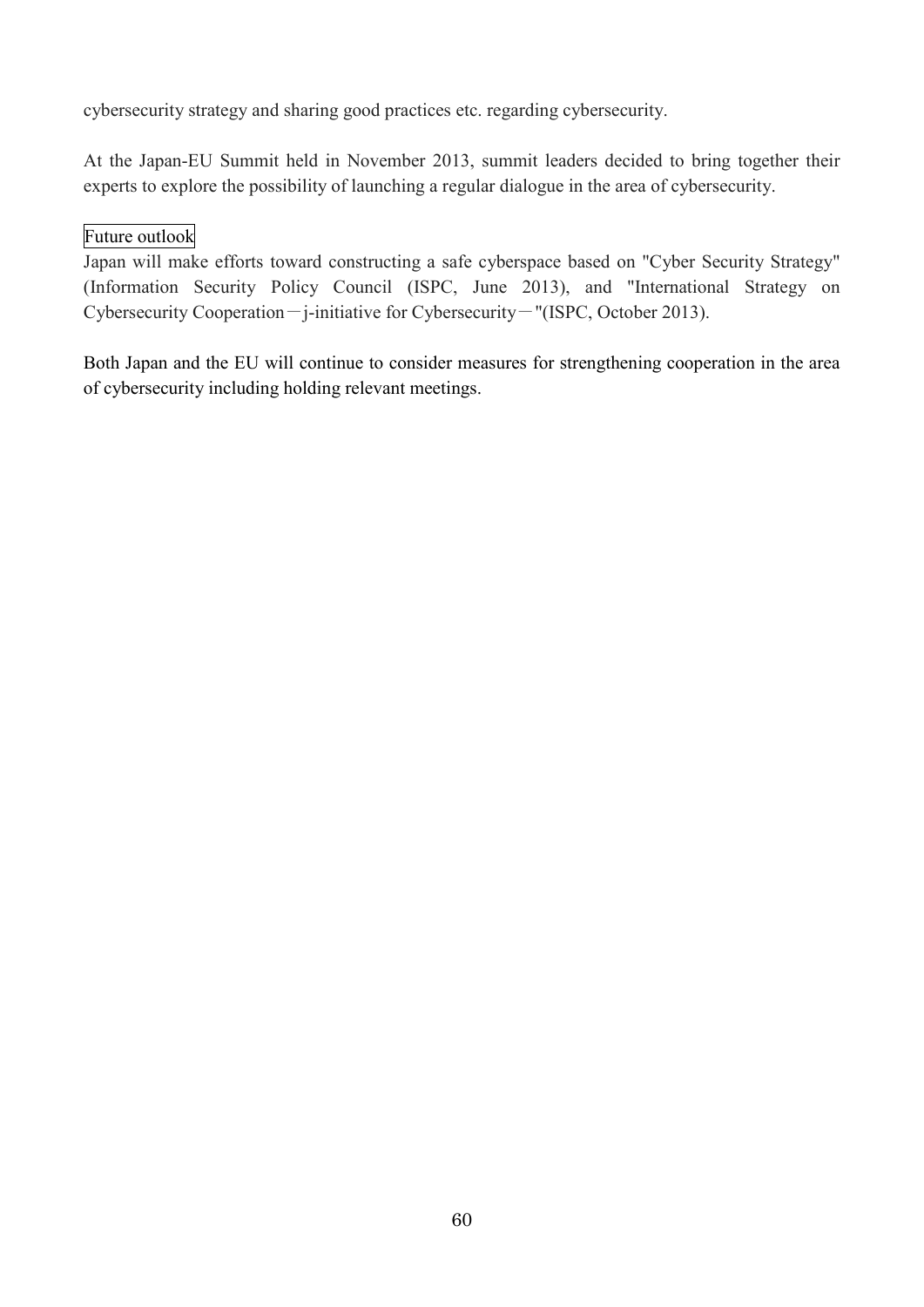5. Balanced approach of personal data protection and innovation in the cloud computing era (WP-C/#07/EJ to EJ)

### BRT Recommendation

Both the EU and Japan are in the process of modifying their respective personal data protection regimes. The BRT is concerned that the EU and Japan would pursue their own ways without due consideration to the international aspects of personal data protection and, in particular, the streamlining of the regimes between the EU and Japan.

(1) The BRT suggests that, to realise streamlined personal data protection regimes between the EU and Japan, the two authorities should consult closely with each other through such dialogues as the FTA/EPA negotiation and with businesses in the process of revising their respective regimes so that the two regimes should not become more diverse or too costly for businesses.

Concerning the EU's proposal for a Regulation of the European Parliament and of the Council on the protection of individuals with regard to the processing of personal data and on the free movement of such data (General Data Protection Regulation);

- (2) The BRT would welcome the envisaged facilitation of BCRs in Article 43 of the proposal as BCRs could become a key tool for those businesses with the possibility of global data transfers such as cloud computing. The BRT suggests that adhesion to and compliance with recognised certification schemes in and/or outside the EU and mutual recognition among them should be taken into account in their approval process to further facilitate BCRs. The utility of BCRs could be enhanced further by expanding their applicability across groups of companies with valid BCRs (not just within the same group).
- (3) The BRT is concerned about its extraterritorial applicability according to Article 3, point 2 and requests the authorities of the EU to spell out precise conditions for exclusion from its territorial scope.
- (4) The BRT suggests that the transfer of the employee data of a subsidiary located in the EU to the parent company in a third country should be explicitly stated as permissible in Article 44 1 (a) the consent of the data subject or (b) for the performance of a contract between the data subject and the controller.
- (5) The BRT is concerned that the maximum fines stipulated in Article 79 of the proposal are set too high for enterprises and that it could unduly deter business activities. Fines should be not only proportionate but also equitable. Part of the collected fines should be used for countermeasures to improve and expand cyber security.
- (6) The BRT is concerned about the obligation to notify personal data breaches within 24 hours. The notification deadlines should be flexible (ideally the Regulation should provide that the notification must take place without undue delay) so as to reflect the different degrees of complexity in identifying the nature and scope of the breaches in question.

The BRT believes that the recognition of the adequate level of protection in Japan by the EU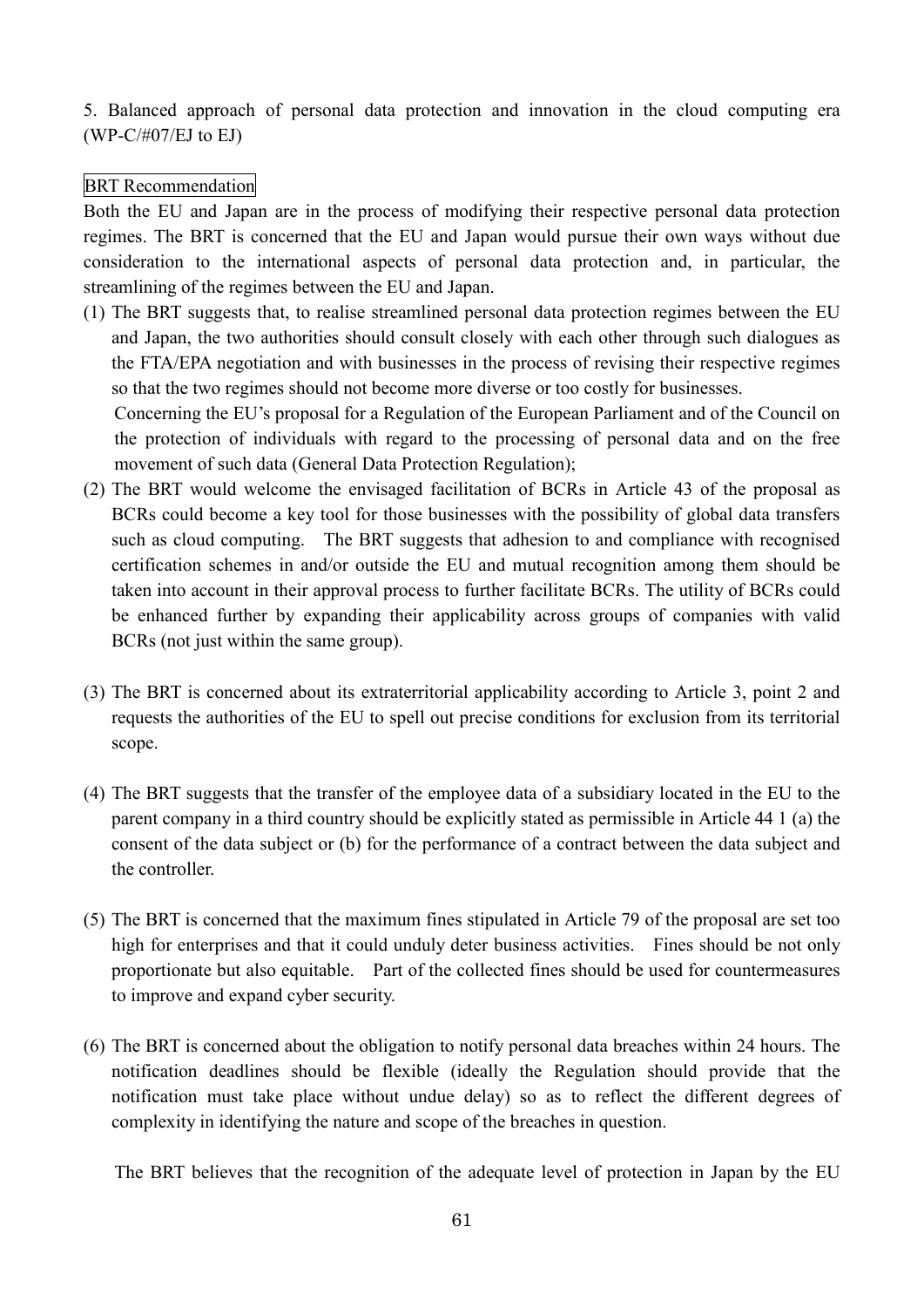would further promote the business activities across the two regions.

- (7) The authorities of Japan should make sure to build on the report of July 2011 of the Special Commission about Personal Information Protection established in the Consumer Commission with a view to realising a harmonised data protection regime between the EU and Japan.
- (8) The two authorities should then launch the adequacy-finding procedure under the EU Directive as soon as feasible.
- (9) In parallel with the above process, the authorities of the EU and Japan should launch a dialogue in order to seek an international framework by enhancing cooperation with third countries and international organisations. It should eventually lead to the closer alignment of data protection regimes around the world that would enable global businesses to transfer, analyse and process personal data by complying with one regime.
- (10) In addition, the authorities of the EU and Japan should improve legal certainty surrounding the use of new technological tools such as cloud computing applications and services. The BRT believes that such improved legal certainty would support and enhance the application of new technological developments while maintaining the degree of data protection currently provided.

< Recent Progress >

EU released its communication "Unleashing the Potential of Cloud Computing in Europe" in Sep. 2012. In this communication, legal harmonization with international partners including Japan for promotion of cloud computing is mentioned.

# *<* Background *>*

*The BRT believes that the ultimate objective of personal data protection for an individual business is to adopt and implement a reliable and cost-effective personal data protection system at the level of a corporate group, within which the flow of data should be free across national borders. In order to achieve this, the national legislation of each country should promote such a system rather than impede it by creating different requirements.*

# Action taken so far

- Cabinet Secretariat set up a study group to further promote the utilization of personal data. The study group formulated the institutional review policy with a view to taking a new legal measure, including the establishment of a third-party organization.
- With regard to the Special Commission on Personal Information Protection's report in July 2011, "Working Group on Personal Data", of which objective is to clarify rules issued for the utilization of personal data in consideration of personal information and privacy, has been established. The group has been discussing topics such as a third-party organization mentioned in the report, taking advice from experts from the industry.
- With regard to the recommendation on launching a dialogue in order to seek an international framework by enhancing cooperation with third countries and international organizations in May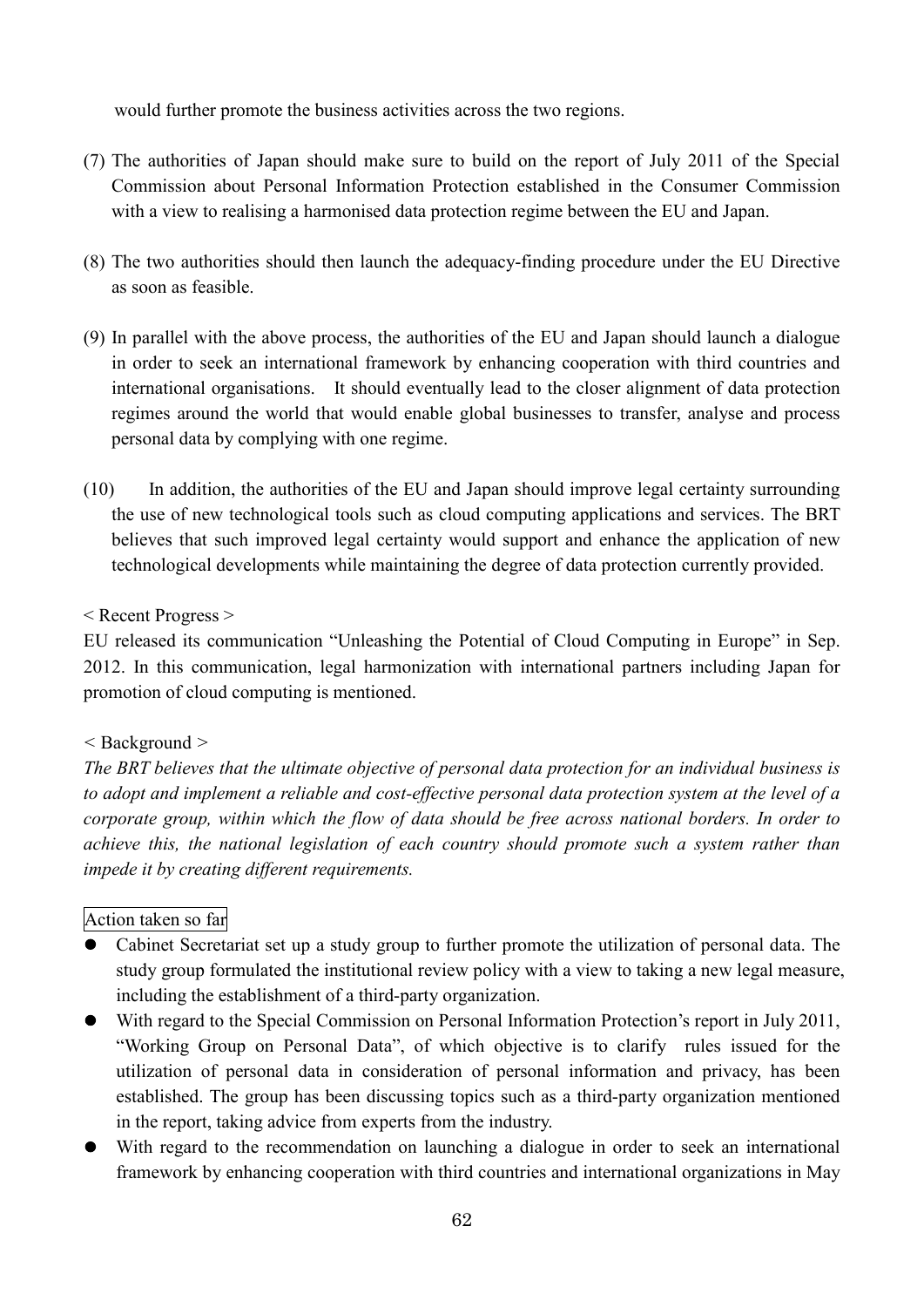2013, the Liaison Meeting of the Concerned Government Ministries has decided to participate in the APEC Cross-Border Privacy Rules ("CBPR") system which authenticates the compatibility to the principles of APEC PRIVACY FRAMEWORK.

- The Ministry of Internal Affairs and Communications in Japan (MIC) released a report titled "Study Group on use and flow of personal data" in June 2013, and indicated the basic direction for promoting the use and flow of "personal data" (information about an individual) on the network, which takes into account internationallyharmonized privacy protection, etc. In addition, MIC also released "Smartphone Privacy Initiative II – Ideal Third-party Verification of Applications –"(SPI II) in September 2013.
- In the 20th Japan-EU ICT Dialogue (December 2013 in Brussels), both sides adopted cloud computing as a subject, and shared information regarding the efforts related to cloud computing. In addition, the GOJ presented the above-mentioned SPI II in this dialogue. Both authorities also exchanged views and shared information on policy trends, such as their actions for user information of Smartphones.
- The Ministry of Economy, Trade and Industry (METI) published in May 2013 'IT Integration Forum Personal Data Working Group report', which proposed several actions to be taken by businesses, based on the recognition that it is most important to formulate relations of trust between consumers and businesses to drive forward the utilization of personal data.
- Based on the report, with a view to formulating trustworthy relations, METI has been studying evaluation criteria to be met by private companies to obtain consents from consumers when businesses provideservices in which they utilize personal data.
- In January 2013, METI held an APEC workshop regarding the General Data Protection Regulation of the European Parliament and of the Council, inviting the officials from the Directorate-General for Justice of the European Commission, for the purpose of APEC Economies promoting the understanding for this regulation.

# Future outlook

- According to the roadmap shown in the institutional review policy, Cabinet Secretariat will promote the use of personal data by specifying the conditions of utilization, considering for international coordination as well.
- The "Working Group on Personal Data" whose issues to be discussed are included in the Special Commission on Personal Information Protection report in July 2011, will formulate a policy to clarify rules for the utilization of personal data in consideration of personal information and privacy, and review the current system to take new legal measures, including the establishment of a third-party organization by the end of this year, and will start study work based on the policy after the turn of the year.
- Japan and the EU agreed at the Japan-EU ICT Dialogue in December 2013 to continue sharing information to promote cloud computing services.
- In the field of Smartphones, MIC has been making efforts towards proper handling of user information (making and publishing a privacy policy, and Third-party Verification), in cooperation with "Smartphone Privacy and Security Council (SPSC)" which related organizations and industry groups participate.
- METI will continue to study evaluation criteria to be met by private companies to obtain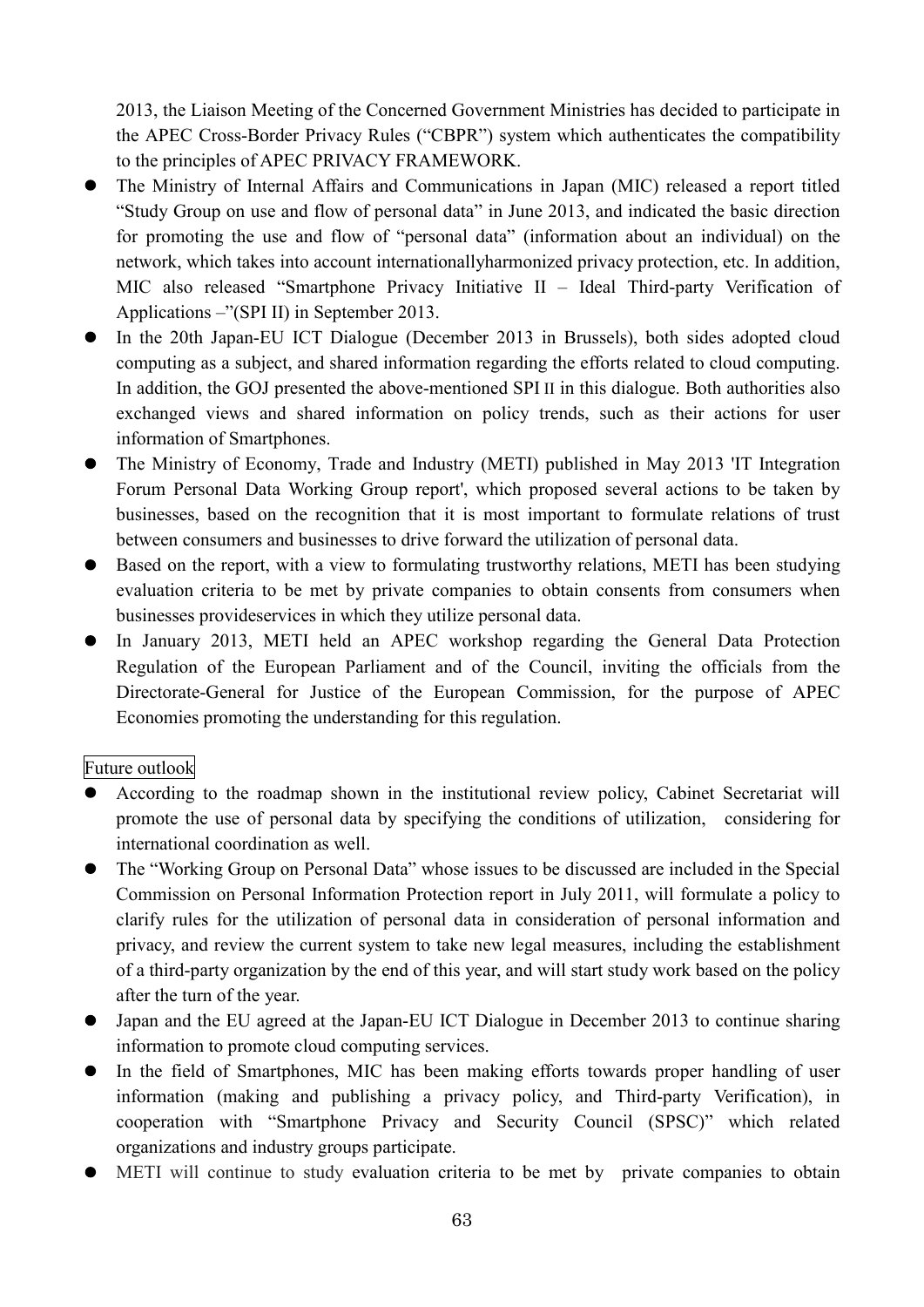consents from consumers when businesses provide services which they utilize personal data, with a veiw to formulating of relation of trust and standardizing of the criteria.

Japan and the EU continue to discuss about the state of the personal data protection system including the compatibility of the legal system of Japan and the EU.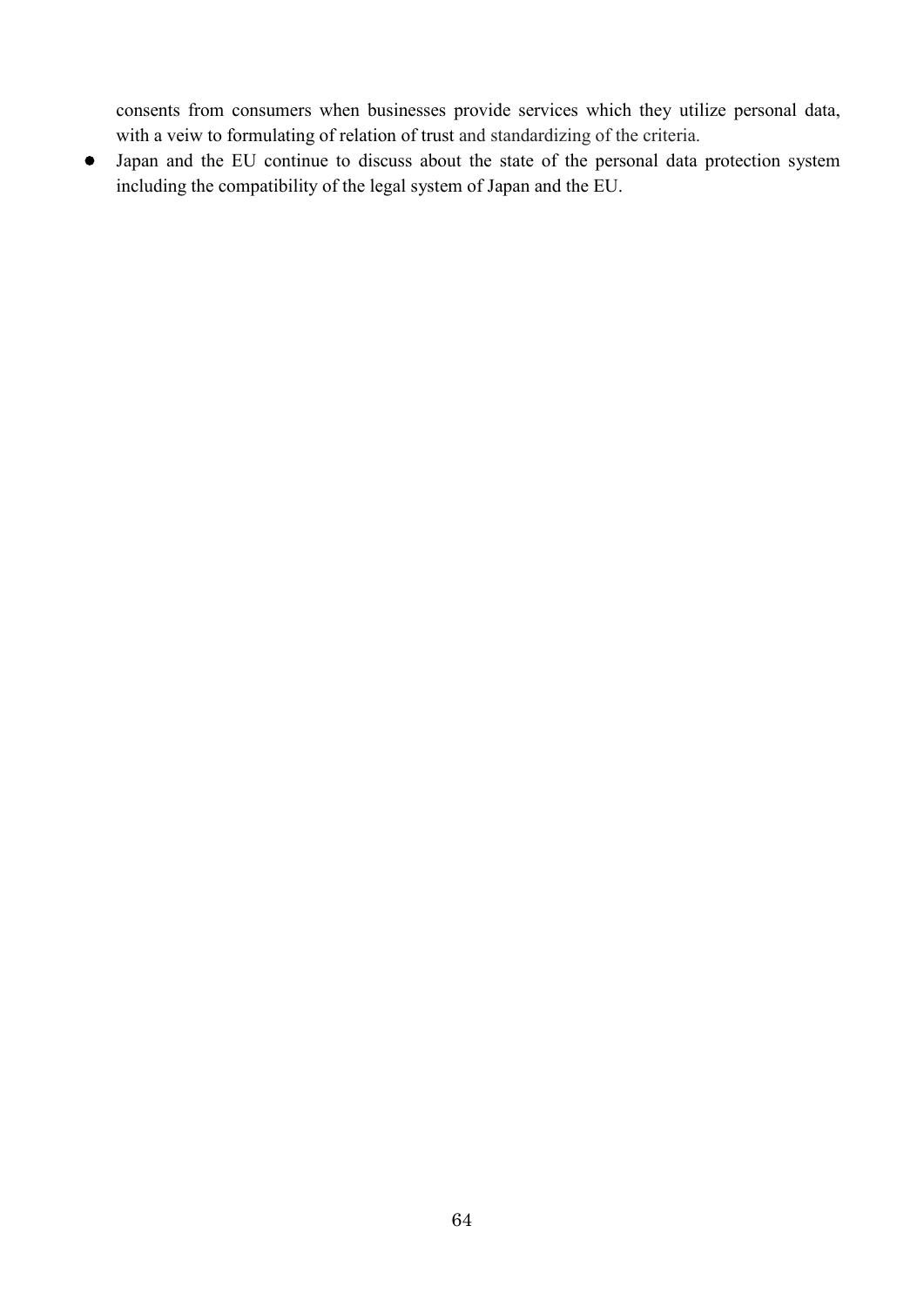6. Enhanced Cooperation between the EU and Japan on  $21<sup>st</sup>$  Century societal challenges  $(WP-C/\#10/EJ$  to EJ)

(1) Innovative solutions and implementation of flagship demo projects

## BRT Recommendation

The BRT recommends that both sides' Authorities swiftly implement flagship demo projects and innovative solutions to common societal challenges through deregulation, easing of investment, notably for SMEs, and inviting expertise from EU and Japanese industry.

# Action taken so far

"Japan Revitalization Strategy-JAPAN is BACK -" adopted at the Cabinet meeting in June 2013 stated as follows:

(The English summery of the Strategy is available through http://www.kantei.go.jp/jp/singi/keizaisaisei/pdf/en\_saikou\_jpn\_hon.pdf)

- $\triangleright$  In sectors where the power of the private sector had not been sufficiently leveraged until now, or where the private sector could not start business, regulatory and institutional reform will be implemented and government enterprises will be opened up in order for Japan to become a "minimum regulation country." This will not only promote private participation in regulated sectors and government enterprises, but attract private funds, human resources, technologies, and know-how to these sectors, so that these industries will become a new growth engine of the Japanese economy filled with motivated personnel, new technologies and provide employment opportunities.
- $\triangleright$  The government will significantly enhance innovation capability by abolishing vertically-segmented administrative system, implementing science technology policies and IT strategies with a global perspective. The government will strive for being a "minimum regulation country" through regulatory reform, through utilization of special zones and drastic improvement of competitiveness as a business hub.
- $\triangleright$  Certified experts who support SMEs in their daily operations, their concerned companies, support organizations such as professionals, SME-related organizations and regional financial institutions, as well as the government and local governments, work together in order to use, mobilize, and commercialize regional resources as brands, to accelerate the restructuring of SMEs, and to promote initiatives in the frontier areas in Japan and overseas. Additionally, the government will try to formulate "the most comprehensible" policies for SMEs from their point of views and continue to review and improve support system of SMEs such as further reduction and simplification of application forms.
- $\triangleright$  The government will improve business environment so that all companies and human resources could enjoy the benefits of the global economy and facilitate full-fledged globalization in Japan in order to attract outstanding overseas manpower and technologies to Japan and to create employment and innovation. In addition, the government will promote education and use of a big pool of global human resources and actively accept highly-skilled human resources from overseas to support unified domestic and foreign global economic activities by Japanese companies.

Future outlook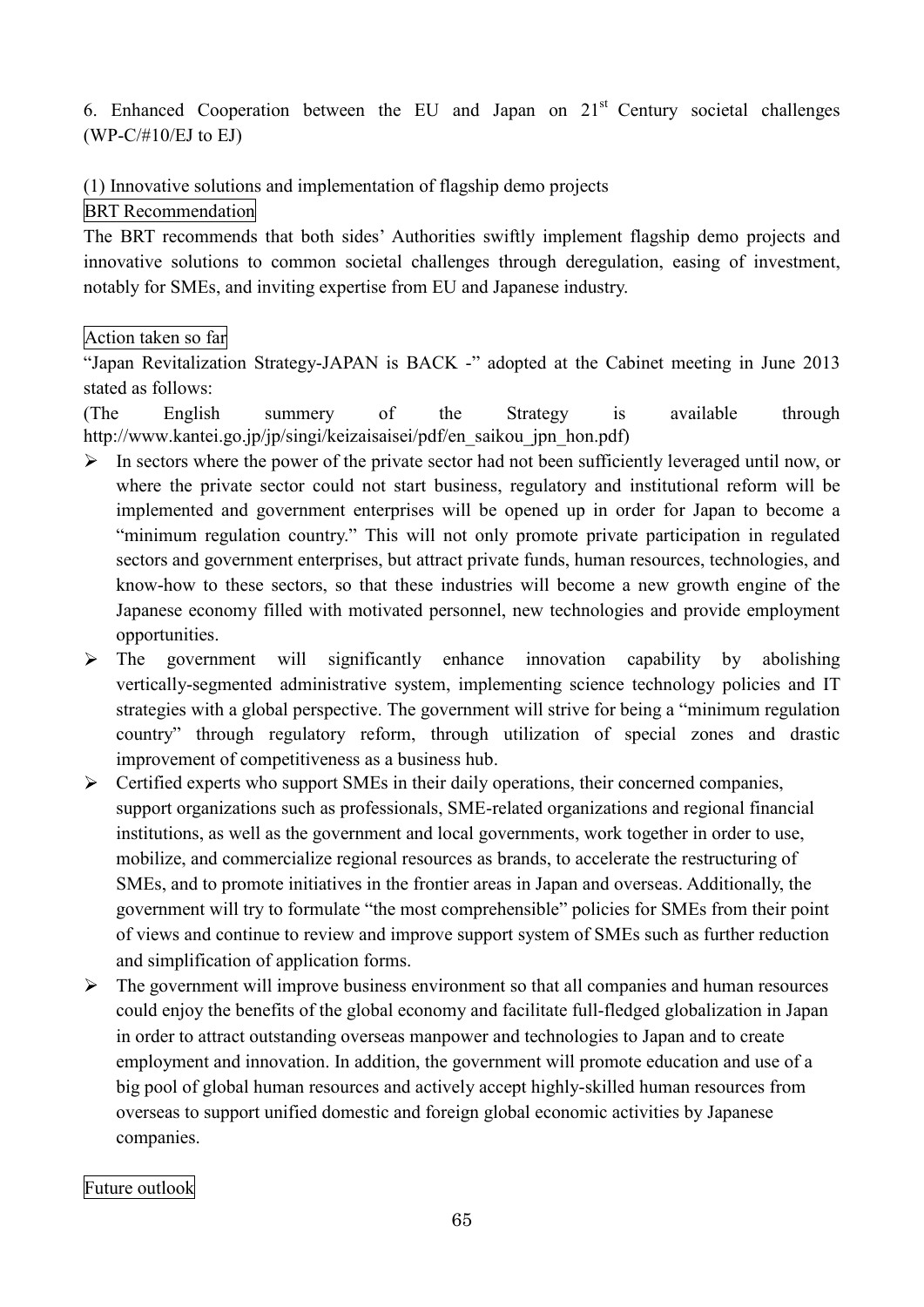The GOJ will continue to take measures toward the implementaion of "JAPAN Revitalization Strategy".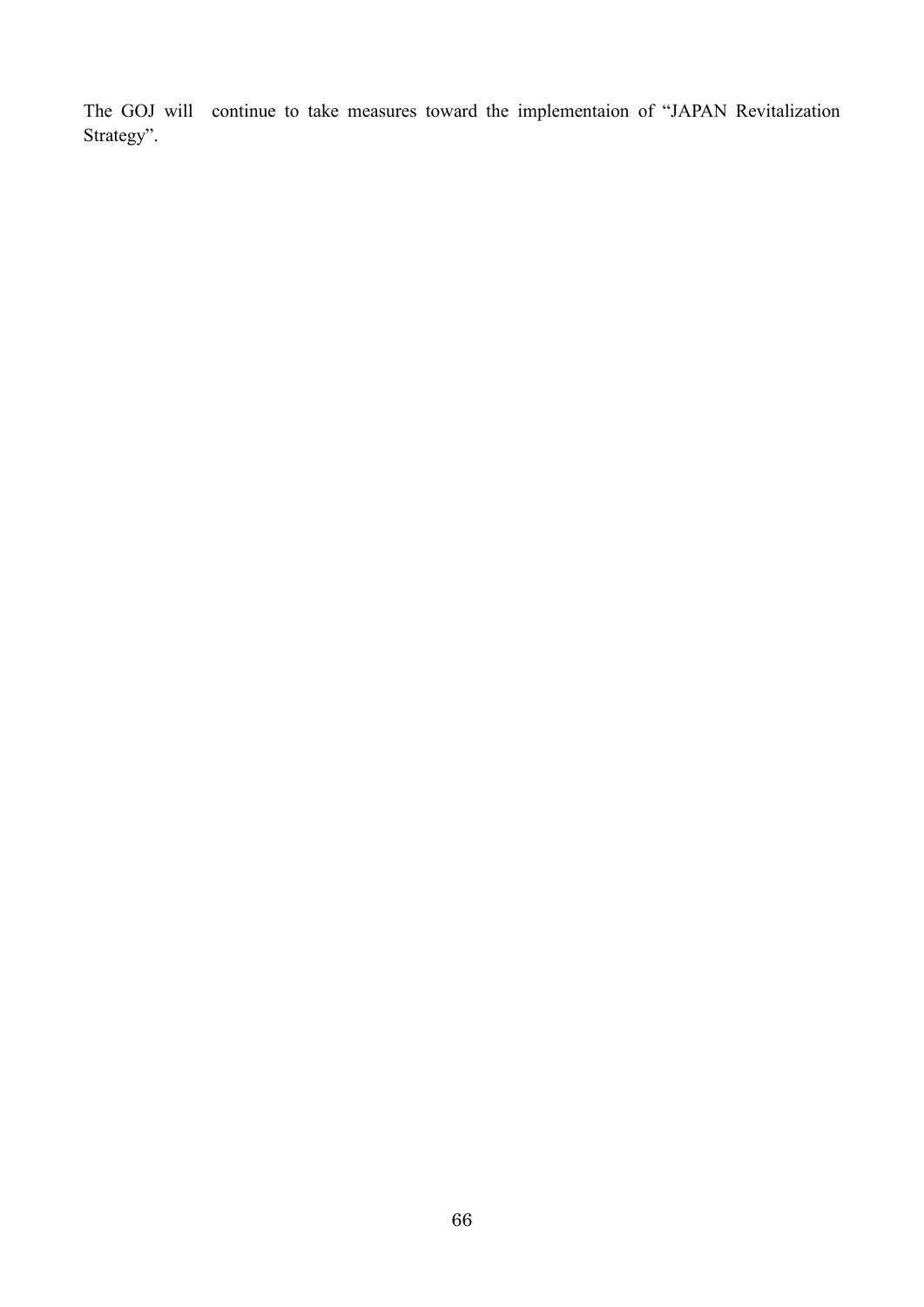## (2) Enhanvement of joint R&D projects between the EU and Japan

## BRT Recommendation

The BRT recommends further enhancement of joint R&D projects between the EU and Japan. Work towards international standardisation should gain particular attention for such projects.

## Action taken so far

After the entry into force of the Agreement between the GOJ and the European Community on Cooperation in Science and Technology in March 2011, the GOJ and the EU held the First Japan-EU Joint Committee on Scientific and Technological Cooperation in Tokyo, June 2011, and the Second Joint Committee in Tokyo, June 2013. In this course, Japan and the European Commission launched joint calls in the fields of "Energy," "Critical Raw Metals," "Aeronautics", and "ICT", under the EU Seventh Framework Programme for Research and Technology Development (FP7), as well as a pilot joint call in two fields of "Resilience against Disasters" and "Efficient Energy Storage and Distribution" as a part of the CONCERT-Japan Project.

## Future outlook

In the Joint Press Statement at the 21th Japan-EU Summit held in Tokyo, November 2013, both leaders called for further efforts to promote greater collaboration as partners for research and innovation. The GOJ seeks the possibility of wider cooperation, in consideration of international standardization, including cases which could be commercialized in the future, by following up progress of the joint research which has been launched so far. In this context, the GOJ is preparing for new collaborative initiatives, such as joint calls in the field of ICT, under the Horizon2020 which will start at the beginning of 2014.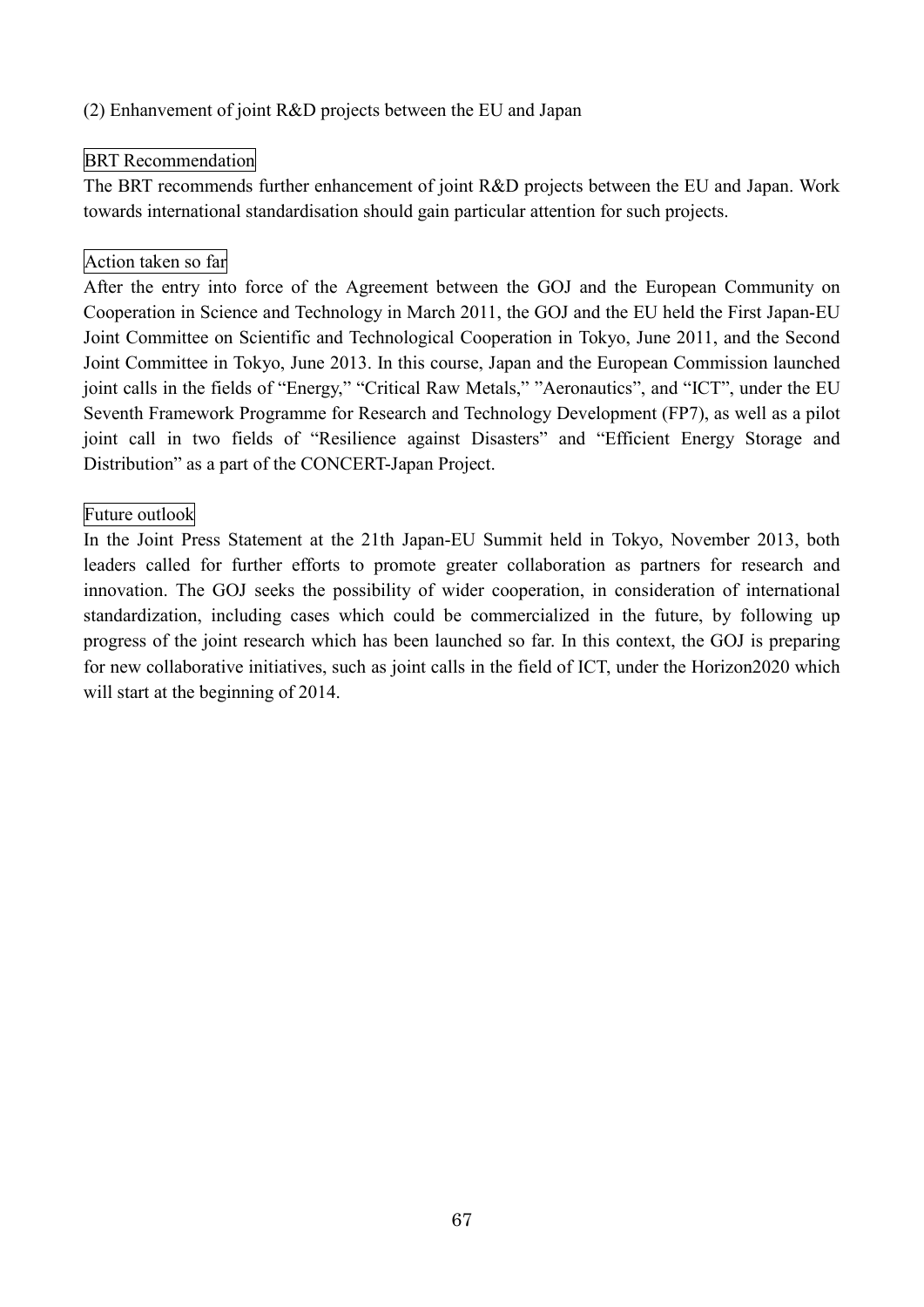## (3) Strategic budget allolcation to innovation investment

## BRT Recommendation

The EU, Member-States and Japan should continuously allocate strategic budgets to innovation investment particularly on education in science, technology, engineering and mathematics fields, and on developing competent human resources in STI, as well as to R&D Infrastructures in national laboratories and universities. Strong ties with business should leverage this investment.

## Action taken so far

As the formulation of the Comprehensive Strategy on Science, Technology and Innovation in June, 2013 shows, the GOJ positions and promotes STI policy as the foundation of the national strategy. The Council for Science and Technology Policy (CSTP), which is under the Cabinet Office, endorsed the "Policies for the Allocation of Resources including the S&T Budget -FY2014-" in July 2013. As the Policies indicated the GOJ will promote measures toward promoting science and technology innovation which would give impact to the economy, while putting emphasis upon "Response to the Priority Issues Facing Japan" and "Response toward creating environment suitable for science, technology and innovation".

As for the "Response to the Priority Issues Facing Japan", GOJ has been reinforcing measures in such a manner as to promote cross-ministerial collaboration and overlook it from basic research to implementation and commercialization, thereby promoting the prioritization of science- and technology- related budgets. More specifically, CSTP have been encouraging relevant ministries to formulate proper policy measures on the basis of "Action Plan for Science and Technology Priority Measures" (AP), and promoting establishement of budget allocation system, which will be newly established by Cross-Ministerial Strategic Innovation Promotion Program" (SIP) in which CSTP has own budget.

### Future outlook

The GOJ will continue to initiatives to optimize budget allocation required for promoting STI policy by utilizing various tools like AP.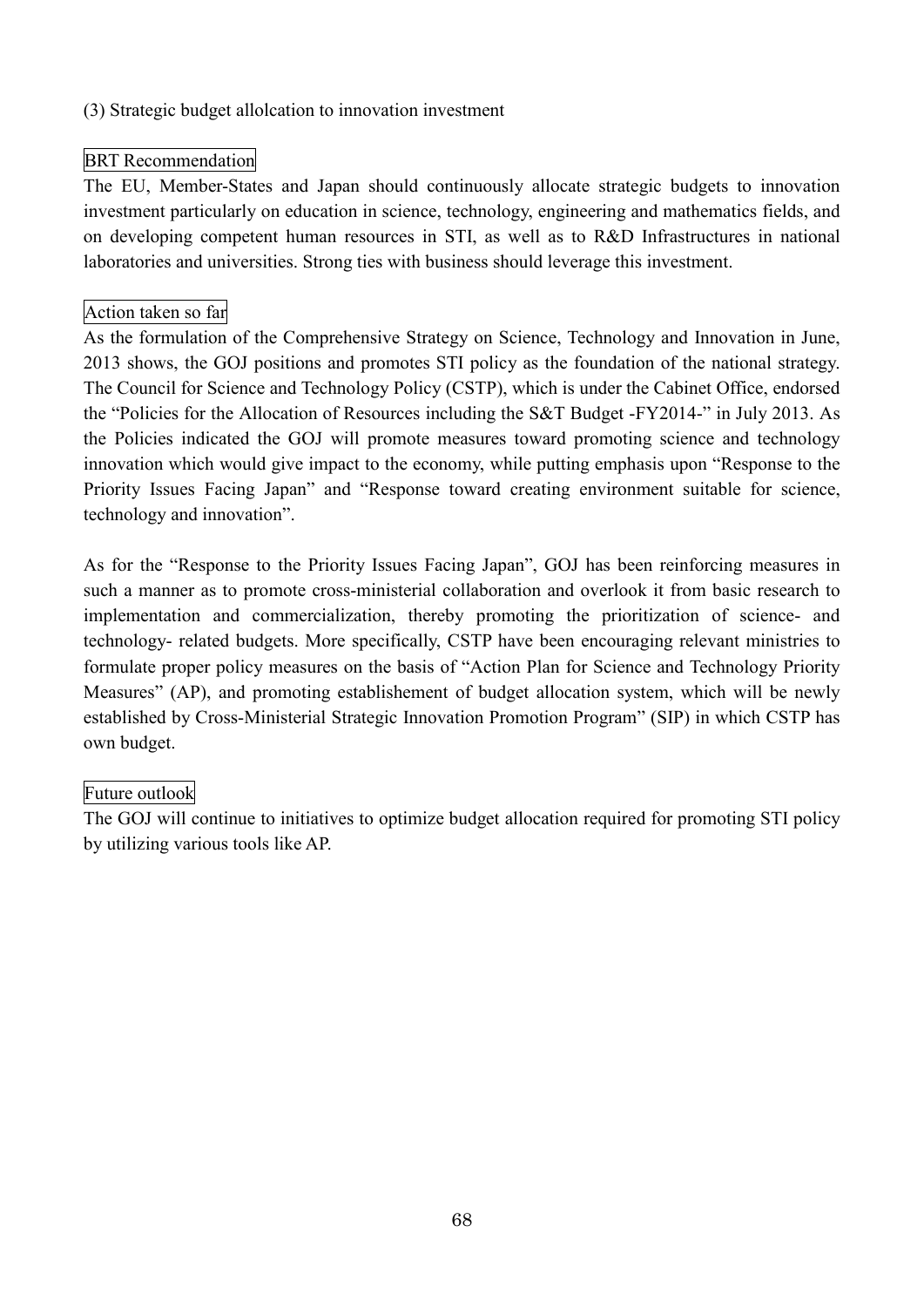## (4) Tax credits for R&D

## BRT Recommendation

Tax credits for R&D should be expanded to encourage continued private sector investment in R&D.

## Action taken so far

The GOJ decided to take the following two measures in the FY2013 Tax Reform:

(1)Raise the maximum deductible amount of tax credit based on total R&D spending from the current 20% to 30% of a corporation's corporate income tax liability;

(2) Add certain joint research to the scope of special experiments and research expenditures from April 1<sup>st</sup> in FY2013 Tax Reform:

## Future outlook

The GOJ plans to extend for three years the applicable period for special treatment of R&D tax credit(selective system "increased type" or "high-level type") and expand "increased type" in FY2013 Tax Reform.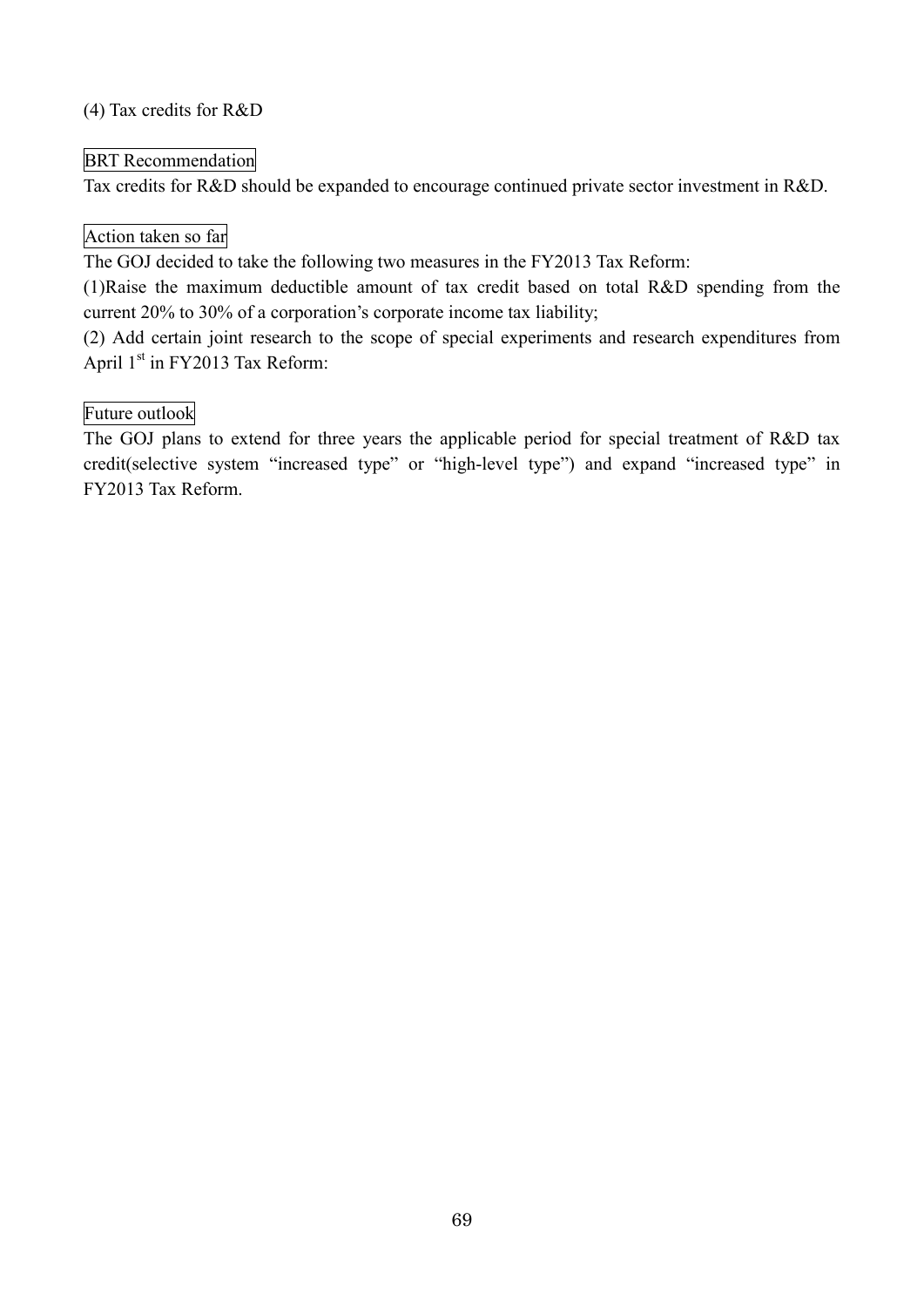## 7. Better administrative setup of STI cooperation (WP-C/#11/EJ to EJ)

## BRT Recommendation

- (1) The commitments required of participating organisations should be well defined and not subjected to unexpected changes.
- (2) The time used to prepare calls, publish them, select the candidate organisations, evaluate their proposals and complete negotiations should be much shorter.
- (3) The procedure for preparation and launch of coordinated calls should be well discussed by both parties and standardised.
- (4) EU and Japanese Authorities should work together towards at least partially interoperable systems for the administration of programmes, for example to allow European systems to retrieve relevant data on Japanese participants from Japanese databases and vice versa.
- (5) Japan should apply the EU's National Contact Point system, subject to several improvements. The system should work both ways to allow bilateral flow of information.

### < Recent progress >

This is a new recommendation. Both sides' Authorities have made efforts towards more bilateral STI cooperation, but concrete results are too few to be of much significance towards future industrial cooperation.

#### *<* Background *>*

*This Recommendation refers to the administrative effort to be made towards certain reciprocity / use by Japan and the European Commission of the EC's Framework Programme / Horizon 2020 programme for bilateral cooperation in STI, as well as Japanese programmes open to European partners (the latter chiefly affiliates of European entities in Japan). Much more EU-Japan STI cooperation is urgently needed. Since 2011 the EU and Japan have an agreement on S&T cooperation, but practical problems remain. The Japanese administration of international cooperation has little structure and many discretionary aspects. The administrative and legal constraints of EC calls, on the other hand, are inconvenient (and their criteria sometimes irrelevant) for Japanese partners that EU industry would need as key participants in important cooperation projects.*

### Action taken so far

With a view to facilitating the participation of Japanese entities to the programmes under the Horizon 2020 which will start at the beginning of 2014, the GOJ nominated a National Contact Point (NCP) for the EU Framework Programme in Japan.

### Future outlook

The GOJ will appropriate a budget necessary for the activities of the NCP, in order to support the NCP system which enables smoother flow of the information between Japan and the EU. Moreover, Japan and the EU will meet at official level to explore a way forward, in order to unlock the potential of Japan-EU science and technology cooperation and to promote greater collaboration as partners for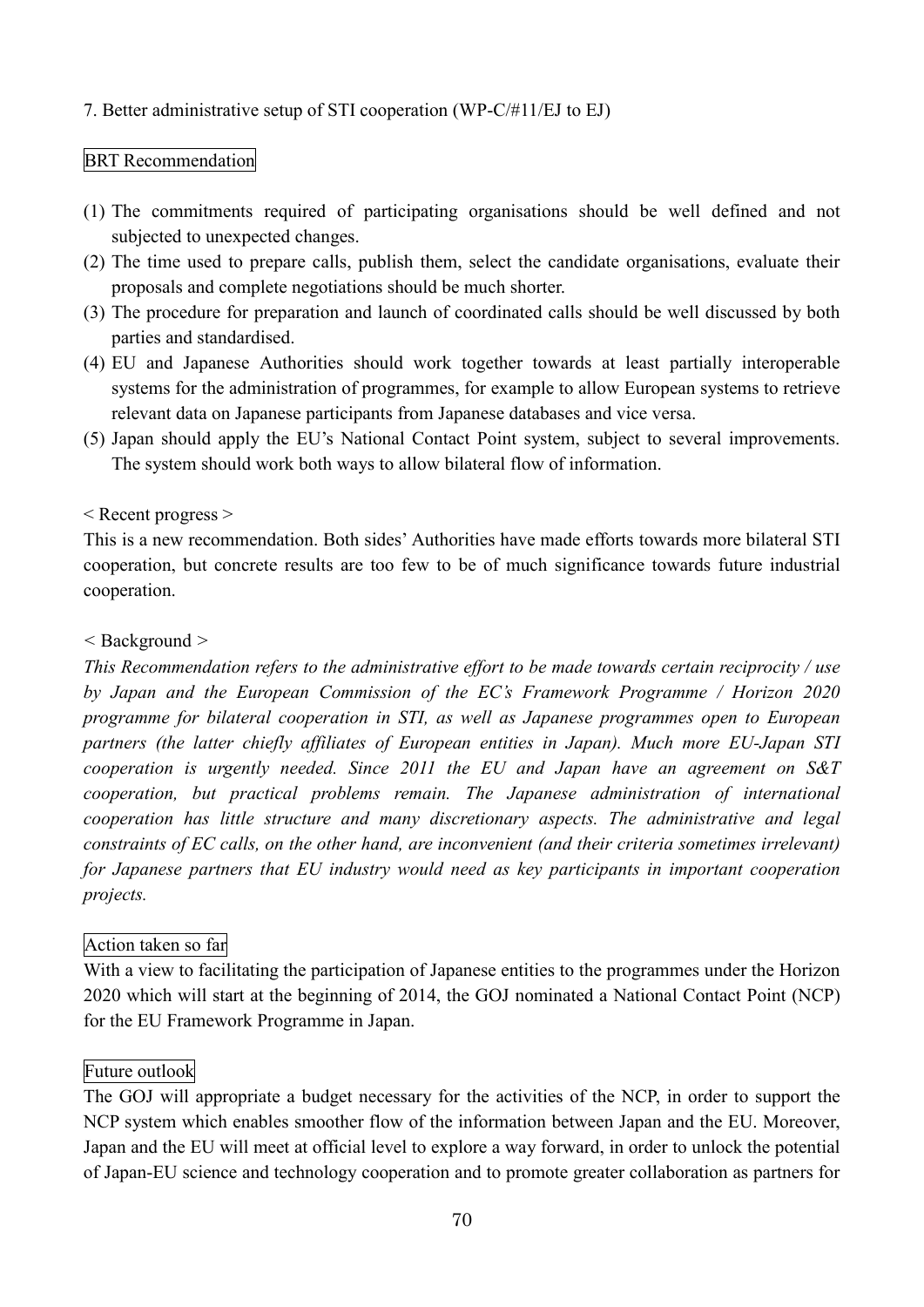research and innovation.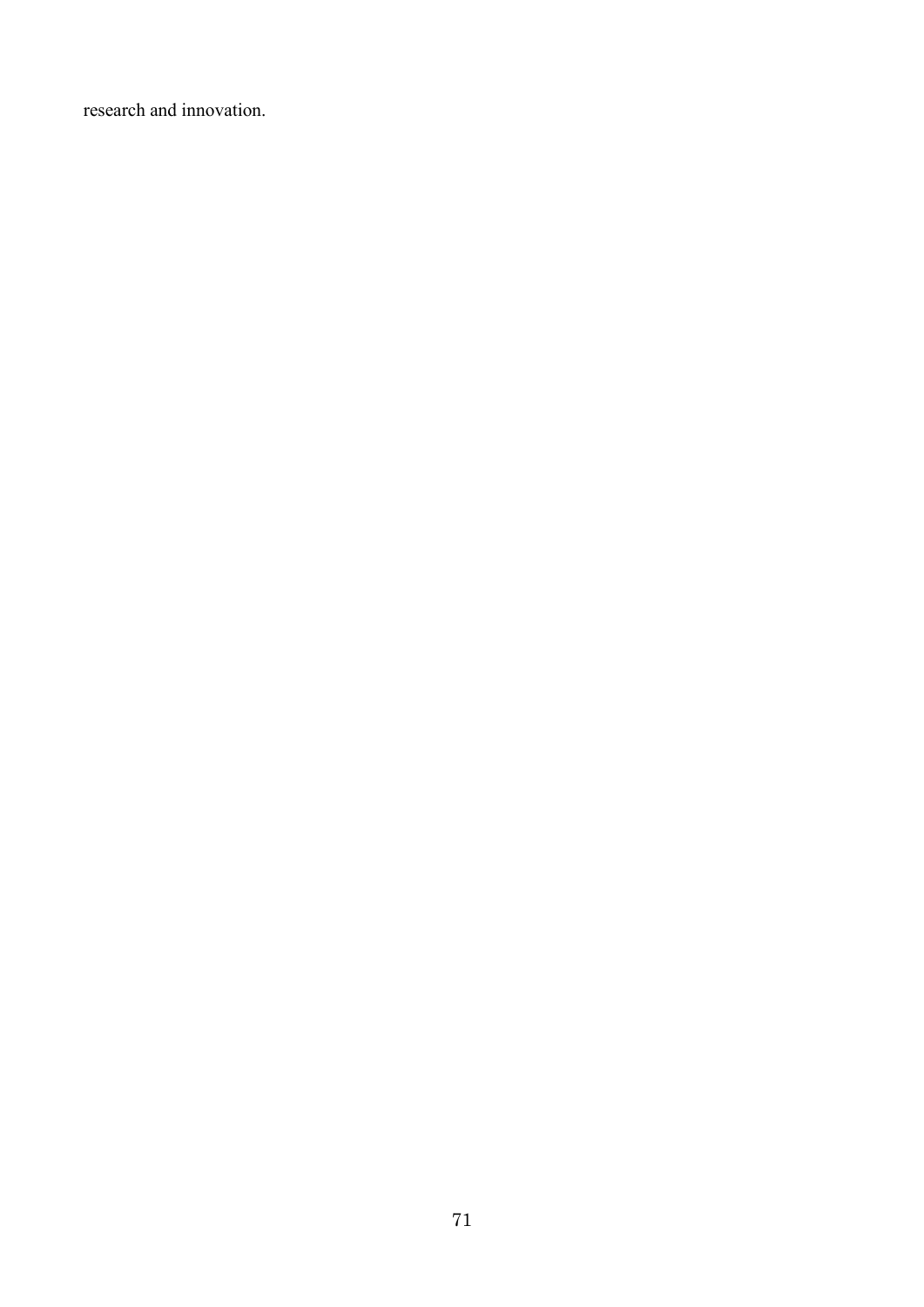### 8. Harmonisation of IPR regulations (WP-C/#14/EJ to EJ)

## BRT Recommendation

EU and Japanese IPR regulations should be harmonised, such as grace period for patents, etc.

< Recent progress > This is a new recommendation.

### *<* Background *>*

*In 2012, the European Parliament has voted the Unified Patent System. It has three courts of justice for mediation and arbitration (Paris, London and Munich). This is a great step forward to simplify European patent applications. However, many practical details remain to be discussed and harmonised. For instance the grace period is 0 in the EU, 6 months in Japan.*

## Action taken so far

The Tegernsee Group, which consists of the JPO, USPTO, EPO and IP offices from major European countries, held user consultations in each of the member countries in order to discuss important issues on patent system harmonization (grace period (GP), 18-month publication system for all patent applications, conflicting applications and prior user rights).

The IP5 Offices also conducted comparative studies on patent systems and relevant practices and the IP5 Patent Harmonization Experts Panel has been discussing on harmonization of patent systems and practices based on the result of these studies. Meanwhile, in Europe, the federation of All European Academies (ALLEA) held a workshop on the GP.

At the workshop, the JPO made contributions to sharing experiences related to the legal revisions in dealing with the GP issue, and a statement supporting the GP was adopted.

Meanwhile, the GP is not 0 but 6 months in the EU. The main difference between the EU and Japan, in terms of the GP, is the mode of disclosure, i.e. in the EU, the GP can be evoked only when disclosures are made at international exhibition.

### Future outlook

The JPO will further promote discussions on patent system harmonization through a variety of forums such as the Tegernsee Group Meeting and the IP5 Heads of Offices Meeting, while deepening the cooperative relationship with users on patent system harmonization through, for example, generating a summary of the results of the user consultations that were held in each of the member countries of the Tegernsee Group.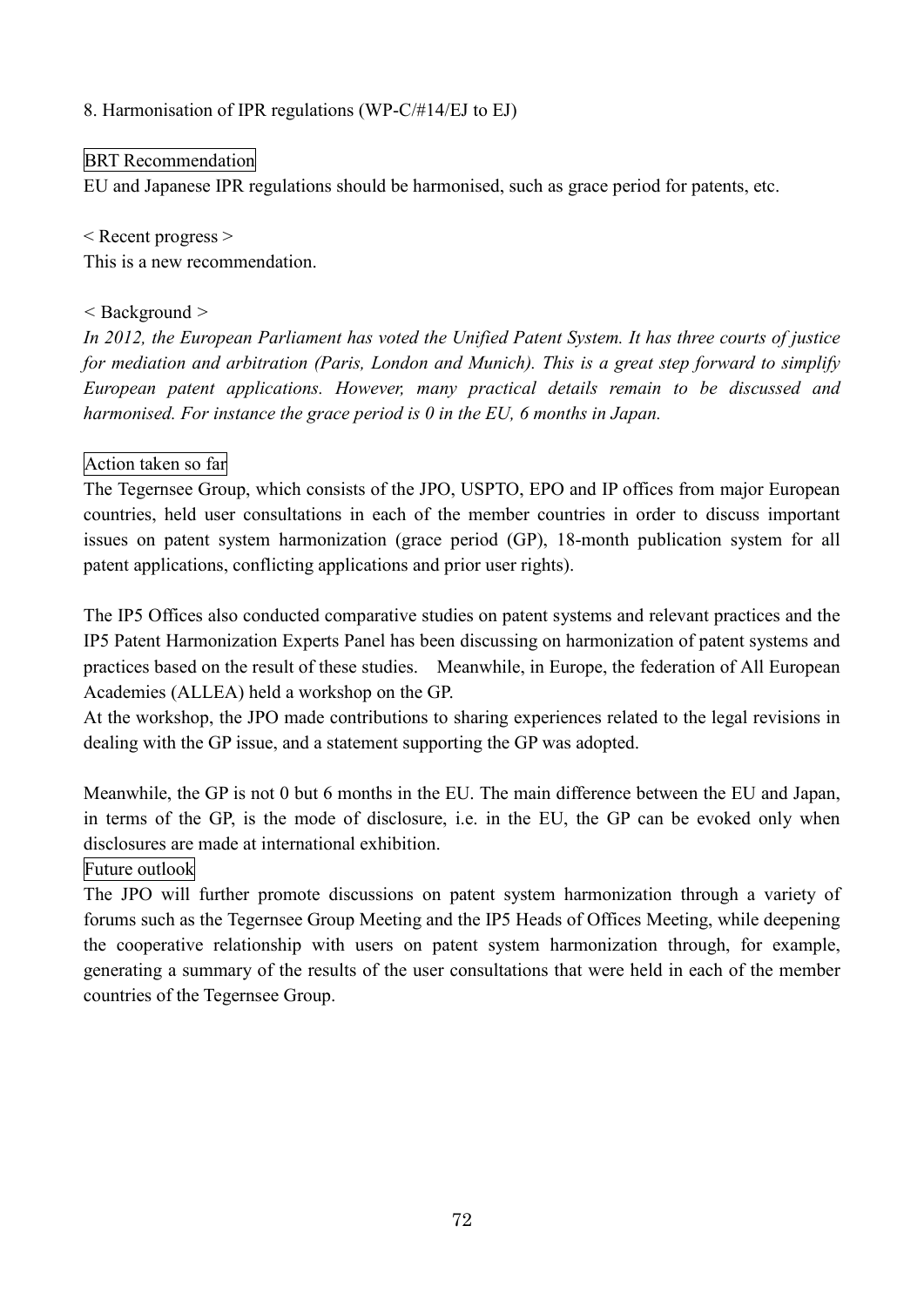### 9. Government-Led Industrial Cooperation in Aeronautics (WP-C/#15/EJ to EJ)

### BRT Recommendation

The Authorities of Japan and the EU should establish a permanent dialogue aiming to steadily and significantly upgrade the scale of EU-Japan industrial cooperation in aeronautics based upon mutual trust, equality and mutual benefits, and stimulated by government funding.

#### < Recent progress >

No concrete progress has been seen on this recommendation over the past twelve months.

### < Background >

*Europe's aeronautics industry has long been a major supplier to the world market. Japan also has many advanced technologies. Both are now challenged by new entrants. In this context, joint technology and project development are necessary for both sides' companies to maintain technological leadership and competitiveness. It is also a necessity for governments faced with severe budgetary constraints. Europe-Japan industrial cooperation already exists to a certain extent in helicopters and aeroengines but the potential is much greater. More government-led cooperation between Japanese and EU industries would result in many gains for both sides.*

*In the civil airliner area, EU-Japan industrial cooperation has stagnated since the early 2000s, when 21 Japanese suppliers joined the A380 programme. Japan lost many opportunities of working with European industry in aerostructures. The situation is better for Japanese participation in engine programmes and as suppliers of carbon fibre materials. The aerospace industries of other countries have evolved significantly in recent years, both in skills and capacity, and price competitiveness has become a key decision criterion.*

### Action taken so far

Since June 2012, the Ministry of Economy, Trade and Industry (METI) and the European Commission (EC) have made a coordinated call in the field of aeronautics and air transport and adopted anti-icing systems, surface heat exchanger of aero-engines, and high speed aircraft as a theme. Those projects were launched officially in February 2013.

In June 2013, METI and EC agreed to establish a regular basic Working Group co-chaired by the Director of Transport, the Directorate General for Research and Innovation of EC and the Director for Aerospace and Defense Industry Division, METI. Based on this agreement, METI and EC signed Terms of Reference of the European-Japanese Working Group on Civilian Aeronautics Research.

In June 2013, METI and the Directorate General for Civil Aviation (DGAC) of the Ministry of Ecology, Sustainable Development, and Energy of the French Republic also agreed to establish a Civil Aeronautical Industry Cooperation Working Group which will be jointly headed by the Director of the Department of International cooperation, DGAC and the Director for Aerospace and Defense Industry Division, METI. METI and DGAC signed the Memorandum of Cooperation (MoC) in Civil Aeronautical Industry. Based on this MoC, METI and DGAC held the 1<sup>st</sup> Working Group in Tokyo in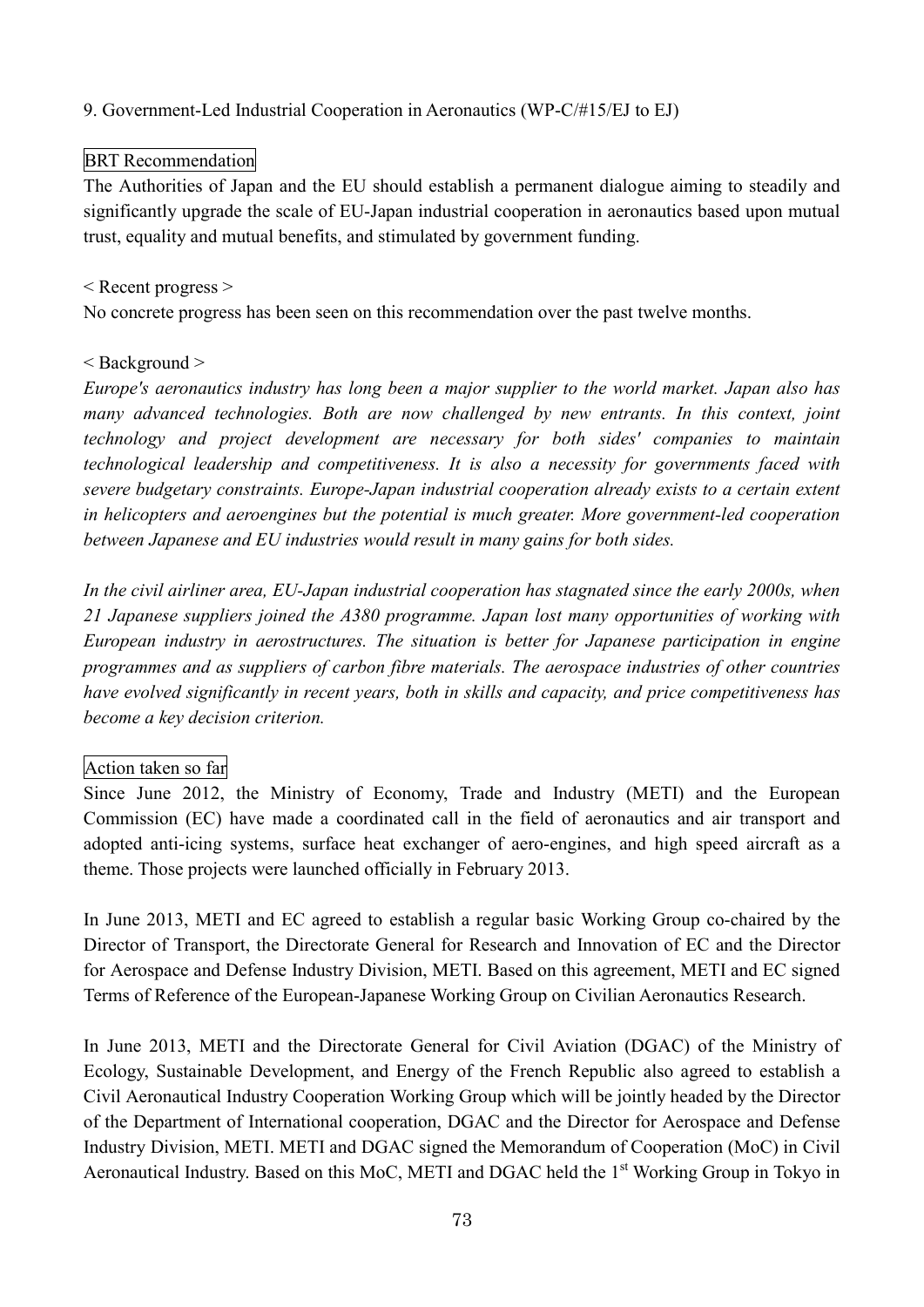December 2013. Concurrently with the Working Group, METI and DGAC also held the workshop aimed at finding some future cooperation between Japanese and French companies.

# Future outlook

The GOJ will continue to support for the collaboration between the Japanese aircraft industry and those of European countries utilizing the Japan-EU and Japan-French cooperation framework.

Japan and EC are going to have a joint workshop in March 2014 in order to find future cooperation for the next coordinated call projects.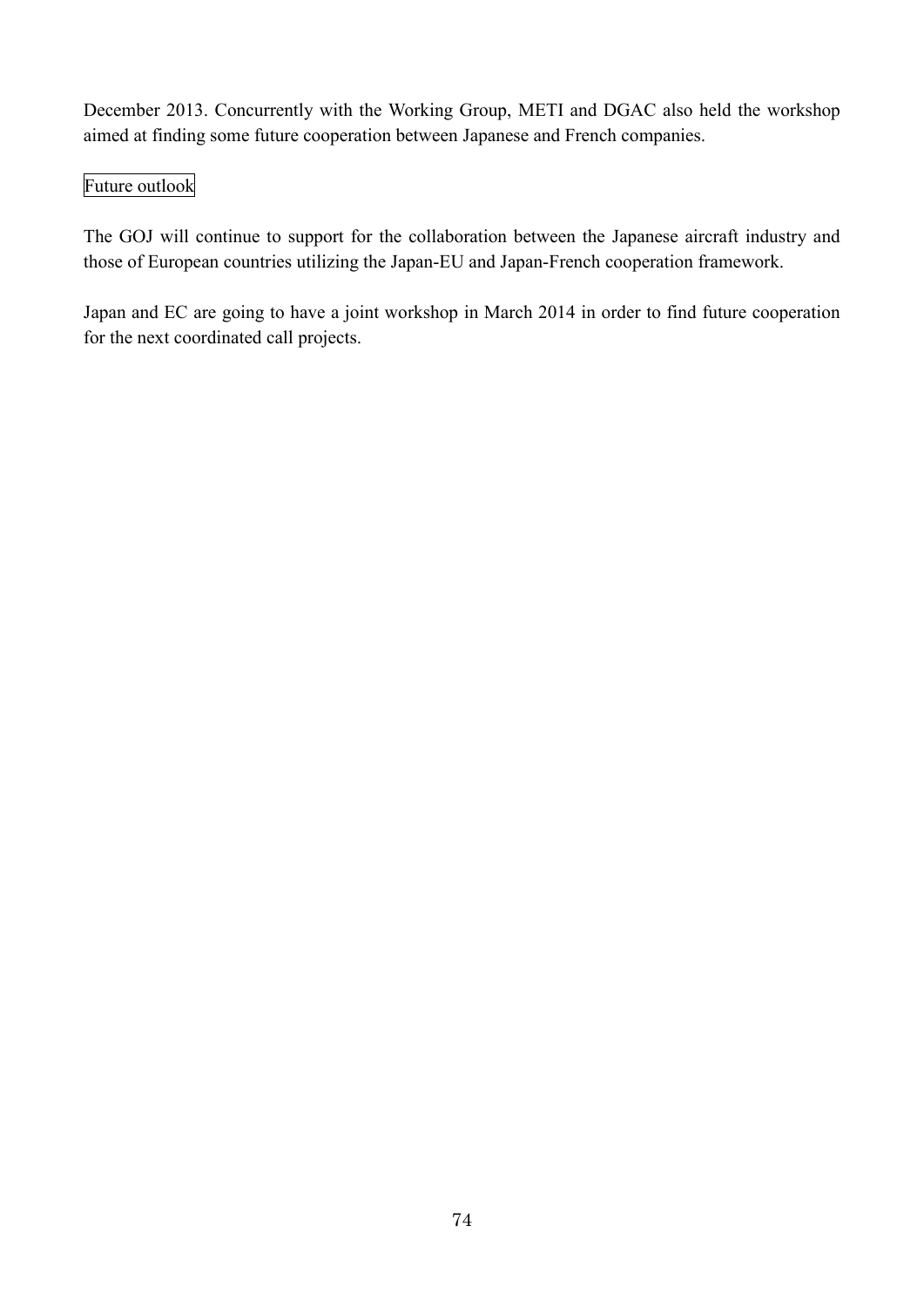10. Environmental Issues in Aeronautics Technology (WP-C/#16/EJ to EJ)

# BRT Recommendation

The Authorities of Japan and Europe should establish broad bilateral cooperation on environmental issues.

< Recent progress >

Minor progress has been made on this recommendation.

# < Background >

*Europe and Japan support mostly separate research programmes on environmental issues, from noise to emissions. One joint effort is a British-Japanese cooperation on the Trent family of wide-body engines. Japanese involvement is slowly growing as new models are being added. Another effort is part of a small French-Japanese programme on high speed aeronautics technologies. We believe that the eco-technology at all aircraft speeds is one of the fields where further cooperation between Europe and Japan could yield significant cooperation and business opportunities.*

# Action taken so far

In June 2012, the Ministry of Economy, Trade and Industry and the European Commission made a coordinated call in the field of aeronautics and air transport. The topic adopted included environmentally-enhancing surface heat exchange and zero-emission targeted high-speed aircraft. Those projects were launched in February 2013.

Japanese companies have been involved in the latest Airbus A350XWB project. In addition, they have also been involved in Rolls Royce's Trent 1000 and Trent XWB aircraft engine projects, working jointly with Rolls Royce on development.

# Future outlook

With respect to efforts to develop environmentally-frinedly aircraft technologies cooperation between Japanese aircraft industry and those of other countries including the EU is vital from the viewpoint of improvement of Japanese companies' technological capability and competitiveness. The GOJ intends to continue assisting in forging ties between Japanese aircraft industry and those of European countries, utilizing Japan-EU collaborative research programs.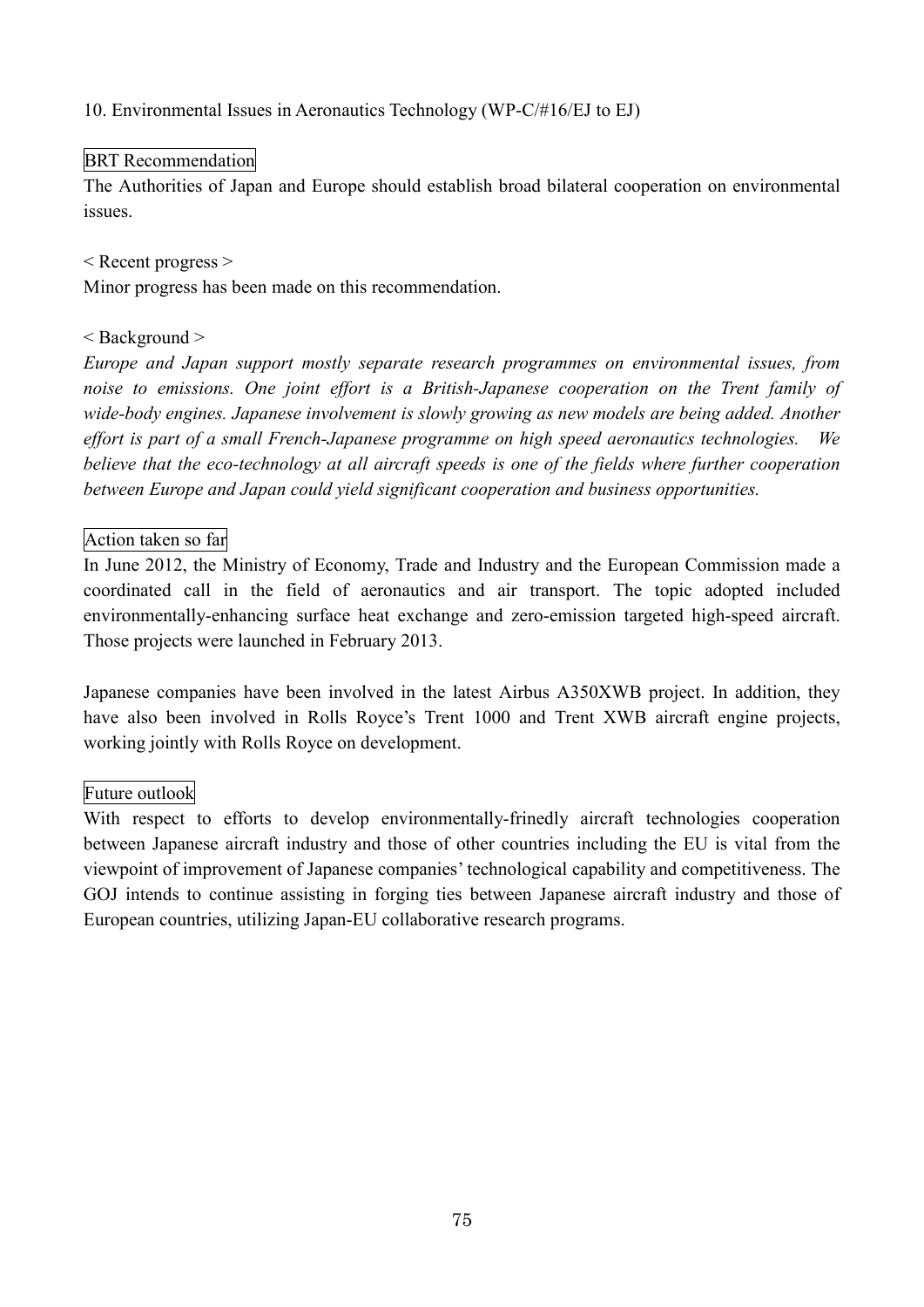# 11. Cooperation in aircraft certification (WP-C/#17/EJ to EJ)

# BRT Recommendation

Cooperation between Japanese and European aircraft certification authorities should be upgraded. Specifically, EU-Japan cooperation should be upgraded at the level of a full bilateral agreement. The use of English for all relevant documents should be permitted.

< Recent Progress >

Progress is made towards a BASA between Japan and the EU.

### < Background >

*There is a bilateral agreement between US and Japanese civil aviation authorities that facilitates the mutual acceptance of the other party's certification basis, while there is only a working arrangement between Europe (EASA) and Japan (JCAB) that proves extremely difficult to work with. Validation by JCAB of European Type certified aircraft is a very lengthy process. In particular, validation of EASA-certified new optional equipments for helicopters whose Type Certificates are already validated by JCAB should be almost automatic, but instead the Japanese authority requires a review of all the technical documentation before approval. This is often the cause of delivery delays of the products to Japan and may at times preclude European manufacturers from fairly competing in public tenders, due to stringent delivery requirements. Moreover, Japan is probably the only country in the world where the Rotorcraft Flight Manuals must be translated into the local language and approved by the local authority, again representing an obstacle to helicopter imports.*

*Recently, Japanese civil aviation certification resources have been drained by a local development project (MRJ programme) at the expense of imported products leading to significant delays (and costs) in airworthiness clearance for European products.*

### Action taken so far

In order to enhance cooperation between Japan and the EU for a high level of civil aviation safety, Ministry of Land, Infrastructure, Transport and Tourism (MLIT) and the European Commission (EC) agreed to launch preliminary discussions toward the conclusion of Bilateral Aviation Safety Agreement (BASA) at the Japan-EU Transport Dialogue held in July of 2011. In accordance with the agreement, the Japan Civil Aviation Bureau (JCAB), the European Aviation Safety Agency (EASA), and the EC held the first preliminary discussion. Although JCAB has kept proposing a subsequent meeting, the European side has not accepted our proposal for their own reason.

Regarding the Type Certificate of aircraft, the international standards of International Civil Aviation Organization (ICAO) require that importing States conduct technical evaluation on the basis of satisfactory evidence, even though the exporting States issue type certificate. Based on the international standards, JCAB validates Type Certificate of all imported aircraft equally, and the validation on Type Certificate of European aircraft, including optional equipments, is conducted in accordance with the Working Arrangement between civil aviation authorities of Japan and the EU.

Pilots need to understand the flight manuals, which include the operational limitation, the emergency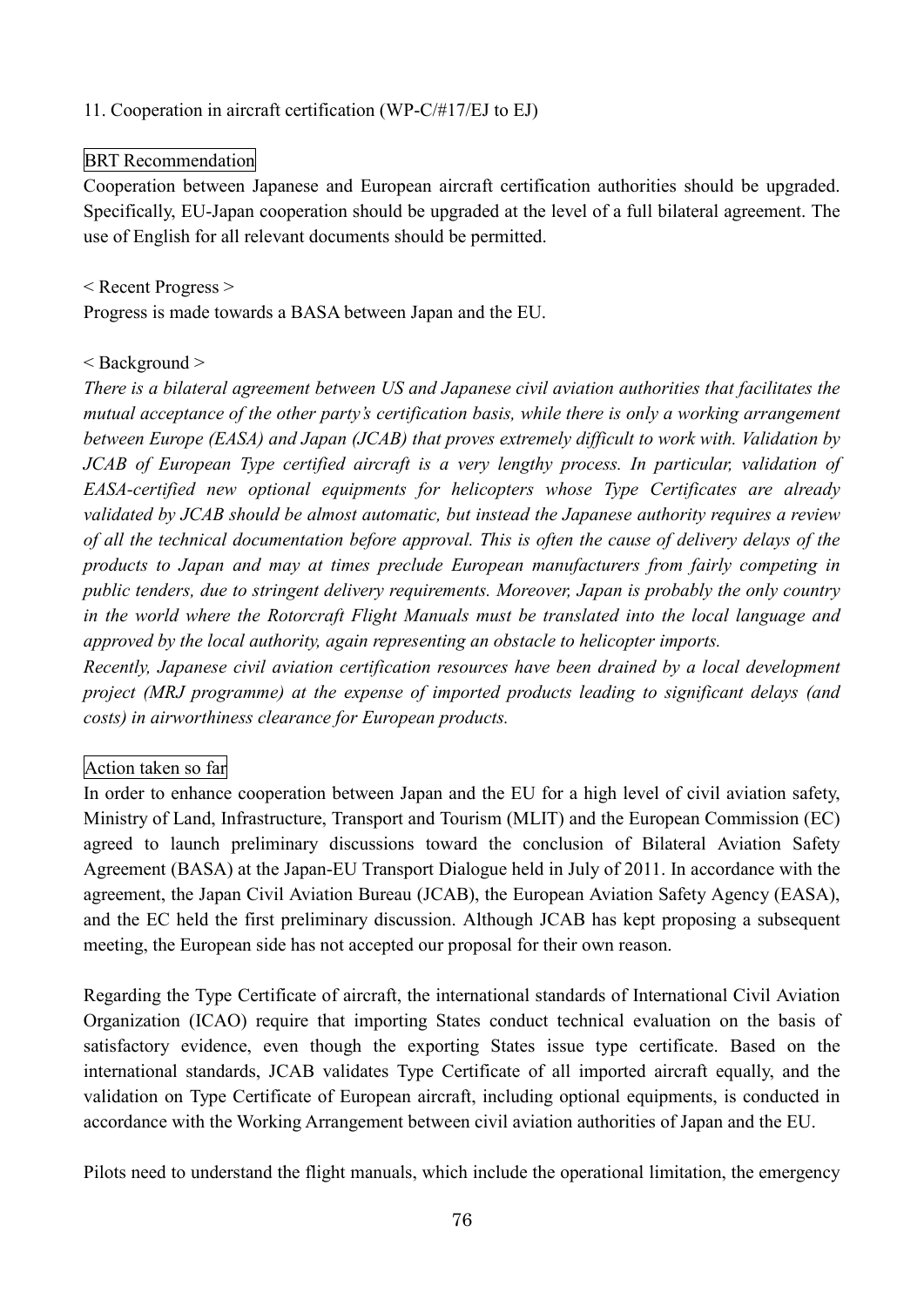procedures, etc., easily and surely at any situations in order to secure the safe operation of aircraft. The users of flight manuals are not specified because flight manuals belong to aircraft, and flight manuals should be understood properly even by those who are not secured English proficiency. Therefore, JCAB basically requires and approves the Japanese flight manuals. JCAB have heard from some aircraft manufactures that flight manuals are prepared in the language other than English in some States.

JCAB's type certification activities for Japanese manufacturing aircraft, including MRJ, have been carried out by the special organization, which has been separated from the organization for the inspection of imported aircraft, and the organization for the imported aircraft itself has been strengthened. Therefore, the type certification activities of MRJ have no impact on the certification activities of foreign aircraft.

#### Future outlook

JCAB will continue to work with EU for the early conclusion of BASA.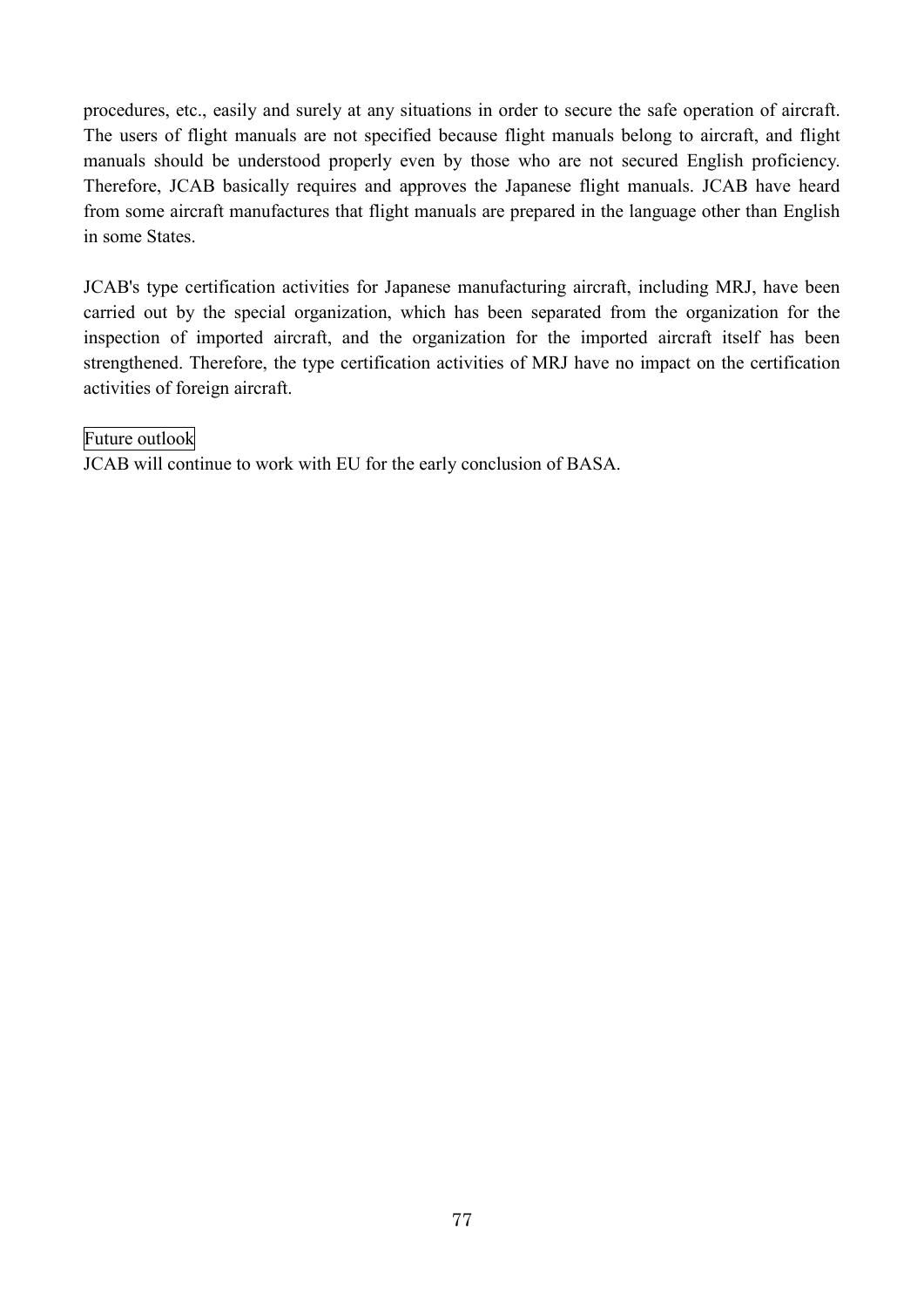12. More Effective Cooperation Among Space Authorities (WP-C/#19/EJ to EJ)

# BRT Recommendation

Major bilateral meetings of Space Authorities should not only involve ESA and JAXA but also the European Commission and Japan's Cabinet Office in order to discuss broader issues.

< Recent progress > This is a new recommendation.

### < Background >

*The European Space Agency and JAXA have regular meetings, but they are not frequent enough and yield few concrete results. Space issues are not limited to only technology and science, but also extend to major global policies and politics.*

# Action taken so far

At the 21st Japan-EU Summit held in Tokyo on November 2013, Summit leaders decided to launch a Japan-EU Space Policy Dialogue.

### Future outlook

The first meeting of a Japan-EU Space Policy Dialogue will be held in 2014. Ministry of Foreign Affairs (MOFA), Cabinet Office (CAO), Ministry of Education, Culture, Sports, Science & Technology (MEXT), Ministry of Economy, Trade and Industry (METI), and other space-related ministries and agencies will participate in the meeting.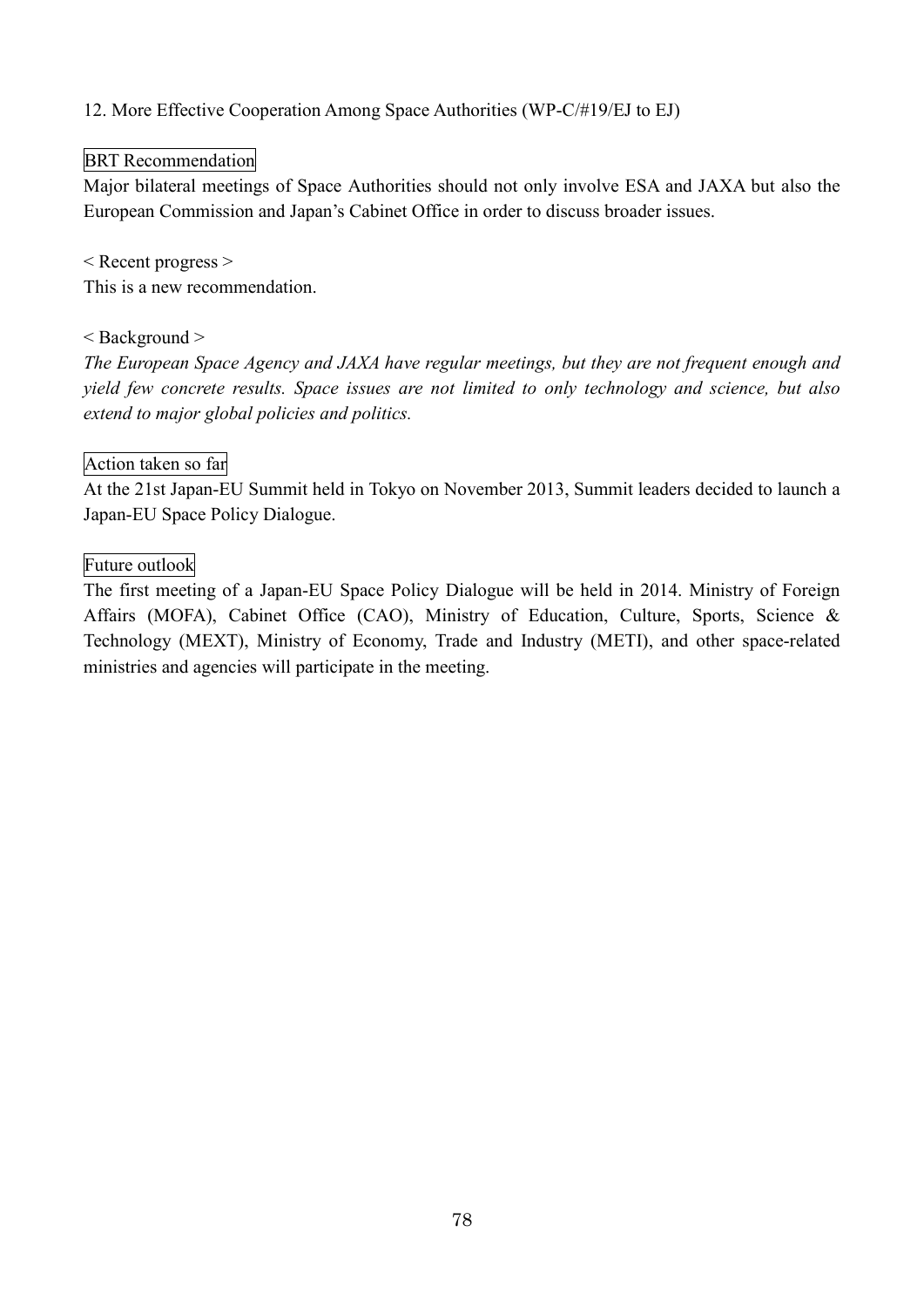13. Government-Led Industrial Cooperation in Space (WP-C/#20/EJ to EJ)

# BRT Recommendation

The Authorities of Japan and the EU should significantly upgrade the scale of EU-Japan industrial cooperation in space, stimulated by government funding.

< Recent progress >

No progress has been seen on this recommendation.

### < Background >

*Europe's and Japan's space industries have been major suppliers to the world market: European companies with systems and subsystems, and Japan companies with components and the ground segment. Joint technology and project development are necessary for both sides' companies to maintain technological leadership and competitiveness. It is also necessary for governments faced with severe budgetary constraints. Europe-Japan cooperation already exists in some technology areas but the potential is much greater. More government-led cooperation between Japanese and EU industries would result in many gains for both sides.*

### Action taken so far

At the 21st Japan-EU Summit held in Tokyo on November 2013, Summit leaders decided to launch a Japan-EU Space Policy Dialogue.

### Future outlook

The first meeting of a Japan-EU Space Policy Dialogue will be held in 2014. Ministry of Foreign Affairs (MOFA), Cabinet Office (CAO), Ministry of Education, Culture, Sports, Science & Technology (MEXT), Ministry of Economy, Trade and Industry (METI), and other space-related ministries and agencies will participate in the meeting.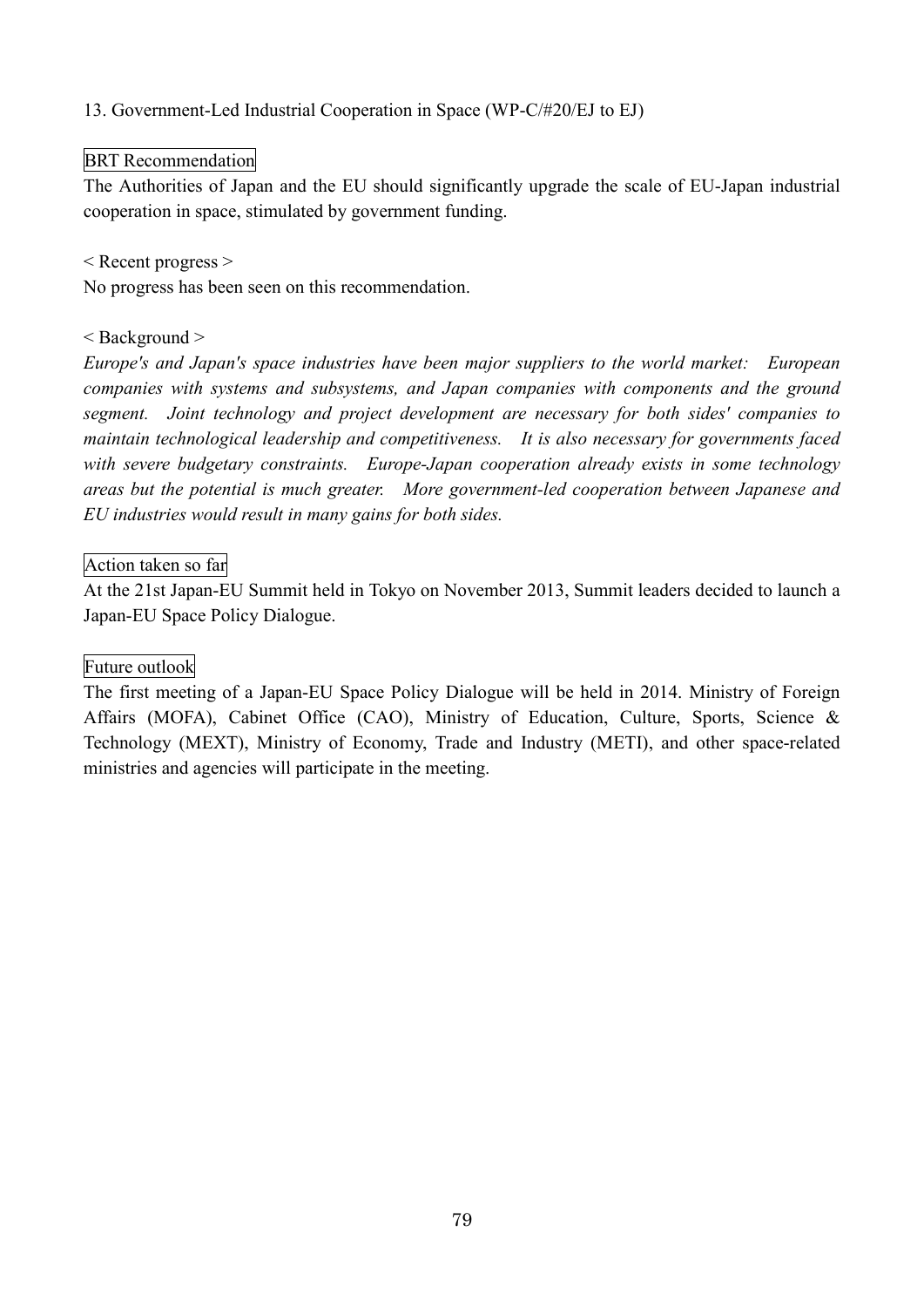# 14. Civil Purpose Satellite Technology (WP-C/#21/EJ to EJ)

### BRT Recommendation

In the civil satellite technology field, Japanese space Authorities (at Cabinet level) and European space Authorities (EU Commission, European Space Agency, and Europe's national space agencies) should establish a common mechanism for a formal and permanent dialogue with the purpose of identifying further mutually beneficial subjects of cooperation. Of particular interest to both the EU and Japanese industries are advanced broadband and mobile communications services that would be applicable, among other cases, to the rescue of populations hit by a natural disaster.

#### < Recent progress >

Nearly no progress of interest to industry has been seen on this recommendation, except for minor cooperation in some specific device development.

#### < Background >

*Europe and Japan have many complementarities in satellite technology and similar needs in terms of space telecommunications, broadcasting and observation. Note that discussions and cooperation on advanced technologies are also useful to promote common EU-Japan standards and thus benefit both sides' industries*.

#### Action taken so far

At the 21st Japan-EU Summit held in Tokyo on November 2013, Summit leaders decided to launch a Japan-EU Space Policy Dialogue.

### Future outlook

The first meeting of a Japan-EU Space Policy Dialogue will be held in 2014. Ministry of Foreign Affairs (MOFA), Cabinet Office (CAO), Ministry of Education, Culture, Sports, Science & Technology (MEXT), Ministry of Economy, Trade and Industry (METI), and other space related ministries and agencies will participate in the meeting.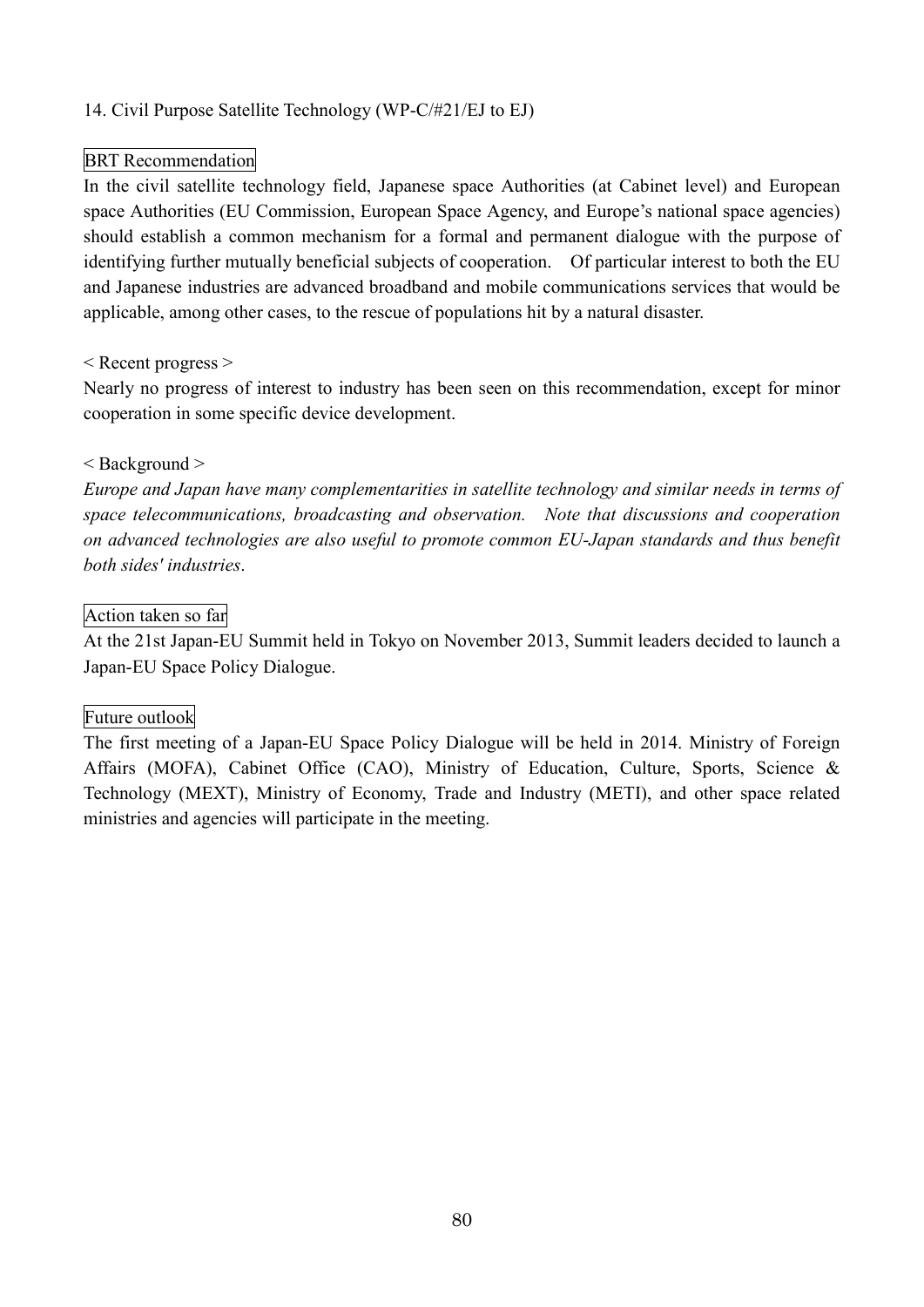15. Expanding the scope of "Self-verification of conformity" procedure on telecommunication equipment (WP-C/#31/E to J)

#### BRT Recommendation

The Japanese government should consider expanding the scope of "Self-verification of conformity" procedure, including radio base stations for cellular networks, WLAN equipment, etc.

#### < Recent Progress >

To our knowledge there has been no progress on this Recommendation.

### *<* Background *>*

*The "Self-verification of conformity" process allows a manufacturer to take its own responsibility for verifying whether its telecom products meet the relevant technical requirements, and then to introduce them to the Japanese market. However the scope is limited and excludes radio base stations for cellular networks, WLAN equipment, etc.*

# Action taken so far

MIC expanded the scope of "self-confirmation of technical regulations conformity" procedure in June 2013 to the Wireless LAN mounted in cell-phone, based on "Policy on Regulatory and Institutional Reform" adopted at the cabinet meeting in July 10 2012 and the report of "Investigative Commission for Promotion of Effective Use of Radio Spectrum" in December 25 2012.

### Future outlook

Because a risk to the distribution expansion of the non-compliance equipment exists, further expansion is difficult under the current situation. The report of "Investigative Commission for Promotion of Effective Use of Radio Spectrum" said that careful examination is necessary for further expansion of scope of "self-confirmation of technical regulations conformity" procedure as well.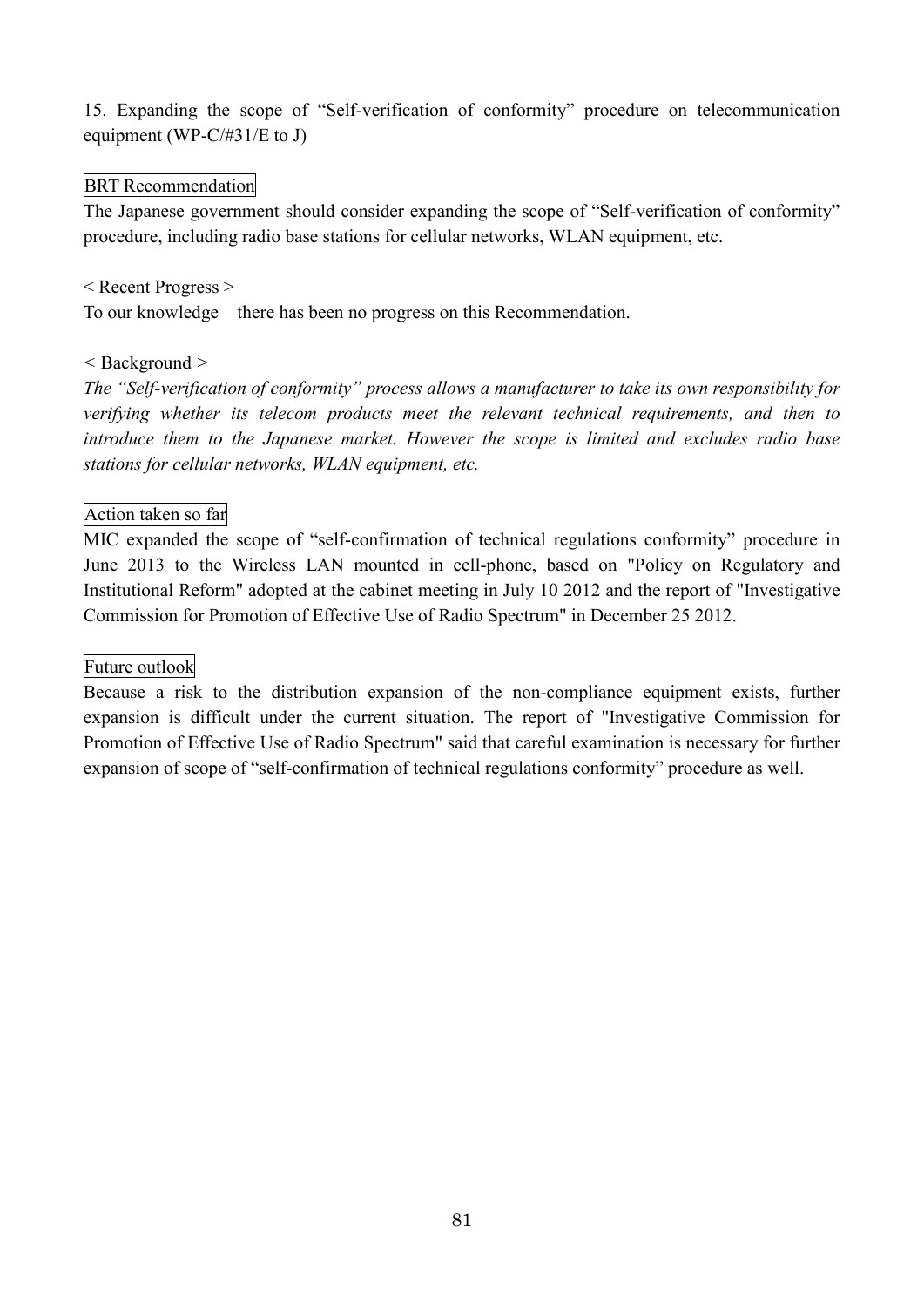### **Working Party D: Financial Services, Accounting and Tax Issues**

1. Issues to be mindful of when proceeding with financial market reform (WP-D/#01/EJ to EJ)

### BRT Recommendation

- The BRT recommends avoiding excessive 'ring-fencing' in each jurisdiction and duplication of regulations with effective supervision by the home country and international coordination, because any constraint on flow of global banking services may eventually cause negative effects on corporate business activities including increased cost of funding, inefficient cash and asset management and negative effects on other cross-border transactions in various occasions.
- The BRT requests that, while seeking resiliency of the wider financial system, any financial market reform should fully address its impact on effective functioning of relevant financial and capital market activities, particularly for liquidity in the markets.

### <Recent Progress>

The Basel Committee on Banking Supervision (BCBS) and the International Organization of Securities Commissions (IOSCO) have issued in July 2012 its first consultative paper on margin requirements for non-centrally cleared derivatives on which comments were submitted by end of September. Thereafter, in February 2013, BCBS and IOSCO have issued a second consultative paper as a near-final proposal seeking further public comments by 15 March 2013. The FSB has published in November 2012 an initial set of recommendations to strengthen oversight and regulation of shadow banking and asked for comments to be submitted in January 2013.

### <Background>

For successful completion of global financial market reforms, the BRT believes that internationally consistent regulations should be built and implemented through multilateral discussions on a global basis to ensure level-playing field among players and markets. Among other things, the impact on the revitalisation of global economic growth and cumulative impacts due to regulatory reforms being implemented concurrently should be taken into account fully.

With regard to liquidity, two of the current global regulators' proposals, namely i) margin requirements for non-centrally cleared derivatives and ii) regulations over securities lending and repos in the context of shadow banking regulation (e.g. proposal of minimum haircuts in particular), are of particular concerns. If imposed as proposed, these regulations would cause negative impacts on financial markets, credit extensions and eventually economic growth, which is an unintended consequence to be avoided.

### Action taken so far

As to OTC derivative market, introduction of margin requirements for non-centrally cleared derivatives could lead to the financial stability through the reduction of systemic risk and the promotion of clearing by central counterparty. In addition, as to the regulation over repo and securities lending, the government has taken note of ensuring that the regulations should not have an adverse influence upon real economy such as loss of liquidity while the regulation lead to financial stability to restrain the excessive leverage and to reduce systemic risk in the market.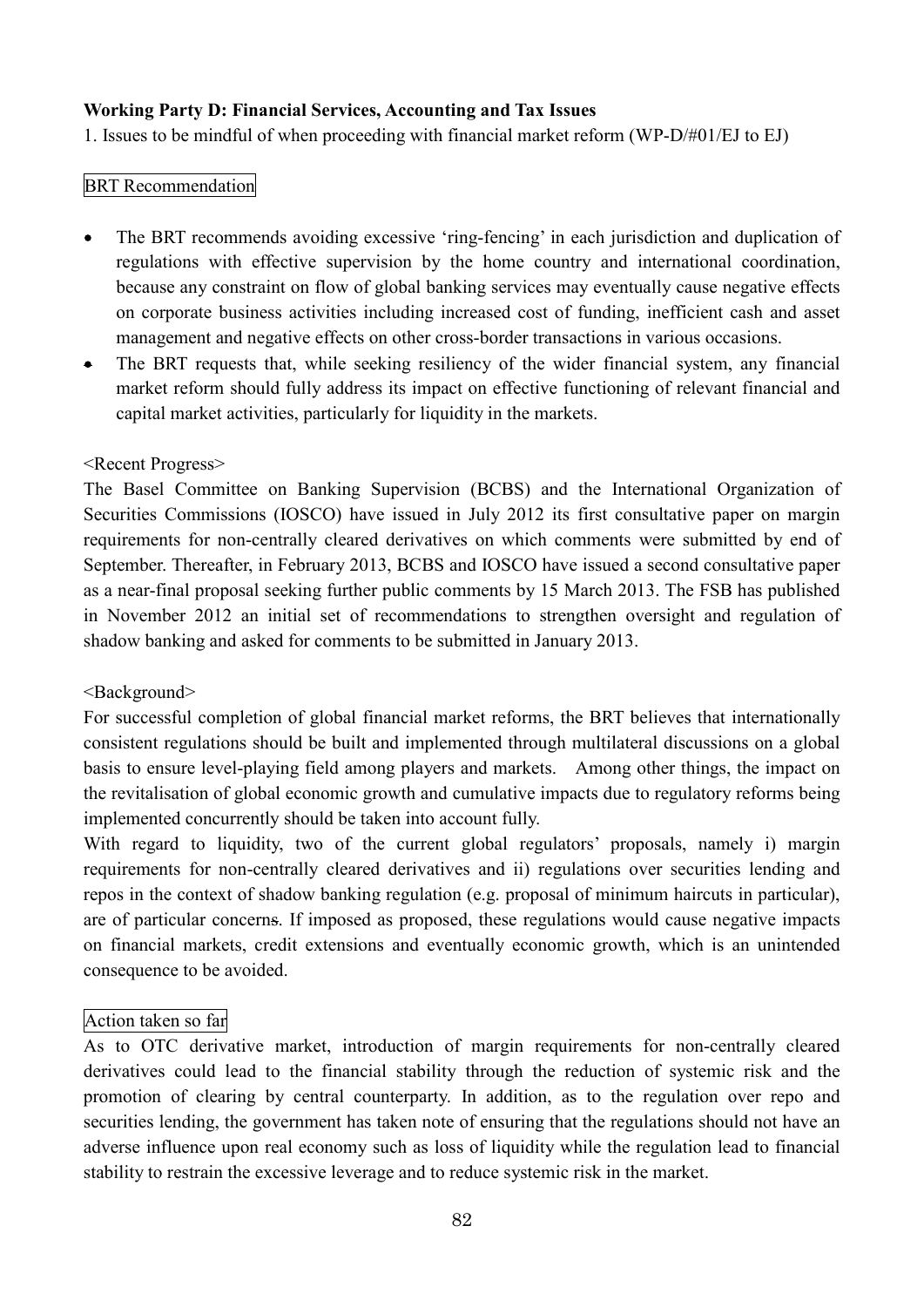# Future outlook

Japan will consider steadily implementing the international agreement while bearing in mindconsidering the influence on the financial stability by margin requirements for non-centrally cleared derivatives, financial and capital market and real economy. Minimum standard for methodologies to calculate haircuts is scheduled to be agreed in April 2015. Japan will actively participate in the discussion and implement the agreement while considering the economic reality in Japan.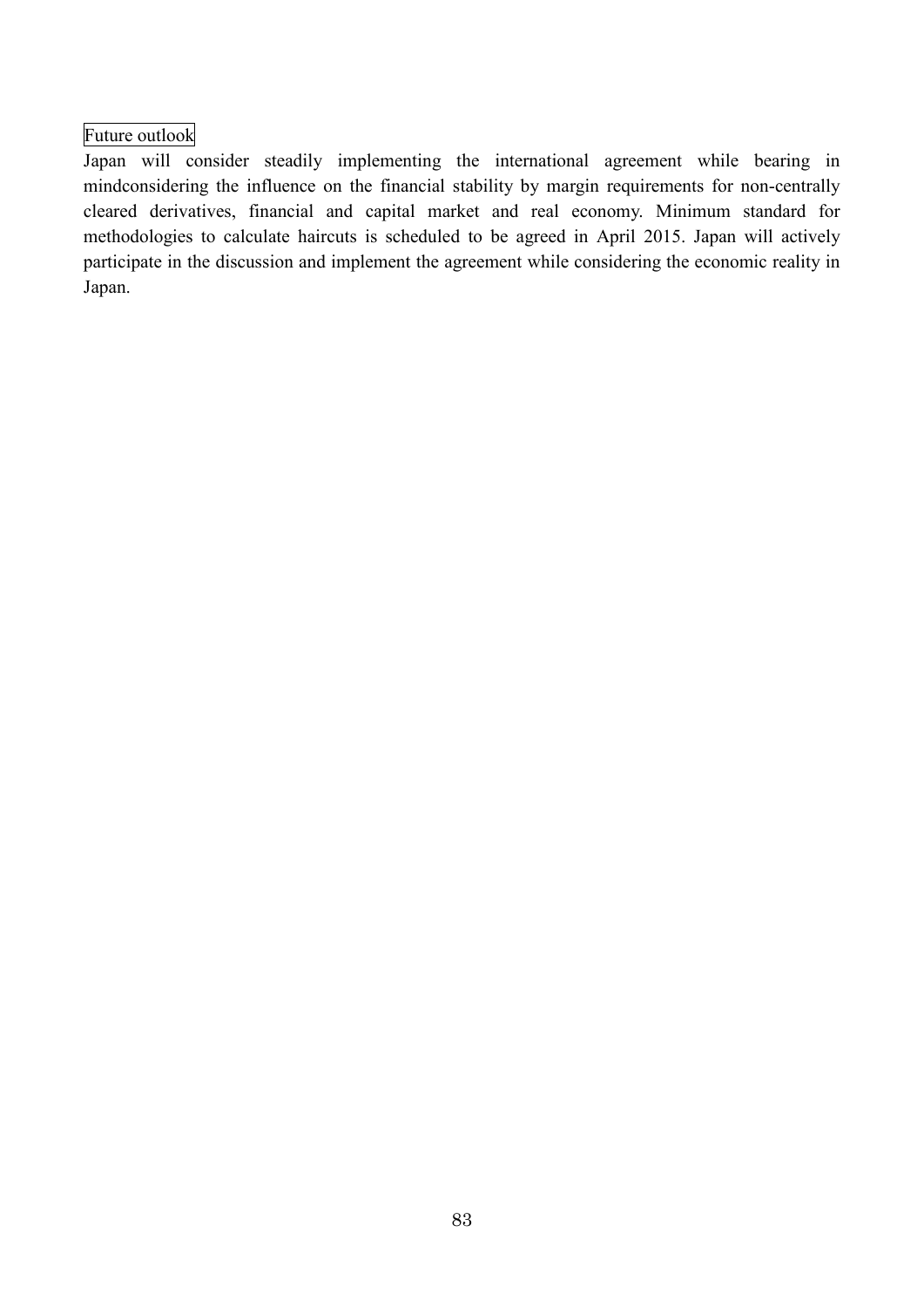### 2. US Regulations (WP-D/#02/EJ to EJ)

#### BRT Recommendation

The European and Japanese authorities and industries should continue to unite their efforts to ensure internationally consistent and level-playing field implementation of US regulations while preventing excessive extra-territorial and other prejudicial application thereof.

#### <Recent Progress>

The BRT appreciates the Authorities coordination in the implementation of OTC derivatives reforms. Some results were observed. In December 2012, the US Securities and Exchange Commission's Office of International Affairs released a joint statement which reflects statements of European, U.S.& other OTC derivatives regulators. The statement suggests some potential changes from the Commodities Futures Trading Commission's cross-border proposal.

#### *<*Background*>*

*For the derivatives market and business, it is particularly important that regulators in both sides of the Atlantic fully coordinate and streamline all requirements for the trading, clearing and reporting of swap transactions as well as associated dealer registration or other licensing requirements, envisaged under the proposed EMIR (European Market Infrastructure Regulation), the MiFID Review (Markets in Financial Instruments Directive) and the US Dodd-Frank Act. There are also other areas where extraterritoriality or inconsistent and discriminatory applications could be an issue for non-US parties, such as the anticipated impact of the rule proposed by the Federal Reserve Board on non-US banks.*

### Action taken so far

We believe that it is important to avoid conflicts, inconsistencies and gaps in the regulation of cross-border OTC derivatives activities. With this in mind, we have participated in international discussions. In September 2013, the OTC Derivatives Regulators Group reported for the G20 summit on how the group has resolved these cross border issues. In the report, the ODRG agrees that a flexible, outcomes-based approach should form the basis of final assessments regarding equivalence or substituted compliance, and that there should be appropriate transitional measures and a reasonable transition period for foreign entities, which reflected Japanese authority's insistence. Furthermore, to avoid the results of duplication of regulations, the US Commodity Futures Trading Commission (CFTC) published comparability determinations for six jurisdictions (Australia, Canada, the European Union, Hong Kong, Japan, and Switzerland) for substituted compliance purposes in December 2013, for a broad range of entity-level requirements.

### Future outlook

We will continue to discuss with US authorities the matter where the CFTC has not determined comparability determination at this time. In addition, we will continue to implement the OTC derivatives reforms based on international agreements among G20 and the ODRG, etc. and actively take part in international discussions.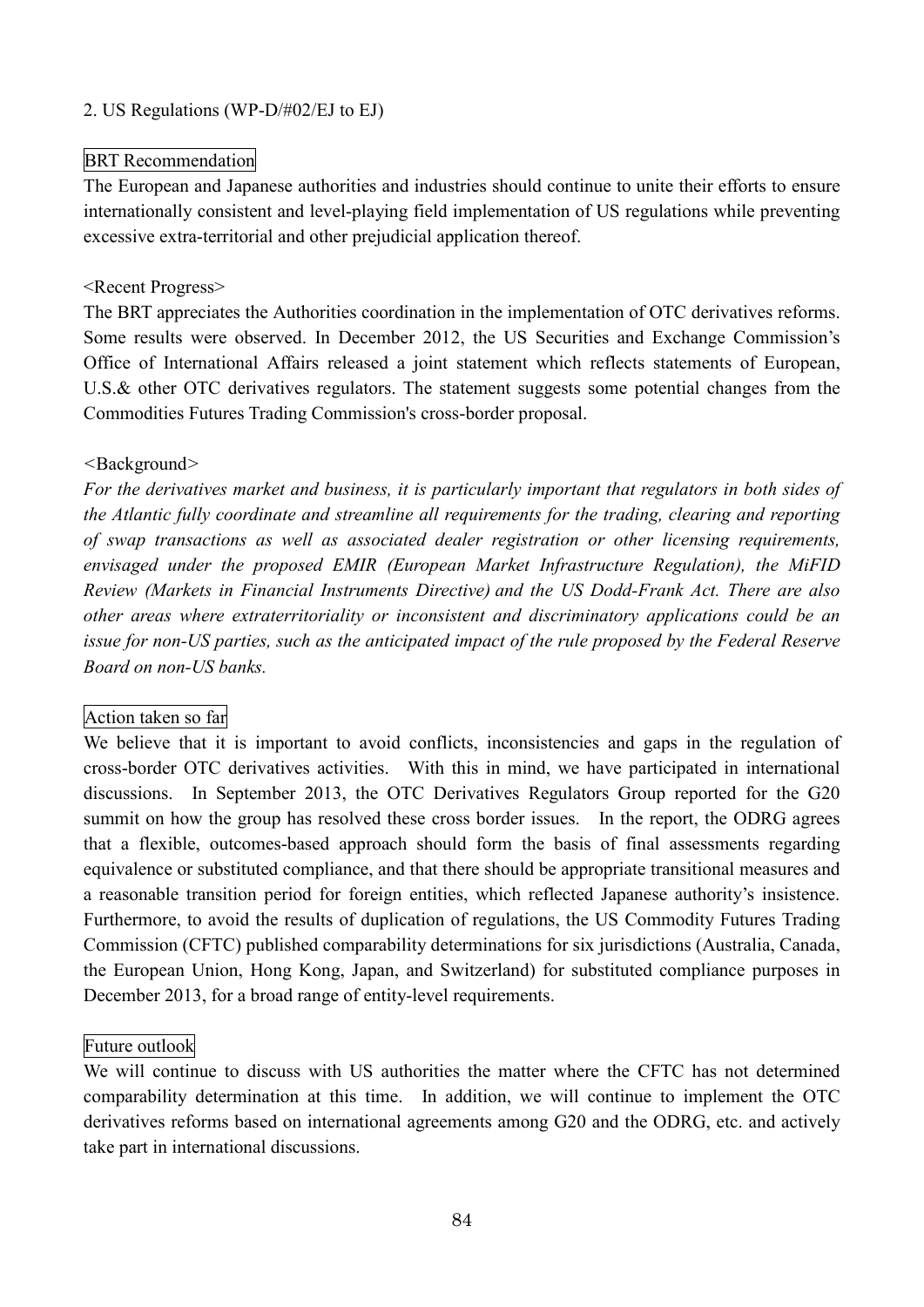# **Working Party E: Energy, Environment and Sustainable Development**

1. Maintaining and enhancing high-level EU-Japan dialogue on energy (WP-E/#04/EJ to EJ)

# BRT Recommendation

The EU and Japan should enhance their dialogue on energy policy, including the regular set-up of a dedicated high-level dialogue on nuclear energy.

### < Recent Progress >

Japan and the EU held a new (their  $4<sup>th</sup>$  since it was established in 2007) energy policy dialogue in June 2012, this time at the ministerial level (METI Minister Edano and EU Commissioner for energy Oettinger), where both sides could exchange views on:

- $\bullet$  Energy policies
- Nuclear energy and nuclear safety
- $\supset$  Cooperation in energy technology research
- $\bullet$  Energy security
- $\bullet$  Liberalisation of the energy sector
- **C** Raw materials
- $\bullet$  Etc.

The EU side strongly hopes the new government in Japan will continue holding these dialogues.

### *<* Background *>*

*The three first such dialogues were held at senior officials levels (the Agency for Natural Resources & Energy on the Japanese side, and the European Commission Directorate for Energy on the EU side).*

### Action taken so far

Atg the 21st Japan-EU Summit in November 2013, cooperation in the field of energy was discussed between both leaders. Such dialogues at high and working levels have been held continuously.

In the context of the cooperation between Japan's Ministry of Economy, Trade and Industry and the Directorate General for Energy of the European Commission, Japanese and European experts have been engaged in consultations on developments of the gas markets since June 2013.

This cooperation had the aim of sharing respective views and analysis on changes of gas markets in recent years, assessing how markets should ideally function, and discussing how government could support the transition towards more liquid and flexible global gas markets.

On September 10, 2013, on the occasion of the second LNG Producer-Consumer Conference held in Tokyo, the achievements derived from this research cooperation were made public.

### Future outlook

Japan is willing to continue cooperation with the European Commission for further promotion of collaboration in the field of energy.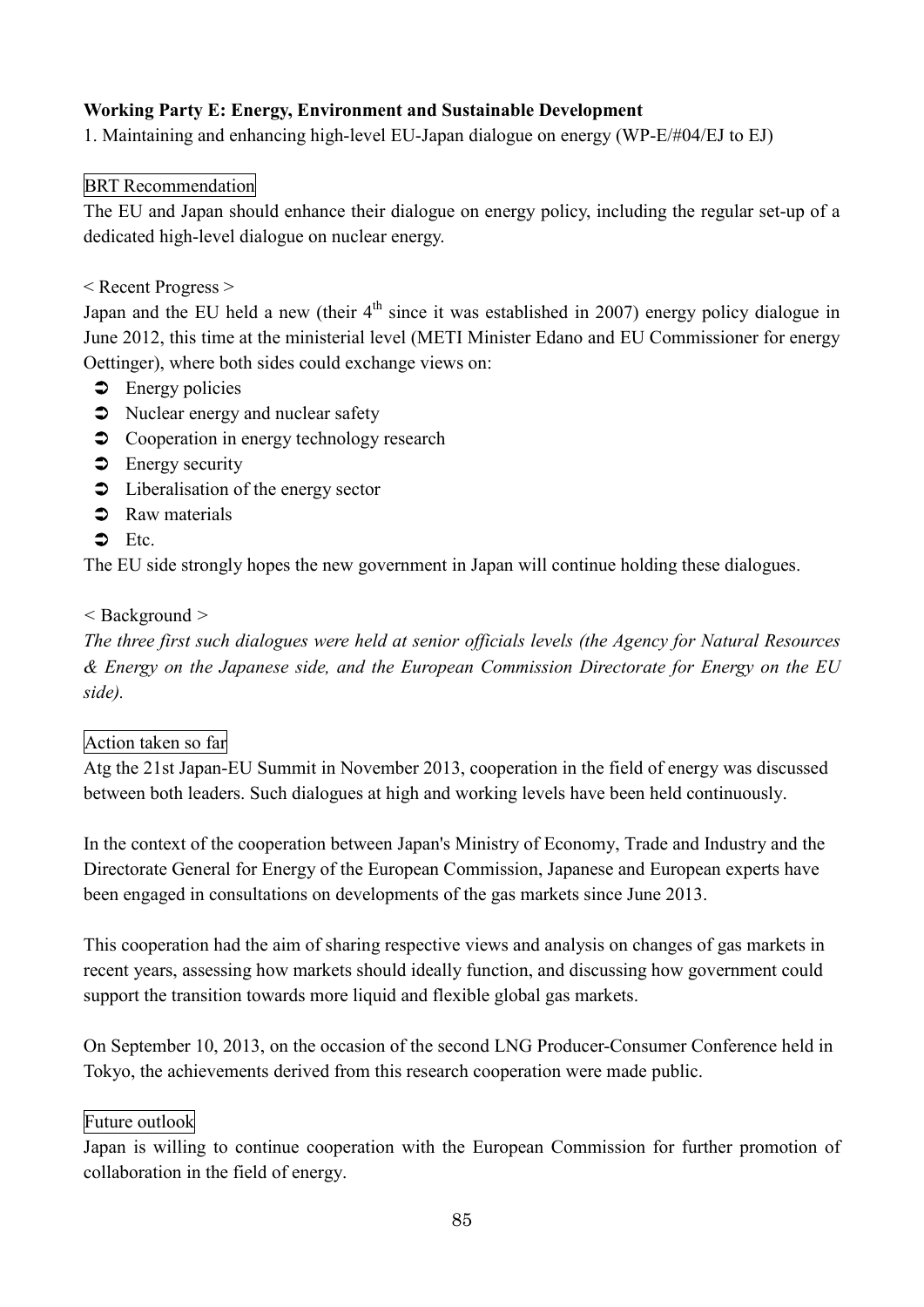2. Promoting and supporting a long-term strategy on stable, competitive and sustainable energy supply (WP-E/#05/EJ to EJ)

# BRT Recommendation

The EU and Japan should work together through sharing of best practices implemented by both EU countries and Japan to secure a stable, sustainable economical and environmental energy supply, so that the EU and Japan can establish respective long term strategies.

<Recent Progress> This is a new recommendation.

### *<* Background *>*

*With respects to energy-intensive and carbon-intensive industries, Japan and the EU face similar challenges in securing a stable yet competitive energy supply. Developing a common understanding of actions undertaken by both sides to address these challenges.*

### Action taken so far

Japan recognizes that achieving secure, sustainable, affordable and safe energy supplies is essential for Japan's energy policy. Japan and the EU have been sharing best practices and knowledge through Japan-EU Energy Dialogue or international conferences such as IEA.

#### Future outlook

Japan is willing to continue cooperation with the European Commission through bilateral or multilateral frameworks for further promotion of collaboration in the field of energy.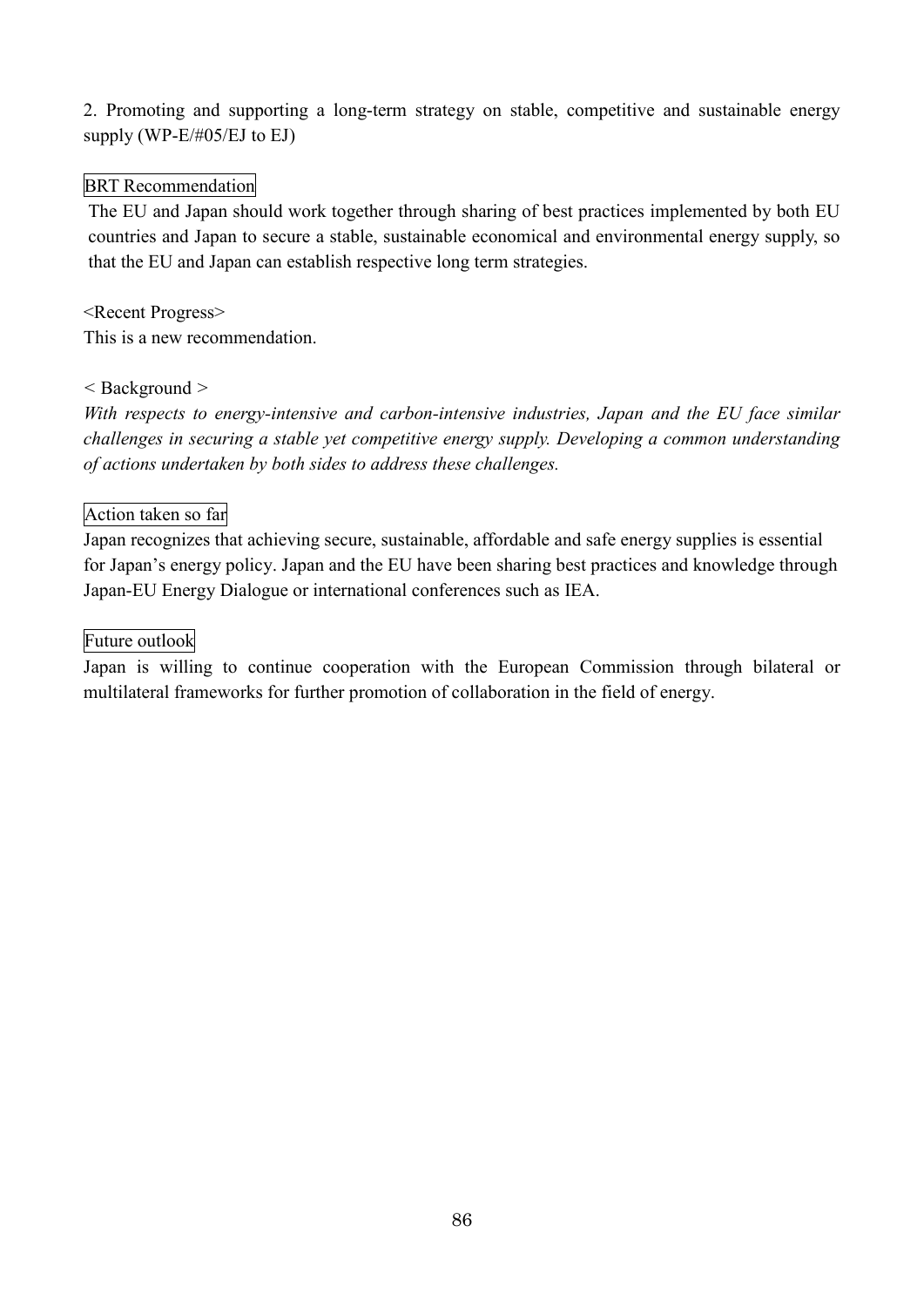# 3. Expediting collaboration on nuclear fuel cycle policy (WP-E/#06/EJ to EJ)

### BRT Recommendation

The EU and Japan should collaborate in helping each other implementing and achieving their nuclear fuel cycle policy, including:

- $\bullet$  Recycling of spent nuclear fuel in countries adopting a closed-fuel cycle policy
- Furthering R&D efforts on technologies aiming at reducing the volume and activity of radioactive waste, paving the way towards Gen IV nuclear reactors
- Furthering R&D efforts on nuclear waste management technologies such as dry storage, final repository

<Recent Progress>

This is a new recommendation.

### *<* Background *>*

*The policies and practices of EU and Japan on radioactive waste and spent fuel management reflect their historical, scientific and technological development, as well as their international commitments in terms of non proliferation and pacific use of nuclear energy:*

- *In EU, currently five states use the reprocessing option and two states are actively pursuing spent fuel direct disposal option. The Commission proposed in 2010 to set up an EU legally binding and enforceable framework to ensure that all Member States will apply the common standards developed in the context of the International Atomic Energy Agency (IAEA) for all stages of spent fuel and radioactive waste management up to final disposal. Gen IV technologies are also part of the European Strategic Energy Technology Plan.*
- *Japan has developed over the past 30 years a closed nuclear fuel cycle policy: the Rokkasho Reprocessing Plant is close to completion, and will allow Japan to reprocess spent fuels and recycle uranium and plutonium. Japan recently confirmed its commitment to the fuel recycling policy which confirms Japan's long-term vision on nuclear energy. As for the management of used fuel, the recovery and recycling of valuable materials remaining in used nuclear fuel will lead to the effective use of resources and reductions in radioactive waste. In addition, R&D efforts will be made on direct disposal and technologies aiming at reducing the activity/volume of radioactive waste such as the prototype Fast Breeder Reactor, Monju, which will be dedicated to this research.*

### Action taken so far

・Japan and the EU should collaborate to implement their nuclear fuel cycle policy

For cooperation in the area of civil nuclear energy between Japan and EU, the efforts have been made for better understanding on their nuclear fuel cycle policies including the plutonium management on occasions such as the Third Meeting of Japan-France Nuclear Cooperation Committee on 8 October 2013 and the Second Annual UK-Japan nuclea dialogue on  $30<sup>th</sup>$  and  $31<sup>st</sup>$ October 2013.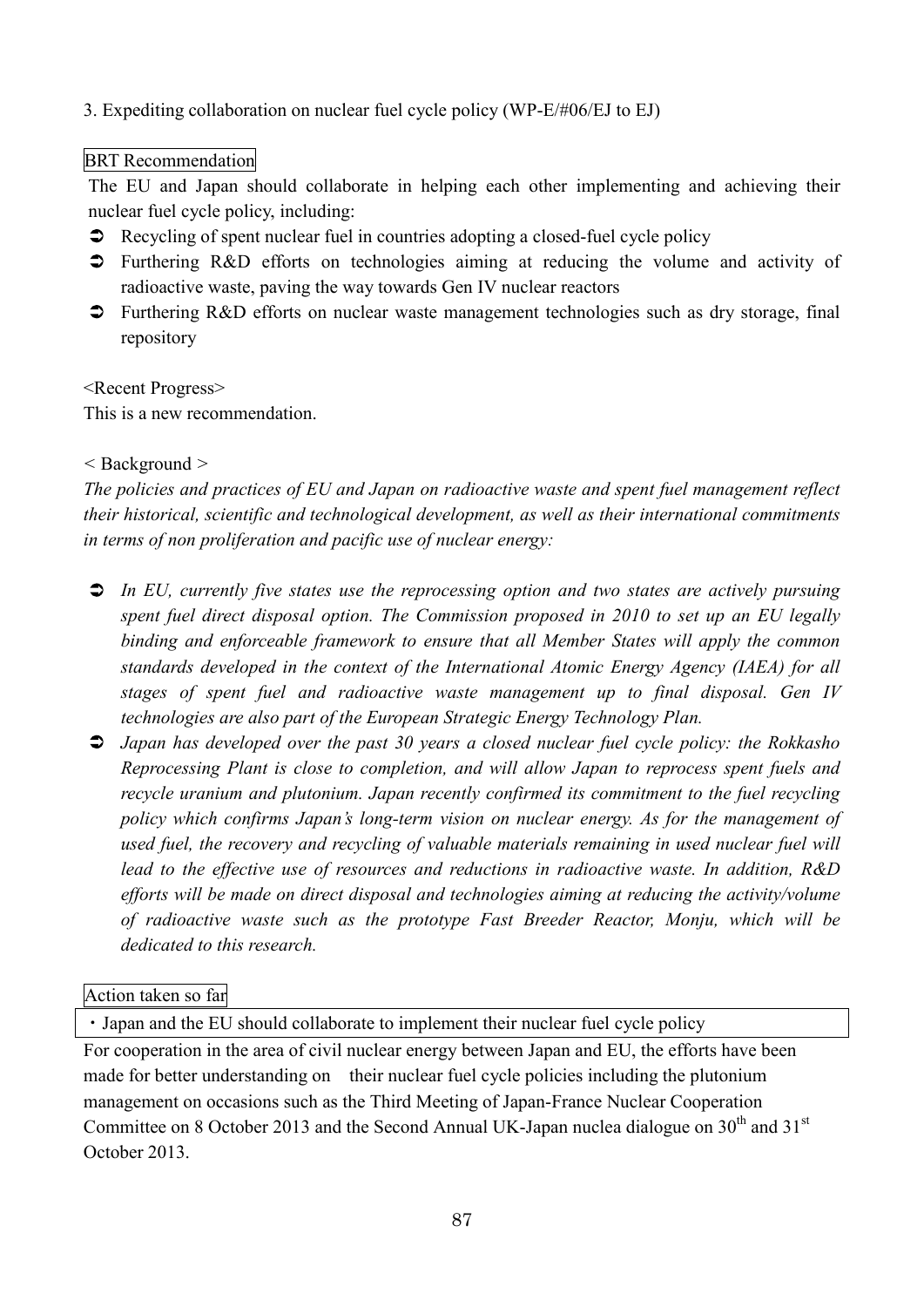・Recycling of spent nuclear fuel in countries adopting closed-fuel cycle policies

Japan has consistently adopted the nuclear fuel cycle policies to reprocess spent fuel and reuse reprocessed U and Pu, aiming at the effective use of uranium resources and the reduction of the amount and toxic level of radioactive wastes.

・Furthering R&D efforts on technologies for reducing the volume and toxic level of radioactive waste, paving the way towards Gen IV nuclear reactors

The safety design guideline of Sodium-cooled fast reactor, which has the potential for the reduction of the amount and toxic level of radioactive wastes, is being established under the scheme of the international collaboration, the Generation IV International Forum (GIF).

・Furthering R&D efforts on nuclear waste management technologies such as dry storage, final repository

Japan understands the importance of nuclear fuel management technologies such as dry storage and final repository. For example, the geological disposal of HLW is evaluated as feasible technologically in Japan, based on the R&D over 20 years. Based on the evaluation, the R&D on geological disposal has been conducted in order to improve safety and confidence of the technologies.

# Future outlook

・Japan and the EU should collaborate each other to realize and implement their nuclear fuel cycle policies

Aiming at realizing and implementing nuclear fuel cycle policies, we will strengthen the cooperative relationship through Japan - EU communicative frameworks such as the Meeting of Japan-France Nuclear Cooperation Committee and the Annual UK-Japan Nuclear Dialogue.

・Promoting recycling of spent nuclear fuel in countries adopting closed-fuel cycle policies

Japan will promote the nuclear fuel cycle policy to reprocess spent fuel and reuse reprocessed U and Pu through the communication with related local municipalities and the international community.

・Furthering R&D efforts on technologies aiming at reducing the volume and activity of radioactive waste, paving the way towards Gen IV nuclear reactors

Japan will make efforts to establish safety design standards and wil promote the R&D in collaboration with the countries which are developing fast reactors.

・Furthering R&D on nuclear waste management technologies such as dry storage, final repository

With a view to improving the credibility on geological disposal technologies, R&D on nuclear waste management technologies will be promoted. These technologies include retrievable storage technology, direct disposal technology, alternative technologies.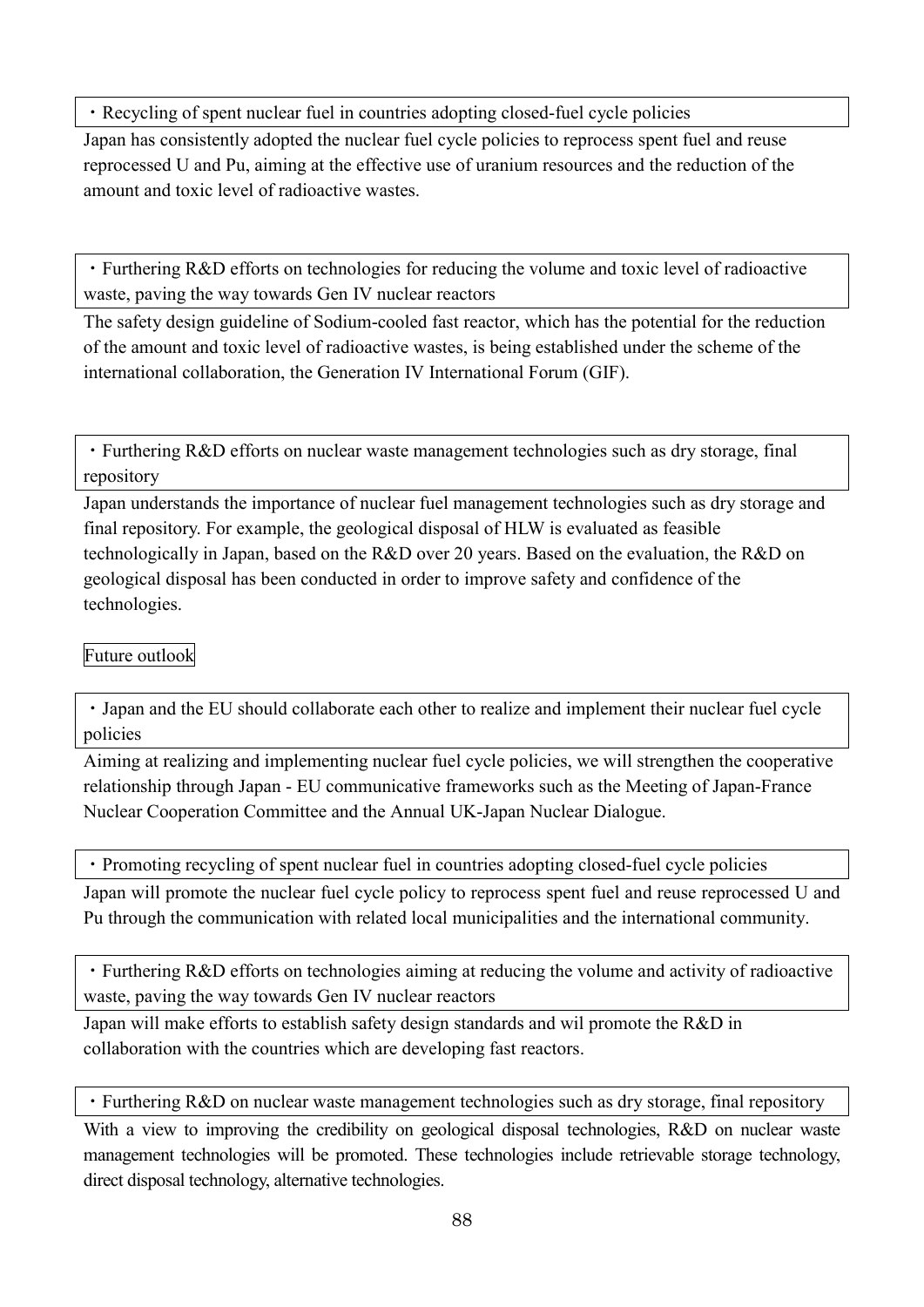# 4. Leadership role to establish world safety standards (WP-E/#07/EJ to EJ)

### BRT Recommendation

The EU and Japan should take a proactive, leading role in supporting the establishment of world safety standards for nuclear power plants through the IAEA and more generally promote international cooperation on nuclear energy.

### <Recent Progress>

Nuclear safety is currently being reassessed in Japan, with new standards due in July 2013. Japan has set up an independent safety authority in September 2012 who is in charge of revamping these standards. 3 Foreign experts including French ASN's Andre-Claude Lacoste but also Mike Weigtman (head of the UK nuclear regulation office) and Richard Meserve (former chairman of the US Nuclear Regulatory Commission) will advise the newly established Japanese nuclear authority.

The safety of nuclear power plants and nuclear energy in general were among the topics addressed during the  $4<sup>th</sup>$  energy dialogue between EU and Japan held in June 2012, with joint commitment in enhancing common activities such as:

・Continue discussing on respective nuclear safety stress tests;

・Enhance international legal framework on nuclear safety through closer cooperation and consultation within the framework of the IAEA and the upcoming extraordinary meeting of the Convention on Nuclear Safety;

・ Stimulate bilateral discussions between specialists on both sides on the capabilities and technologies in nuclear plant decommissioning projects, decontamination and waste management.

Japan also organized a ministerial conference on nuclear safety which was held in Fukushima Prefecture in December 2012. The conference provided an opportunity to share lessons from the Fukushima accident. Experts and ministers from several countries including Japan and EU countries could present their recommendations on nuclear safety. The conference was co-sponsored by IAEA, who compiled the main proposals that emerged from the 3 Working Sessions: lessons from the Fukushima accident, strengthening of nuclear safety and emergency preparedness & response, and protection of population and environment. These proposals stressed on:

- $\triangleright$  The necessity of stricter, internationally peer-reviewed safety standards;
- $\triangleright$  The importance of establishing and maintaining international cooperation frameworks to address issues such as: accident response, people and environment protection, decontamination and decommissioning, etc.

### *<* Background *>*

*As an alternative energy with a stable energy supply, excellent economic potential, and zero CO<sup>2</sup> emissions nuclear energy is being reassessed by nations around the world. The serious accident at the Fukushima-Daiichi nuclear power plant, following the dramatic tsunami that struck Japan on 11 March 2011 also triggered a re-assessment of the safety measures and emergency response systems of nuclear power by all nations using or contemplating the use of nuclear energy.*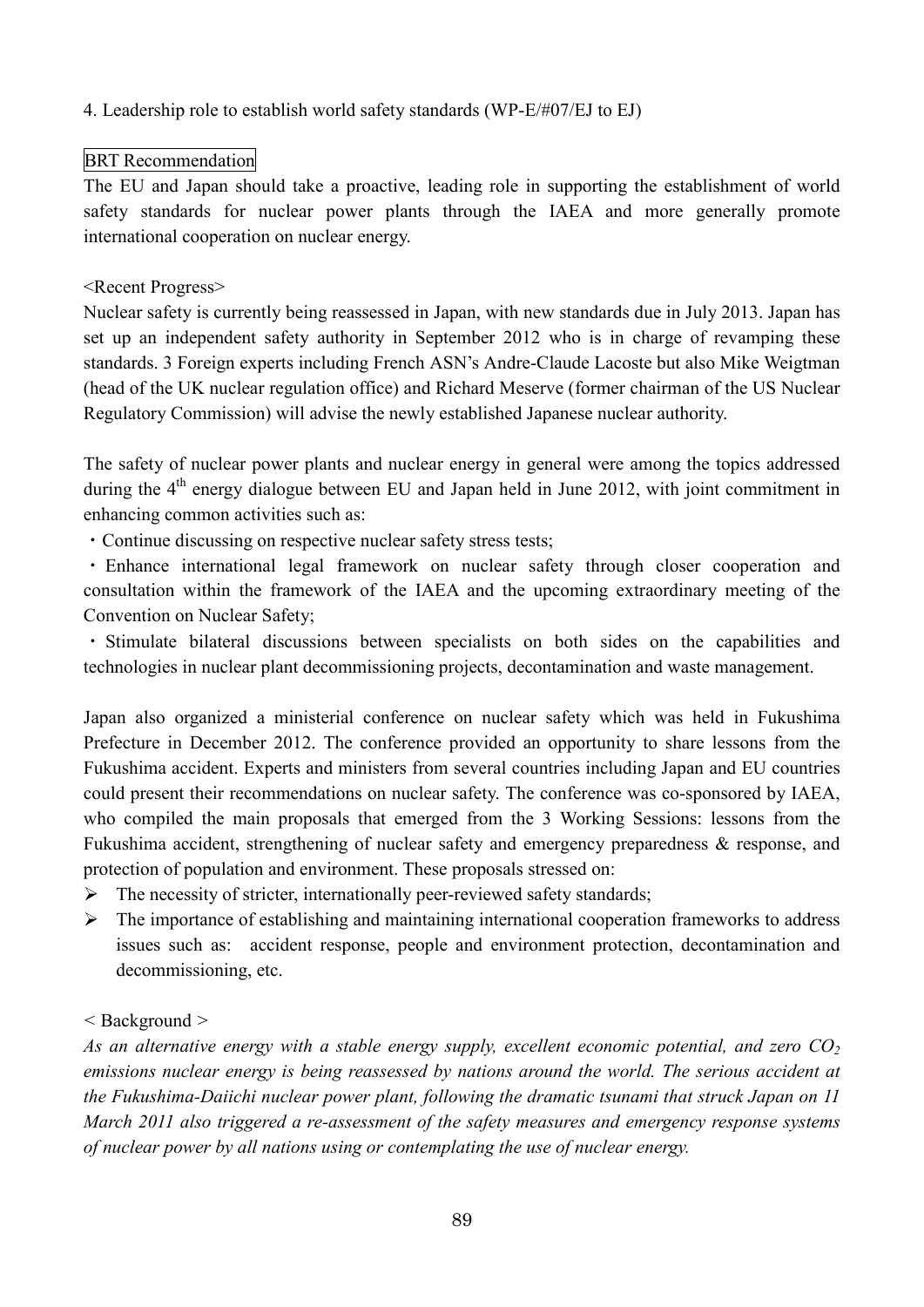#### *Rising Expectations for Nuclear Energy calls for a Strengthened Safety Framework*

*According to the Nuclear Energy Agency of the OECD (OECD-NEA), nuclear power accounted for* 14% of global electricity production in 2009. This figure is expected to rise to 24% by 2050. As of *January 2010, the International Atomic Energy Agency (IAEA) estimated that 437 nuclear power reactors were in operation worldwide, while a total of 56 reactors were under construction.*

*In the majority of the countries worldwide, there is still a growing interest in nuclear power generation to prevent dependence on fossil fuels, and a continuous stream of construction projects for nuclear power plants is underway. However, nuclear energy requires the highest safety standards.* A lot has been done for several years at the national level, at the EU level, and at the international *level (IAEA, Convention on Nuclear Safety, …). The industry has significantly improved the safety of its current reactor design. Now, the accident at Fukushima, caused by an extreme situation, demonstrates that safety must be continuously improved. As nuclear power will remain an attractive energy source for a large number of countries in the world (contribution to energy security and a low-carbon society), it is even more important to define world safety standards. The EU and Japan must play an active role in promoting and defining such standards.*

*While enhancing safety, it will be necessary to deal with the ageing of existing plants, improve facility utilization rates, and properly manage the nuclear fuel cycle (e.g., the management of used nuclear fuel). It will be essential to understand the mechanism of degradation of machinery and equipment as well as to conduct maintenance of ageing plants to maintain and restore their functions and performance. Therefore, the EU and Japan must promote, through international discussions like those held by the OECD-NEA, the exchange of information related to the technological assessment of ageing plants and to techniques associated with the appropriate maintenance of existing plants.*

#### Action taken so far

In 2013, Japan transparently shared with the international community further experience and lessons learned from the accident and promoted cooperation to strengthen international nuclear safety by receiving IAEA's missions on decommissioning and remediation, through workshops held at the IAEA RANET Capacity Building Center designated in Fukushima Prefecture, and also through a project by OECD/NEA to assess the reactors' situation at the Fukushima Daiichi Nuclear Power Station (BSAF Project: Benchmark Study of the Accident at the Fukushima Daiichi).

Moreover, Japan co-sponsored the ASEM 2<sup>nd</sup> Seminar on Nuclear Safety and contributed to enhancing internatinal nuclear safety.

Additionally, Japan has actively taken part in international efforts such as reviewing IAEA safety standards.

Japan believes that it is our responsibility to share with the international community the experience and lessons learned from the accident at the Fukushima Daiichi Nuclear Power Station in March 2011. With this in mind, Japan has provided the international community with accurate information of the accident in an open manner, and has promoted international discussions in order to strengthen international nuclear safety.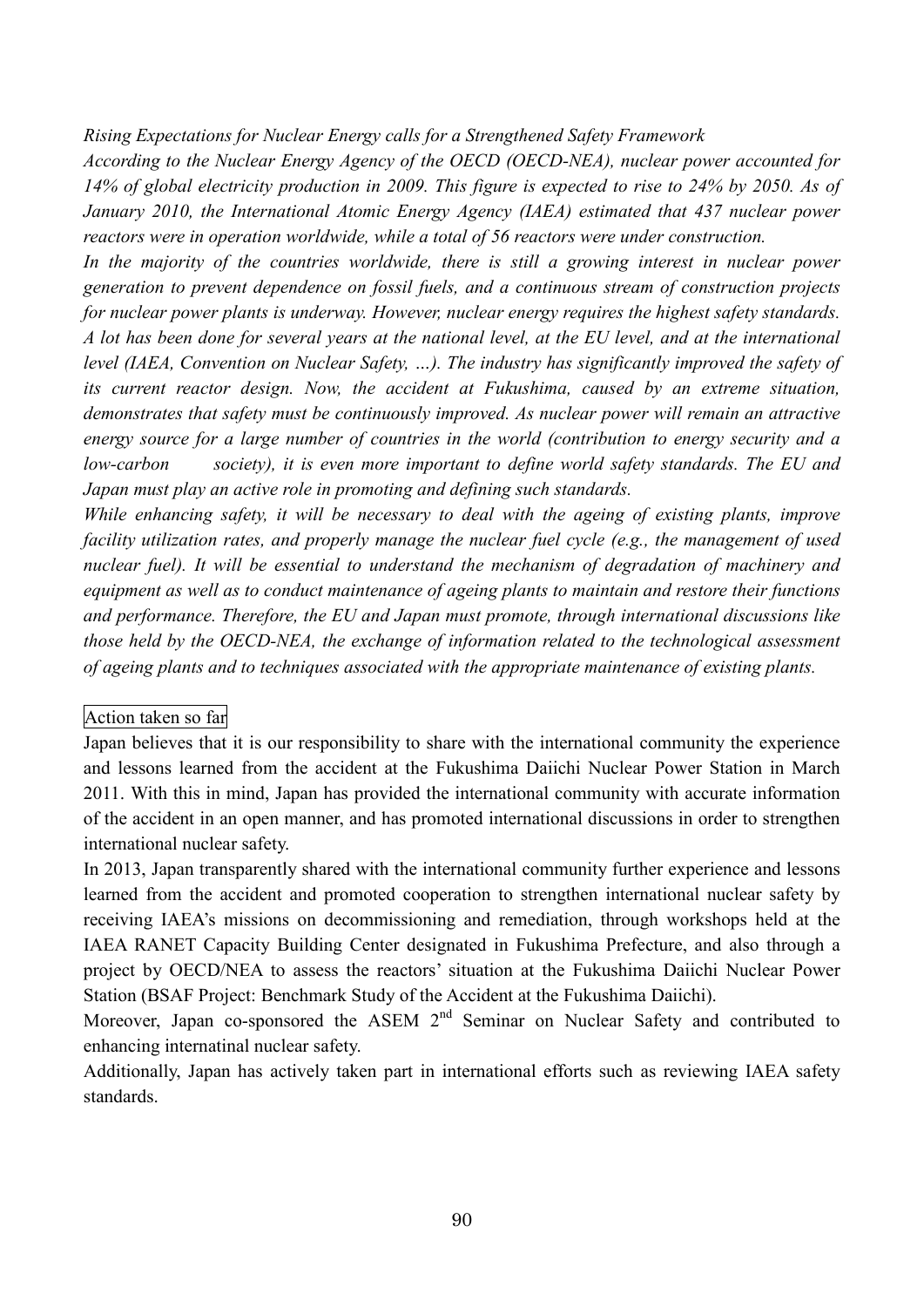# Future outlook

Japan will continue to promote international discussions and proactively participate in international efforts such as reviewing IAEA safety standards for the improvement of international nuclear safety by providing the international community with accurate information of the accident at the Fukushima Daiichi Nuclear Power Station in an open manner and sharing lessons learned with the international community.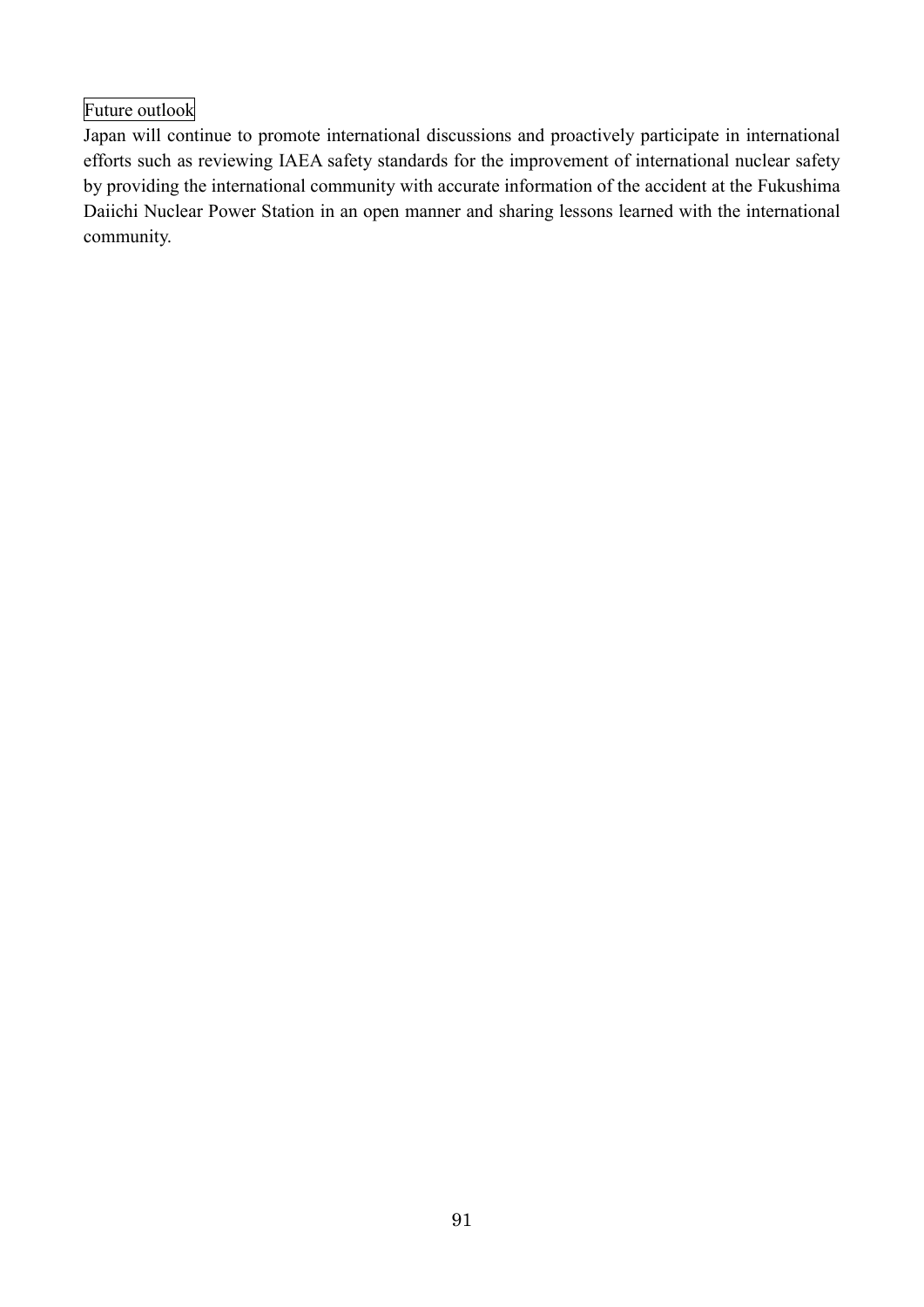# 5. Cooperation on renewable energy development (WP-E/#10/EJ to EJ)

## BRT Recommendation

Japan and the EU should cooperate on the development of renewable energies, such as wind and photovoltaic power generation, and on other low-carbon technologies such as carbon capture and sequestration (CSS).

### <Recent Progress>

Some progress has been seen for this recommendation:

- $\triangleright$  Renewable energies in general were also among the topics addressed during the 4th energy dialogue between EU and Japan held in June 2012, with joint commitment in implementing joint activities in the research area, such as coordinated research calls on PV and energy storage and reciprocal technical visits on CCS, and further information exchange in other areas such as wind, ocean energy and Smart Grids.
- Some Smart Community demonstration projects jointly carried out by Japan (through NEDO) and some EU countries such as Spain and France were also launched in 2011.
- $\triangleright$  Specific CCS projects at the commercial level and research level are in progress in European countries and Japan.

According to the 2013 Progress Reports from the GOJ Concerning the Recommendations from the EU-Japan Business Round Table, and the 2012 Progress Reports from the European Commission Concerning the Recommendations from the EU-Japan Business Round Table, Japan and EU are cooperating on new and renewable energy research. Among specific activities in this field, a coordinated research call on ultra-high efficiency concentration photovoltaic (CPV) cells, modules and systems photovoltaic (PV) was included in the Seventh Framework Programme in 2011 and projects under this call are currently under implementation.

### *<* Background *>*

*The EU aims to get 20% of its energy from renewable sources (including wind, solar, hydro-electric and tidal power as well as geothermal energy and biomass) by 2020 and a 10% share of renewable energy specifically in the transport sector. Japan also established a new energy strategy in September 2012, calling for ambitious 2030 renewable targets. The newly established government (December 2012) confirmed it would push for the adoption of more renewable energy in Japan's energy mix in the long term.*

*Energy from renewable sources suffers from intermittency – the EU and Japan should cooperate to develop Smart Grid technology, Appliances and Energy Storage to utilise renewable energy to is maximum. 40% of total energy demand worldwide is consumed in buildings. Development should therefore focus on intelligent systems (e.g. smart grids) which maximise the use of renewable energy.*

*Market mechanisms should reward the generation, transmission and consumption of renewableenergy throughout the supply chain. The EU and Japan should harmonise their approach to the Renewable Energy Chain.*

### Action taken so far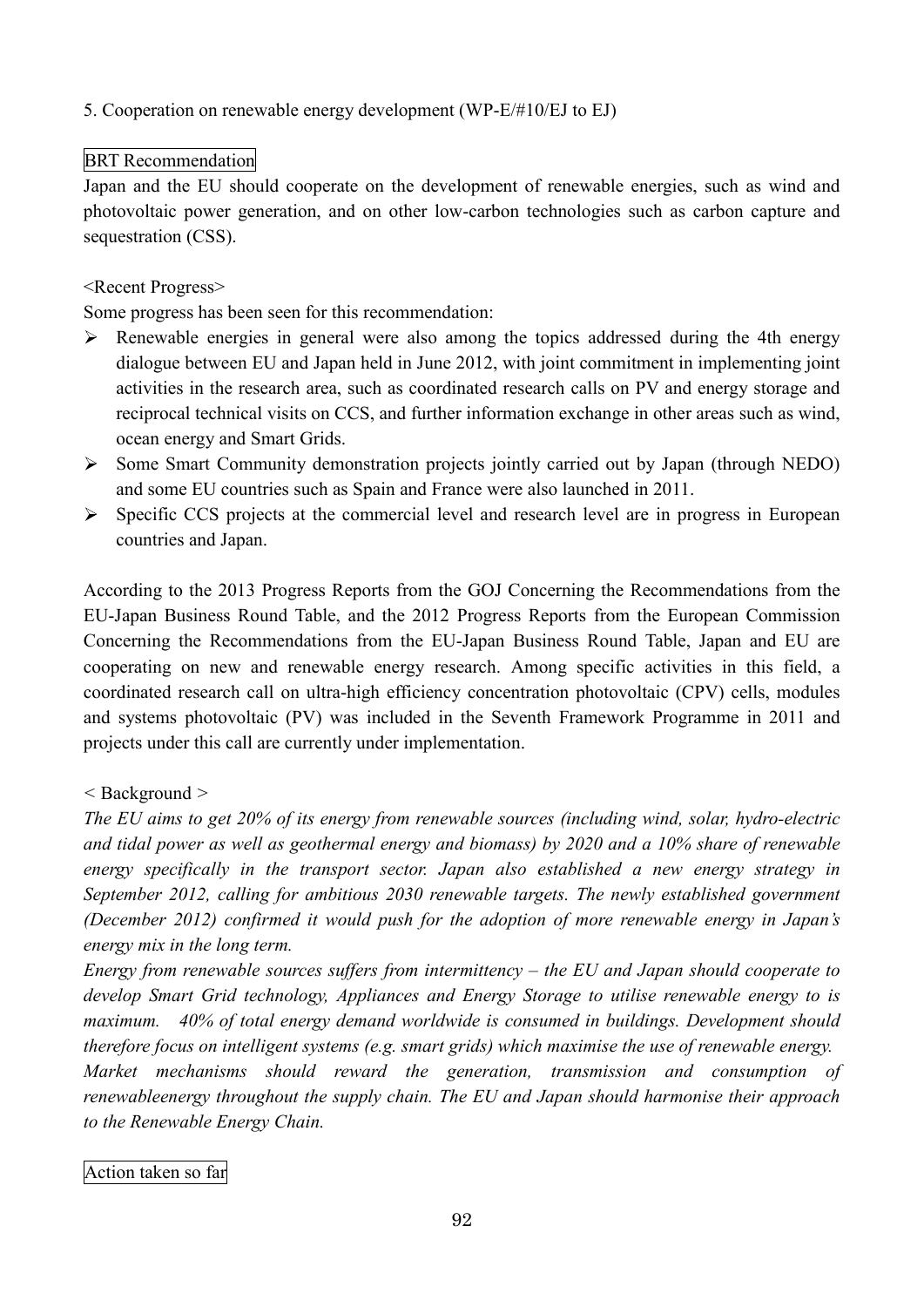Japan and European countries such as France and Spain have started the Smart Community demonstration projects utilizing renewable energy since FY2011. New Energy and Industrial Technology Development Organization (NEDO) has been implementing these projects with the support of French and Spanish governments.

In addition, Japanese and European institutions have been cooperatively developing technologies of the concentrator photovoltaic cells based on the cooperation framework that was agreed between NEDO and European Commission (FP7) in May, 2011.

The Ministry of Economy, Trade and Industry (METI) started to design and construct necessary facilities (more than 100,000 tonnes of CO2 will be captured per year) for the demonstration projects of CCS at the Tomakomai site (Hokkaido) in FY2012.

# Future outlook

The Smart Community demonstration projects with France and Spain will continue until FY 2015. The collaborative research of concentrator photovoltaic cells will continue until FY 2014.

The Ministry of Economy, Trade and Industry (METI) will continue to designand construct necessary facilities for the demonstration projects of CCS until FY2015.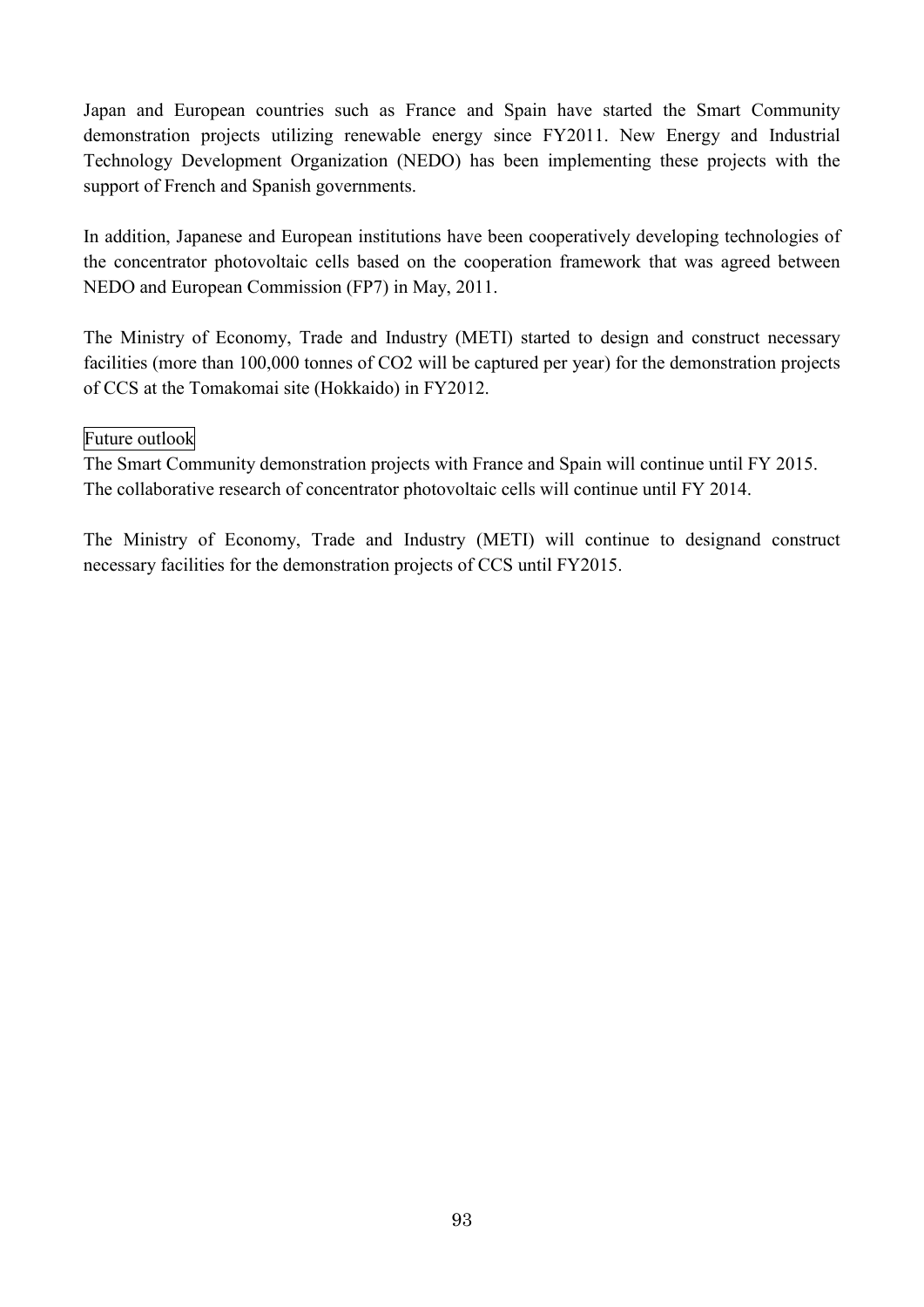6. Sharing best practices for safety and regulation with newcomer civil nuclear energy countries (WP-E/#12/EJ to EJ)

# BRT Recommendation

The EU and Japan should position nuclear power as an alternative energy and provide assistance to each other and to other countries, giving priority to sharing best practices in the fields of regulation and safety. The EU and Japan need to effectively support establishment of safety regulations and operation in emerging countries through a combination of bilateral, regional, and cooperative activities through international organisations.

### <Recent Progress>

Some progress has been seen for this recommendation. According to the 2013 Report from the GOJ Concerning the Recommendations from the EU-Japan Business Round Table, Japan has actively taken part in the Asian Nuclear Safety Network (ANSN) of the IAEA for supporting to establish nuclear safety infrastructures in emerging nuclear power countries in Asia, and attended its General Conference held in September, 2012 and steering committee meeting held in November, 2012. Japan also organized the Fukushima Ministerial Conference on Nuclear Safety in Koriyama-city of Fukushima Prefecture in December, in co-sponsorship with the IAEA, where Japan shared with the international community further knowledge and lessons learned from the accident, further enhanced transparency, and discussed the progress of the international efforts aimed at strengthening nuclear safety

In 2012, Vietnam and EU launched a nuclear safety cooperation project through the EC-financed Instrument for Nuclear Safety Cooperation with regard to the technical assistance for improving the legal framework for nuclear safety and strengthening the capabilities of the regulatory authority of Vietnam.

### *<* Background *>*

*As an alternative energy with a stable energy supply, excellent economic potential, and zero CO<sup>2</sup> emissions nuclear energy is being reassessed by nations around the world. The serious accident at the Fukushima-Daiichi nuclear power plant, following the dramatic tsunami that struck Japan on 11 March 2011 also triggered a re-assessment of the safety measures and emergency response systems of nuclear power by all nations using or contemplating the use of nuclear energy.*

### *Rising Expectations for Nuclear Energy calls for a Strengthened Safety Framework*

*According to the Nuclear Energy Agency of the OECD (OECD-NEA), nuclear power accounted for* 14% of global electricity production in 2009. This figure is expected to rise to 24% by 2050. As of *January 2010, the International Atomic Energy Agency (IAEA) estimated that 437 nuclear power reactors were in operation worldwide, while a total of 56 reactors were under construction.*

*In the majority of the countries worldwide, there is still a growing interest in nuclear power generation to prevent dependence on fossil fuels, and a continuous stream of construction projects for nuclear power plants is underway. However, nuclear energy requires the highest safety standards.*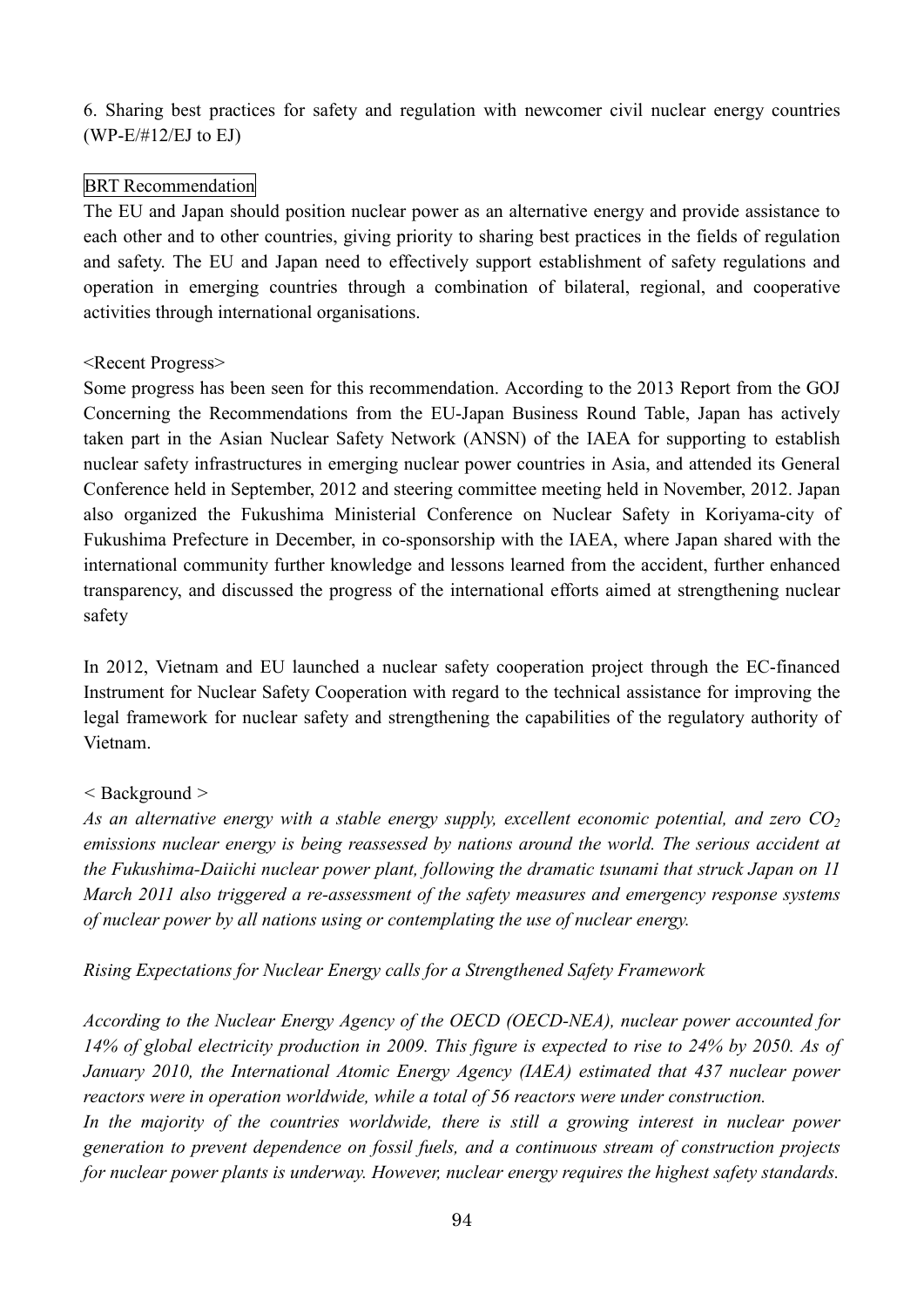A lot has been done for several years at the national level, at the EU level, and at the international *level (IAEA, Convention on Nuclear Safety,…). The industry has significantly improved the safety of its current reactor design. Now, the accident at Fukushima, caused by an extreme situation, demonstrates that safety must be continuously improved. As nuclear power will remain an attractive energy source for a large number of countries in the world (contribution to energy security and a low-carbon society), it is even more important to define world safety standards. The EU and Japan must play an active role in promoting and defining such standards.*

*While enhancing safety, it will be necessary to deal with the ageing of existing plants, improve facility utilization rates, and properly manage the nuclear fuel cycle (e.g., the management of used nuclear fuel). It will be essential to understand the mechanism of degradation of machinery and equipment as well as to conduct maintenance of ageing plants to maintain and restore their functions and performance. Therefore, the EU and Japan must promote, through international discussions like those held by the OECD-NEA, the exchange of information related to the technological assessment of ageing plants and to techniques associated with the appropriate maintenance of existing plants. As for the management of used fuel, the recovery and recycling of valuable materials remaining in used nuclear fuel will lead to the effective use of resources and reductions in radioactive waste.*

*According to the EU Authorities Progress Report on the EU-Japan BRT 2011 recommendations, the European Commission held in June 2011 a meeting with representatives of EU neighbouring countries which operate or own nuclear installations or which have plans for the development of nuclear power – Armenia, Republic of Belarus, Republic of Croatia, Russian Federation, Swiss Confederation, Republic of Turkey and Ukraine. An agreement was reached with these countries to undertake voluntary safety assessments taking into account the EU specifications and methodology, including the principle of peer reviews. Two of these countries – Switzerland and Ukraine – participate fully in the EU stress-test process.*

*According to the Japan Authorities Progress Report on the EU-Japan BRT 2012 recommendations, Japan provided training programs for the capacity building of regulators and licensees of China and Vietnam through Japan Nuclear Energy Safety Organization (JNES). Japan also has advanced bilateral cooperation, regional cooperation, and cooperative activities through international organizations to communicate the situation of the accident at TEPCO's Fukushima Daiichi Nuclear Power Station to emerging nuclear power countries, and share the lessons learned from the accident with them.*

### Action taken so far

Japan has been promoting bilateral and, regional cooperation as well as cooperation with international organizations in order to share the experience and lessons learned from the accident at the TEPCO's Fukushima Daiichi Nuclear Power Station, providing the international community with accurate information of the accident in an open manner.

In 2013, Japan transparently shared with the international community further experience and lessons learned from the accident and promoted cooperation to strengthen international nuclear safety by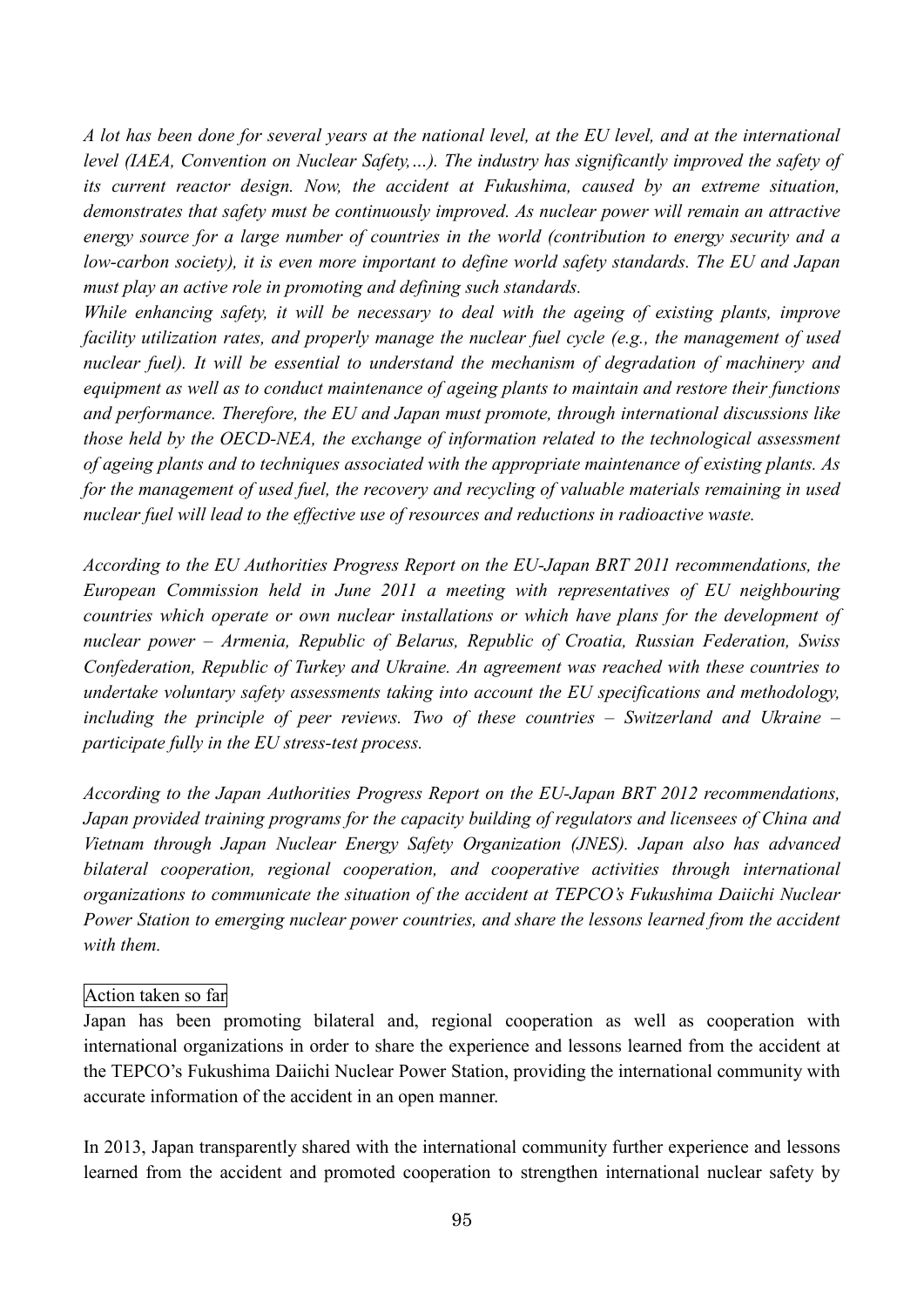receiving IAEA's missions on decommissioning and remediation, through workshops held at the IAEA RANET Capacity Building Center designated in Fukushima Prefecture, and also through a project by OECD/NEA to assess the reactors' situation at the Fukushima Daiichi Nuclear Power Station (BSAF Project: Benchmark Study of the Accident at the Fukushima Daiichi).

Moreover, Japan co-sponsored the ASEM 2nd Seminar on Nuclear Safety and contributed to enhancing internatinal nuclear safety.

Future outlook

Japan will continue to promote bilateral and regional cooperation as well as cooperation with international organizations in order to share the experience and lessons learned from the accident at the TEPCO's Fukushima Daiichi Nuclear Power Station, providing the international community with accurate information of the accident in an open manner.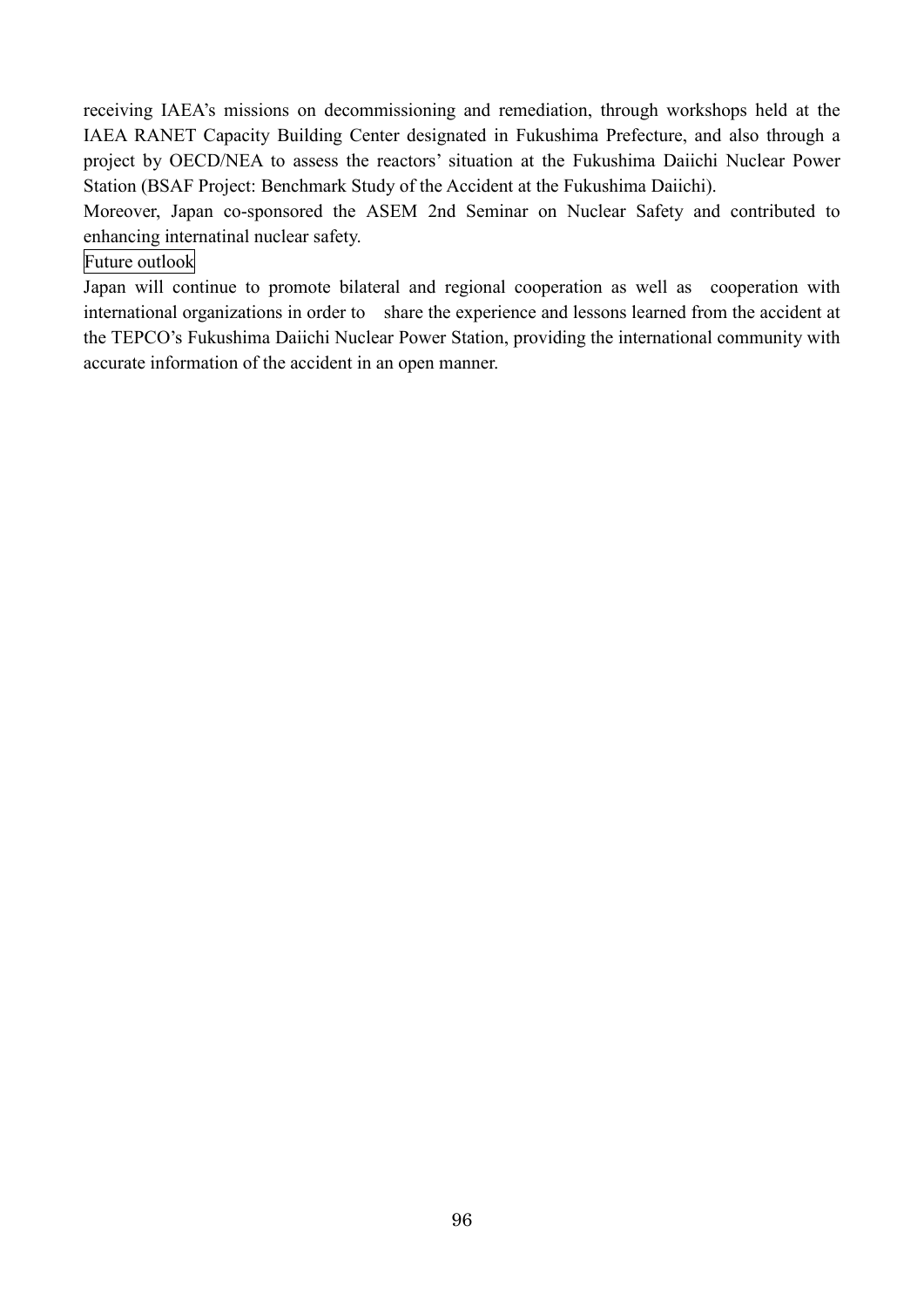7. Fostering international harmonization for EV safety and charging infrastructure (WP-E/#15/EJ to EJ)

# BRT Recommendation

The EU and Japan should work together in UN-ECE WP 29 and other international forums to develop internationally harmonized requirements for the safety and type approval of electrically charged vehicles and common standards for accessing the battery-charging infrastructure.

### <Recent Progress>

Some progress has been seen for this recommendation. According to the proceedings of the  $158<sup>th</sup>$ session of UN-ECE WP 29, regulation proposals addressing battery electric vehicle safety remain listed as "adopted proposals" and is discussed by the Informal group on Electric Vehicle Safety, but their entry into force remain unclear at the present stage. The terms of reference (TOR) of the Informal Group on EVS including the protection against electrical shock were agreed during this 158<sup>th</sup> session, according to the 2013 Report from the GOJ Concerning the Recommendations from the EU-Japan Business Round Table

Standardization of charging infrastructure has also been discussed in international discussion table such as IEC, according to the 2013 Report from the GOJ Concerning the Recommendations from the EU-Japan Business Round Table.

### *<* Background *>*

*Rechargeable batteries are used in the electric and plug-in hybrid vehicles being developed and promoted by several Japanese and European car manufacturers. Both the European and Japanese industry are actively seeking to improve the performance and costs of next-generation vehicle batteries to enable the more widespread use of EVs and PHVs.*

*The commercialization of next-generation electrically charged vehicles, including fuel-cell vehicles, will contribute to the conservation of energy, as well as a reduction in CO<sup>2</sup> emissions:*

- *EVs offer a means to decarbonise transport, while providing a flexible distributed energy storage asset. They can be connected to the electricity grid and charged at different times to suit grid conditions and therefore maximise the use of electricity generated from renewable sources.*
- *The primary energy consumed for heating, cooling and hot water provision is comparable to that consumed in transport. A similar approach should be taken in this sector by using technologies such as smart thermal storage and heat pumps to manage the consumption of grid electricity to ensure the penetration of renewable generation is maximised.*
- *Japan and the EU should seek to find common ground in the electrification of heating as well*  $\bullet$ *as transport.*

*To facilitate their market acceptance, the EU and Japan should cooperate on developing internationally harmonized requirements for the type approval and safety of electrically charged vehicles and common standards for accessing the battery-charging infrastructure. The objective should be to ensure that electric vehicles can be charged everywhere, at all times.*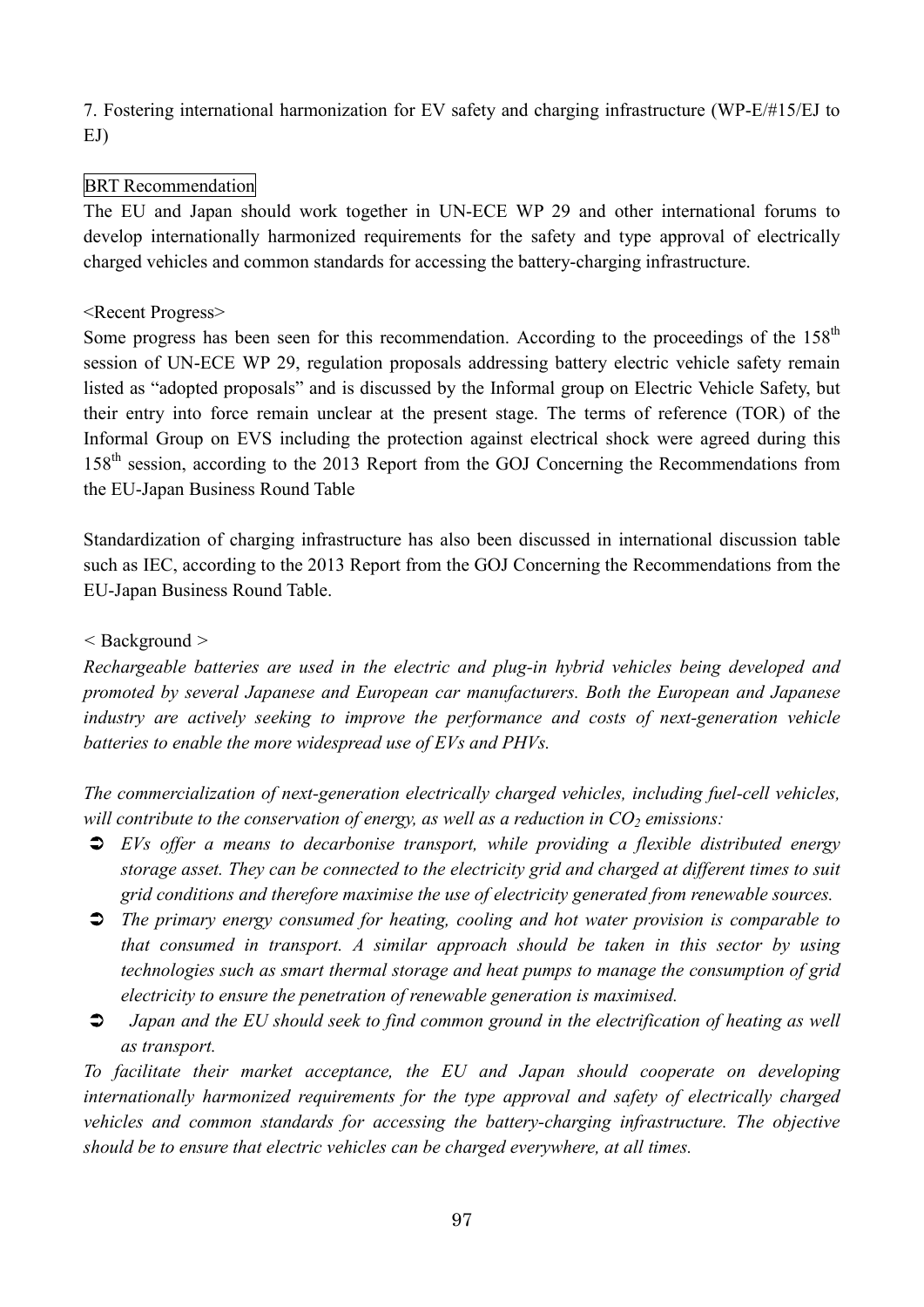As an example, in the UK 36% of all primary energy is used for space and water heating in buildings. *Significantly cutting emissions means taking the carbon out of heating by managing demand through energy and resource efficiency, and replacing fossil fuels with low carbon alternatives. Japan and the EU should promote[encourage] the industry to innovate and develop heating solutions that deliver sufficient comfort levels that utilise the least amount of primary energy and take into account the future energy generation and supply and its inherent intermittency.*

### Action taken so far

Regarding requirements for the safety and type approval of electrically charged vehicles, the Informal Group on Electric Vehicle Safety (EVS) was established in the World Forum for Harmonization of Vehicle Regulations (UN/ECE/WP29). The Group has been discussing to establishing the Global Technical Standards on EVS under the initiative of U.S., EU and Japan. WP29, at its 158th session held in November 2012, agreed the terms of reference (TOR) of the Informal Group on EVS including the protection against electrical shock. At its 161th session held in November 2013, the Informal Group reported on the progress of the group's study work.

Standardization of charging infrastructure has been discussed in the framework of formulating international standards table such as the IEC.

### Future outlook

Based on the TOR of Informal Group on EVS agreed at the 158 session of WP29, U.S., the EC and Japan will advance consideration toward an establishment of a global technical regulation on EVS by the end of 2014 in cooperation with each other.

When discussing standardization of charging infrastructure, we should develop them so that we could ensure drivers' benefits and convenience and that infrastructure development would not be exclusive to the existing vehicles and chargers.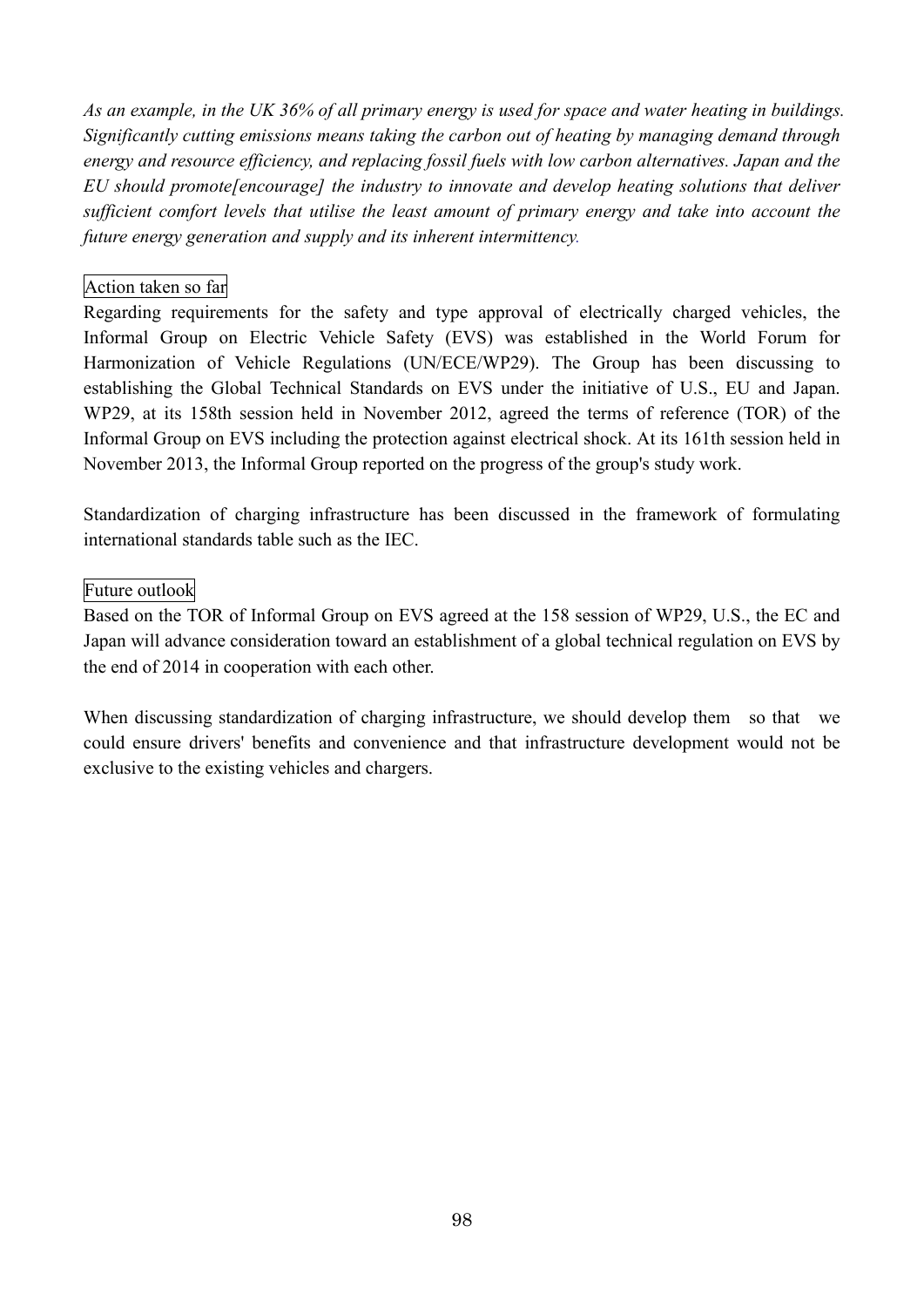### 8. Cooperating on pre-commercial development of batteries

# BRT Recommendation

The EU and Japan should seek opportunities for partnerships between governments and research institutes to develop pre-competitive technologies for next-generation batteries (e.g., for lowering cost, improving battery life, enhancing safety, and raising energy density).

### <Recent Progress>

No progress has been seen for this recommendation. Both Japan and EU are conducting R&D projects at national levels.

#### *<* Background *>*

*Both the EU and Japan are developing next-generation rechargeable batteries. The rechargeable battery is a potential key component in the development of smart grids worldwide, such as the "Smart City Project" in Japan, as well as a groundbreaking advanced application technology contributing to the promotion of renewable energy.*

*Rechargeable batteries can be placed at power stations for large-scale photovoltaic or wind-power generation in order to store low-cost off-peak electricity and deliver it during peak demand times, ensuring the delivery of a stable supply even when wind or sun power generation falls due to their inherent variability. As smart grid components, batteries can also be installed in commercial districts and large-scale apartment housing complexes to store electricity and cut peak demand electricity.*

### Action taken so far

The GOJ has been conducting R&D for more durable and safer battery with lower cost and more energy density as a national project.

In particular, the GOJ is developing advanced materials, modules and systems for the purpose of enhancing the performance of lithium-ion batteries, and engages in a study to establish amethod to evaluate their lifetime and to assess their safety. Moreover, the GOJ has embarked a study on innovative batteries that surpass the performance of lithium-ion batteries (post- lithium-ion battery).

As for the results of these projects, relevant information has been constantly shared with researchers in the EU through various symposiums such as the discussion parties on battery that are periodicaly held in Japan.

### Future outlook

The GOJ will continue R&D to enchance the performance of batteries and to improve their safety.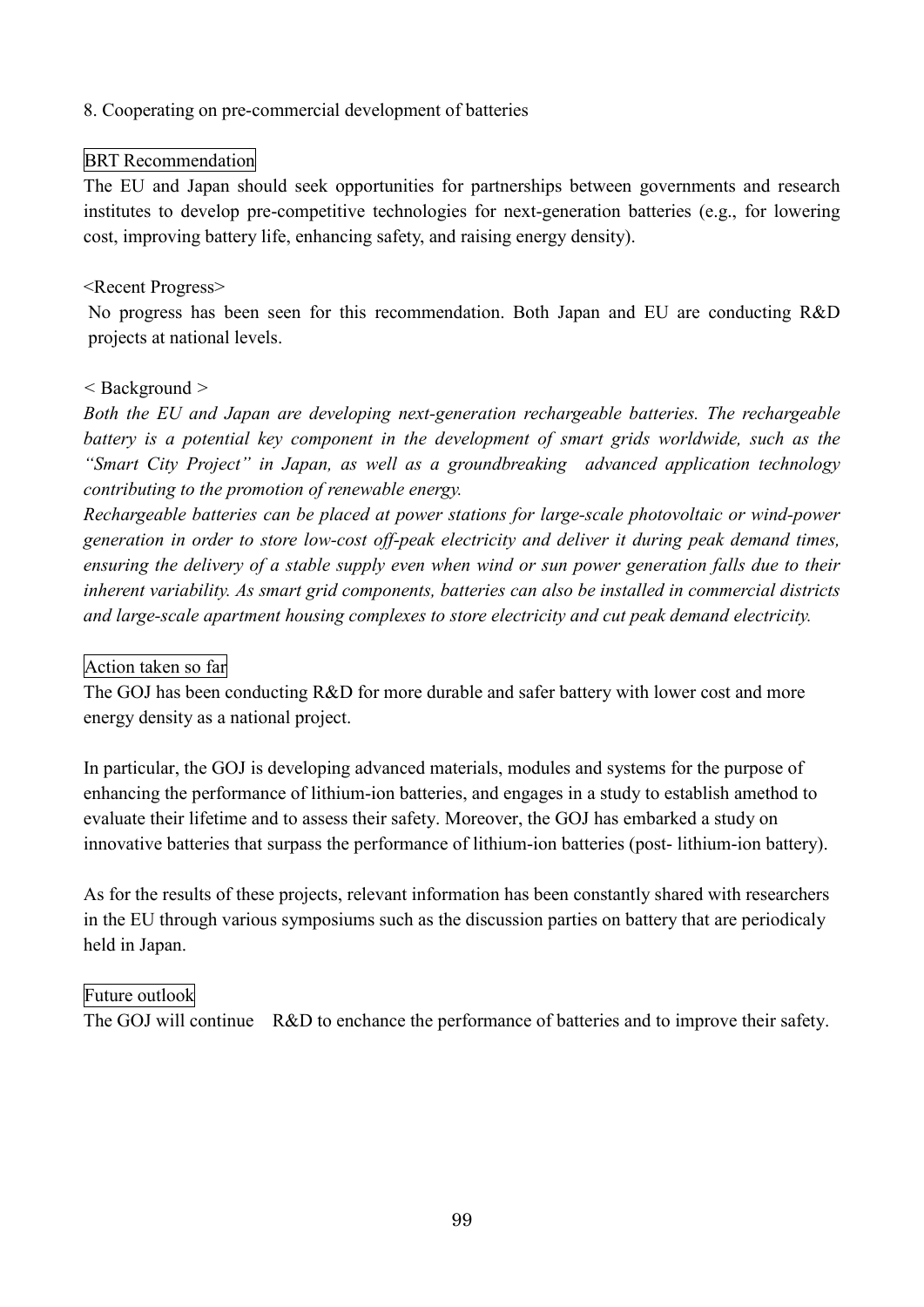9. Establishing in the near future a new, fair, and effective international framework addressing Global-Warming Issues (WP-E/#19/EJ to EJ)

### BRT Recommendation

The EU and Japan should promote a post-Kyoto framework that engages all major emitters of greenhouse gases to take a fair share of the burden of global emission stabilization and reduction.

#### <Recent Progress>

Some progress has been seen for this recommendation, as the main actions already undertaken jointly by both countries were furthered in 2012. Japan and the EU are actively contributing to negotiations toward the adoption of a new legal document which will establish a fair and effective international framework in which all major economies participate. These negotiations mainly take place under the UNFCCC. The negotiation tracks of the Durban Platform, established during COP17, currently represent the best opportunity for establishing such a framework. In this respect, negotiations around the "Ad Hoc Working Group on the Durban Platform for Enhanced Action", were furthered during COP18 (November 2012), and, according to the 2013 Report from the GOJ Concerning the Recommendations from the EU-Japan Business Round Table, decisions were made on the arrangements for negotiations in the related working group from next years onward.

#### *<* Background *>*

*Since 2010 the international community has recognized the scientific evidence that global warming needs to be held below 2°C above the pre-industrial temperature in order to prevent climate change from reaching dangerous proportions. However, international action taken to date is still not sufficient to prevent this ceiling from being exceeded. Scientific evidence indicates that a temperature rise of more than 2°C could have irreversible and potentially catastrophic environmental consequences with high costs in human and economic terms*

*Both Japan and the EU countries are actively promoting the reduction of GHG emissions, and hold regular bilateral dialogues to further exchange views on these issues. EU and Japan have ambitious targets in terms of GHG emissions reductions, but the situation differs between the two countries:*

- *According to the European Commission's annual progress reports, The EU is leading by example through its domestic action to tackle climate change. Despite economic growth of almost 40% since 1990, the EU-15 is well on track to achieve and exceed its 8% emissions cut under Kyoto. Taking all 27 EU Member States together, GHG emissions in 2010 were 15.5% lower than in 1990 while GDP was 41% higher. For 2020, the EU has committed to cutting its emissions to 20% below 1990 levels. This commitment is one of the headline targets of the Europe 2020 growth strategy and is being implemented through a package of binding legislation.*
- *In 2009, Japan expressed an ambitious 25% emission reduction target by 2020, provided major CO2 emitting nations participate in same framework with clear difinitions of international fairness or selection of base year*.*, However the new Japanese Government decided in January 2013 to conduct zero-based review of of the 25% emission reduction target by COP19 in November. as the Japanese utilities recorded a huge rise in the use of fossil fuels since the Fukushima nuclear accident and the consecutive shutdown of the Japanese fleet of nuclear*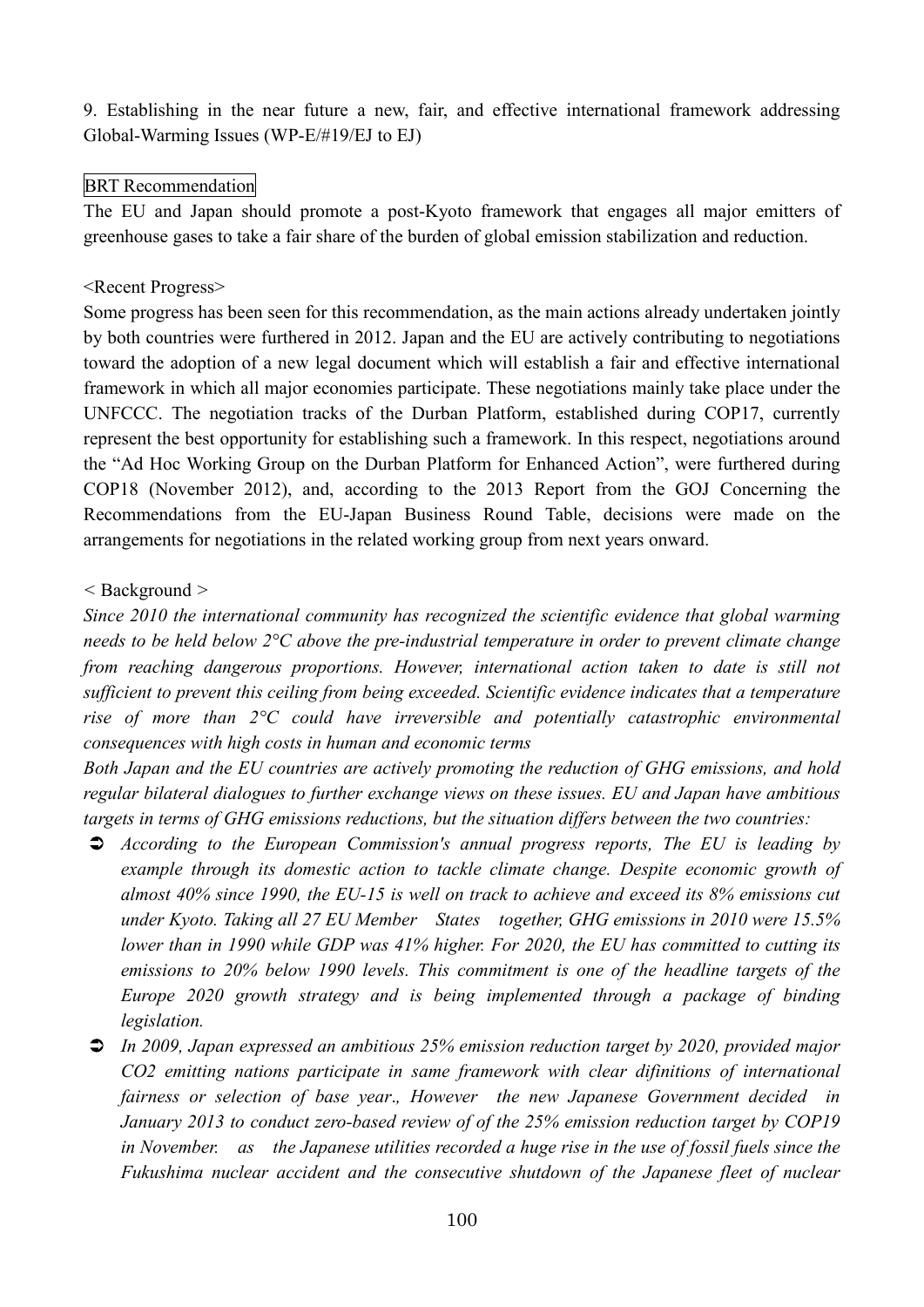*reactors. Also new Japanese government announced to conduct a zero-based review of the energy and environment strategy of the former government and to forge a responsible energy policy taking account of the needs for stable energy supplies as well as the reduction of energy cost.*

*The need to reduce GHG emissions to counter climate change remains unchanged. It is essential to establish a new, fair, and effective international framework with the participation of all major emitters. Designing such an international framework and setting targets at the national level must be done with due consideration for their short and mid-term economic impact, and take into account the opportunities and constraints of the global economy.*

#### Action taken so far

Japan has been actively contributing to negotiations at the Ad Hoc Working Group on the Durban Platform for Enhanced Action (ADP) which was established at the seventeenth session of the Conference of the Parties to the UNFCCC (COP17) in 2011, with a view to establishing a fair and effective international framework applicable to all Parties. The COP19 held in Warsaw in November 2013 decided to invite all Parties to initiate domestic preparations for their intended nationally determined contributions and to communicate them well in advance of the COP21 (by the first quarter of 2015 by those Parties ready to do so), and the ADP was requested to identify, by the COP20, the information that Parties will provide when putting forward their contributions. The GOJ has thus achieved its goal in COP19 of organizing preparatory work toward an agreement at COP 21 on a new legal framework applicable to all Parties. In addition, Japan announced Actions for Cool Earth (ACE) with a view to contributing to global emission reduction through Japan's advanced technologies.

#### Future outlook

With regard to a new legal framework beyond 2020, aiming for an agreement at COP21, Japan will continue to actively contribute to negotiations in accordance with the decision in Warsaw, and utilize possible venues and opportunities including various international conferences and bilateral meetings, while implementing the Actions for Cool Earth (ACE).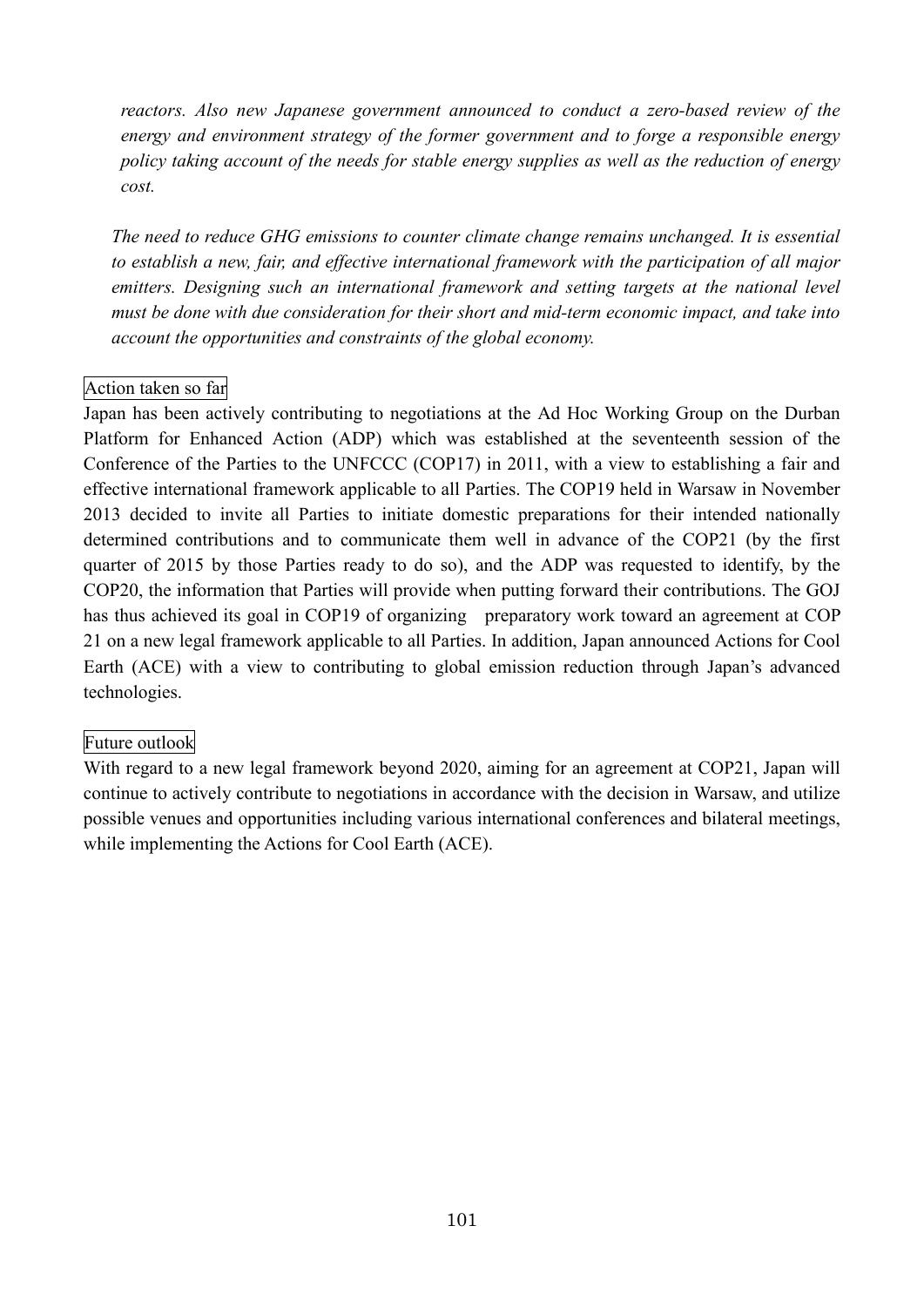### 10. Setting  $CO_2$  emission targets in a fair and transparent way (WP-E/#20/EJ to EJ)

# BRT Recommendation

The EU and Japan, when setting national targets, should take into account their international fairness, feasibility, and social impact on citizens. The setting of such targets should be done with a high level of transparency and in consultation with stakeholders.

### <Recent Progress>

Some progress has been seen for this recommendation:

- Global warming and greenhouse gases emissions reduction were addressed in the new energy policy announced by Japan in September 2012, which targeted a 20% reduction of GHG emissions in 2030 compared to 1990 level (the previous target was -25% by 2020). However the setting of CO2 emissions targets and the overall implementation of this policy is now being reconsidered by new Japanese government. New strategies of climate change and future framework of CO2 emission reduction will be presented at COP19 in November.
- $\supset$  EU has put in place binding legislation to cut emissions to 20% below 1990 levels by 2020, as part of the Europe 2020 Growth Strategy, and confirmed this commitment at the Doha Climate Change Conference in 2012.

# *<* Background *>*

*According to the European Commission, the EU has offered to increase its emissions reduction to 30% by 2020 if other major emitting countries in the developed and developing worlds commit to undertake their fair share of a global emissions reduction effort. For 2050, EU leaders have endorsed the objective of reducing Europe's greenhouse gas emissions by 80-95% compared to 1990 levels as part of efforts by developed countries as a group to reduce their emissions by a similar degree. According to the European Commission Services Progress Report on EU-Japan BRT 2012 Recommendations, the 'climate and energy package' was agreed by the European Parliament and Council in December 2008, after extensive, inclusive and transparent consultations with all stakeholders, and taking into account domestic circumstances. It then became law in June 2009. The European Commission published a roadmap in 2011 that charts a cost-effective pathway for making the necessary transition to a competitive, low carbon European economy by mid-century. Future climate legislation at the EU level will continue to be based e.g. on open consultation and full transparency, ands answering the findings of science.*

*In Japan, the Fukushima-Daiichi nuclear accident and the consequent switch to fossil fuels to compensate power loss from idled nuclear reactors. In the short-term, Japan's CO2 emissions are therefore projected to climb. It is expected the new Japanese government (December 2012)will define new targets in the upcoming months/years.*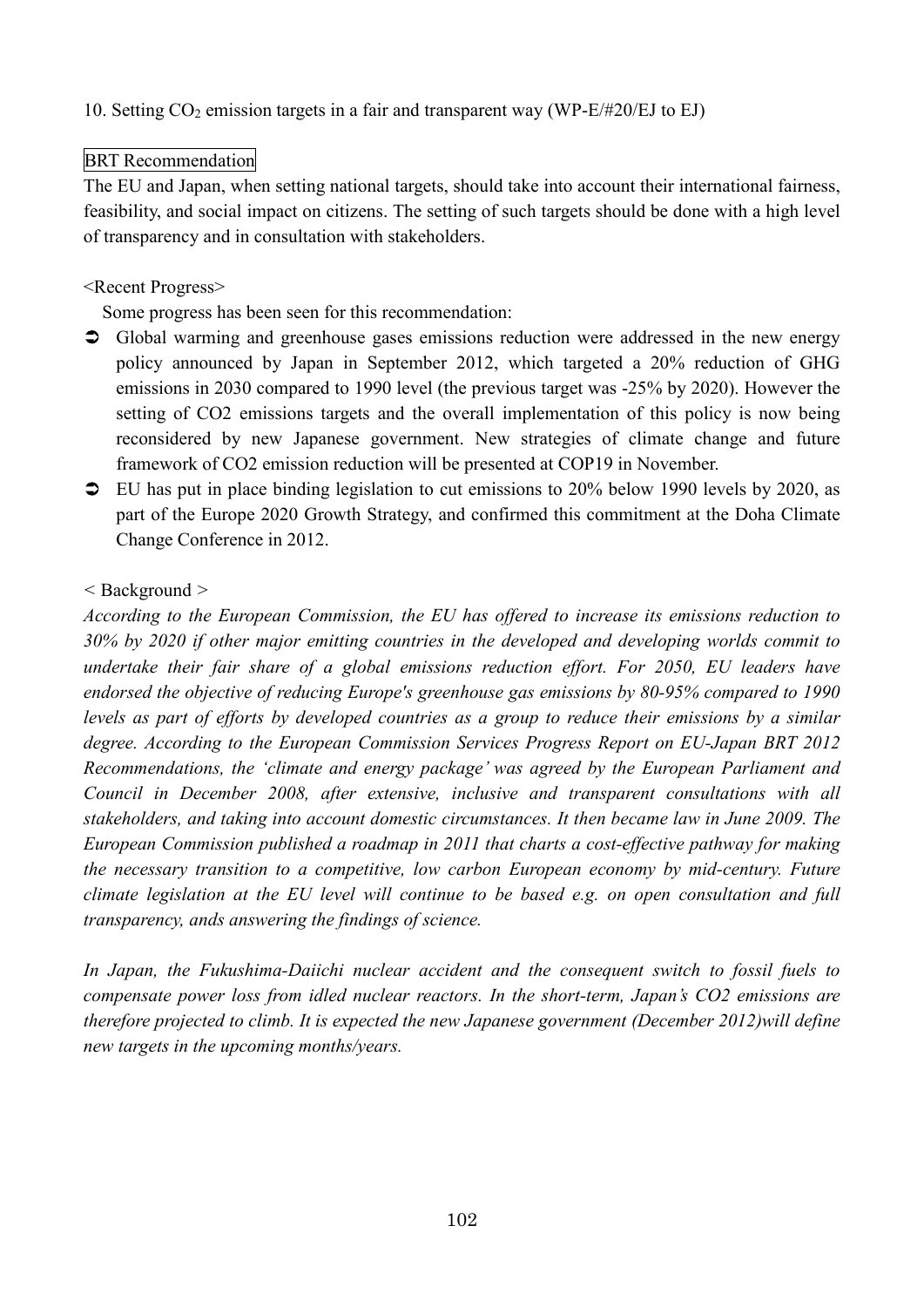# Action taken so far

At COP19 in November 2013, Minister of Environment Mr. Ishihara put forward a target of 3.8% emission reduction in 2020 compared to the 2005 level. This new target is the current onewhich does not take into account the emission reduction effects resulting from nuclear power, given that the energy policy and energy mix, including the utilization of nuclear power, are still under consideration.

After the conference, on November 29, the GOJ registerfed the reduction target of 3.8% on condition that it has the nature described above, replacing the 25% reduction target which had been submitted to the UNFCCC in accordance with the Copenhagen Accord. Moreover, on December 27, the GOJ submitted the Biennial Report mentioning climate change measures and policies.

### Future outlook

A determined target will be set, based on a further review of the energy policy and energy mix.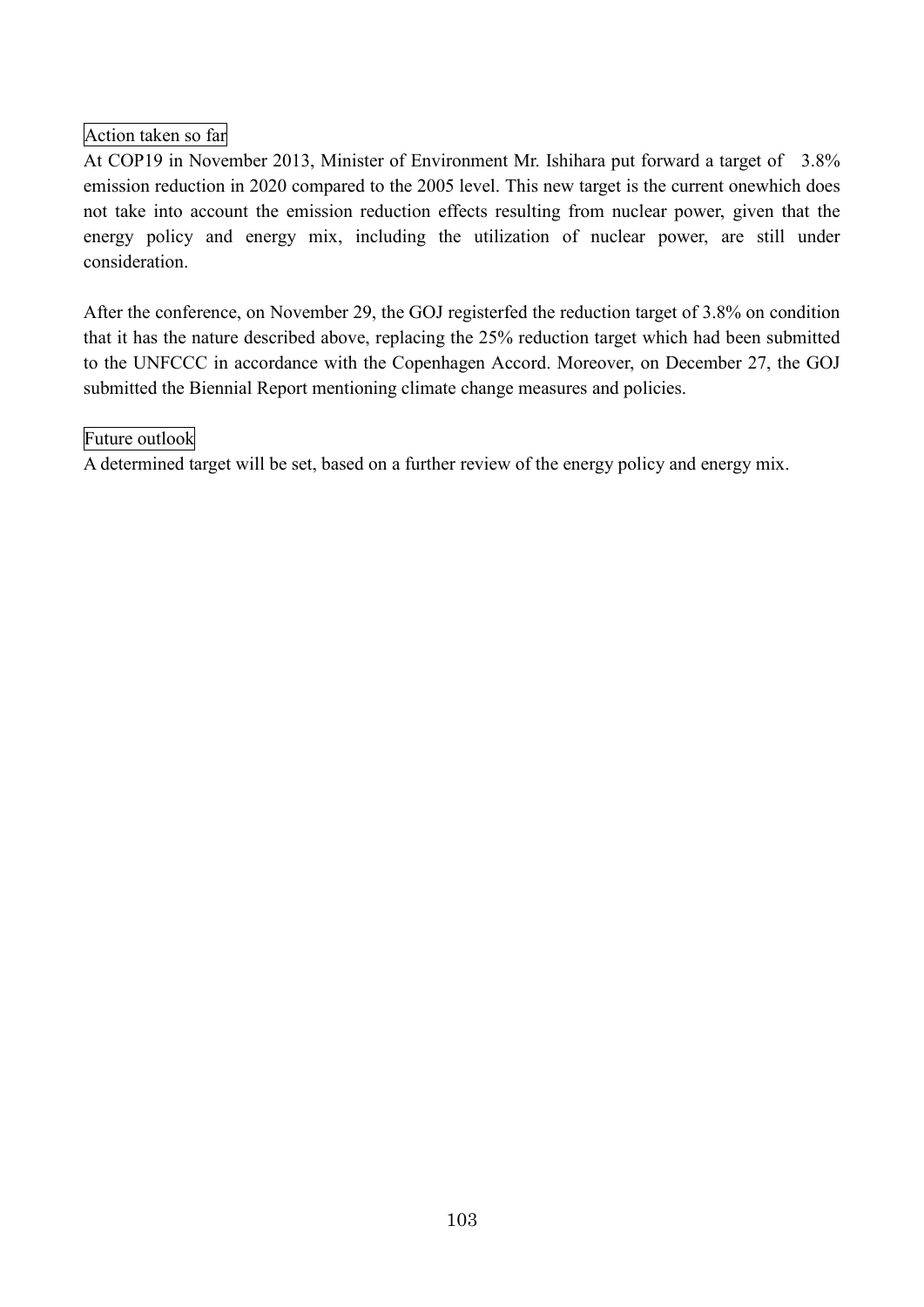11. Continuously improving incentives and regulations to promote the adoption of energy-efficient technologies and processes (WP-E/#23/EJ to EJ)

# BRT Recommendation

The EU and Japan should continue to refine their regulations and incentives to promote the efficient use of energy (energy efficiency as well as energy savings). Setting as soon as possible mandatory principles for standards for building and house insulation plays a major role in reducing energy consumption and dependency and in achieving a significant reduction in CO2 emissions. Japan and the EU should also share best practices to implement energy efficiency regulations, innovation processes, trainings, experimental programmes of construction and renovation regarding products and services.

# <Recent Progress>

On the EU side, the Directive 2012/27/EU on energy efficiency was approved on the 25 October 2012. It establishes a common framework of measures for the promotion of energy efficiency within the Union in order to ensure the achievement of the Union's 2020 20 % headline target on energy efficiency and to pave the way for further energy efficiency improvements beyond that date. Other measures include rules designed to remove barriers in the energy market and to overcome market failures that impede efficiency in the supply and use of energy, as well as the establishment of indicative national energy efficiency targets for 2020.

# *<* Background *>*

*In the current context of economic crisis and increase of primary energy prices, energy efficiency and energy savings measures are the solution. An efficient use of energy is necessary for better fighting global warming, for reducing energy demand and consumption, energy dependency and for eliminating energy waste. There is an important potential for reducing consumption in energy-intensive sectors such as manufacturing and transport, and even more significantly in the building sector.*

*According to the International Energy Agency, residential, commercial and public buildings account* for 30 to 40% of the world's energy consumption (and in each country too) and for 25 to 35% of the *current world's CO2 emissions. Huge energy efficiency improvements can be expected in this sector if authorities take appropriate measures, such as adopting high level and binding standards ,implementing building renovation programmes, coherent financing strategy for promoting energy efficiency, setting binding targets, ensuring compliance of energy efficiency related legislation, promoting training programmes and information regarding energy efficiency initiatives.*

### Action taken so far

Japanese energy efficiency and conservation policies consist of both regulation measures through "Energy Conservation Law" and supportive measures through budget and tax incentive, which are applied to industry, transportation, and residential and commercial building sectors.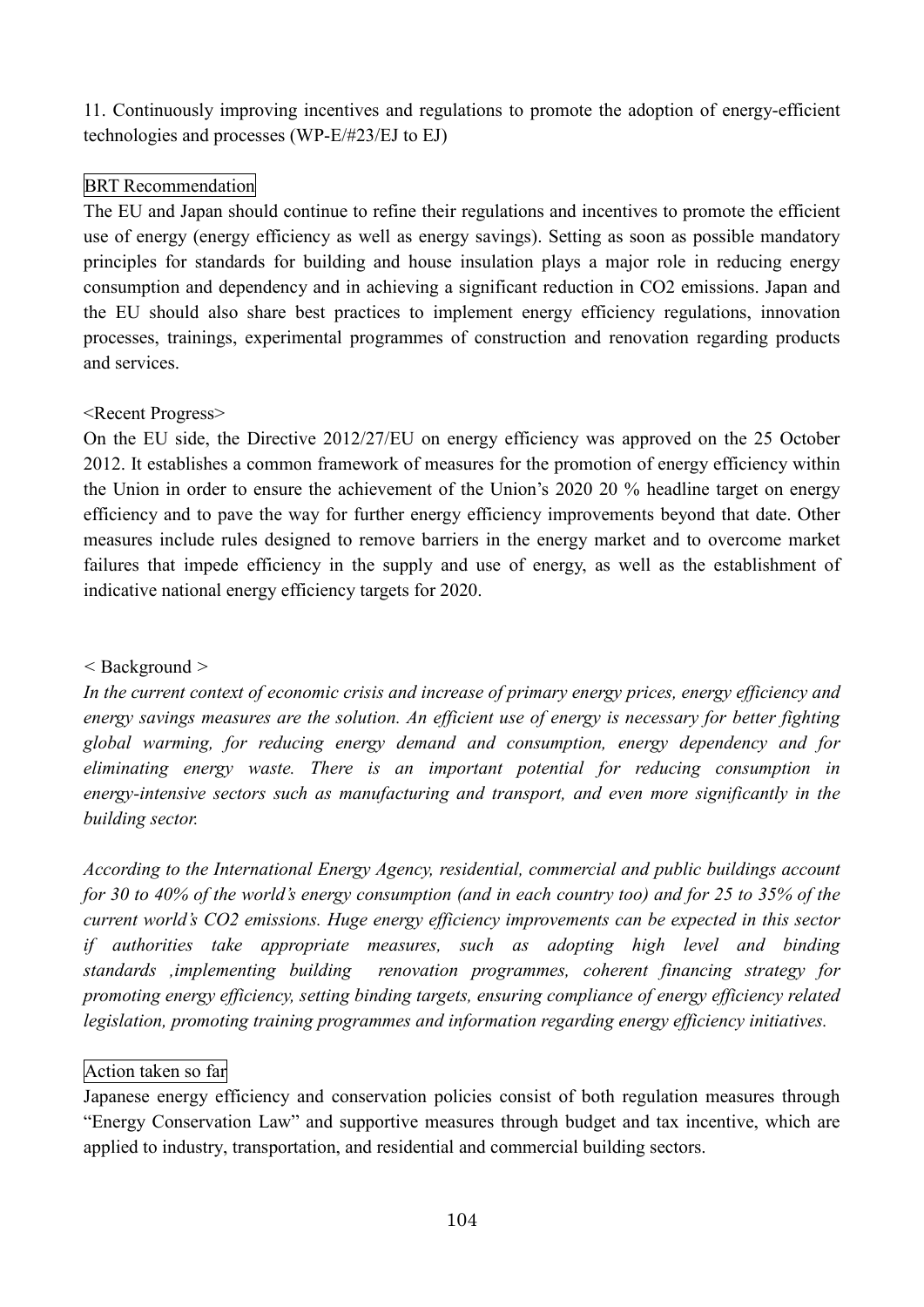In 2013, Japan set a renewed energy saving standards on residences and buildings, including heat insulating performance and evaluation on facilities. In December 2012, Japan set a low carbon standard for residences and buildings to induce higher criteria of green residences and buildings compared to energy efficiency standards.

In June 2013, Japan decided the roadmap to 2020 to oblige all new residences and buildings to conform to the energy conservation standards in a step-by-step manner.

Japan has taken measures called "Top runner program" to improve energy efficiency of household appliances and automobiles, and in May 2013, amended the law to add building materials as the scope of the Top runner program. Japan often exchanges information with other countries in international conferences such as the IEA, the IEF and IRENA.

# Future outlook

Japan will oblige all newly built residences and buildings to conform to the energy conserveation standards in a step-by-step manner by 2020 sufficiently taking into account the necessity, degree and balance of regulations.

Japan will add certain equipments to the Top runner program and review energy efficiency standards.as well as proactively will share the information of its energy efficiency and conservation policies in international conferences.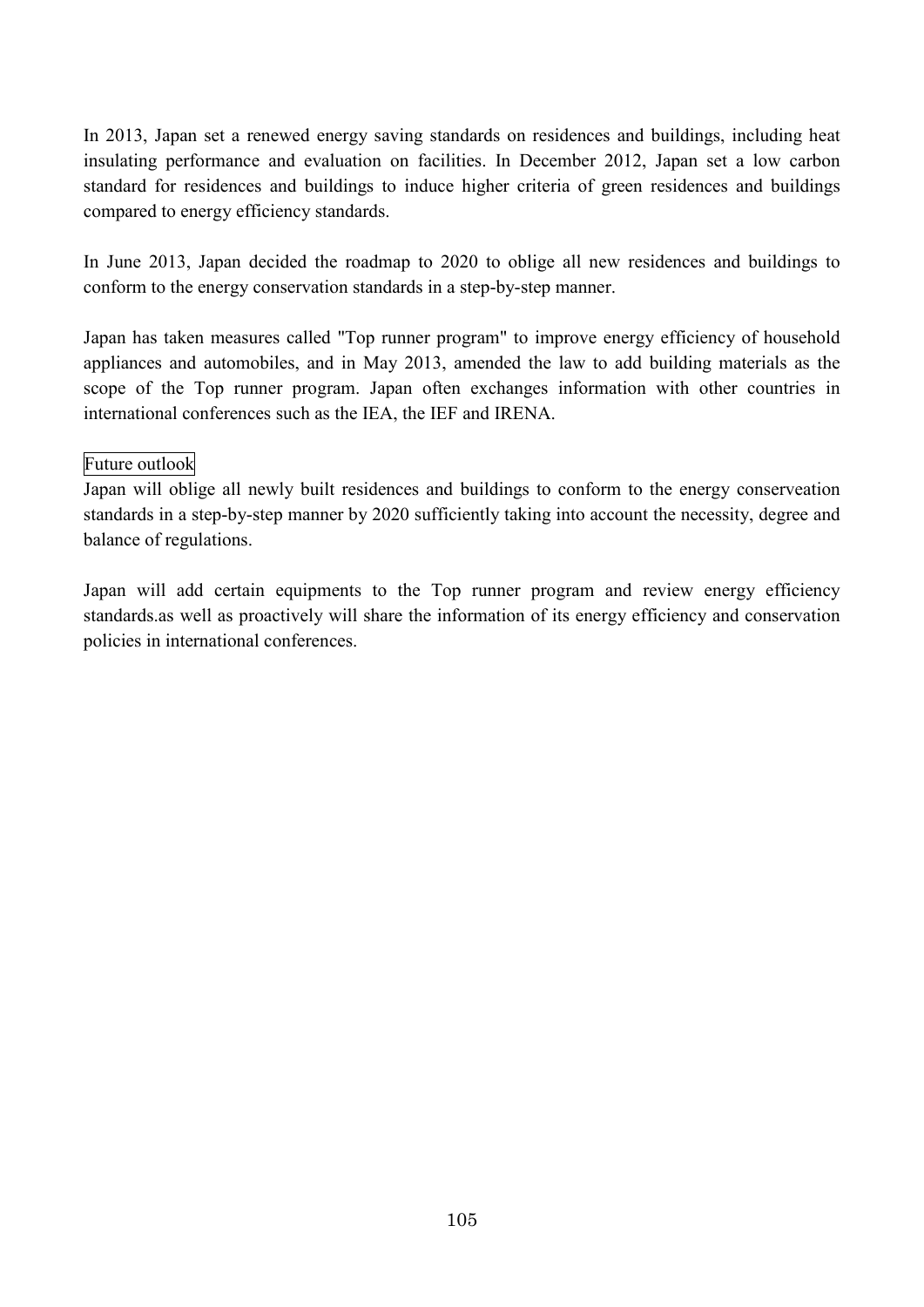# 12. Promoting action to minimize commodity price volatility (WP-E/#25/EJ to EJ)

### BRT Recommendation

Japan and the EU should strive to reduce excessive price volatility in commodity markets and should accordingly identify common actions to take in international fora.

### <Recent Progress>

Japan and the EU are furthering discussions on these issues at several international conferences such as G20 (Mexico 2012), the Asian Ministerial Energy Roundtable Meeting, International Energy Forum, etc., and organizations such as IOSCO.

- According to the 2013 Report from the GOJ Concerning the Recommendations from the EU-Japan Business Round Table, in the  $13<sup>th</sup> IEF$  Ministerial Meeting held in June 2012, the GOJ pointed out that it is necessary for producing countries to behave responsibly toward the stabilization of the energy supply for the market stability, commented that GOJ will contribute actively to the continuous effort to strengthen the market stability and the producer-consumer dialogue.
- Several legislative proposals and initiatives were proposed by EU in 2011:
	- $\triangleright$  The European Market Infrastructure Regulation (EMIR, regulation for over the counter derivative trading) regulation was adopted in June 2012;
	- Proposals reviewing Directives on Market Abuse (MAD) and Directives on Markets in Financial Instruments (MiFID) were adopted in 2011; these new measures increase transparency and reporting in trading of commodity derivatives

Both Japanese and EU initiatives are in line with G20 principles and are backed (i.e. surveyed and approved) by principles defined by IOSCO such as: "Principles for the Regulation and Supervision of Commodity Derivatives Markets" or "Principles for the Oil Pricing Reporting Agencies".

### *<* Background *>*

*The rising cost, price volatility, and unstable supply of raw materials are a concern for Europe and Japan business. The policies of resource-rich countries can alleviate or exacerbate such a concern. Stable access to rare metals is critical to expanding the production of rechargeable batteries, as well as to several other industries. There are diversified sources of supply of positive-electrode materials such as lithium, manganese, cobalt, and nickel used for rechargeable batteries. However, some other rare earths are currently only available from China. The EU and Japan should reinforce* their efforts to diversify their sources of supply and to secure a stable yet competitive supply of rare *metals.*

*The rapidly growing demand for energy and natural resources mainly comes from developing countries, notably China and India. International competition to secure energy and natural resources is intensifying. Moreover, raw-material and energy-access diplomacy has been on the rise and has* the potential to distort markets. The inflow of financial funds has contributed to the price volatility of *major mineral resources. The mining regulations and trade policies of the resource-rich countries can heavily influence the availability and price of some raw materials. All these developments put pressure on the competitiveness and stable and profitable development of Japanese and European*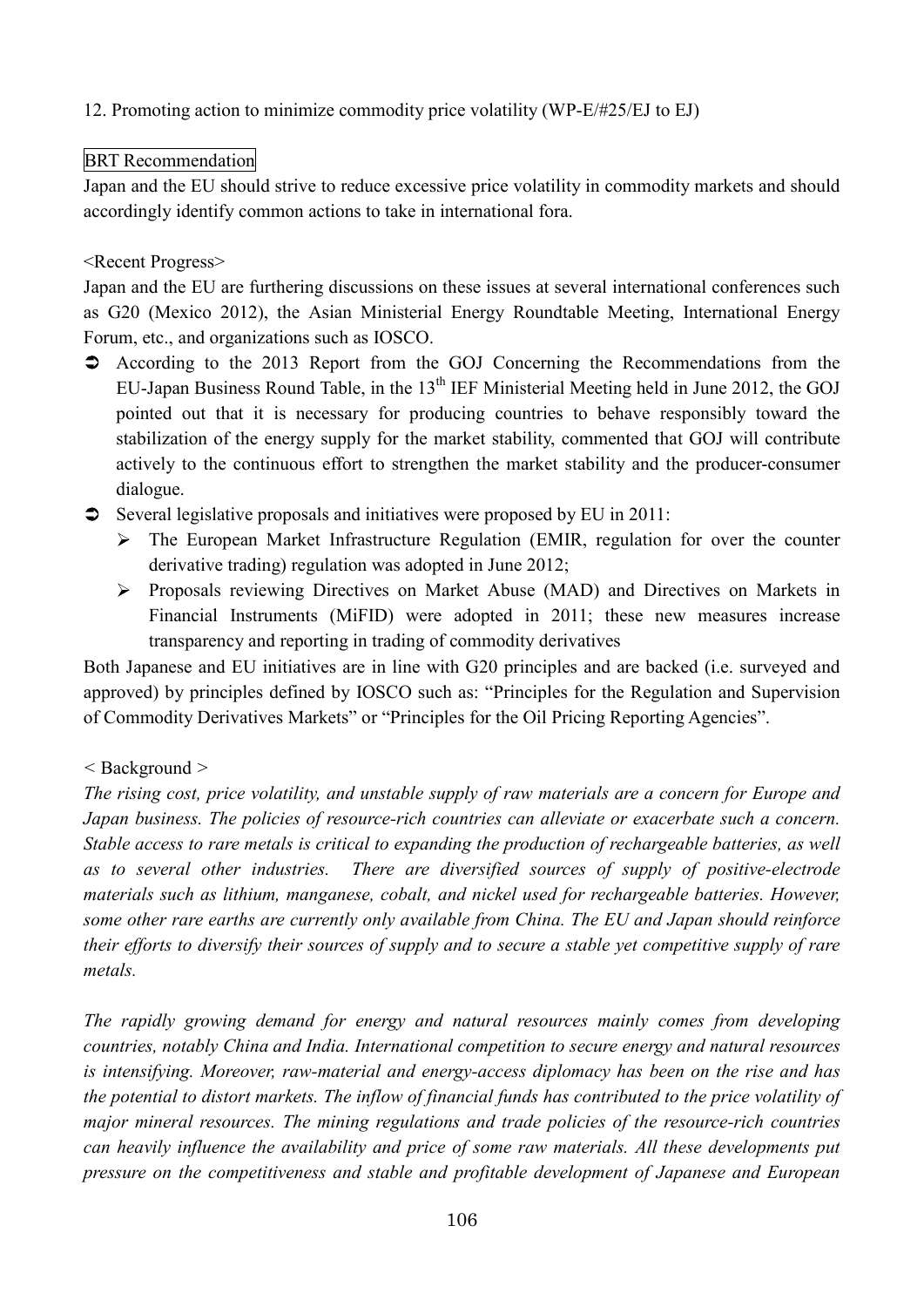*industry. Rapidly rising raw material prices could adversely affect corporate profits and the world economic recovery. Commodity-price volatility in the agricultural sector is also a threat to global growth and food security.*

# Action taken so far

At international conferences such as the International Energy Agency (IEA) Ministerial Meeting, the Asian Ministerial Energy Roundtable and the LNG Producer-Consumer Conference, price volatility of fossil fuels and transparent markets have been discussed. At the 5th Asian Ministerial Energy Roundtable held in September 2013, the GOJ asked oil-pruducing countries to supply oil in accordance with the demand for the stability of the international oil market. In order to improve the market transparency, GOJ have been contributing actively to strengthening the market stability and producer-consumer dialogue through additional contribution for the further development of JODI by IEF and its expansion to the field of natural gas.

Additionally, the GOJ, as a member of the International Organization of Securities Commissions (IOSCO), worked for a report of "the Principles for Financial Benchmarks" which was published in July 2013 for enhancing the integrity and reliability of benchmarks and the oversight on benchmark administrators, and took part in the survey on the implementation of "the Principles for Oil Price Reporting Agencies" published in October 2012.

Future outlook

Japan continues to tackle stabilizing fossil fuel price through various international conferences.

Additionally, within 2014, the GOJ will work in IOSCO to make a report on the implementation of "the Principles for Oil Price Reporting Agencies", and to assess the impact of "the Principles for the Oil Price Reporting Agencies" on physical markets, and the impact on deliveries at storage facilities and prices in commodity derivatives market.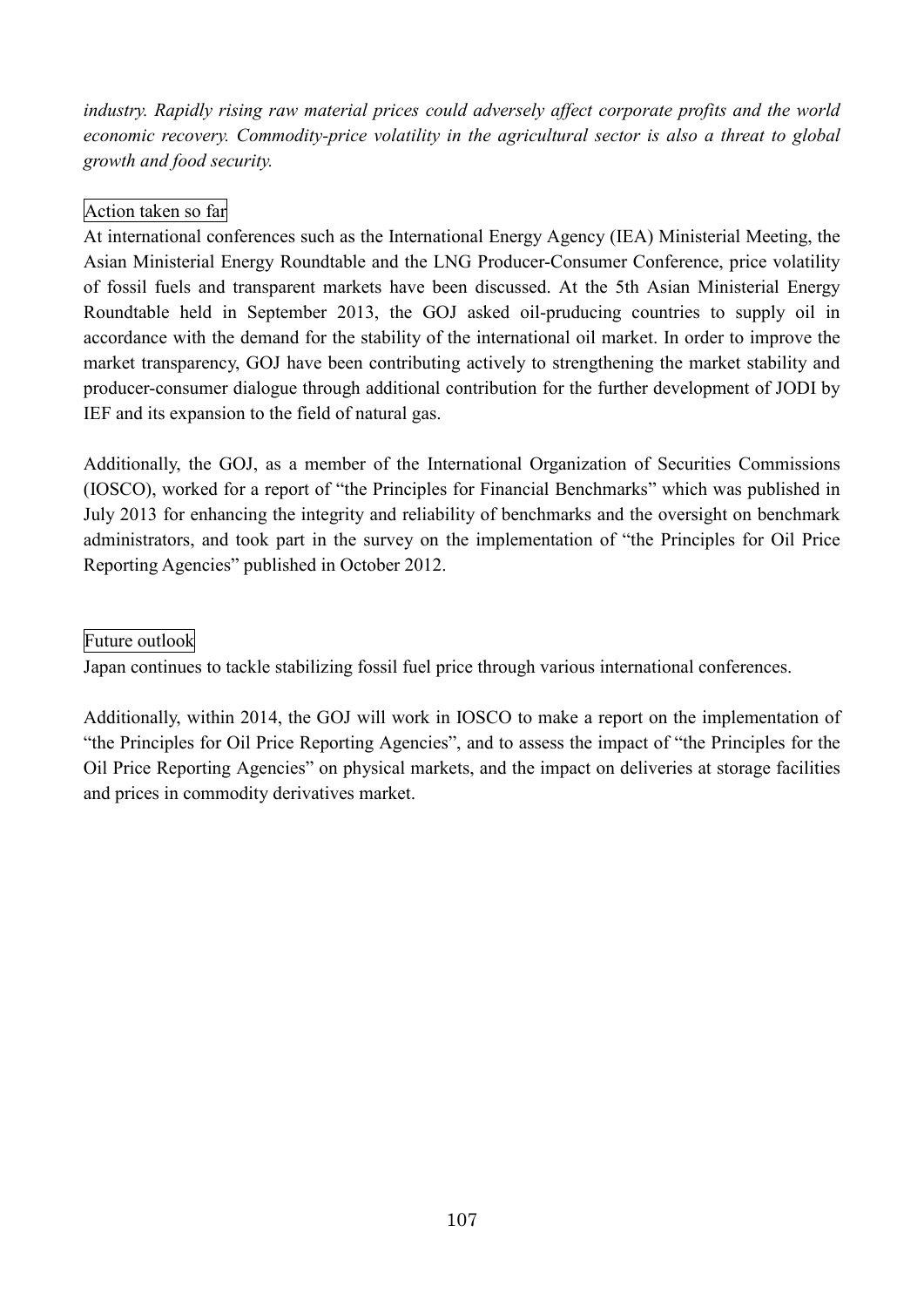# 13. Supporting R&D for recycling and material substitution (WP-E/#26/EJ to EJ)

## BRT Recommendation

Japan and the EU should encourage the recycling of raw materials in developed countries through R&D, industrial policy, and international cooperation as well as promote research aimed at the substitution of critical raw materials.

### <Recent Progress>

"Recycling of Rare Earths Metals" was one of the themes of the 2nd Trilateral EU-Japan-U.S on Critical Materials held in March 2012. Discussions and seminars were held on R&D policies on the development of substitutes for rare earths and the reduction of the use of rare earths, trends in resource development, recycling, business strategies on supply chain management. The EU and Japan decided to collaborate in the substitution of rare materials by launching a joint call for proposals in July 2012 (FP7-NMP-2013-EU-Japan).

### *<* Background *>*

*Critical materials such as rare earths and rare metals are essential for producing several key components of high-technology devices produced by the industries of both Japan and the EU. Ensuring ways to secure supplies of strategically important rare earths and other critical materials is vital to both industries.*

# Action taken so far

Following the large-scale reduction of the export quotas of Chinese rare earth in 2010, the GOJ has been promoting cooperation with consuming countries such as the EU, in order to secure raw materials including rare metals.

The Third Trilateral EU-Japan-U.S. Conference on Critical Materials for a Clean Energy Future was held in Brussels on May 29<sup>-</sup>30, 2013, following the Second Trilateral Conference held in Tokyo in March 2012. At this conference, the EU, Japan and the U.S. shared the recognition of the importance of working on the development of alternative materials and technologies for reducing usage and promoting recycling under the cooperation among consuming countries.

### Future outlook

The 4th Trilateral EU-Japan-U.S. Conference will be held in U.S. in 2014. "Recycling of rare metals" will be proposed as one of the themes of the conference.